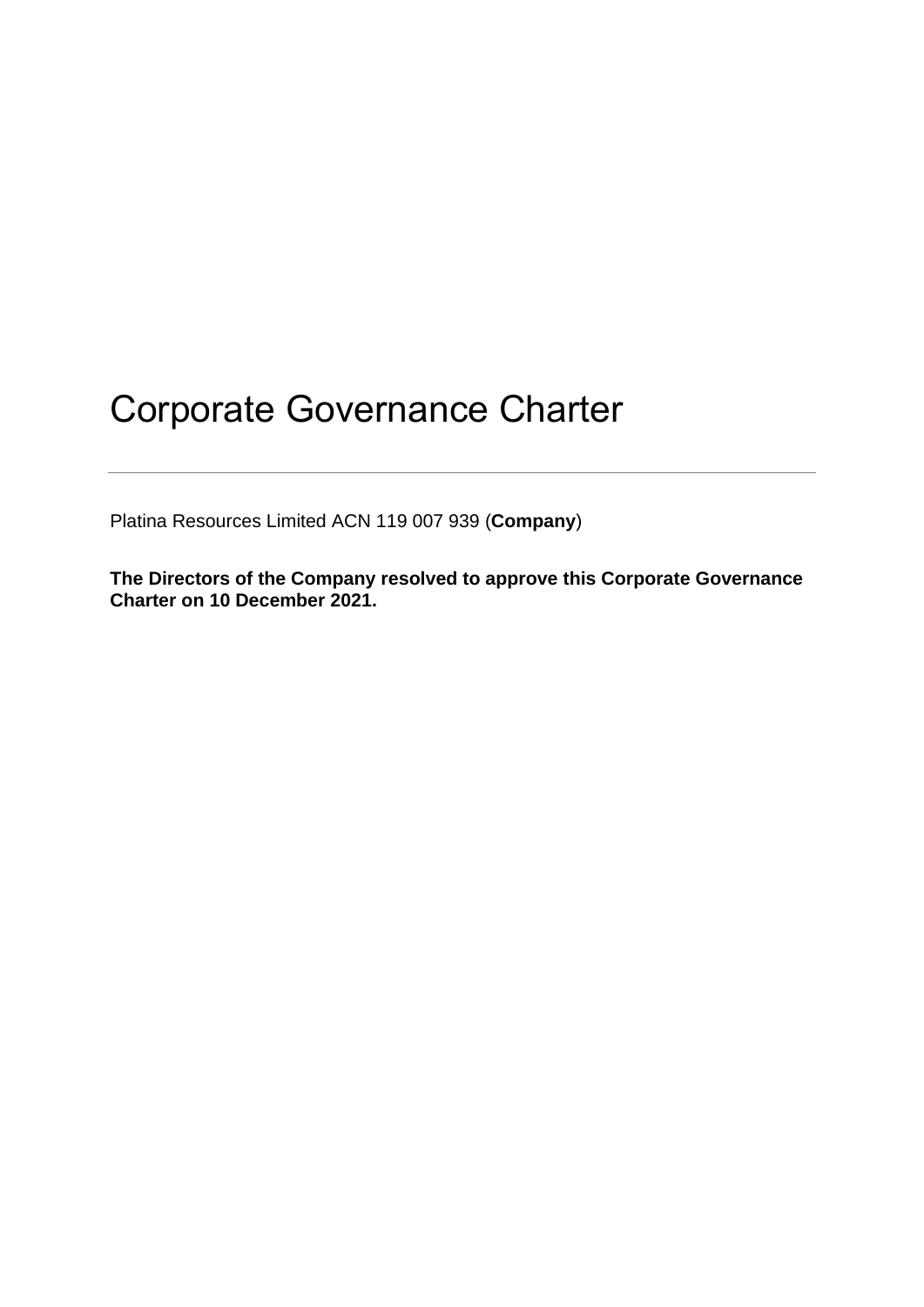| Section 1 |                                                                           |  |
|-----------|---------------------------------------------------------------------------|--|
| 1.1       |                                                                           |  |
| 1.2       |                                                                           |  |
| 1.3       |                                                                           |  |
| 1.4       |                                                                           |  |
| 1.5       |                                                                           |  |
| 1.6       |                                                                           |  |
| 1.7       |                                                                           |  |
| 1.8       |                                                                           |  |
| 1.9       |                                                                           |  |
| 1.10      | Selection of external auditor and rotation of audit engagement partner 12 |  |
| 1.11      |                                                                           |  |
| Section 2 |                                                                           |  |
| 2.1       |                                                                           |  |
| 2.2       |                                                                           |  |
| 2.3       |                                                                           |  |
| 2.4       |                                                                           |  |
| 2.5       |                                                                           |  |
| 2.6       |                                                                           |  |
| Section 3 |                                                                           |  |
| 3.1       |                                                                           |  |
| 3.2       |                                                                           |  |
| 3.3       |                                                                           |  |
| 3.4       |                                                                           |  |
| 3.5       |                                                                           |  |
| 3.6       |                                                                           |  |
| 3.7       |                                                                           |  |
| 3.8       |                                                                           |  |
| Section 4 |                                                                           |  |
| 4.1       |                                                                           |  |
| 4.2       |                                                                           |  |
| 4.3       |                                                                           |  |
| 4.4       |                                                                           |  |
| 4.5       |                                                                           |  |
| 4.6       |                                                                           |  |
| 4.7       |                                                                           |  |
| 4.8       |                                                                           |  |
| 4.9       |                                                                           |  |
| 4.10      |                                                                           |  |
| Section 5 |                                                                           |  |
| 5.1       |                                                                           |  |
| 5.2       |                                                                           |  |
| 5.3       |                                                                           |  |
| 5.4       |                                                                           |  |
| 5.5       |                                                                           |  |
| 5.6       |                                                                           |  |
| 5.7       |                                                                           |  |
| Section 6 |                                                                           |  |
| 6.1       |                                                                           |  |
| 6.2       |                                                                           |  |
| 6.3       |                                                                           |  |
| 6.4       |                                                                           |  |
| 6.5       |                                                                           |  |
| 6.6       |                                                                           |  |
| 6.7       |                                                                           |  |
| Section 7 |                                                                           |  |
| 7.1       |                                                                           |  |
| 7.2       |                                                                           |  |
|           |                                                                           |  |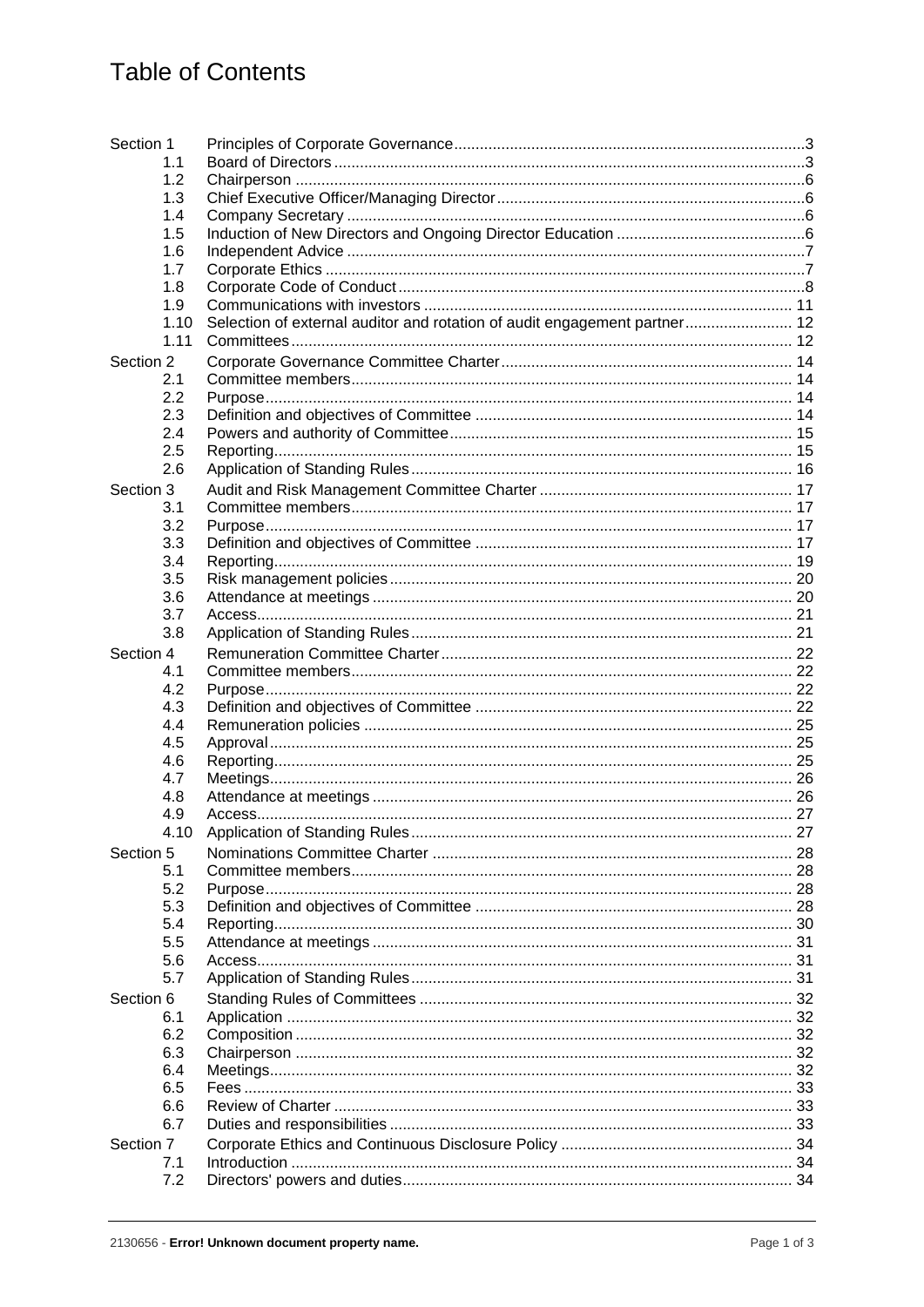## **Table of Contents**

| 7.3        |                                                                                       |  |
|------------|---------------------------------------------------------------------------------------|--|
| 7.4        |                                                                                       |  |
| 7.5        |                                                                                       |  |
| 7.6        |                                                                                       |  |
| 7.7        |                                                                                       |  |
|            |                                                                                       |  |
| 7.8        |                                                                                       |  |
| 7.9        |                                                                                       |  |
| 7.10       |                                                                                       |  |
| Section 8  |                                                                                       |  |
| 8.1        |                                                                                       |  |
| 8.2        |                                                                                       |  |
| 8.3        | Measurable objectives, targets and key performance indicators - gender diversity 56   |  |
| 8.4        |                                                                                       |  |
|            |                                                                                       |  |
| 8.5        |                                                                                       |  |
| 8.6        |                                                                                       |  |
| 8.7        |                                                                                       |  |
| 8.8        |                                                                                       |  |
| Section 9  |                                                                                       |  |
| 9.1        |                                                                                       |  |
| 9.2        |                                                                                       |  |
| 9.3        |                                                                                       |  |
| 9.4        |                                                                                       |  |
|            |                                                                                       |  |
| 9.5        |                                                                                       |  |
| 9.6        |                                                                                       |  |
| 9.7        |                                                                                       |  |
| 9.8        |                                                                                       |  |
| 9.9        | Dealing by persons and entities associated with Restricted Persons  62                |  |
| 9.10       | Disclosure of Dealings by Directors and substantial shareholders 62                   |  |
| 9.11       |                                                                                       |  |
| 9.12       |                                                                                       |  |
| 9.13       |                                                                                       |  |
| 9.14       |                                                                                       |  |
| 9.15       |                                                                                       |  |
|            |                                                                                       |  |
| 9.16       |                                                                                       |  |
| 9.17       |                                                                                       |  |
| 9.18       |                                                                                       |  |
| 9.19       |                                                                                       |  |
| 9.20       |                                                                                       |  |
| 9.21       | <b>Definitions</b>                                                                    |  |
| 9.22       |                                                                                       |  |
| Section 10 |                                                                                       |  |
|            |                                                                                       |  |
| 10.1       |                                                                                       |  |
| 10.2       |                                                                                       |  |
| 10.3       |                                                                                       |  |
| 10.4       |                                                                                       |  |
| 10.5       |                                                                                       |  |
| 10.6       |                                                                                       |  |
| 10.7       |                                                                                       |  |
| 10.8       |                                                                                       |  |
| Section 11 |                                                                                       |  |
| 11.1       |                                                                                       |  |
|            |                                                                                       |  |
| 11.2       | Company Personnel and Associated Persons' responsibility under this Policy  76        |  |
| 11.3       |                                                                                       |  |
| 11.4       |                                                                                       |  |
| 11.5       |                                                                                       |  |
| 11.6       |                                                                                       |  |
| 11.7       |                                                                                       |  |
| 11.8       | Due Diligence - mergers, acquisitions, significant investments and joint ventures  79 |  |
|            |                                                                                       |  |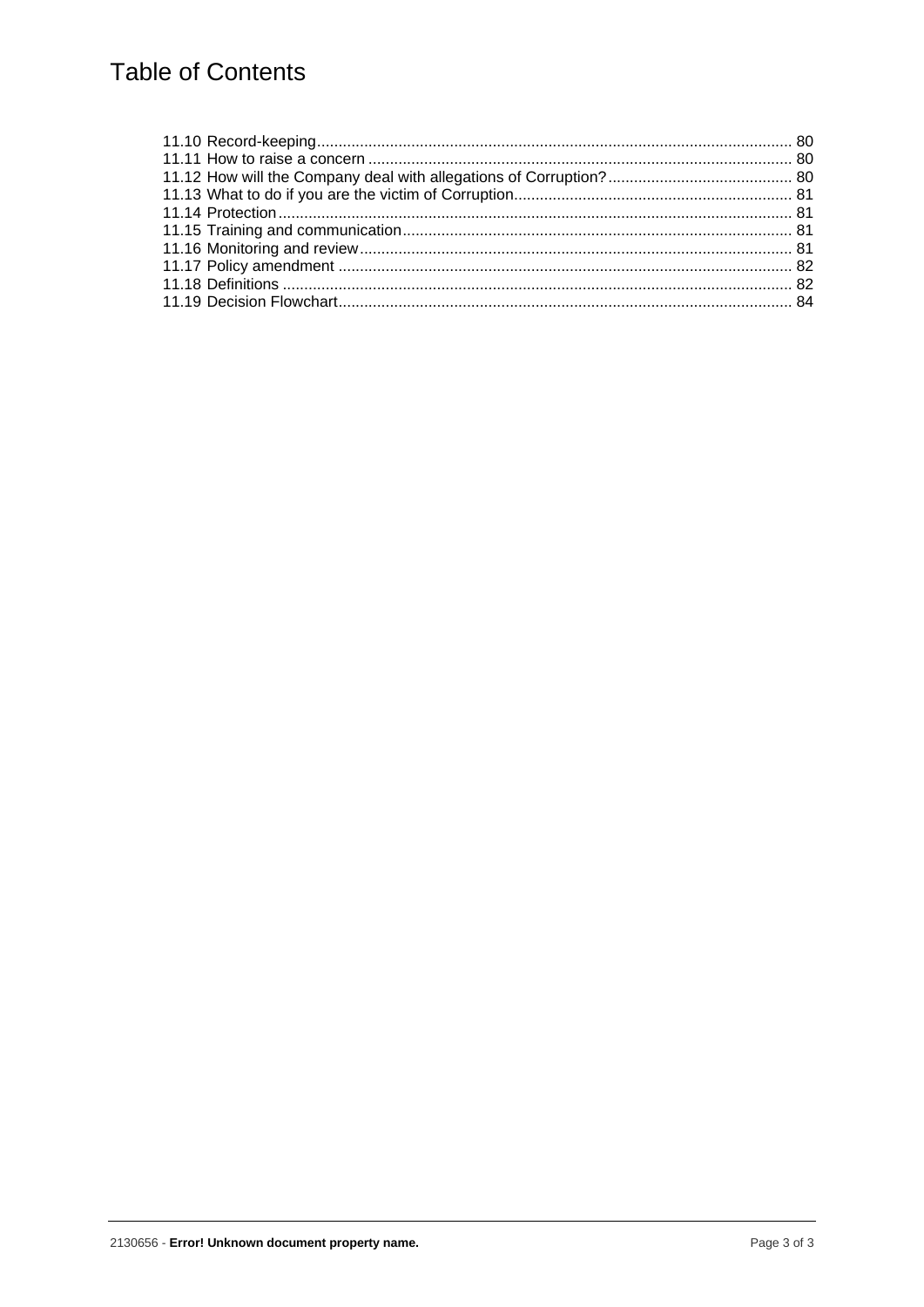### **Definitions**

**Annual Report** means the annual report of the Company.

**Anti-bribery and Corruption Policy** means the policy set out in [Section](#page-79-0) 11 developed from time to time by the Board establishing controls to ensure compliance with all applicable anti-corruption laws and regulations, and to ensure that the Company conducts business in a socially responsible manner.

**ASIC** means the Australian Securities and Investments Commission.

**ASX** means the ASX Limited ABN 98 008 624 691.

**ASX Listing Rules or Listing Rules** means the Official Listing Rules of the ASX as amended or replaced from time to time.

**Audit and Risk Management Committee** means the Committee charged with determining, implementing and assessing controls for financial management, financial reporting and risk management generally for the Company.

**Board** means board of Directors of the Company.

**Chairperson** means the chairperson of the Board.

**Charter** means the charter adopted from time to time with respect to each Committee, as applicable to that Committee.

**Chief Executive Officer** means the person (if any) engaged by the Company in the role of the chief executive officer of the Company.

**Chief Financial Officer** means the person (if any) engaged the Company in the role of the chief financial officer of the Company.

**Committee** means a committee created by the Board under this Corporate Governance Charter including without limitation, the Audit and Risk Management Committee, the Remuneration Committee, the Corporate Governance Committee and the Nominations Committee (as applicable to the relevant section of this Corporate Governance Charter and as established from time to time).

**Company** means Platina Resources Limited ACN 119 007 939.

**Company Secretary** means a person appointed by the Company to be the company secretary.

**Constitution** means the constitution of the Company.

**Corporate Ethics Policy** means the policy set out in [Section](#page-37-0) 7 setting out directors' duties given their position with the Company, obligations with respect to trading in securities and general disclosure obligations.

**Corporate Governance Charter** means the policies, procedures and Charters set out in this document.

**Corporate Governance Committee** means the Committee charged with reviewing compliance by the Board with, among other matters, the provisions of this document.

**Corporate Governance Principles and Recommendations** means the *Corporate Governance Principles and Recommendations Fourth Edition* issued by the ASX Corporate Governance Council in 2019 as amended or replaced from time to time.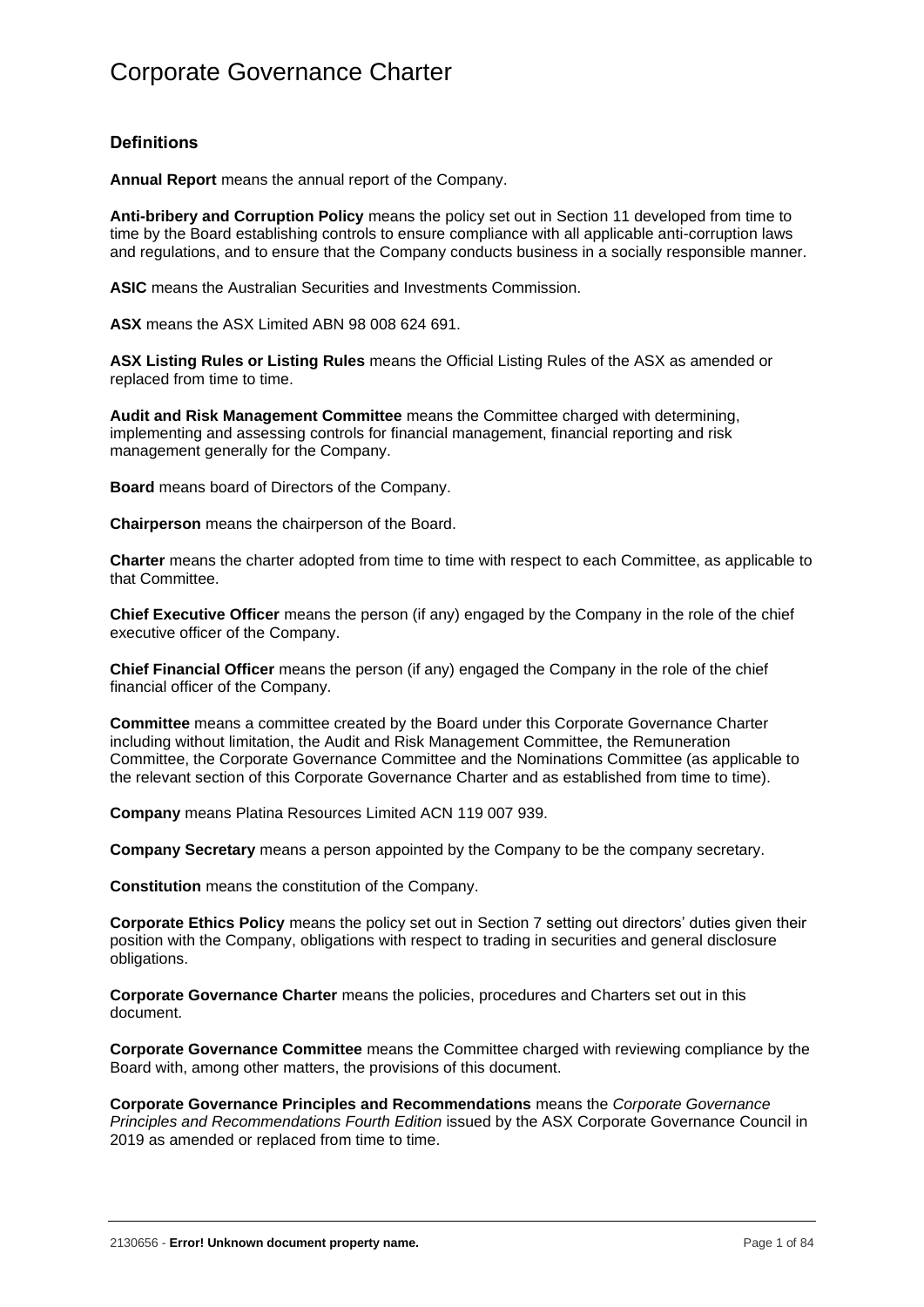**Corporate Governance Statement** means the statement referred to in Listing Rule 4.10.3 which discloses the extent to which the Company has followed the Corporate Governance Principles and Recommendations*.*

**Corporations Act** means the *Corporations Act 2001* (Cth) as amended or replaced from time to time.

**Director** means a director of the Company.

**Diversity** includes, but is not limited to, matters of gender, age, disability, ethnicity, marital or family status, sexual orientation, gender identity and religious or cultural background.

**Diversity Policy** means the policy set out in [Section](#page-58-0) 8 developed from time to time by the Board establishing measurable objectives for achieving Diversity.

**Guidance Note** means the Guidance Notes published by the ASX as amended or replaced from time to time.

**Independent Director** means a Director who has a sufficient level of independence to the Company, determined in accordance with subclause [1.1\(c\)](#page-7-0) of this document.

**Listed** means admitted to the Official List of the ASX.

**Management** means the executive Directors and senior management of the Company.

**Managing Director** means the Director (if any) engaged by the Company in the role of the managing director of the Company.

**Nominations Committee** means the Committee for assisting the Board in relation to, among other things, the appointment of members to the Board and of senior management and in assessing the performance of such individuals.

**Non-Independent Director** means a Director who is not an Independent Director.

**Official List** means the official list of the ASX.

**Remuneration Committee** means the Committee charged with, among other things, reviewing remuneration levels for Directors and senior management.

**Securities** has the meaning given in section 92 of the Corporations Act.

**Standing Rules** means the general and procedural rules of each Committee set out in [Section](#page-35-0) 6 of this Corporate Governance Policy.

<span id="page-5-0"></span>**Trading Policy** means the policy set out in [Section](#page-61-1) 9 developed from time to time by the Board setting out the procedure for trading in Securities of the Company by Directors, managerial staff, employees and any other persons who may be associated with the Company.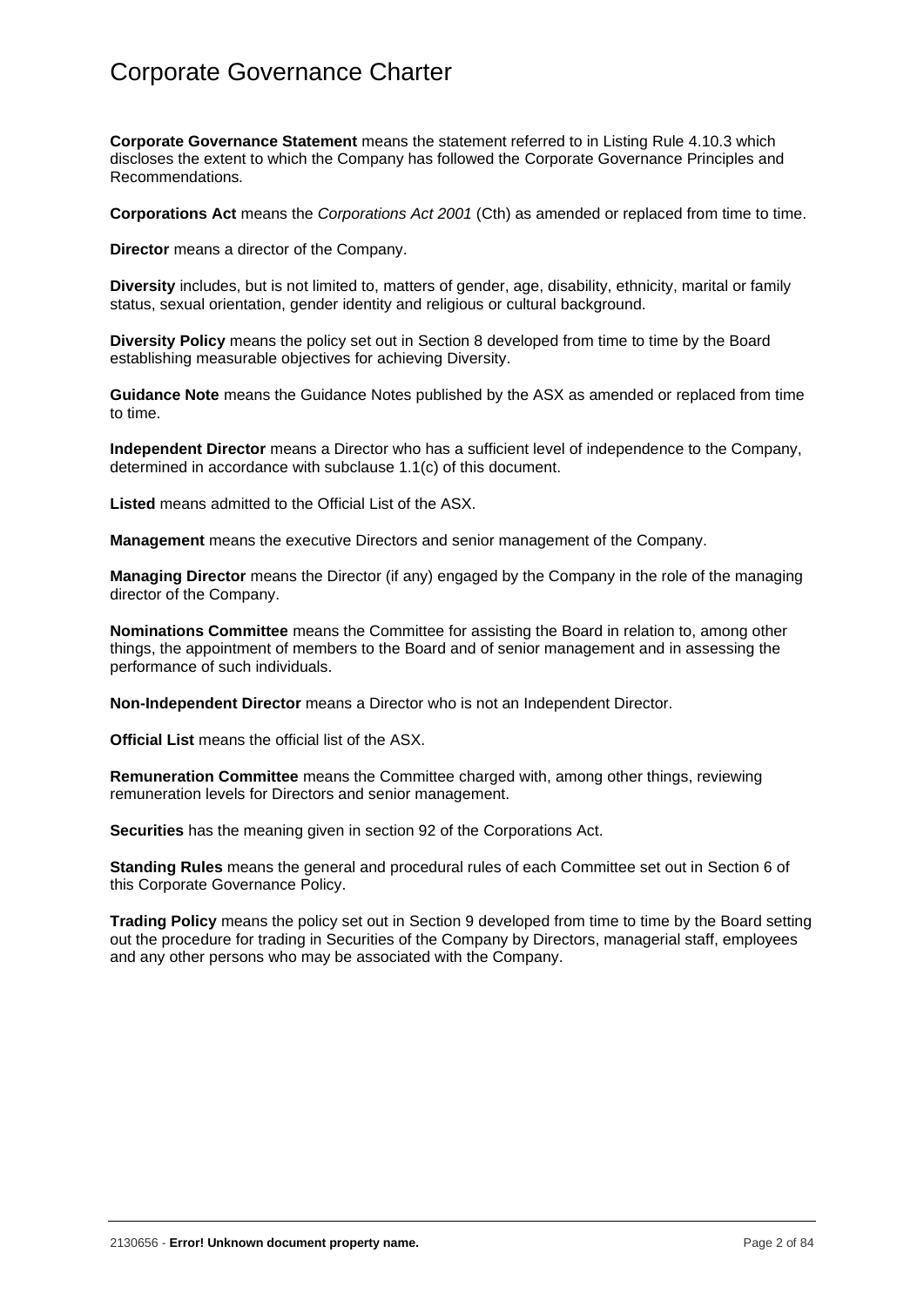### <span id="page-6-0"></span>**Section 1 Principles of Corporate Governance**

### <span id="page-6-1"></span>**1.1 Board of Directors**

### (a) **General**

This document sets out the main principles adopted by the Board of Directors of the Company to implement and maintain a culture of good corporate governance both internally and in its dealings with outsiders.

The Board of the Company is committed to administering the policies and procedures with openness and integrity, pursuing the true spirit of corporate governance commensurate with the Company's needs.

The matters set out in this document are subject to the Corporations Act, the Constitution and the ASX Listing Rules.

The purpose of preparing and disclosing the matters set out in this document is to:

- (1) formalise procedures to ensure the Company and the Board act in a transparent and appropriate manner in their respective internal and external dealings;
- (2) ensure that appropriate checks, balances and procedures are in place to monitor the operations of the Company and those charged with its management; and
- (3) provide shareholders with a transparent method to evaluate the performance of the Company from a corporate governance perspective.

In preparing and implementing these strategies, the Company and the Board are mindful of the Corporate Governance Principles and Recommendations.

### <span id="page-6-2"></span>(b) **Functions, powers and responsibilities of Board**

Generally, the powers and obligations of the Board are governed by the Corporations Act and the general law.

Without limiting those matters, the Board expressly considers itself responsible for the following:

- (1) ensuring compliance with the Corporations Act, the ASX Listing Rules and all other relevant laws;
- (2) providing leadership and developing, implementing and monitoring strategic operational and financial objectives for the Company and the overall performance of the Company;
- (3) appointing appropriate staff, consultants and experts to assist in the Company's operations;
- (4) ensuring appropriate financial and risk management controls are implemented;
- (5) setting, monitoring and ensuring appropriate accountability and a framework for remuneration of Directors and executive officers;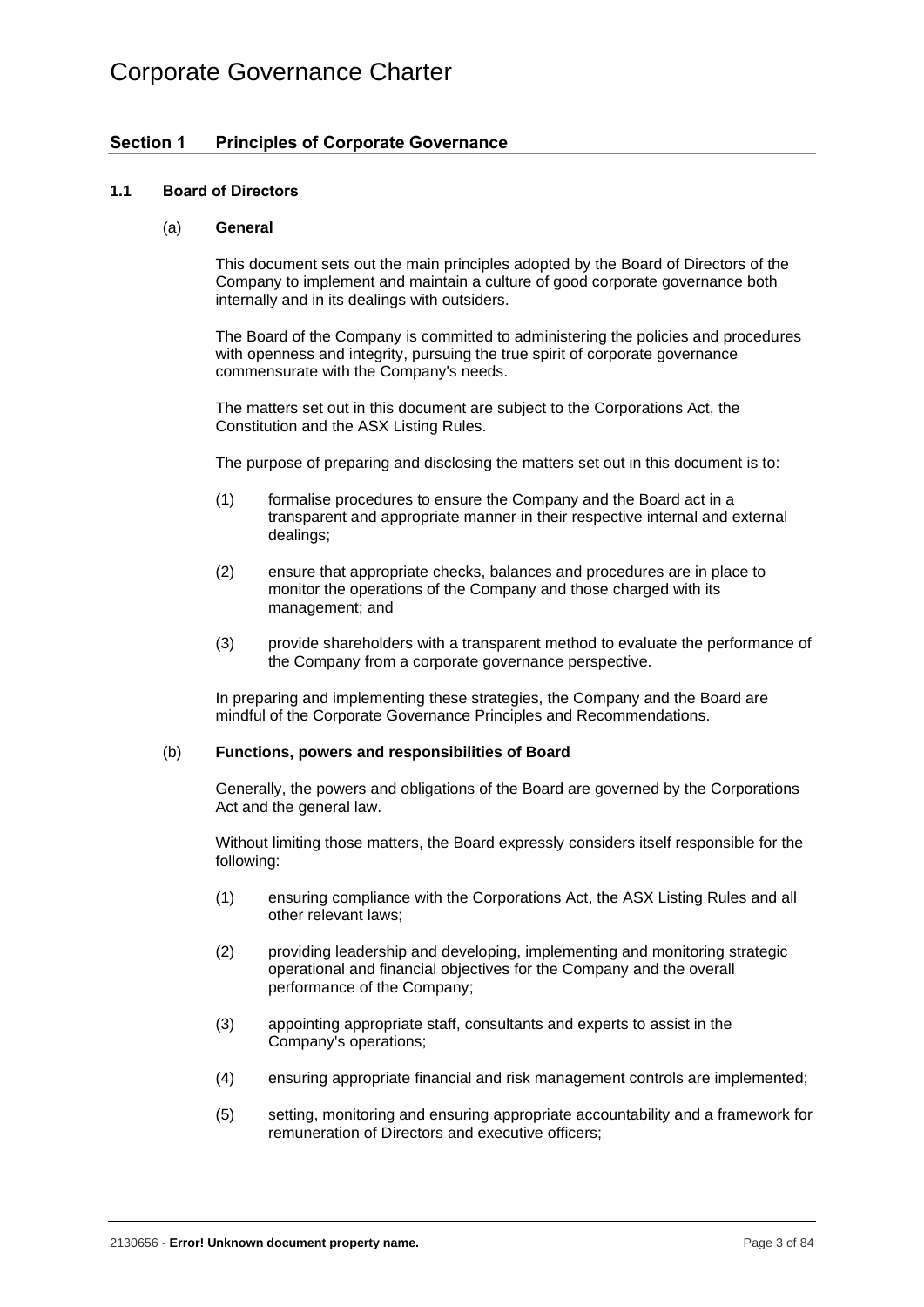- (6) establishing and overseeing the Company's process for making timely and balanced disclosure of all material information in accordance with the ASX Listing Rules;
- (7) implementing appropriate strategies to monitor performance of the Board in implementing its functions and powers;
- (8) implementing and overseeing the Company's risk management framework to enable risk to be identified, assessed and managed and to set the risk appetite the Board expects Management to operate within;
- (9) appointing the Chairperson;
- (10) appointing and removing the Chief Executive Officer and Company Secretary;
- (11) approving the appointment and, where appropriate, removal of members of Management;
- (12) contributing to and approving Management's development of corporate strategy and performance objectives;
- (13) monitoring Management's implementation of strategy and performance generally, and ensuring appropriate resources are available to Management;
- (14) monitoring the effectiveness of the Company's governance practices;
- (15) approving and monitoring the progress of major capital expenditure, capital management and acquisitions and divestitures;
- (16) approving the annual budget;
- (17) liaising with the Company's external auditors;
- (18) approving and monitoring financial and other reporting systems of the Company (including external audit) and the integrity of these systems; and
- (19) appointing and overseeing Committees where appropriate to assist in the above functions and powers.

### <span id="page-7-1"></span><span id="page-7-0"></span>(c) **Structure of Board**

The structure of the Board is determined in accordance with the following principles:

- (1) to aim for, so far as is practicable given the size and the nature of the operations of the Company, a majority of the Board being Independent Directors;
- (2) to aim for, so far as is practicable given the size and the nature of the operations of the Company, the appointment of a Chairperson who is an Independent Director;
- (3) to aim for, so far as is practicable given the size and the nature of the operations of the Company, a Chairperson who is not the chief executive officer;
- <span id="page-7-2"></span>(4) to aim for, so far as is practicable given the size and the nature of the operations of the Company, a Board comprising members with diverse backgrounds; and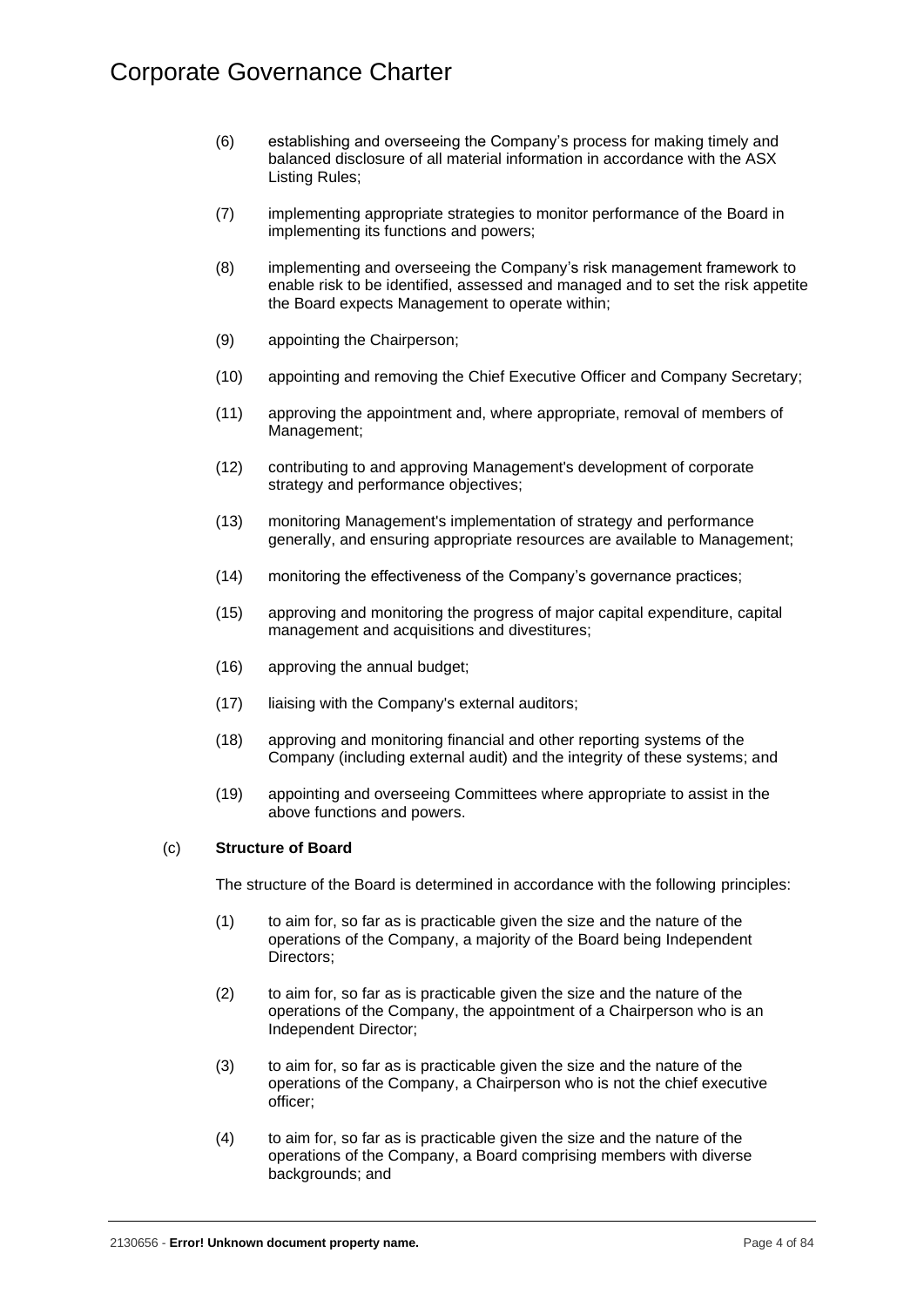(5) to have a minimum of three Directors.

In assessing the independence of Directors, the Company has regard to Principle 2 of the Corporate Governance Principles and Recommendations and regards an Independent Director as a non-executive Director (that is, not a member of management) who:

- (1) is not, and has not in the past three years been, a substantial shareholder of the Company or an officer of, or otherwise associated directly with, a substantial shareholder of the Company;
- (2) within the last three years has not been employed in an executive capacity by the Company or another group member;
- (3) does not receive performance-based remuneration (including options or performance rights) from, or participate in an employee incentive scheme of the Company;
- (4) within the last three years has not been in a material business relationship (by example, as a supplier, professional advisory, consultant or customer) with the Company or other group member, or an officer of, or otherwise associated with, someone in such a relationship;
- (5) does not have close family ties with any person who falls within any of categories [\(1\)](#page-7-1) - [\(4\)](#page-7-2) described above; and
- (6) has not served on the Board for a period which could, or could reasonably be perceived to, materially interfere with the Director's ability to act in the best interests of the Company or otherwise compromise their independence.

When considering whether a Director is an Independent Director, the materiality of such interest, position, association or relationship must be assessed to determine whether it might interfere, or might reasonably be perceived to interfere, in a material respect, with the Director's capacity to bring an independent judgement to bear on issues before the Board and to act in the best interests of the Company and its shareholders.

A Director must advise the Chairperson (or, in the case of the Chairperson, a member of the Nominations Committee) if there is a change in his or her interests, positions, associations or relationships that could bear on his or her independence at the earliest opportunity.

In an effort to ensure that the Board comprises members with a broad range of experience, expertise and skills relevant to the Company, the Board may establish a Nominations Committee or will otherwise consider the guidelines set out under the Nominations Committee Charter in [Section](#page-31-0) 5.

In determining the composition of the Board, the Board and the Nominations Committee (if applicable), should have regard to the "skills matrix" below which identifies the collective skills that the Board should possess:

| <b>Skill</b>         | <b>Skill</b>    | <b>Skill</b>            |
|----------------------|-----------------|-------------------------|
| Corporate governance | Acquisitions    | Leadership              |
| Risk management      | Human resources | Finance                 |
| Health & safety      | Technology      | <b>Public relations</b> |
| Strategy             | Marketing       | Communication           |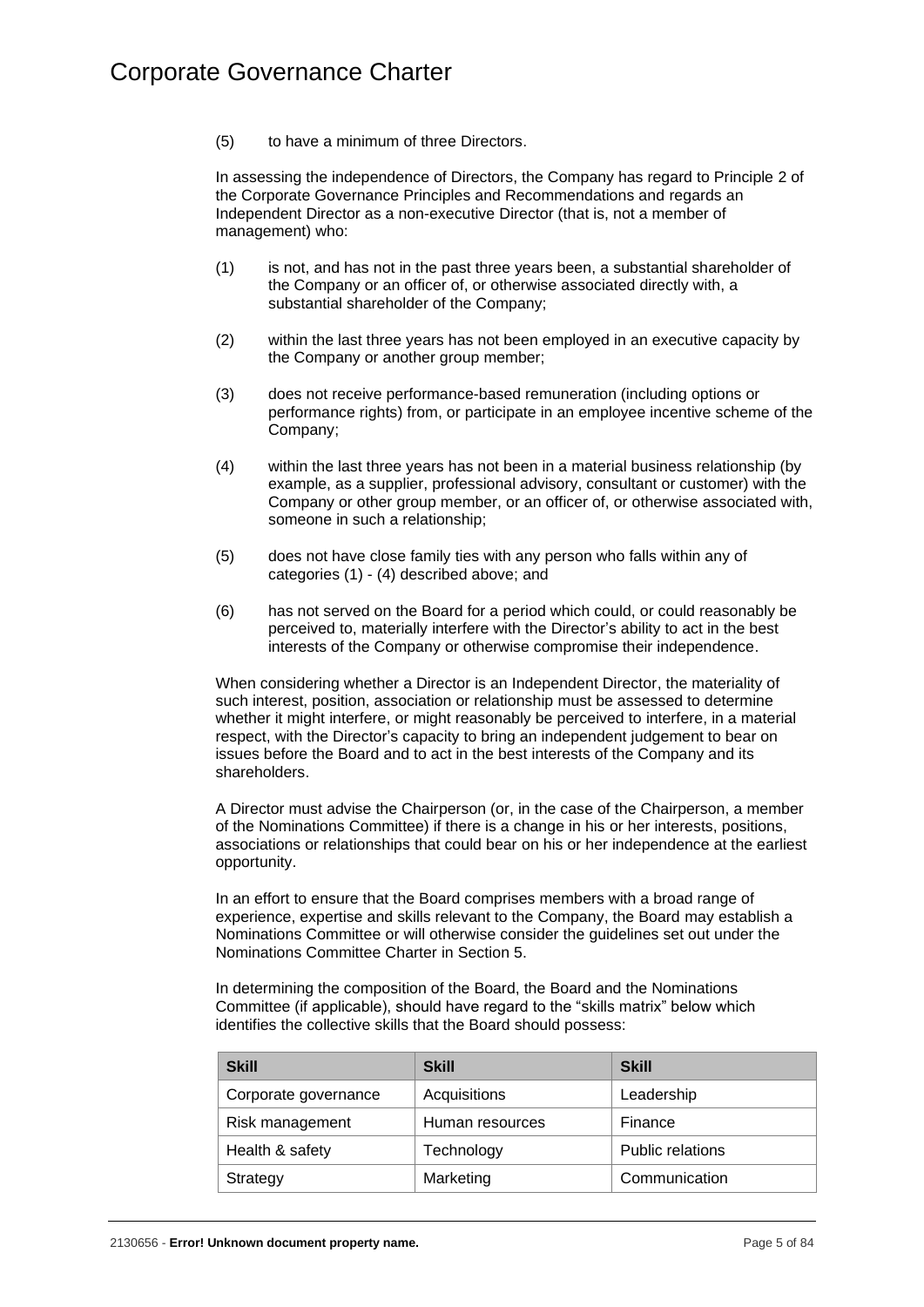| <b>Skill</b> | <b>Skill</b>                        | <b>Skill</b> |
|--------------|-------------------------------------|--------------|
| Accounting   | Community development   Fundraising |              |

The Board may disclose the extent to which those skills are present, or absent, from the members comprising the Board from time to time.

### <span id="page-9-0"></span>**1.2 Chairperson**

The Chairperson is responsible for leadership of the Board, for efficient organisation and conduct of the Board's function and the briefing of all Directors in relation to issues arising at Board meetings. The Chairperson is also responsible for shareholder communication and arranging Board performance evaluation.

### <span id="page-9-1"></span>**1.3 Chief Executive Officer/Managing Director**

The Chief Executive Officer or Managing Director (if any) is responsible for running the day to day affairs of the Company under delegated authority from the Board and to implement the policies and strategies set by the Board, within the risk appetite determined by the Board. In carrying out his or her responsibilities, the Chief Executive Officer or Managing Director must report to the Board in a timely manner and ensure that all reports to the Board are clear and accurate and present a true and fair view of the Company's financial position and operating results.

The Chief Executive Officer or Managing Director (if any) (together with the Chief Financial Officer, if there is one or Company Secretary) will be required to state in writing to the Board that the financial records of the Company have been properly maintained and that the financial reports of the Company comply with relevant accounting standards and represent a true and fair view, in all material respects, of the Company's financial position and performance.

### <span id="page-9-2"></span>**1.4 Company Secretary**

The role of the Company Secretary is to support the effectiveness of the Board and the Committees. In carrying out his or her responsibilities, the Company Secretary is accountable directly to the Board in the performance of this role which includes, without limitation:

- (a) advising the Board and the Committees of governance matters;
- (b) monitoring compliance with Board and Committee policy and procedures;
- (c) coordinating the timely completion and despatch of Board and Committee papers;
- (d) ensuring that the business at Board and Committee meetings is accurately recorded in the minutes; and
- (e) helping to organise and facilitate the induction and professional development of Directors.

### <span id="page-9-3"></span>**1.5 Induction of New Directors and Ongoing Director Education**

On their first appointment, Directors will have the benefit of an induction program aimed at deepening their understanding of the Company, its activities and the business, environment and markets in which the Company operates. As part of the program Directors will receive a manual of essential Board and Company information and will be given briefings by Management.

As part of the induction process new Directors may complete a self-assessment of their capabilities and competencies to determine areas where further development will be beneficial in contributing to the Board's performance. Development in these areas will then be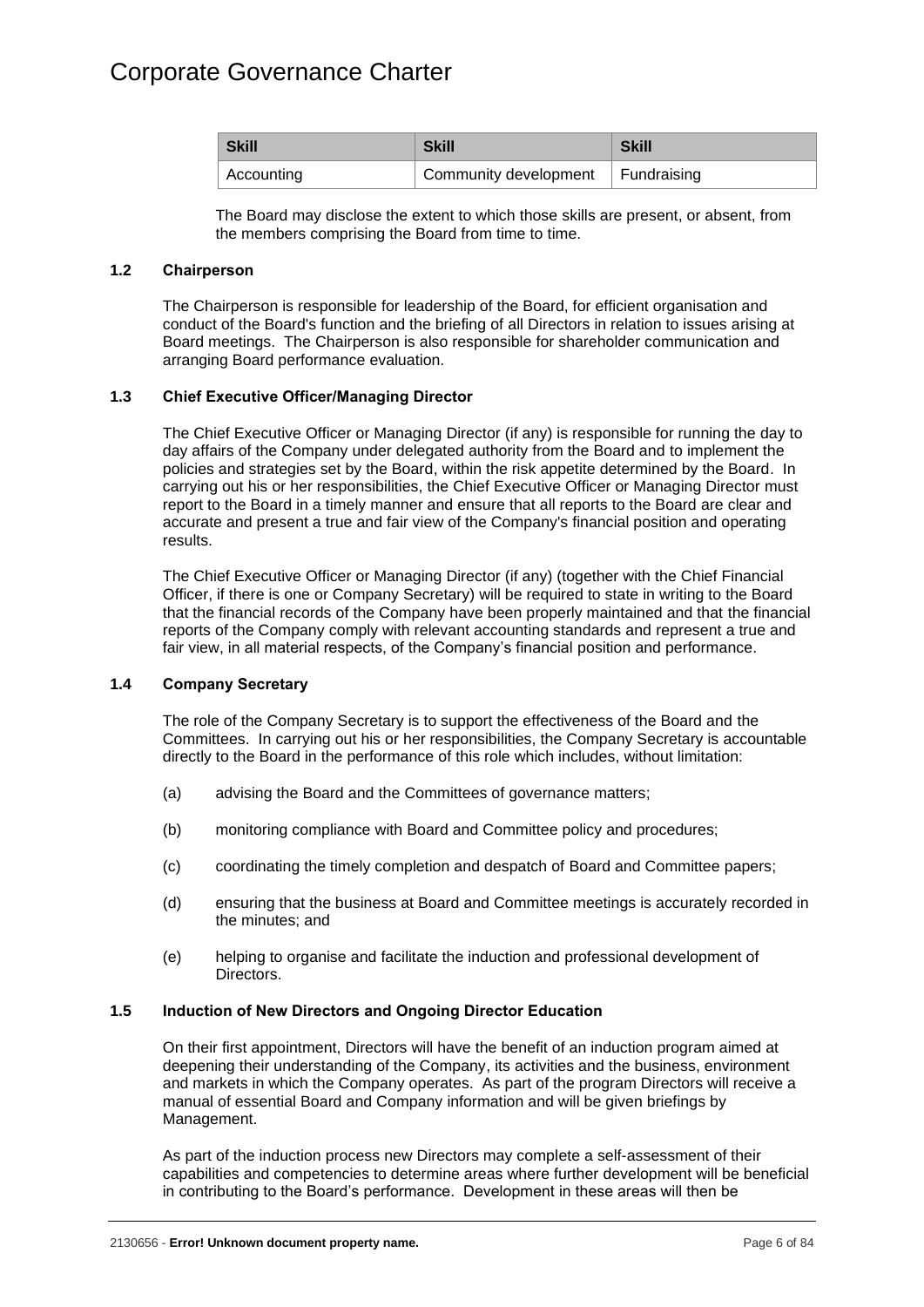considered and discussed with the new Director by the Nomination Committee (if established) or the Chairperson.

The Company will provide an ongoing education and development program for Directors which includes both formal and informal sessions. The program is intended to cover overall competencies required of any Director and also specific knowledge relevant to the Company's business. It is desirable for all Directors to complete the Australian Institute of Company Directors Course (or equivalent) and related formal assessment.

Directors are also expected to keep themselves abreast of changes and trends in the Company's business, environment and markets and to keep abreast of changes and trends in the economic, political, social and legal climate generally. Directors are expected to have an appropriate base level of understanding on accounting matters. Additional development and training in this area can be discussed with the Nomination Committee (if established) or the Chairperson by a Director. The Company will also provide briefings on developments in accounting standards.

### <span id="page-10-0"></span>**1.6 Independent Advice**

A Director may seek independent advice, including legal advice, where he or she believes it is necessary to properly discharge his or her duties as a Director. The Company will pay for the reasonable cost of this advice provided that the Director has obtained the prior written approval of the Chairperson (including for the cost of the advice)

If the Chairperson wishes to seek independent advice and wishes for the Company to pay for the reasonable costs of that advice, the Chairperson must obtain the prior written approval (including for the cost of the advice) of the chairperson of the Corporate Governance Committee or other applicable Committee.

Where a Director's request in respect of independent advice is approved as set out above, the Director and the Chairperson should agree who will provide instructions to the independent adviser. If the Chairperson has requested the advice, the Director who provided the approval to obtain the advice should undertake this role.

Where a Director's request in respect of independent advice is approved as set out above, a copy of the advice obtained will be provided to all Directors together with an explanation as to why the advice was obtained unless the Chairperson determines that this is not appropriate or that a different approach should be taken.

The other Directors will be advised if the Chairperson approves or declines a request to obtain independent advice unless the Chairperson determines such notification is not appropriate or that a different approach should be taken.

### <span id="page-10-1"></span>**1.7 Corporate Ethics**

The Company has adopted, under [Section](#page-37-0) 7, a Corporate Ethics Policy which has been agreed to by each member of the Board setting out, in addition to these principles, the obligations of integrity and honesty on each member of the Board and his or her obligations with respect to trading in Securities in the Company (which is more comprehensively dealt with in the Trading Policy) and disclosure to the ASX.

In addition to the Corporate Ethics Policy, the Company also adheres to the following statement of principles and responsibilities with respect to both its internal dealings with employees and consultants, and external dealings with shareholders and the community at large.

The Company has separately adopted a Whistleblower Policy.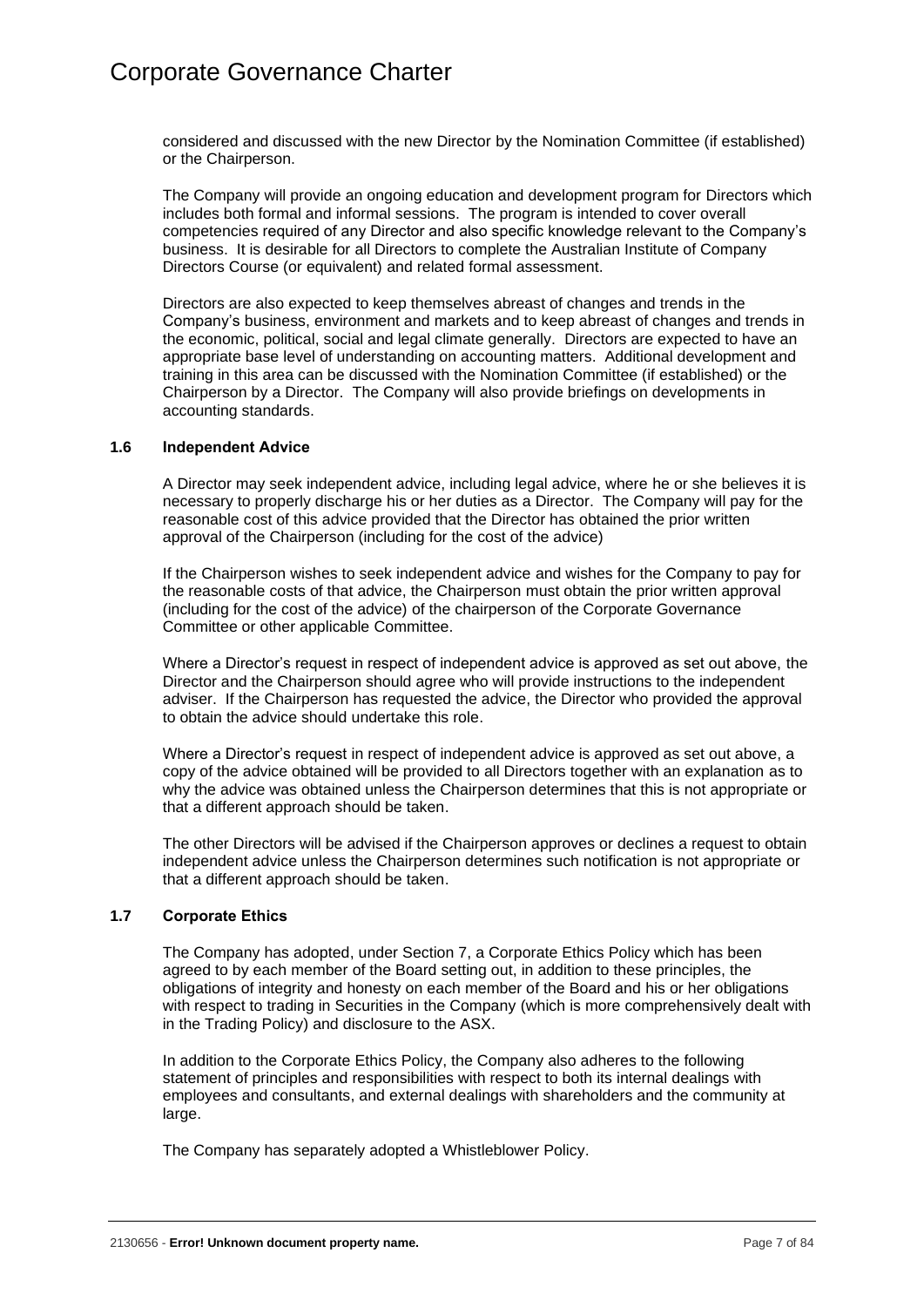### <span id="page-11-0"></span>**1.8 Corporate Code of Conduct**

### (a) **Introduction**

This code of conduct sets out the standard which the Board, Management and employees of the Company are encouraged to comply with when dealing with each other, shareholders and the broader community.

### (b) **Corporate values**

In interpreting this code of conduct, regard should be had to the following values of the Company:

- (1) to conduct business with honesty, integrity, and fairness;
- (2) to comply with all relevant laws and regulations applicable to it;
- (3) to putting health and safety first and being environmentally and socially responsible;
- (4) Committed to clear, concise, timely and open communication with all stakeholders when it is able to do so; and
- (5) to striving to deliver the best outcome.

### (c) **Commitment of Board and Management to Code of Conduct**

The Board and Management approve and endorse this code of conduct. The Board and Management are committed to not only complying with the Company's legal obligations but also to acting ethically and responsibly.

The Board and Management encourage all employees to consider the principles of the code of conduct and use them as a guide to determine how to respond when acting on behalf of the Company.

### (d) **Responsibilities to shareholders and financial community generally**

The Company aims:

- (1) to increase shareholder value within an appropriate framework which safeguards the rights and interests of the Company's shareholders and the financial community;
- (2) to comply with systems of control and accountability which the Company has in place as part of its corporate governance; and
- (3) to act with honesty, integrity and fairness.

### (e) **Responsibilities to clients, customers and consumers**

The Company will comply with all legislative and common law requirements which affect its business. Any transgression from the applicable legal rules is to be reported to Management as soon as a person becomes aware of such a transgression.

### (f) **Employment practices**

The Company will seek to employ the best available staff, both male and female, and from diverse backgrounds with the skills required to carry out their roles. The Company will aim to establish measurable objectives for achieving gender diversity.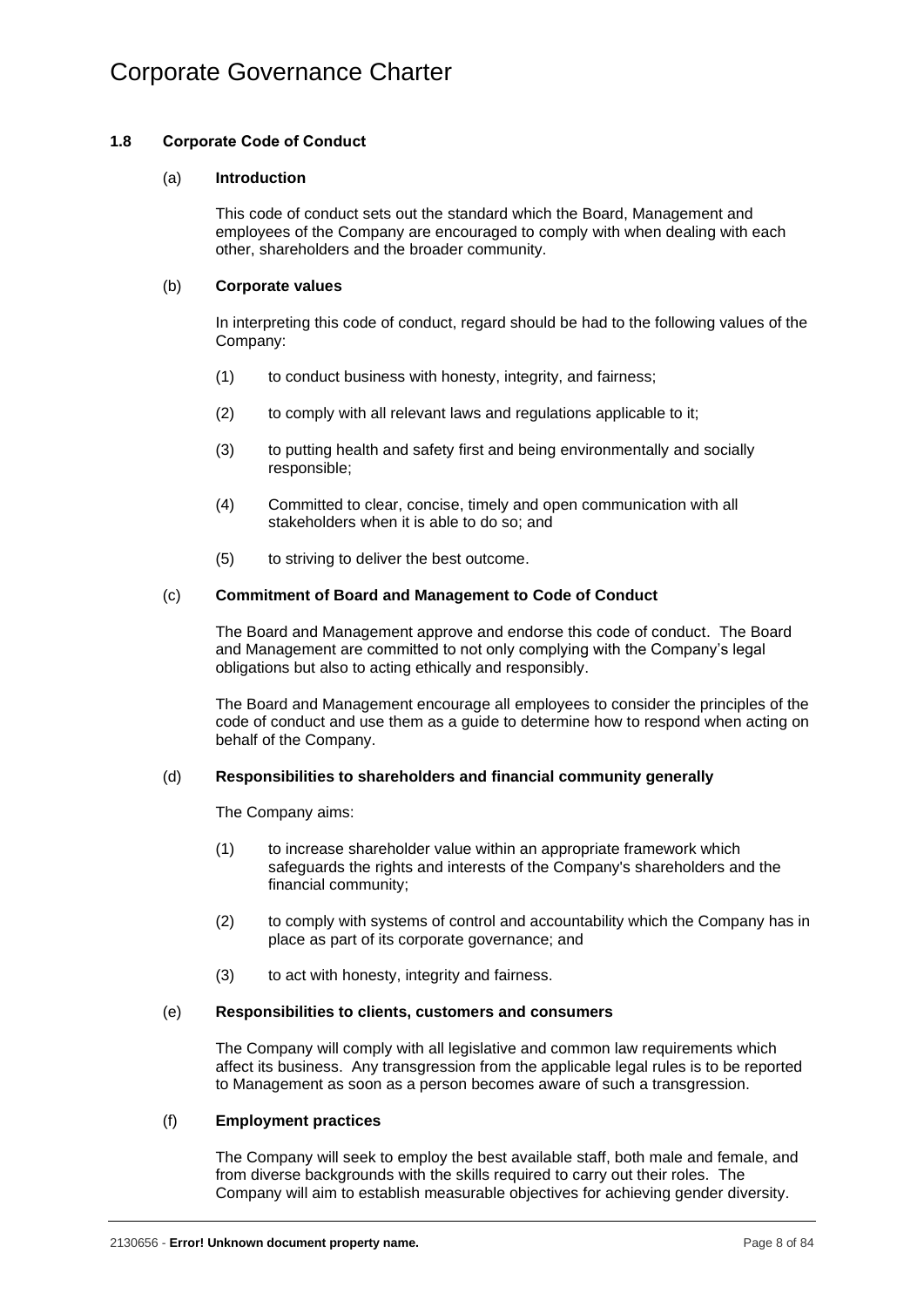The Company respects and values the competitive advantage of Diversity (which includes but is not limited to gender, age, disability, ethnicity, marital or family status, religious or cultural background, sexual orientation and gender identity), and the benefit of its integration throughout the Company to enrich the Company's perspective, improve corporate performance, increase shareholder value and maximise the probability of achievement of the Company's goals.

The Company is committed to the ideal of equal employment opportunity, to providing a workplace that is free of harassment and discrimination and to respecting the human rights of its employees. The Company will ensure a safe workplace and maintain proper occupational health and safety practices commensurate with the nature of the Company's business and activities. To this end, the Company will observe the rule and spirit of the legal and regulatory environment in which the Company operates.

### (g) **Responsibility to community and environment**

The Company will recognise, consider and respect legal requirements affecting its operations and comply with all applicable legal requirements.

The Company will act with honesty, integrity and fairness in all dealings with the community and will act responsibly towards the environment.

### (h) **Responsibility to individuals**

The Company recognises and respects the rights of individuals and, to the best of its ability, will comply with the applicable legal rules regarding privacy, privileges, private and confidential information.

The Company and the Board will maintain the Company's and its shareholders', customers' and suppliers' information confidentiality unless required to be disclosed by law.

### (i) **Obligations relative to fair trading and dealing**

The Company will deal with others in a way that is honest and fair and will not engage in deceptive practices. The Company is committed to complying with the laws and regulations of the countries in which its businesses operate and acting in an ethical manner, consistent with the principles of honesty, integrity, fairness and respect.

The Company believes that a fraudulent or corrupt act could significantly impact on the confidence of the Company's stakeholders and significantly diminish the Company's reputation. Accordingly, the Company has a zero tolerance policy to fraud and corruption and will thoroughly investigate and apply the full force of the law where sufficient evidence is obtained.

The Board may implement a fraud prevention and corruption control framework that addresses fraud and corruption prevention planning, resourcing, prevention, detection, response and reporting procedures.

All Directors, Management and employees of the Company and group members must exercise reasonable care and diligence in the prevention of fraud or corruption by or against the Company.

All Directors and employees of the Company or group members must:

(1) understand and comply with this Code of Conduct;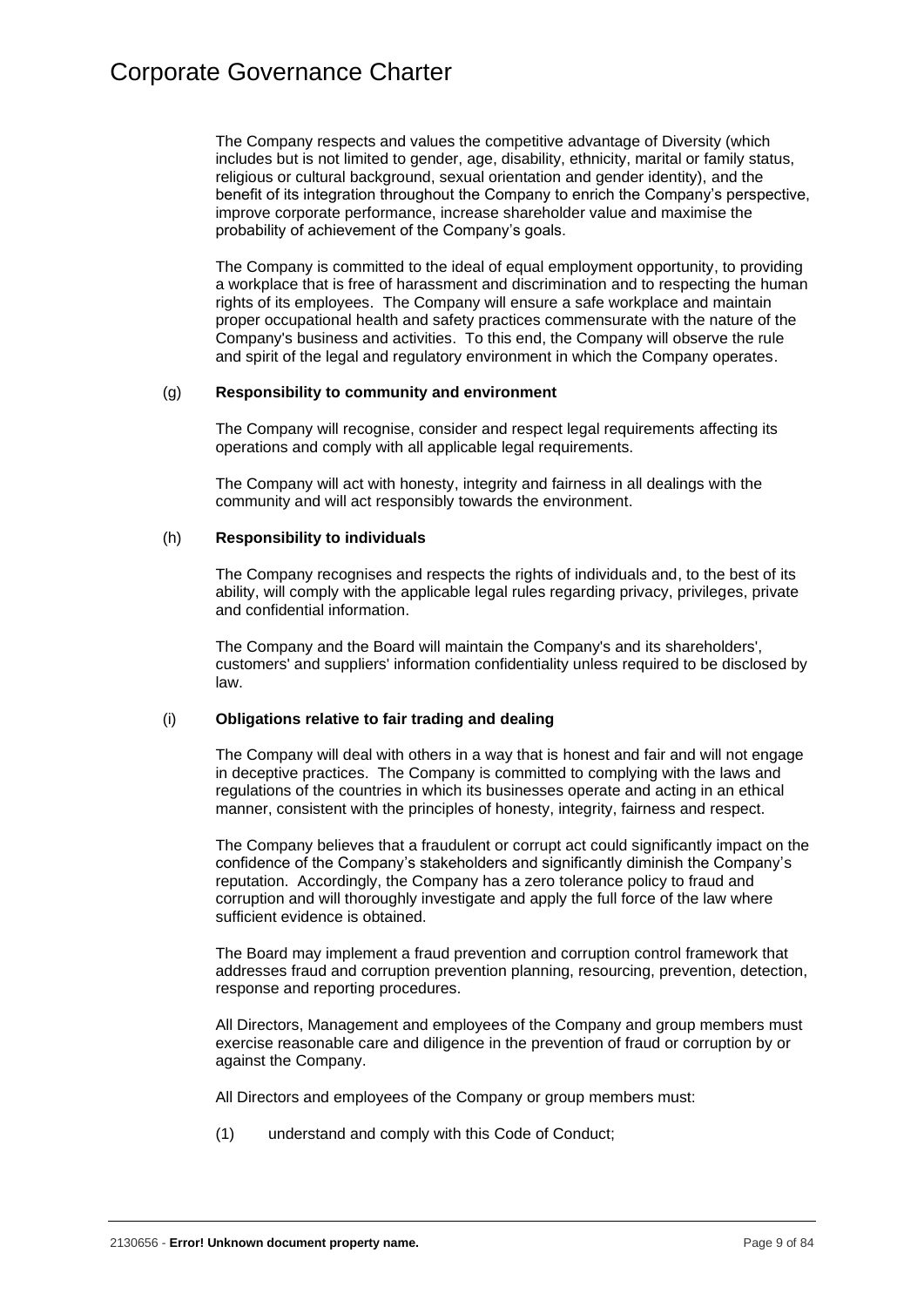- (2) not give, offer, accept or request bribes, facilitation payments, secret commissions or other prohibited payments or engage in money laundering or cause any of them to be given, offered, accepted or requested;
- (3) not approve any offers, or make, accept or request an irregular payment or other thing of value, to win business or influence a business decision in favour of the Company or the group members;
- (4) comply with any reporting and approval processes for gifts, entertainment or hospitality implemented by the Board from time to time;
- (5) not offer or receive any gifts, entertainment or hospitality to or from public or government officials or politicians, without approval from the Chairperson or the Board;
- (6) obtain required approvals for donations and sponsorship; and
- (7) immediately report to the Chairperson or the Managing Director (or Chief Executive Officer) if they uncover or suspect an incident of fraud or corruption.

The Company will comprehensively investigate all suspected incidents of fraud or corruption using the principles of independence, objectivity and the rules of natural justice. The Company is committed to ensuring no one suffers detrimental treatment as a result of refusing to take part in conduct that may constitute fraud or corruption or raises a genuine concern in respect of any such conduct.

### (j) **Conflicts of interest**

The Board, Management and employees of the Company must not involve themselves in situations where there is a real or apparent conflict of interest between them as individuals and the interests of the Company (excluding those matters which may be subject to legal professional privilege). Where a real or apparent conflict of interest arises the matter should be brought to the attention of the Chairperson in the case of a Director or the Managing Director or Chief Executive Officer in the case of a member of Management and a supervisor in the case of an employee, so that it may be considered and dealt with in an appropriate manner for all concerned.

### (k) **Compliance with Code of Conduct**

Any breach of compliance with this code of conduct is to be reported directly to the Chief Executive Officer, Managing Director or Chairperson, as appropriate. Noncompliance with this code of conduct may result in disciplinary action.

### (l) **Periodic review of Code of Conduct**

The Company will monitor compliance with this code of conduct periodically by liaising with the Board, Management and staff especially in relation to any areas of difficulty which arise from the code of conduct and any other ideas or suggestions for improvement of the code of conduct. Suggestions for improvements or amendments to the code of conduct can be made at any time.

### (m) **Code of Conduct for Directors, employees and contractors**

The Company will endeavour to ensure that the above principles in this code of conduct are implemented and adopted by Directors, employees and contractors of the Company by importing the following principles into the terms of such engagements. Specifically, Directors, employees and contractors will be encouraged and expected to:

(1) act in the best interests of the Company;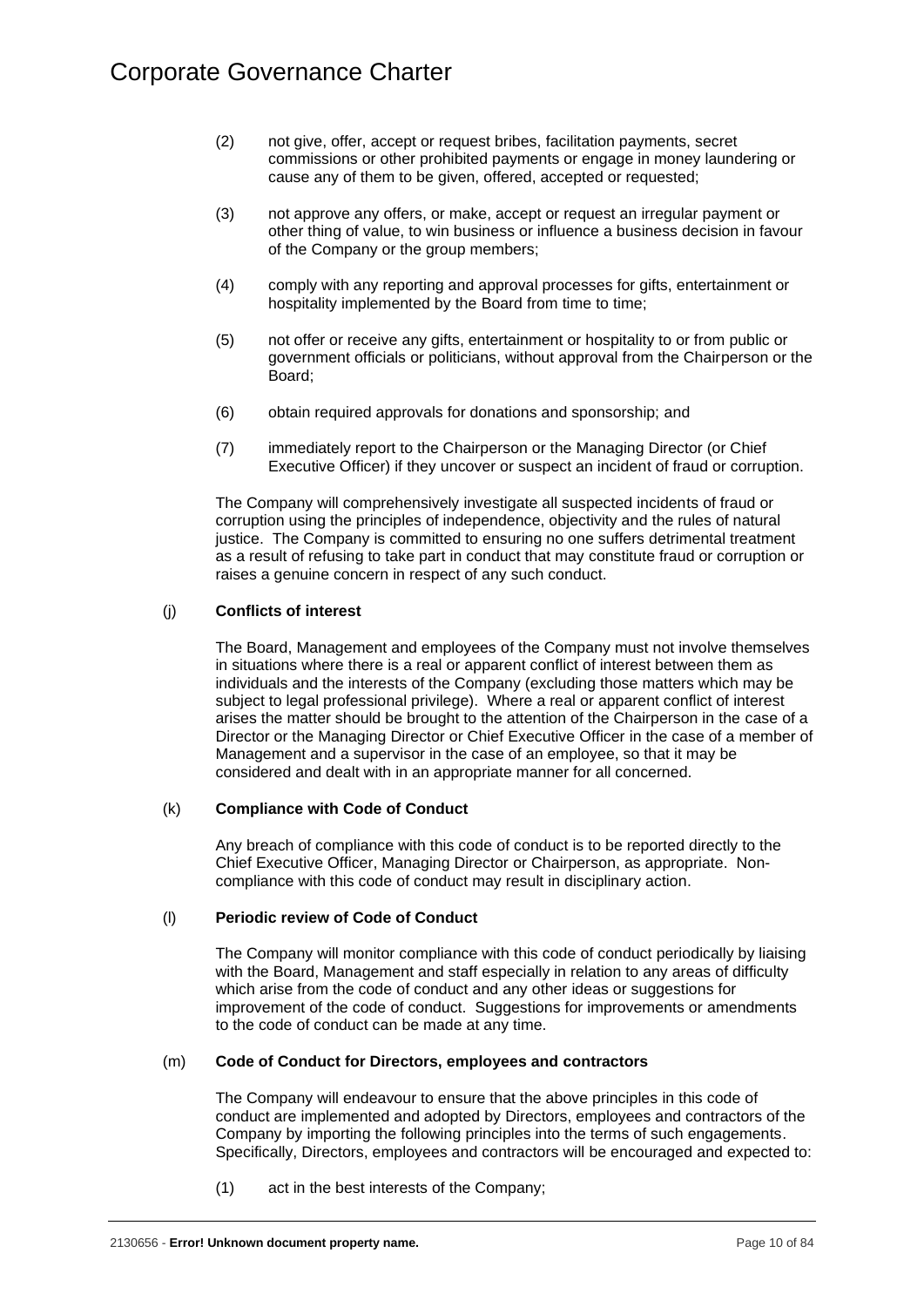- (2) actively promote the highest standards of ethics and integrity in carrying out their duties for the Company and act honestly;
- (3) comply with the laws and regulations that apply to the Company and its operations;
- (4) not knowingly participate in any illegal or unethical activity;
- (5) disclose any actual or perceived conflicts of interest of a direct or indirect nature of which they become aware and not enter any arrangement or participate in any activity that would conflict with the Company's best interest or which they believe could compromise in any way the reputation or performance of the Company;
- (6) respect confidentiality of all information of a confidential nature which is acquired in the course of the Company's business and not disclose or make improper use of such confidential information to any person unless specific authorisation is given for disclosure or disclosure is legally mandated;
- (7) deal with the Company's customers, suppliers, competitors and each other with the highest level of honesty, fairness and integrity and to observe the rule and spirit of the legal and regulatory environment in which the Company operates;
- (8) protect the assets of the Company to ensure availability for legitimate business purposes and ensure all corporate opportunities are enjoyed by the Company and that no property, information or position belonging to the Company or opportunity arising from these is used for personal gain or to compete with the Company; and
- (9) report any breach of this code of conduct to Management, who will treat reports made in good faith of such violations with respect and in confidence.

### <span id="page-14-0"></span>**1.9 Communications with investors**

The Company aims to ensure that shareholders are kept informed of all major developments affecting the state of affairs of the Company. To achieve this, the Company communicates information regularly to shareholders through a range of forums and publications.

The Company's website is one of its key communication tools and the Company endeavours to keep its website up-to-date, complete and accurate. The Company's website also contains a facility for shareholders to direct inquiries to the Company and to elect to receive communications from the Company via email.

In particular, where appropriate, after confirmation of receipt by the ASX, the following will be posted to the Company website:

- (a) relevant announcements made to the market via the ASX;
- (b) media releases;
- (c) investment updates;
- (d) notices of shareholder meetings and explanatory materials;
- (e) Company presentations and media briefings;
- (f) copies of press releases and announcements; and
- (g) copies of annual and half yearly reports including financial statements.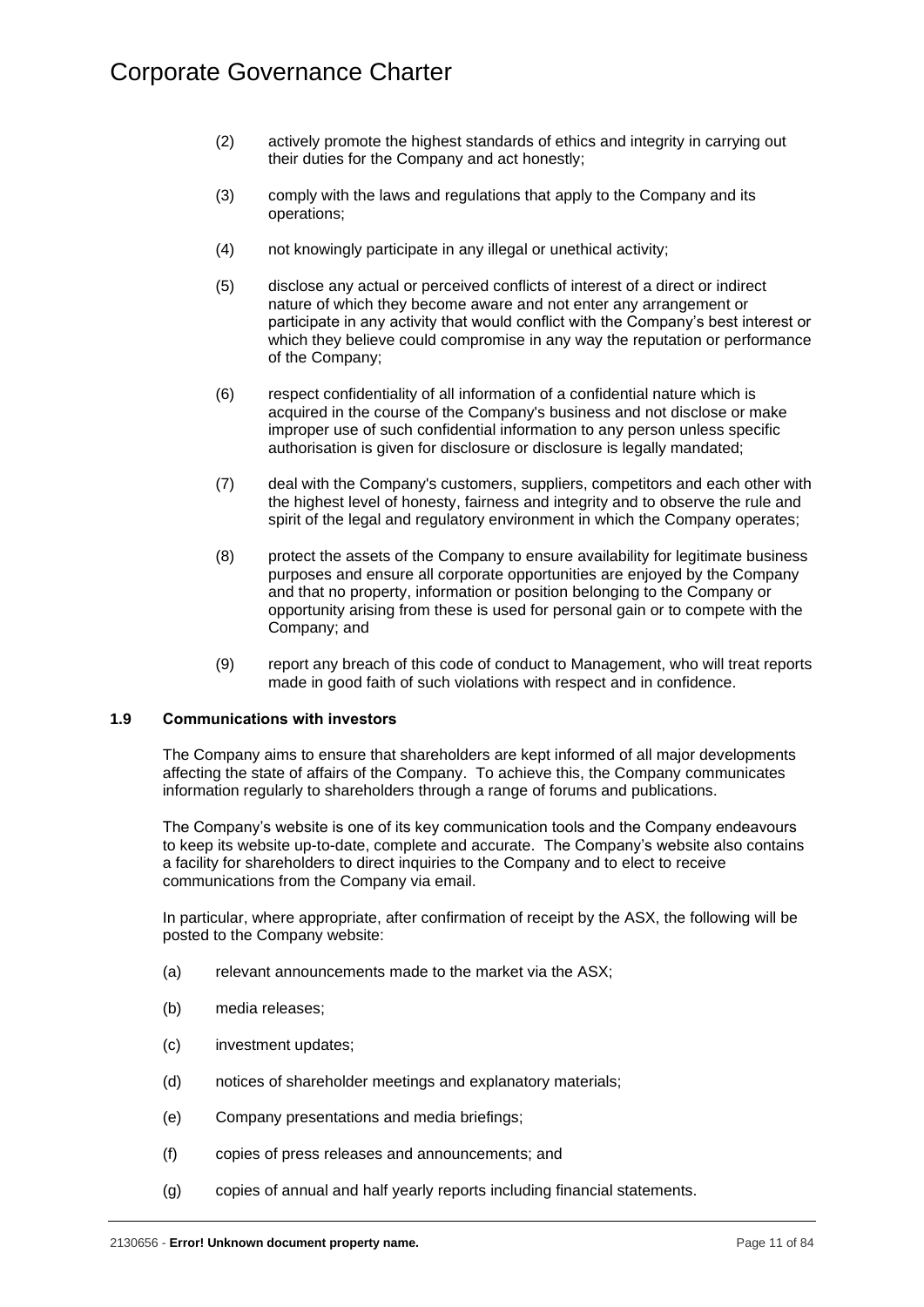The Company uses its annual general meeting (**AGM**) as an opportunity to further engage with its shareholders and seek their input on the management of the Company. The Company will undertake a number of steps to seek to maximise shareholders' ability to participate in the AGM process by:

- (a) making Directors, members of Management and the external auditor available at the AGM;
- (b) allowing shareholders in attendance at the AGM a reasonable opportunity to ask questions regarding the items of business, including questions to the external auditor regarding the conduct of the audit and the preparation and content of the auditor's report; and
- (c) providing shareholders who are unable to attend the AGM with an opportunity to submit questions in advance of the AGM.

### <span id="page-15-0"></span>**1.10 Selection of external auditor and rotation of audit engagement partner**

### (a) **Responsibility**

The Board is responsible for the initial appointment of the external auditor and the appointment of a new external auditor when any vacancy arises. Any appointment made by the Board must be ratified by shareholders at the next AGM of the Company.

### (b) **Selection criteria**

### (1) **Mandatory criteria**

Candidates for the position of external auditor of the Company must be able to demonstrate independence from the Company and an ability to maintain independence through the engagement period. Further, the successful candidate must have arrangements in place for the rotation of the audit engagement partner on a regular basis.

### (2) **Other criteria**

Other than the mandatory criteria mentioned above, the Board may select an external auditor based on criteria relevant to the business of the Company such as experience in the industry in which the Company operates, references, cost and any other matters deemed relevant by the Board.

### (c) **Review**

The Audit and Risk Management Committee will review the performance of the external auditor on an annual basis.

### <span id="page-15-1"></span>**1.11 Committees**

- (a) As set out in subclause [1.1\(b\),](#page-6-2) one of the functions of the Board is to form and monitor any special purpose Committees established to review certain aspects of the operations of the Company, having regard to the principles under this [Section](#page-5-0) 1.
- (b) The Company may in the future (if the Directors consider that the Company is of a size or its affairs of such complexity as to justify their formation) establish the following Committees:
	- (1) Corporate Governance Committee;
	- (2) Audit and Risk Management Committee;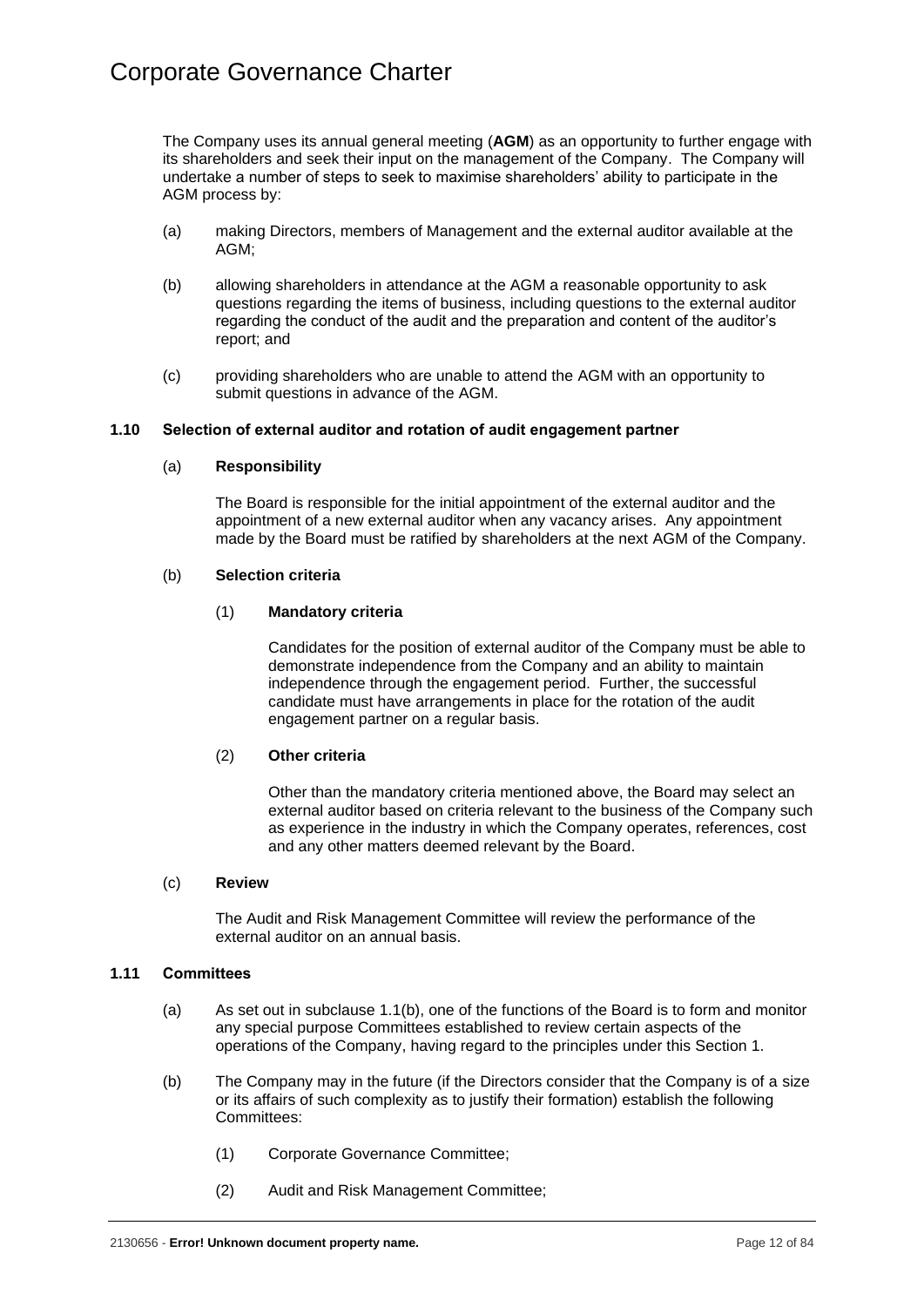- (3) Remuneration Committee; and
- (4) Nominations Committee.
- (c) The Charters of each of these Committees are set out in this document.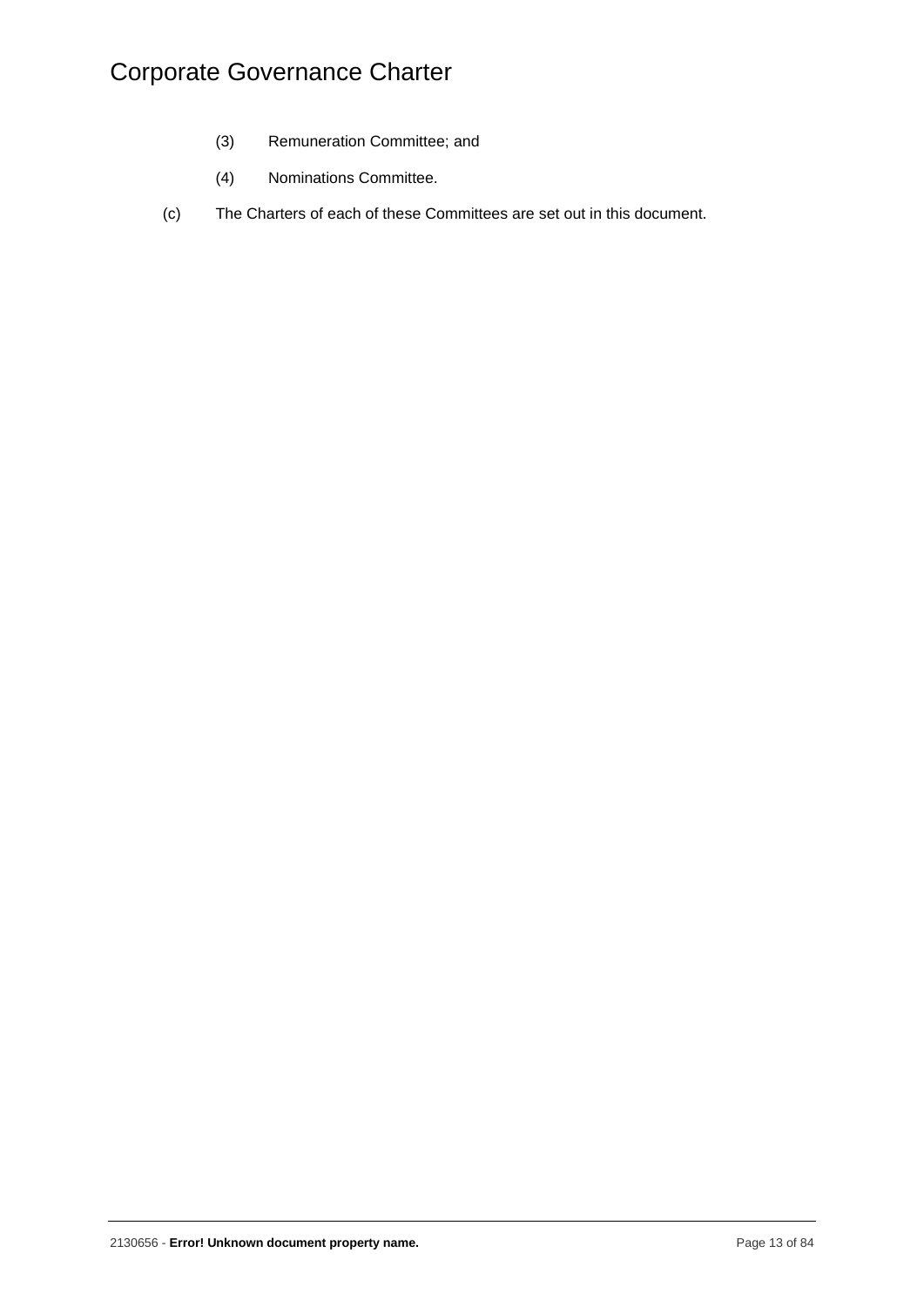### <span id="page-17-0"></span>**Section 2 Corporate Governance Committee Charter**

### <span id="page-17-1"></span>**2.1 Committee members**

The Board has not yet established a Corporate Governance Committee as the Directors consider that the Company is not of a size nor are its affairs of such complexity as to justify the formation of this Committee. The Board as a whole is able to address these issues and will initially comprise the Corporate Governance Committee. The Company will review this position annually and determine whether a Corporate Governance Committee needs to be established.

#### <span id="page-17-2"></span>**2.2 Purpose**

- (a) The Corporate Governance Committee Charter (in this [Section](#page-17-0) 2, **Charter**) sets out the role, responsibilities, powers, authority and membership requirements of the Corporate Governance Committee (in this [Section](#page-17-0) 2, **Committee**).
- (b) Key features of the Charter will be outlined in the Corporate Governance Statement or the Annual Report. The Charter is available to shareholders of the Company on the Company's website.

### <span id="page-17-3"></span>**2.3 Definition and objectives of Committee**

- (a) The Committee is a committee of the Board.
- (b) The Committee is responsible for:
	- (1) reviewing the performance of the Board and each individual Director;
	- (2) reviewing compliance by the Company with the Charter;
	- (3) ensuring an appropriate Board and Committee structure is in place to enable the Board to properly perform its review function, having regard to the size of the Company and the nature of its operations;
	- (4) assisting the Board in assessing the independence of Directors;
	- (5) preparing and reviewing the Company's annual public disclosures as required by the ASX Listing Rules regarding the Company's corporate governance system, including preparing the Corporate Governance Statement;
	- (6) periodically reviewing the Company's policies and procedures regarding meeting its continuous disclosure requirements;
	- (7) periodically considering areas of potential liabilities of Directors and seeking to ensure the Company adopts reasonable protective measures;
	- (8) assessing the adequacy and quality of information provided to the Board prior to and during its meetings;
	- (9) reviewing periodically this Charter, the Company's Corporate Governance Charter, Trading Policy, Corporate Ethics Policy and Diversity Policy and any other issues related to corporate governance, and recommending any proposed changes to the Board for approval;
	- (10) ensuring that the necessary controls are in place for risk management to be maintained;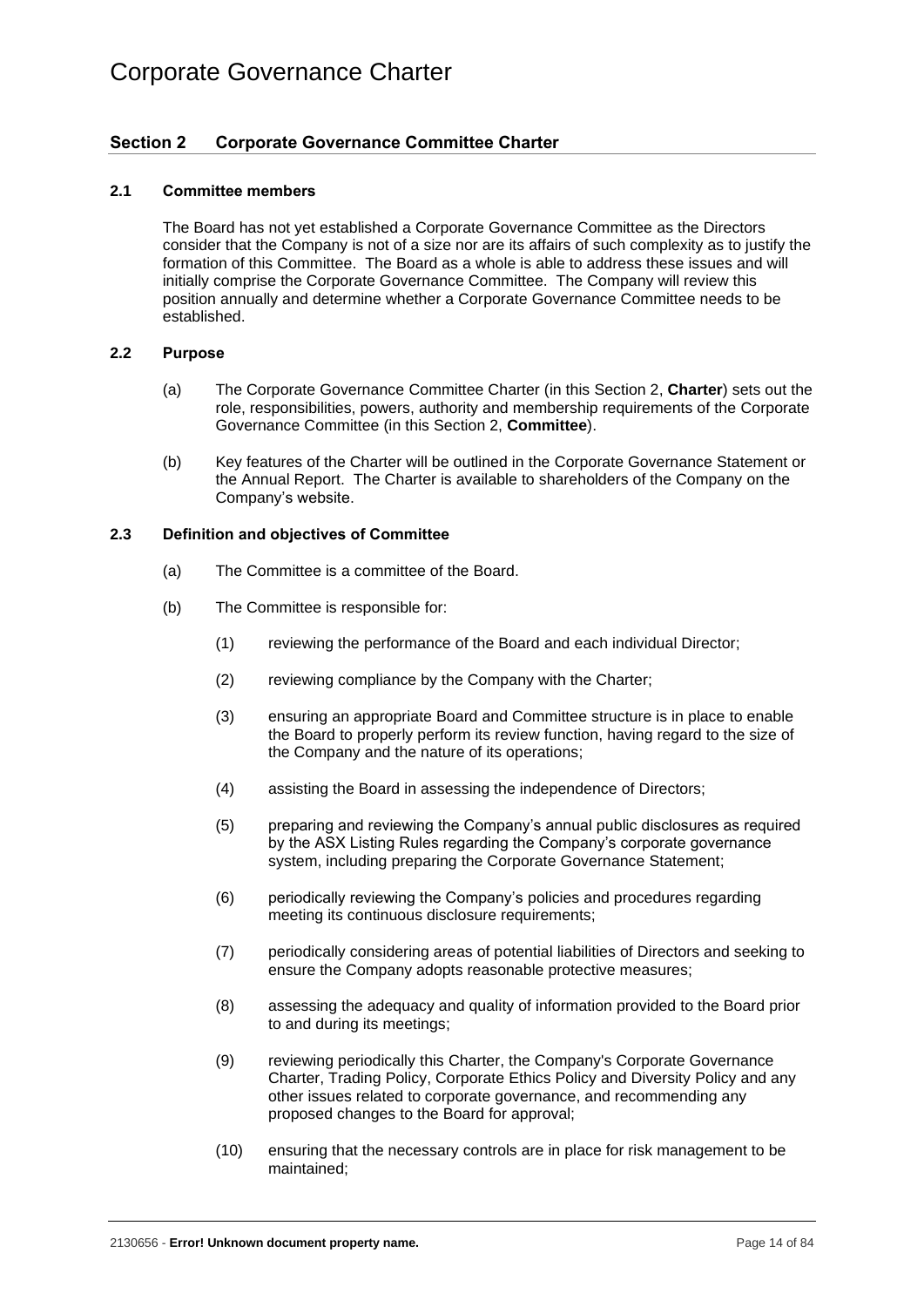- (11) considering any changes to governance guidelines or recommendations of the ASX, and proposing any changes to the Board for approval;
- (12) conducting an annual performance self-evaluation of the Committee;
- (13) appraising the Board regularly of significant developments in the course of performing the above duties, including reviewing with the full Board any issues that arise; and
- (14) ensuring, so far as is practicable having regard to the size of the Company and the nature of its operations, compliance by the Company and the Board with the Corporate Governance Principles and Recommendations.
- (c) The purposes and provisions specified in this Charter are meant to serve as guidelines, and the Committee is delegated the authority to adopt such additional procedures and standards as it deems necessary from time to time to fulfil its responsibilities. Nothing in this Charter will, or is intended to, expand applicable standards of liability under the Corporations Act for directors of a corporation.

### <span id="page-18-0"></span>**2.4 Powers and authority of Committee**

- (a) The Committee has the ability to direct any special investigations deemed necessary, to obtain access to the Company's professional advisors as needed and to consult independent experts, where considered necessary, to carry out its duties and has the authority to retain persons having special competencies (including, without limitation, legal or other consultants and experts) to assist the Committee in fulfilling its responsibilities.
- (b) The costs of consultations commissioned by the Committee will be borne by the Company.
- (c) The Committee has been, and will be, granted by the Board unrestricted access to all information and all employees have been, and will be, directed to cooperate as requested by members of the Committee.

### <span id="page-18-1"></span>**2.5 Reporting**

- (a) Proceedings of all meetings are to be minuted and signed by the chairperson of the Committee (in this [Section](#page-17-0) 2, **Committee Chairperson**).
- (b) The Committee, through the Committee Chairperson, is to report to the Board at the earliest possible Board meeting after the Committee meeting regarding the determinations and conclusions at its meetings. Minutes of all Committee meetings (and circular resolutions of the Committee) are to be circulated to the Board. The report will include, but is not limited to:
	- (1) the minutes of the Committee meetings and any formal resolutions;
	- (2) information about any examination or assessment carried out by the Committee including the results of such assessments;
	- (3) an assessment of:
		- (A) the Board and Committee structure;
		- (B) the adequacy and quality of information provided to the Board prior to and during its meetings;
		- (C) the various Charters;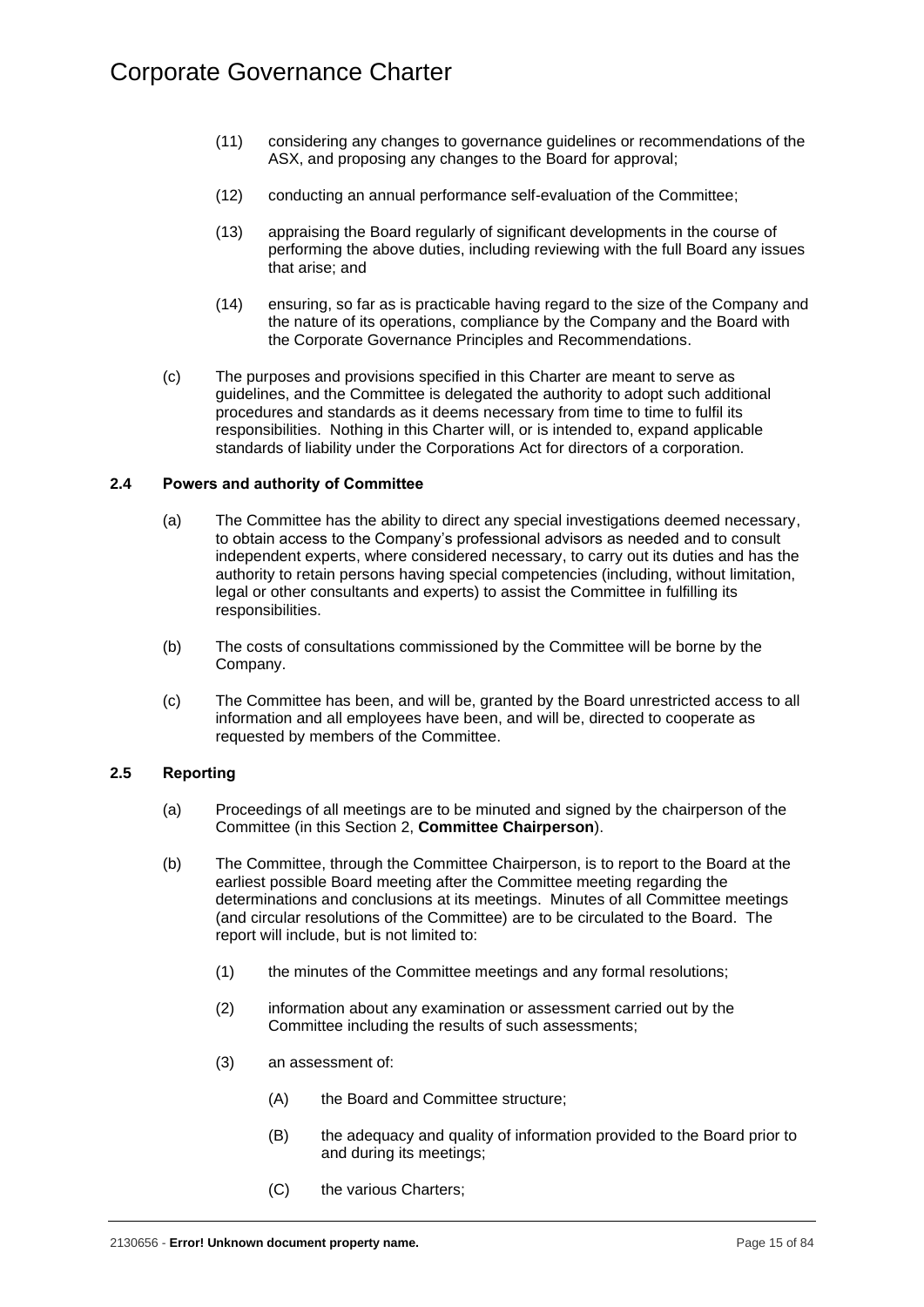- (D) the adequacy of controls in place for risk management; and
- (E) the effectiveness of the Committee;
- (4) any recommendations for changes to procedures implemented by the Company, the Board or any Committee;
- (5) any matters that in the opinion of the Committee should be brought to the attention of the Board and any recommendations requiring Board approval or action; and
- (6) at least annually, a review of the formal written Charter and its continuing adequacy, and an evaluation of the extent to which the Committee has met the requirements of the Charter.
- (c) In addition, the Committee Chairperson must submit an annual report to the Board (at the Board meeting at which the year end financial statements are approved), summarising the Committee's activities during the year, including:
	- (1) a summary of the Committee's main authority, responsibilities and duties;
	- (2) biographical details of the Committee's members, including expertise, appointment, dates and terms of appointment;
	- (3) details of meetings, including the number of meetings held during the relevant period and the number of meetings attended by each member;
	- (4) explanation of any departures from the best practice recommendations under the Corporate Governance Principles and Recommendations;
	- (5) details of any change to the independent status of each member during the relevant period, if applicable; and
	- (6) details of any determinations made by the Committee in satisfying its objectives.

### <span id="page-19-0"></span>**2.6 Application of Standing Rules**

The Standing Rules for Committees apply to, and are deemed to be incorporated into this Charter, save where the Standing Rules conflict with any of the terms of this Charter.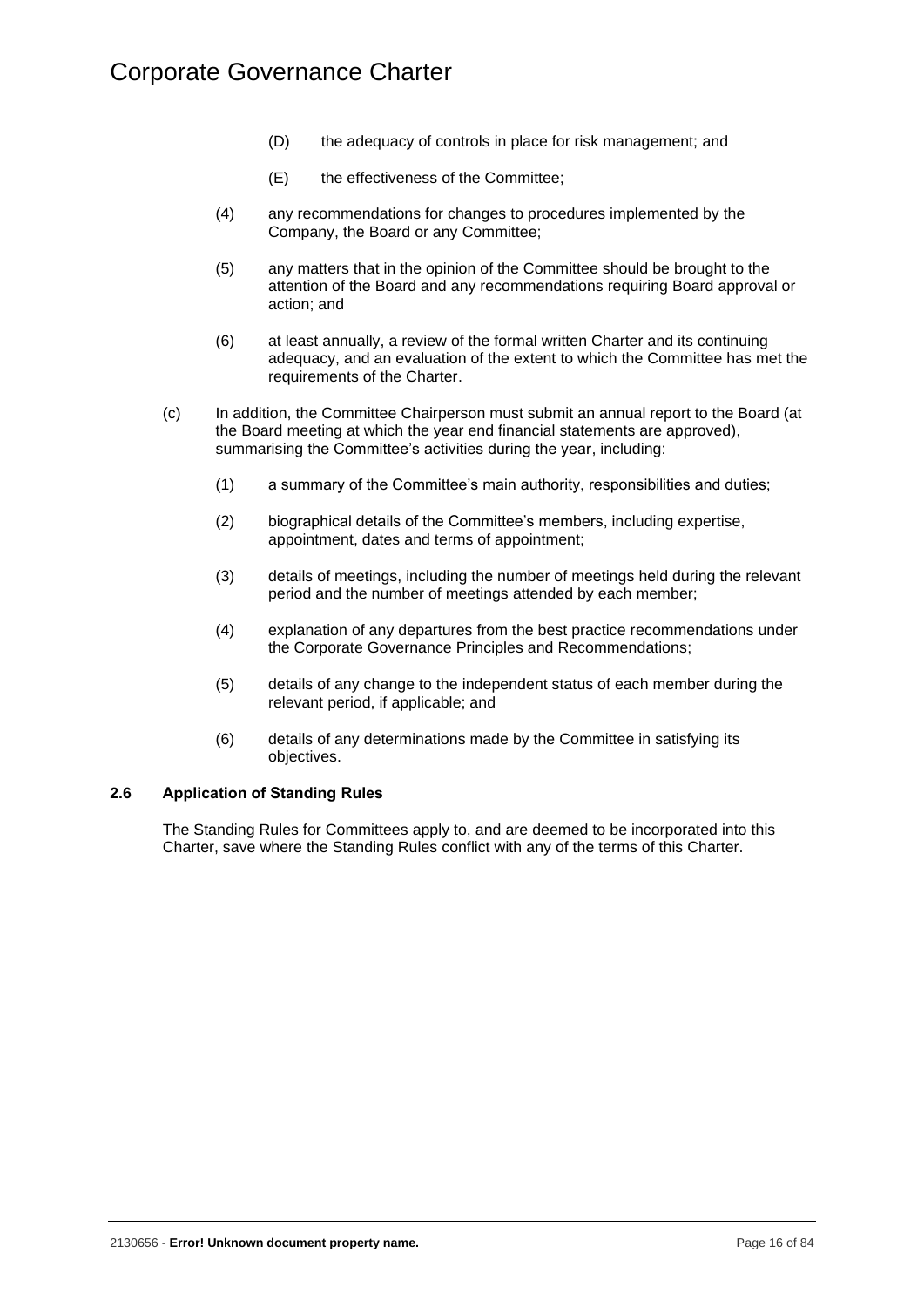### <span id="page-20-0"></span>**Section 3 Audit and Risk Management Committee Charter**

### <span id="page-20-1"></span>**3.1 Committee members**

The Board has not yet established an Audit and Risk Management Committee as the Directors consider that the Company is not of a size nor are its affairs of such complexity as to justify the formation of this Committee. The Board as a whole is able to address these issues and will initially comprise the Audit and Risk Management Committee. The Company will review this position annually and determine whether a Audit and Risk Management Committee needs to be established.

- (a) The Audit and Risk Management Committee (in this [Section](#page-20-0) 3, **Committee**) will ideally consist of the following:
	- (1) a minimum of three members;
	- (2) only non-executive Directors (if the Company has three or more non-executive Directors, otherwise the Board may appoint executive Directors to the Committee);
	- (3) a majority of Independent Directors; and
	- (4) an Independent Director as the chairperson who is not the Chairperson of the Board.
- (b) Each member of the Audit and Risk Management Committee is to be financially literate and at least one member of the Committee is to have accounting or related financial management experience. The members of the Audit and Risk Committee should, between them, have the accounting and financial expertise, technical knowledge and a sufficient understanding of the industry in which the Company operates, to discharge the Charter.
- (c) The Company Secretary, Chief Financial Officer, any accounting personnel for the Company and any representatives of the auditors or other experts may be invited to form part of the Committee or to attend meetings of the Committee from time to time.

### <span id="page-20-2"></span>**3.2 Purpose**

- (a) The Audit and Risk Management Committee Charter (in this [Section](#page-20-0) 3, **Charter**) sets out the role, responsibilities, composition, authority and membership requirements of the Committee.
- (b) Key features of the Charter will be outlined in the Corporate Governance Statement, Annual Report or on the Company's website. The Charter is available to shareholders of the Company on the Company's website.

### <span id="page-20-3"></span>**3.3 Definition and objectives of Committee**

- (a) The Committee is a committee of the Board.
- (b) The Committee's primary function is to assist the Board in discharging its responsibility to exercise due care, diligence and skill in relation to the Company by:

### (1) **Audit related**

(A) reviewing and making recommendations to the Board in relation to whether the Company's financial statements reflect the understanding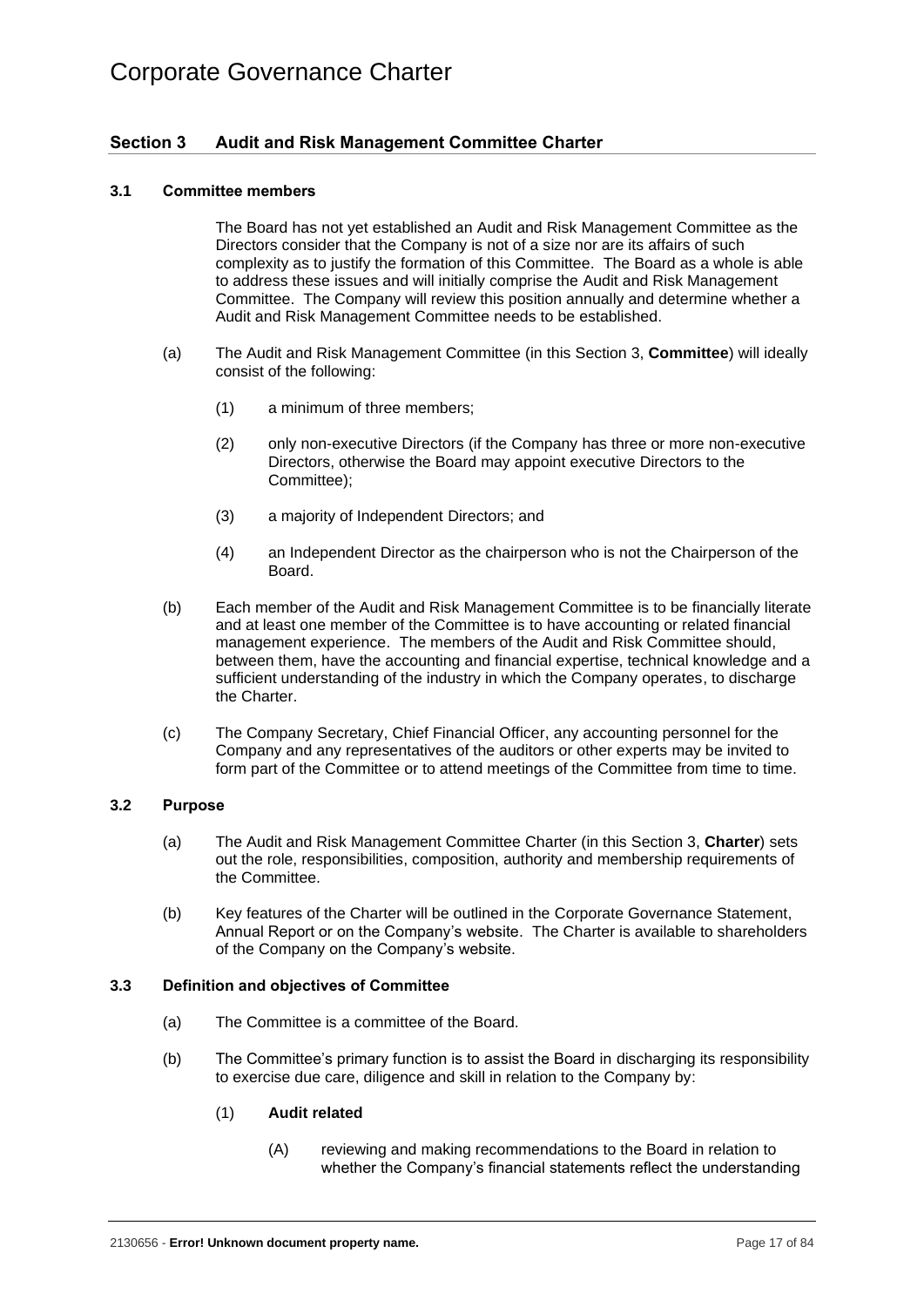of the members of the Committee, and otherwise provide a true and fair view of the financial position and performance of the Company;

- (B) reviewing and ensuring that any corporate reports that are not audited are materially accurate, balanced and provide investors with appropriate information to make informed investment decisions;
- (C) reviewing and making recommendations to the Board in relation to the appropriateness of the accounting judgments or choices exercised by Management in preparing the Company's financial statements;
- (D) ensuring that the quality of financial controls is appropriate for the business of the Company;
- (E) reviewing the scope, results and adequacy of external and internal audits;
- (F) requiring the external auditors to report to the Committee;
- (G) monitoring corporate conduct and business ethics and ongoing compliance with laws and regulations, including with the Corporations Act, the ASX Listing Rules and other legislative and reporting requirements:
- (H) maintaining open lines of communication between the Board, Management and the external auditors, thus enabling information and points of view to be freely exchanged;
- (I) reviewing matters of significance affecting the financial welfare of the Company;
- (J) ensuring that systems of accounting and reporting of financial information to shareholders, regulators and the general public are adequate and making recommendations in this regard;
- (K) reviewing the Company's internal financial control system;
- (L) considering and making recommendations regarding the appointment and removal of the external auditor and approving the remuneration and terms of engagement of the external auditor;
- (M) monitoring and reviewing the external auditor's independence, objectivity and effectiveness, taking into consideration relevant professional and regulatory requirements and the performance and remuneration of the external auditor;
- (N) developing and implementing policy on the engagement of the external auditor to supply non-audit services, taking into account relevant ethical guidance regarding the provisions of non-audit services by the external audit firm and making recommendations on any proposal by the external auditor to provide non-audit services; and
- (O) where the Company has an internal audit function, reviewing and making recommendations regarding:
	- (i) the appointment or removal of the head of internal audit;
	- (ii) the scope and adequacy of the internal audit work plan; and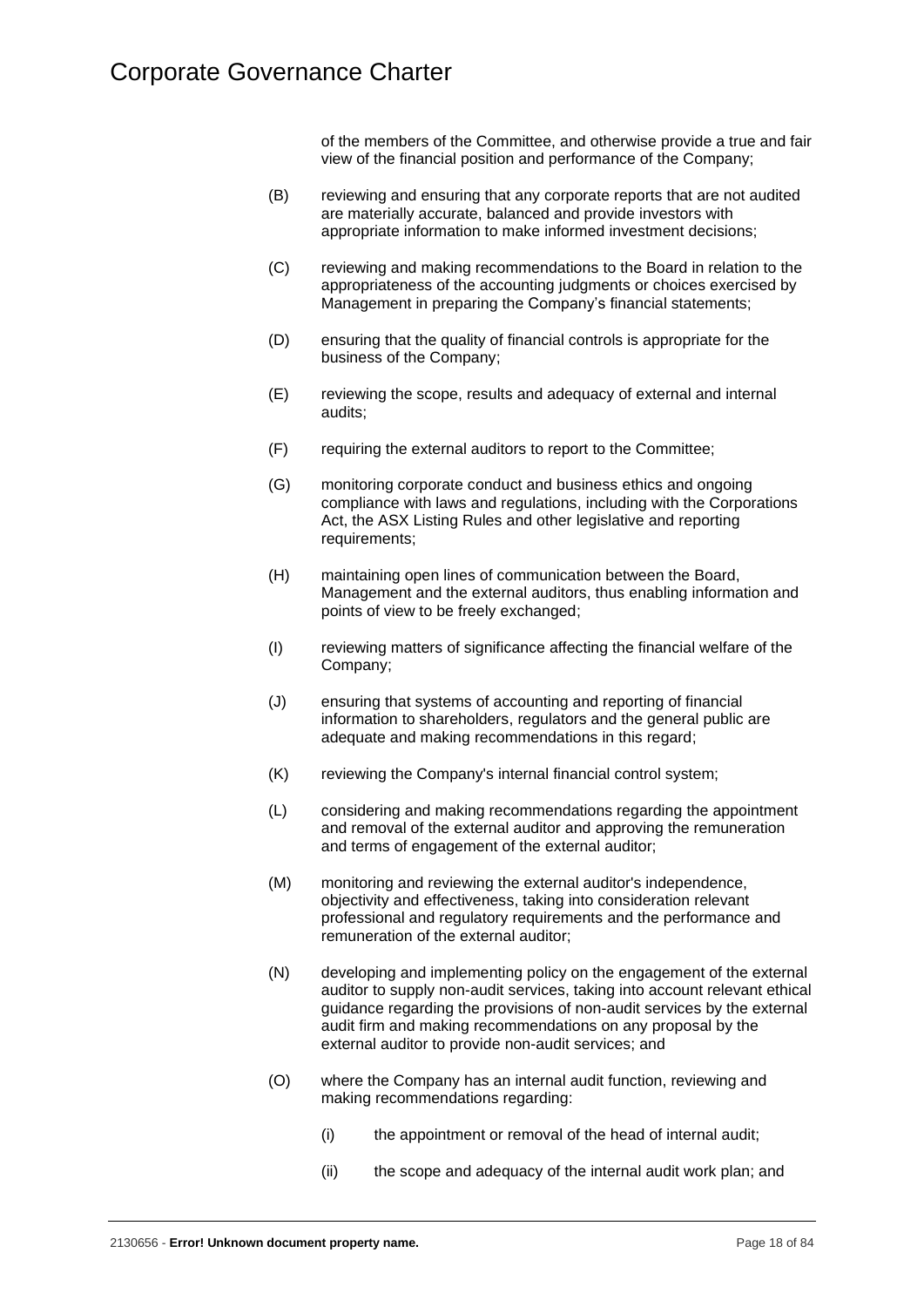(iii) the objectivity and performance of the internal audit function.

### (2) **Risk related**

- (A) reviewing and making recommendations to the Board in relation to the adequacy of the Company's processes for managing risks, including:
	- (i) in relation to any incident involving fraud or other break down of the Company's internal controls; and
	- (ii) in relation to the Company's insurance program, having regard to the Company's business and the insurable risks associated with the business;
- (B) ensuring the development and maintenance of an appropriate risk management policy framework that will provide guidance to Management in implementing appropriate risk management practices throughout the Company's operations, practices and systems and overseeing this framework;
- (C) defining and periodically reviewing risk management as it applies to the Company and clearly identifying all stakeholders;
- (D) ensuring the Committee clearly communicates the Company's risk management philosophy, policies and strategies to Directors, Management, employees, contractors and appropriate stakeholders;
- (E) ensuring that the Board and Management establish a risk aware culture which reflects the Company's risk policies and philosophies;
- (F) reviewing methods of identifying broad areas of risk and setting parameters or guidelines for business risk reviews;
- (G) making informed decisions regarding business risk management, internal control systems, business policies and practices and disclosures; and
- (H) considering capital raising, treasury and market trading activities with particular emphasis on risk treatment strategies, products and levels of authorities.
- (c) Membership of the Committee will be disclosed in the Corporate Governance Statement, the Annual Report or the Company's website, together with details of the relevant experience and qualifications of members of the Committee.

### <span id="page-22-0"></span>**3.4 Reporting**

- (a) Proceedings of all meetings are minuted and signed by the chairperson of the Committee (in this [Section](#page-20-0) 3, **Committee Chairperson**).
- (b) The Committee, through the Committee Chairperson, is to report to the Board at the earliest possible Board meeting after each Committee meeting regarding the determinations and conclusions of the Committee at its meetings. Minutes of all Committee meetings (and circular resolutions of the Committee) are to be circulated to the Board. The report will include but is not limited to:
	- (1) the minutes of the Committee and any formal resolutions;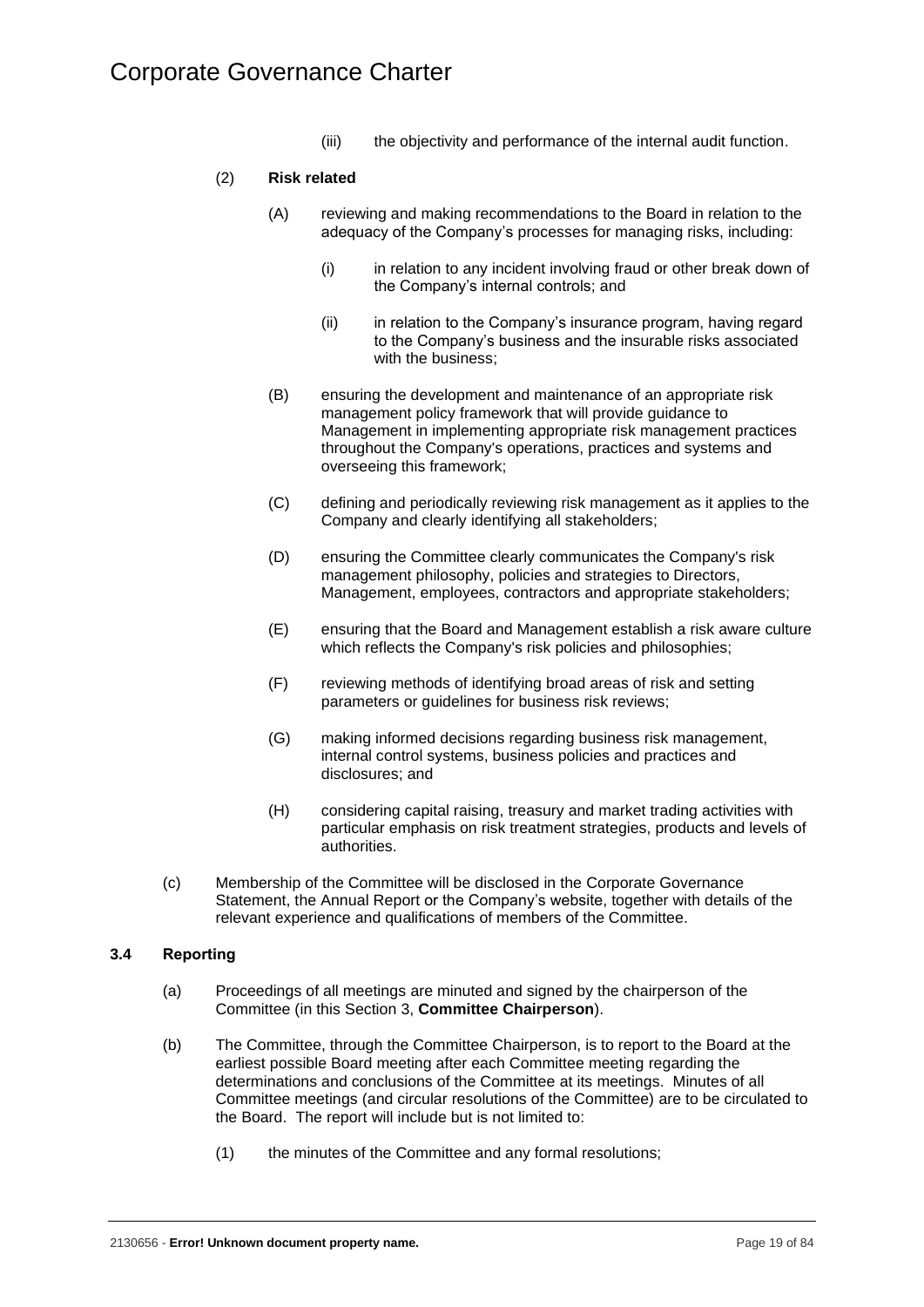- (2) information about the audit process including the results of internal and external audits;
- (3) an assessment of:
	- (A) whether external reporting is consistent with Committee members' information and knowledge and is adequate for shareholder needs; and
	- (B) the management processes supporting external reporting;
- (4) procedures for the selection and appointment of the external auditor and for the rotation of external audit partners;
- (5) recommendations for the appointment or removal of an auditor;
- (6) any determination by the Committee relating to the performance and independence of the external auditor and whether the Committee is satisfied that independence of this function has been maintained having regard to the provision of non-audit services;
- (7) assessment of the performance and objectivity of the internal audit function;
- (8) results of its review of risk management and internal compliance and control systems;
- (9) information about its assessment of any material exposure of the Company to economic, environmental and social sustainability risks (if any) and how it proposes that these risks may be managed;
- (10) any matters that in the opinion of the Committee should be brought to the attention of the Board and any recommendations requiring Board approval or action; and
- (11) at least annually, a review of the Company's risk management policy framework and of the formal written Charter and their continuing adequacy, and an evaluation of the extent to which the Committee has met the requirements of the Charter.

### <span id="page-23-0"></span>**3.5 Risk management policies**

The Committee will ensure that the necessary controls are in place for an appropriate risk management framework to be maintained by:

- (a) devising a means of analysing the effectiveness of risk management and internal compliance and control systems and of the effectiveness of their implementation; and
- (b) reviewing the Company's risk management framework at least annually to satisfy the Committee that it continues to be sound.

### <span id="page-23-2"></span><span id="page-23-1"></span>**3.6 Attendance at meetings**

- (a) Other Directors (executive and non-executive) have a right of attendance at meetings. However, no Director is entitled to attend that part of a meeting at which an act or omission of that Director or a contract, arrangement or undertaking involving or potentially involving that Director or a related party of that Director is being investigated or discussed.
- (b) Notwithstanding subclause [3.6](#page-23-1)[\(a\),](#page-23-2) if in the opinion of the Committee, their investigation or discussion will be assisted by hearing from the interested Director, the Committee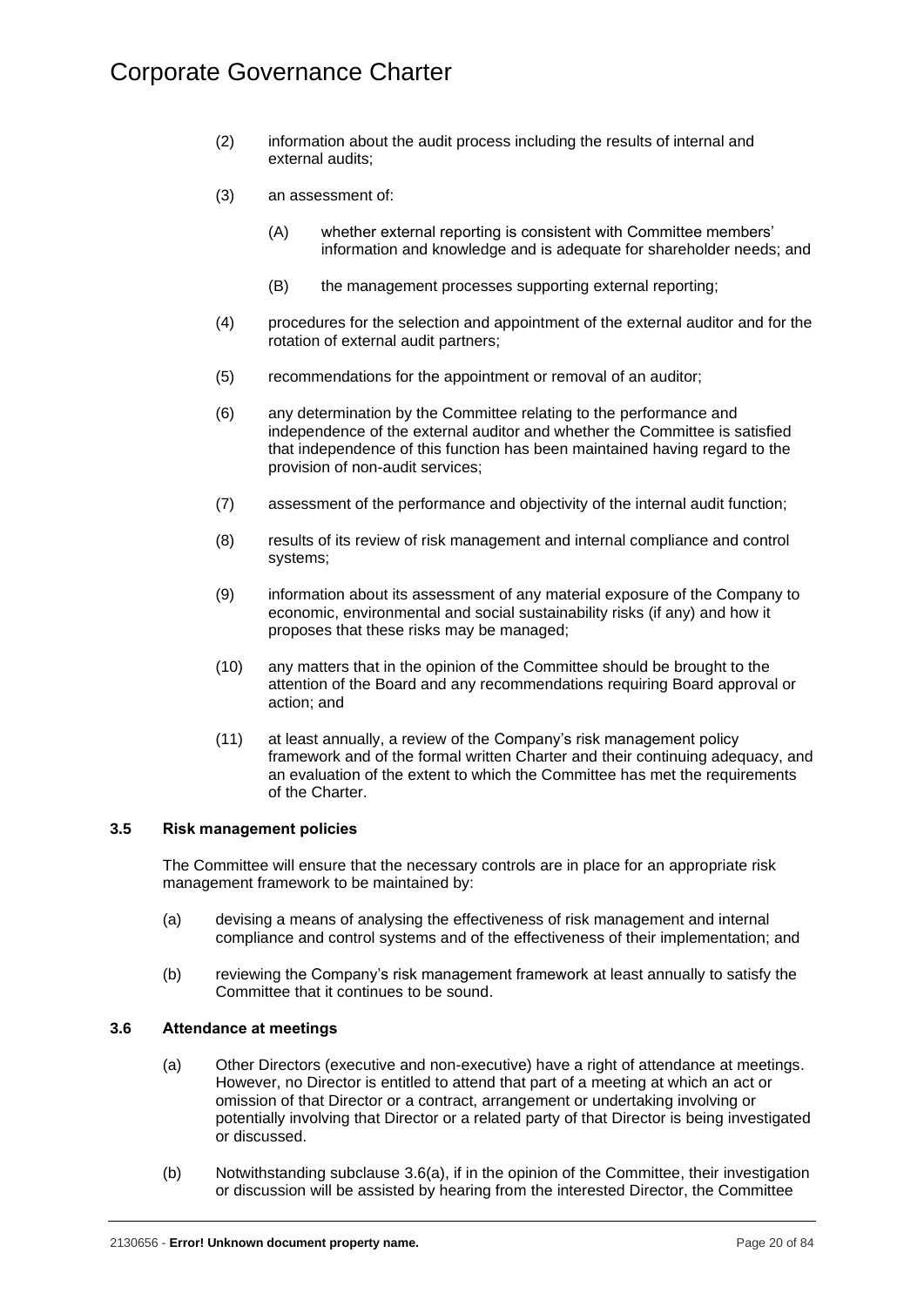may invite that Director to address the Committee. The Committee will give fair consideration to that address. The Director will not, however, be invited to take part in the deliberations following that address.

### <span id="page-24-0"></span>**3.7 Access**

- (a) The Committee will have unlimited access to the external and internal auditors, and to senior management of the Company and any group member. The Committee will also have the ability and authority to seek any information it requires to carry out its duties from any officer or employee of the Company and such officers or employees will be instructed by the Board to co-operate fully in provision of such information. The Committee will also have the ability to interview Management and internal and external auditors (with or without Management present).
- (b) The Committee also has the authority to consult independent experts where they consider it necessary to carry out their duties. Any costs incurred as a result of the Committee consulting an independent expert will be borne by the Company.

### <span id="page-24-1"></span>**3.8 Application of Standing Rules**

The Standing Rules for Committees apply to, and are deemed to be incorporated into this Charter, save where the Standing Rules conflict with any of the terms in this Charter.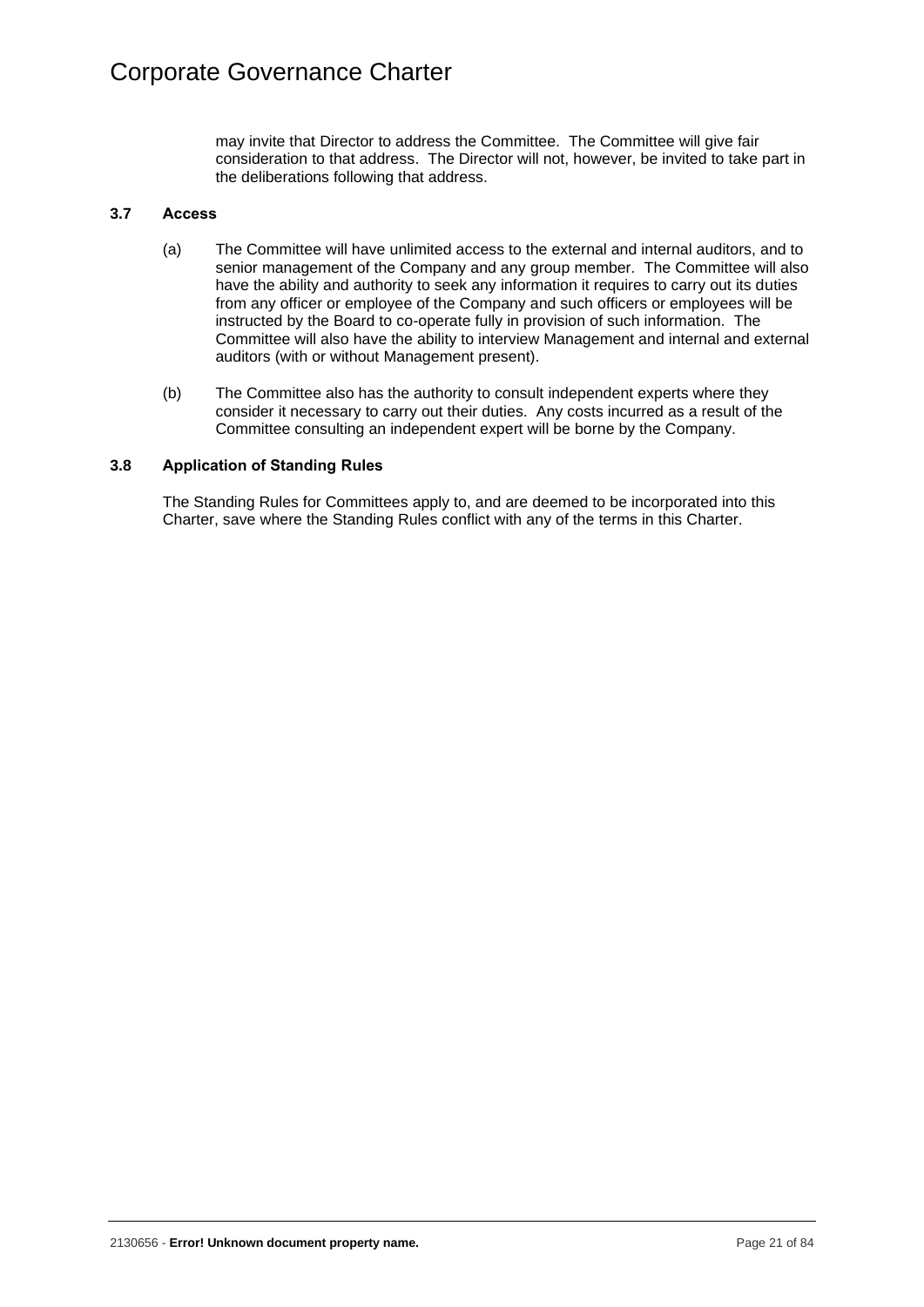### <span id="page-25-0"></span>**Section 4 Remuneration Committee Charter**

### <span id="page-25-1"></span>**4.1 Committee members**

The Board has not formally established a Remuneration Committee as the Directors consider that the Company is not of a size nor are its affairs of such complexity as to justify the formation of this Committee. The Board considers that it is able to deal efficiently and effectively with remuneration issues and will initially comprise the Remuneration Committee. In doing so, the Board will be guided by the Charter set out below. The Company will review this position annually and determine whether a Remuneration Committee needs to be established. The Company will also provide details in its Corporate Governance Statement, the Annual Report or the Company's website of the processes it employs in relation to setting the level and composition of remuneration for directors and senior executives and ensuring that such remuneration is appropriate and not excessive.

### <span id="page-25-2"></span>**4.2 Purpose**

- (a) The Remuneration Committee Charter (in this [Section](#page-25-0) 4, **Charter**) sets out the role, responsibilities, composition, authority and membership requirements of the Remuneration Committee (in this [Section](#page-25-0) 4, **Committee**).
- (b) Key features of the Charter will be outlined in the Corporate Governance Statement, the Annual Report or the Company's website. The Charter is available to shareholders of the Company on the Company's website.

### <span id="page-25-3"></span>**4.3 Definition and objectives of Committee**

- (a) The Committee is a committee of the Board which will ideally be comprised of:
	- (1) a minimum of three members;
	- (2) only non-executive Directors (if the Company has three or more non-executive Directors, otherwise the Board may appoint executive Directors to the Committee);
	- (3) a majority of Independent Directors; and
	- (4) an Independent Director as the chairperson.

If the Committee includes an executive Director, the executive Director should not be involved in deciding his or her own remuneration and should be cognisant of any potential conflict of interest if he or she is involved in setting remuneration for other executives that may indirectly affect his or her own remuneration.

- (b) In developing the structure for executive remuneration, consider matters including that:
	- (1) Management should be remunerated by an appropriate balance of fixed remuneration and performance based remuneration;
	- (2) levels of fixed remuneration should be reasonable and fair, relative to the scale of the Company's business, and should reflect core performance requirements and expectations;
	- (3) any performance based remuneration should be clearly linked to specific performance targets which are aligned to the Company's short and long term performance objectives. Such targets should be appropriate to the Company's circumstances, goals and risk appetite;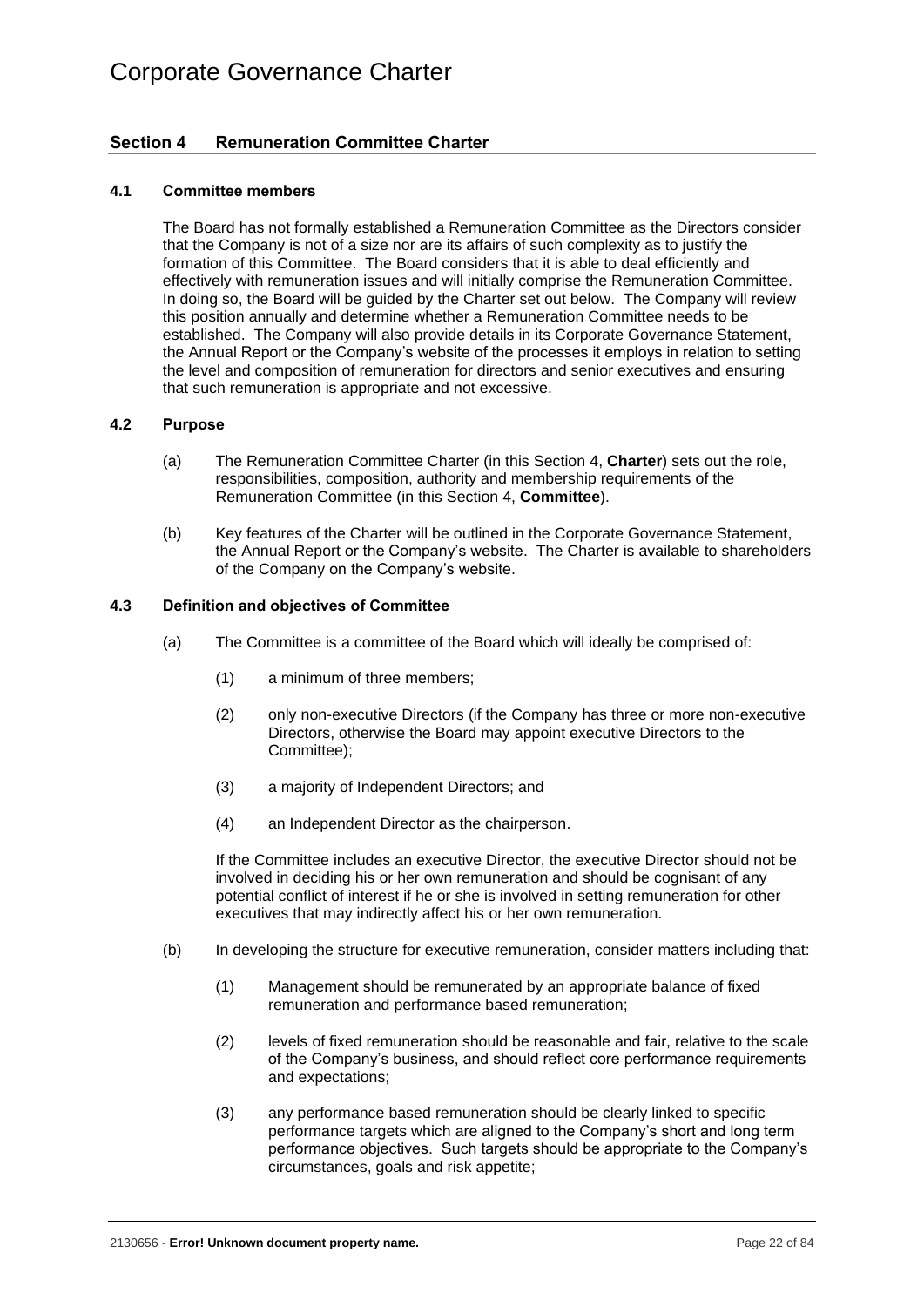- (4) equity based remuneration may include, among other things, options or performance rights. Such remuneration should include appropriate hurdles that are aligned to the Company's longer term performance objectives and should be structured in a manner so as to ensure they do not lead to a short term focus or the taking of undue risks; and
- (5) any termination payments for Management should be agreed in advance and should not be applied in the case of removal for misconduct. Consideration will be given as to whether shareholder approval will be required for any termination payments.
- (c) The Committee is responsible for reviewing the remuneration policies and practices of the Company and making recommendations to the Board in relation to:
	- (1) Management remuneration and incentive plans including, but not limited to:
		- (A) pension and superannuation rights and compensation payments and any amendments to that policy proposed from time to time by Management;
		- (B) reviewing the on-going appropriateness and relevance of the Management remuneration policy and other Management benefit programs;
		- (C) considering whether to seek shareholder approval of the Management remuneration policy;
		- (D) overseeing the implementation of the remuneration policy; and
		- (E) reviewing and approving the total proposed payments from each member of Management,

and in respect of such Management remuneration, reviewing the competitiveness of the Company's Management compensation programmes to ensure:

- (A) the programmes are attractive, with a view to ensuring the retention of the Company's Management;
- (B) the motivation of the Company's Management to achieve the Company's business objectives; and
- (C) the alignment of the interests of key leadership with the long term interests of the Company's shareholders;
- (2) remuneration packages for Management including, but not limited to:
	- (A) considering and making recommendations to the Board on the entire specific remuneration for each individual of Management (including fixed remuneration, performance based remuneration, equity based remuneration, termination benefits, retirement rights, service contracts and superannuation), having regard to the Management remuneration policy; and
	- (B) considering whether shareholder approval will be required;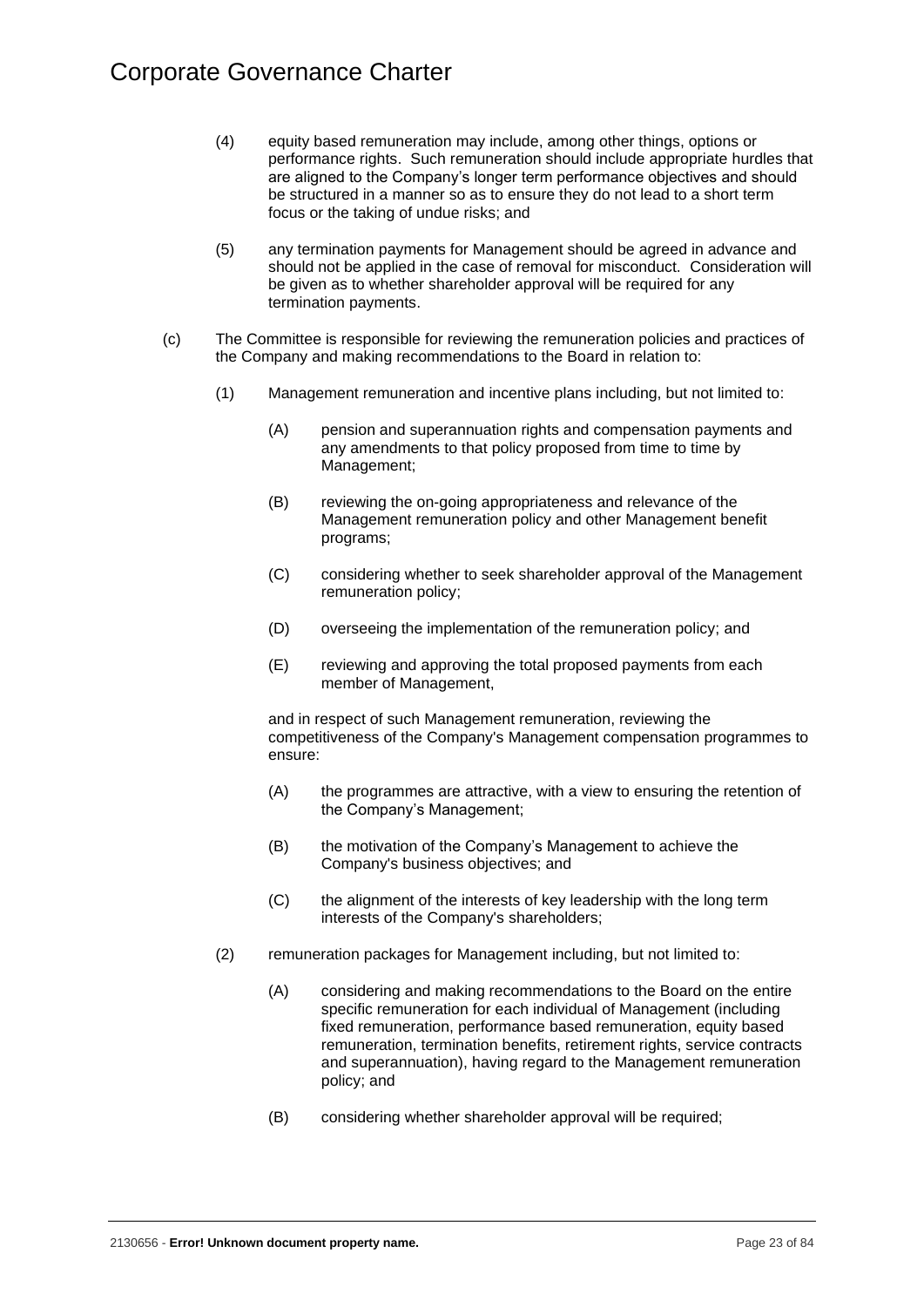- (3) non-executive Director remuneration including, but not limited to:
	- (A) the Company's remuneration framework for non-executive Directors, including the process by which any pool of non-executive Directors' fees approved by shareholders are allocated to non-executive Directors;
	- (B) in developing the structure, considering matters including that:
		- (i) non-executive Directors should normally be remunerated by way of fees (in the form of cash, non-cash benefits or superannuation contributions);
		- (ii) levels of fixed remuneration for non-executive directors should reflect the time commitment and responsibilities of the role;
		- (iii) non-executive Directors should not receive performance based remuneration;
		- (iv) non-executive Directors may receive Securities as part of their remuneration, however, they should not receive options with performance hurdles attached or performance rights as part of their remuneration; and
		- (v) non-executive directors should not be provided with retirement benefits (other than statutory superannuation),
	- (C) ensuring that the fees for non-executive members of the Board are within the aggregate amount approved by shareholders; and
	- (D) providing, in the Corporate Governance Statement, any departures from recommendation 8.2 if necessary;
- (4) the Company's recruitment, retention and termination policies and procedures for senior management;
- (5) incentive plans (equity and cash based) including, but not limited to:
	- (A) reviewing and approving the design of all equity based plans;
	- (B) keeping all plans under review in light of legislative, regulatory and market developments;
	- (C) for each equity-based plan, determining each year whether awards will be made under that plan;
	- (D) ensuring that the equity-based executive remuneration is made in accordance with the thresholds set in plans approved by shareholders;
	- (E) reviewing and approving total proposed awards under each plan;
	- (F) in addition to considering awards to executive Directors and direct reports to the Managing Director (or Chief Executive Officer, as appropriate), reviewing and approving proposed awards under each plan on an individual basis for executives as required under the rules governing each plan or as determined by the Committee; and
	- (G) reviewing, approving and keeping under review performance hurdles for each equity-based plan;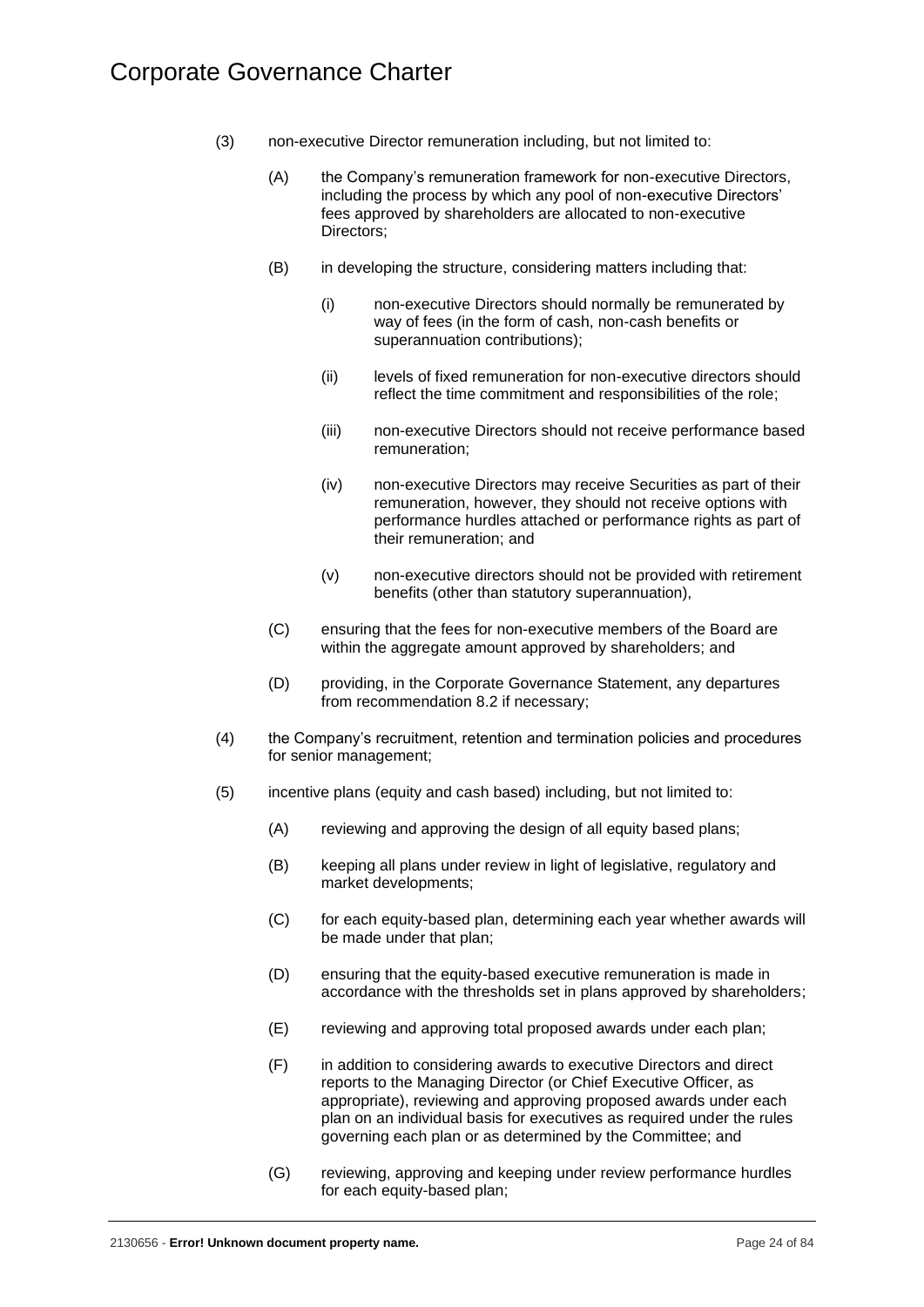- (6) superannuation arrangements;
- (7) remuneration of members of other Committees of the Board; and
- (8) whether there is any gender or other inappropriate bias in remuneration for Directors, Management or other employees of the Company.

### <span id="page-28-0"></span>**4.4 Remuneration policies**

- (a) The Committee should design the remuneration policy in such a way that it:
	- (1) motivates Directors and Management to pursue the long-term growth and success of the Company within an appropriate control framework; and
	- (2) demonstrates a clear relationship between key executive performance and remuneration.
- (b) In performing its role, the Committee is required to ensure that:
	- (1) the remuneration offered is in accordance with prevailing market conditions, and that exceptional circumstances are taken into consideration;
	- (2) contract provisions reflect market practice; and
	- (3) targets and incentives are based on realistic performance criteria.
- (c) The Committee will also:
	- (1) overview the application of sound remuneration and employment practices across the Company; and
	- (2) ensure the Company complies with legislative requirements related to employment practices.

### <span id="page-28-1"></span>**4.5 Approval**

The Committee must approve the following prior to implementation:

- (a) changes to the remuneration or contract terms of Executive Directors and Management;
- (b) the design of new, or amendments to current, equity plans or Management cash-based incentive plans;
- (c) the total level of compensation proposed from equity plans or executive cash-based incentive plans; and
- (d) termination payments to executive Directors or Management, including consideration of early termination, except for removal for misconduct.

### <span id="page-28-2"></span>**4.6 Reporting**

- (a) Proceedings of all meetings of the Committee are to be minuted and signed by the Chairperson.
- (b) The Committee, through the chairperson of the Committee (in this [Section](#page-25-0) 4, **Committee Chairperson**), is to report to the Board at the earliest possible Board meeting after the Committee meeting regarding the determinations and conclusions of the Committee at its meetings. Minutes of all Committee meetings (and circular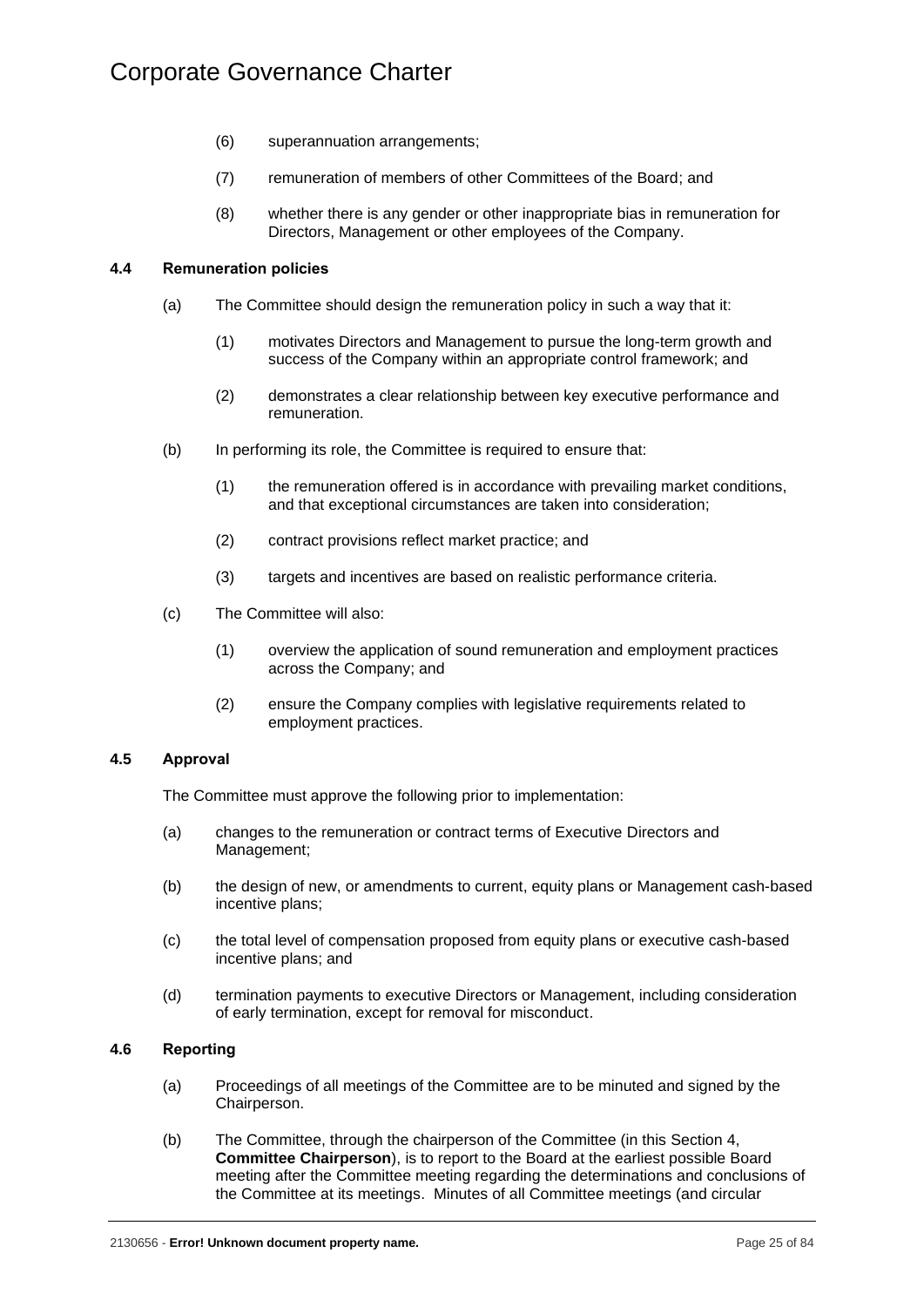resolutions of the Committee) are to be circulated to the Board. The report should include but is not limited to:

- (1) the minutes of the Committee and any formal resolutions;
- (2) information about the review process undertaken by the Committee;
- (3) an assessment of:
	- (A) Management remuneration and incentive plans;
	- (B) remuneration packages for Management;
	- (C) non-executive Director remuneration;
	- (D) the Company's recruitment and retention and termination policies and procedures for Management;
	- (E) incentive plans (equity and cash based);
	- (F) superannuation arrangements; and
	- (G) remuneration of members of other Committees of the Board;
- (4) recommendations for setting remuneration levels for Directors, Management and Committees;
- (5) any matter that in the opinion of the Committee should be brought to the attention of the Board and any recommendation requiring Board approval or action;
- (6) at least annually, a review of the formal written Charter and its continuing adequacy, and an evaluation of the extent to which the Committee has met the requirements of the Charter; and
- (7) providing details of the Company's policies and practices for the deferral of performance based remuneration and the reduction, cancellation or claw back of performance based remuneration in the event of serious misconduct or a material misstatement in the Company's financial statements.

### <span id="page-29-0"></span>**4.7 Meetings**

- (a) Despite the Standing Rules, there is no requirement that the Committee meet a set number of times or intervals during a year. Rather, the Committee will meet at such intervals as required to fulfil its obligations.
- (b) In addition, the Committee Chairperson is required to call a meeting of the Committee if requested to do so by any Committee member, the internal or external auditors, the Chairperson of the Board or any other Board member.
- (c) The Committee may also seek input from individuals on remuneration policies but no individual should be directly involved in deciding his or her own remuneration.

### <span id="page-29-1"></span>**4.8 Attendance at meetings**

Other Directors (executive and non-executive) have a right of attendance at meetings. However, no Director is entitled to attend that part of a meeting at which the remuneration of that Director or a related party of that Director is being discussed.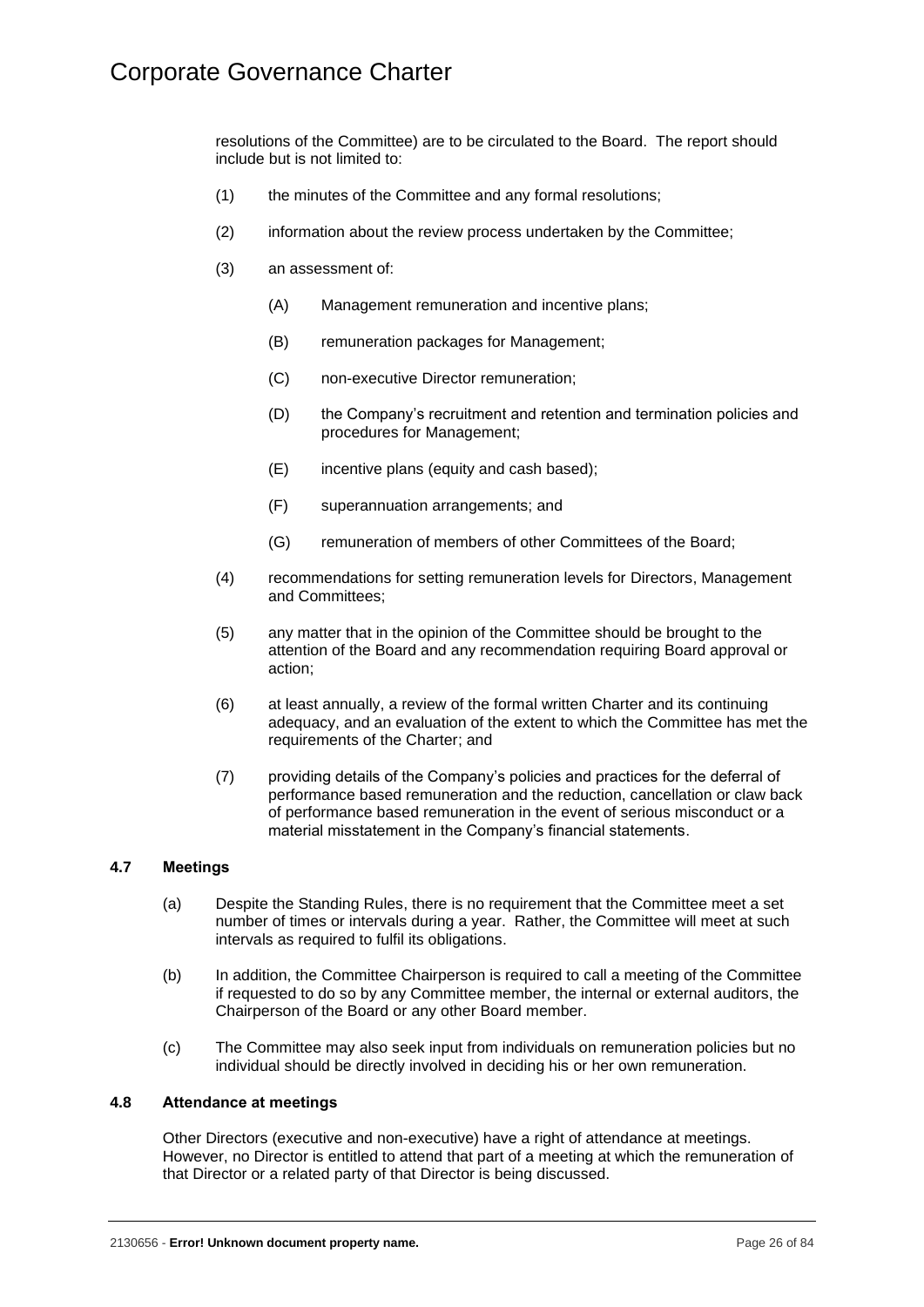### <span id="page-30-0"></span>**4.9 Access**

- (a) The Committee will have access to employees of the Company and appropriate external advisers. The Committee may meet with these external advisers with or without Management being present. The Committee will also have the ability and authority to seek any information it requires to carry out its duties from any officer or employee of the Company and such officers or employees will be instructed by the Board to co-operate fully in provision of such information. The Committee will have the ability to interview Management and Directors where considered necessary or appropriate.
- (b) The Committee also has the authority to consult independent experts where they consider it necessary to carry out their duties. Any costs incurred as a result of the Committee consulting an independent expert will be borne by the Company.

### <span id="page-30-1"></span>**4.10 Application of Standing Rules**

The Standing Rules for Committees apply to, and are deemed to be incorporated into this Charter, save where the Standing Rules conflict with any of the terms in this Charter.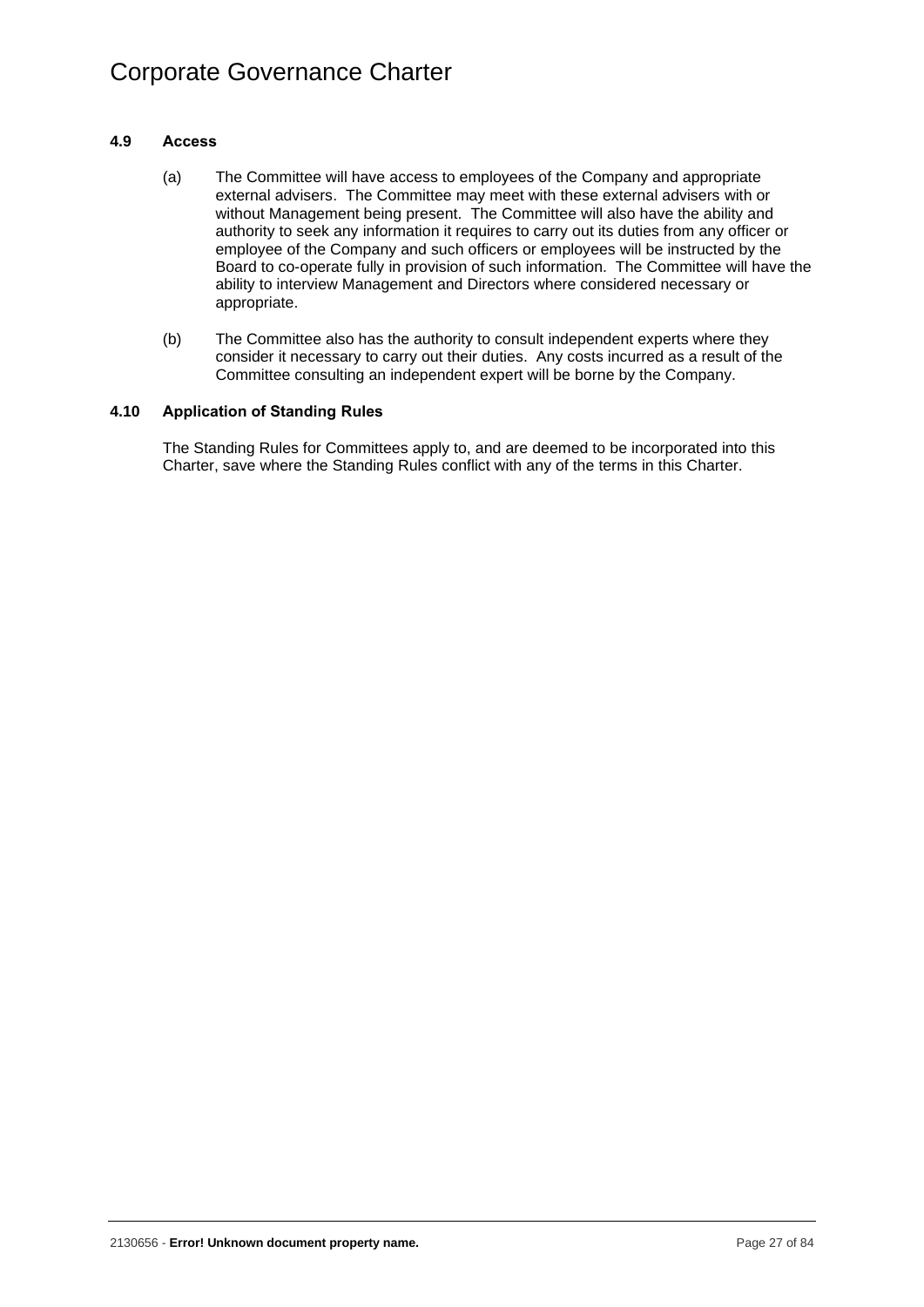### <span id="page-31-0"></span>**Section 5 Nominations Committee Charter**

### <span id="page-31-1"></span>**5.1 Committee members**

The Company has not formally established a Nominations Committee as the Directors consider that the Company is not of a size nor are its affairs of such complexity as to justify the formation of this Committee. The Board considers that it is able to deal efficiently and effectively with Board composition and succession issues without establishing a separate Nomination Committee and in doing so, the Board will be guided by the Charter set out below. The Company will review this position annually and determine whether a Nominations Committee needs to be established. The Company will also provide details in its Corporate Governance Statement, the Annual Report or the Company's website of the processes it employs in relation to addressing board succession issues and to ensure that the Board has the appropriate balance of skills, knowledge, experience, independence and diversity to enable it to discharge its duties and responsibilities effectively.

### <span id="page-31-2"></span>**5.2 Purpose**

- (a) The Nominations Committee Charter (in this [Section](#page-31-0) 5, **Charter**) sets out the role, responsibilities, powers, authority and membership requirements of the Nominations Committee (in this [Section](#page-31-0) 5, **Committee**).
- (b) Key features of the Charter will be outlined in the Corporate Governance Statement, the Annual Report or the Company's website. The Charter is available to shareholders of the Company on the Company's website.

### <span id="page-31-3"></span>**5.3 Definition and objectives of Committee**

- (a) The Committee is a Committee of the Board which will ideally be comprised of:
	- (1) a minimum of three members;
	- (2) only non-executive Directors (if the Company has three or more non-executive Directors, otherwise the Board may appoint executive Directors to the Committee);
	- (3) a majority of Independent Directors; and
	- (4) an Independent Director as chairperson.
- (b) Consideration will be given to seeking appropriate diversity of membership of the Committee to avoid entrenching unconscious bias.
- (c) If the chairperson of the Committee is also the Chairperson of the Board, a separate chairperson should be appointed if and when the Committee is dealing with the appointment of a successor to the Chairperson of the Board.
- (d) The Committee is responsible for assisting the Board in relation to the appointment of members to the Board and of Management (including, without limitation, a Chief Executive Officer, a Chief Financial Officer or a chief operating officer (to the extent that the Company has or requires such positions)), and for the review of the performance of such persons.
- (e) The Committee is also responsible for implementing the Diversity Policy and ensuring that the Company seeks to achieve its objectives set out in the Diversity Policy across all levels in the Company.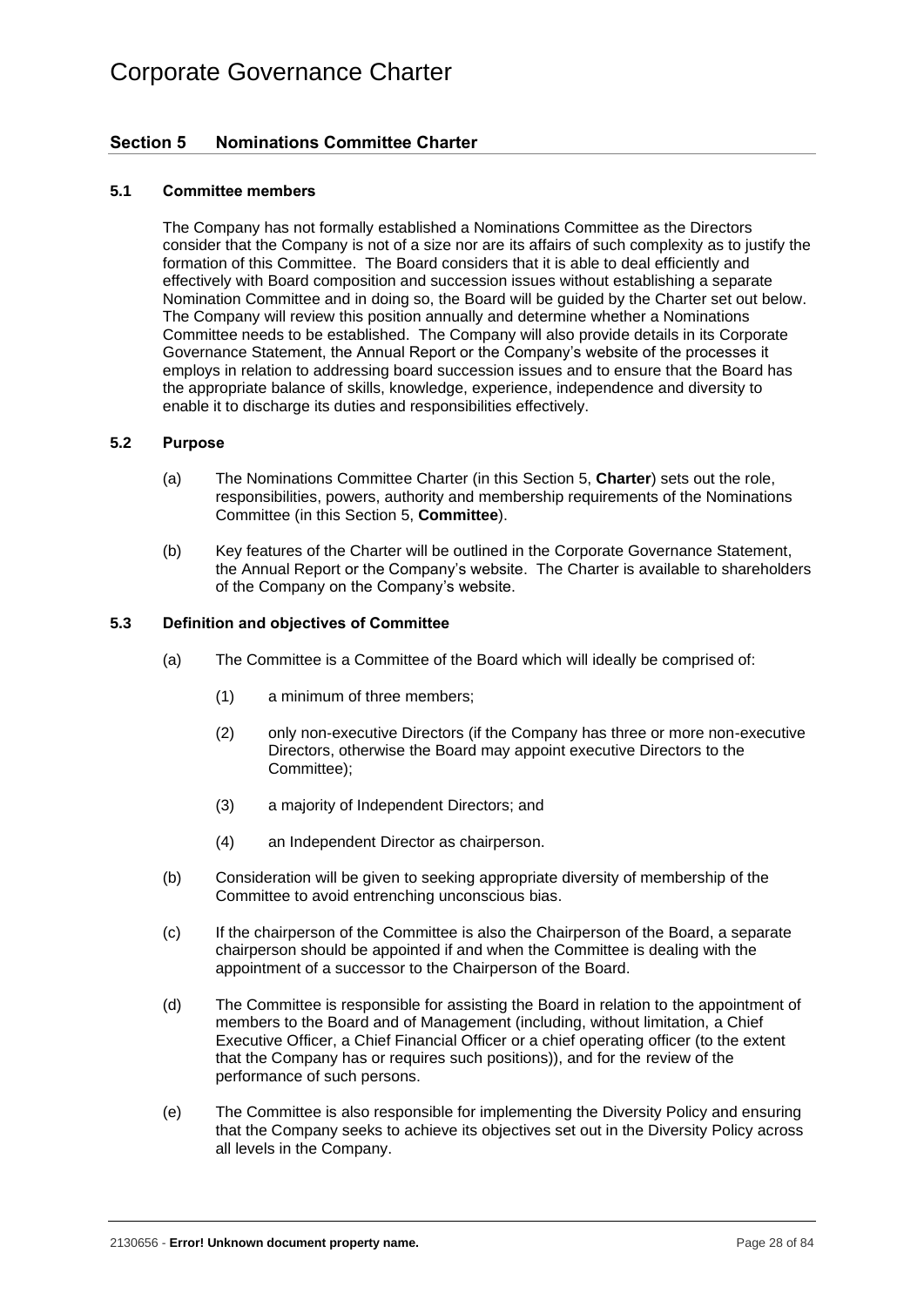- (f) The Committee will discharge its responsibility by:
	- (1) developing criteria for seeking and reviewing candidates for a position on the Board, or as a senior executive of the Company (as applicable), including implementation of processes to assess the necessary and desirable attributes of Board members and senior executives including relevant industry expertise, prior public company experience (especially at the board and committee levels), and other specialized knowledge and technical, professional and social skills most likely to result in superior performance in exercising the duties and discharging the obligations and responsibilities as a member of the Board or a Committee established by the Board or in their role as a senior executive of the Company;
	- (2) identifying suitable candidates from diverse backgrounds for appointment to the Board, Management or senior executive positions;
	- (3) undertaking appropriate checks on candidates for Board or senior executive positions, including as to the person's character, experience, education, criminal history and bankruptcy. A review should also be undertaken of the candidate's other commitments and whether the candidate will have sufficient time to fulfil his or her responsibilities as a Director or member of the Board or in their role as a senior executive of the Company;
	- (4) reviewing appropriate applications for positions on the Board and for senior executive roles and recommending individuals for consideration by the Board;
	- (5) ensuring the Company enters a written agreement with each Director, senior executive and member of Management, setting out the terms of their appointment to ensure both parties have a clear understanding of their roles and responsibilities;
	- (6) in the case of a non-executive Director, the agreement should set out, among other things:
		- (A) the term of appointment and circumstances in which the office will become vacant;
		- (B) time commitments envisaged, as well as expected involvement with Committees or special duties;
		- (C) remuneration (including superannuation) and indemnity and insurance arrangements;
		- (D) requirements regarding disclosure of Director's interests and any matters which may affect the independence of the Director;
		- (E) the requirement to comply with key policies of the Company, including the Corporate Governance Charter, Disclosure Policy, Diversity Policy and Trading Policy;
		- (F) the Company's policy as to when Directors may seek independent advice at the expense of the Company; and
		- (G) ongoing rights of access to corporate information and ongoing confidentiality obligations;
	- (7) in the case of a member of Management or senior executive, the agreement should generally address the above-mentioned information, as well as a clear description of the individual's position, duties and responsibilities, the person to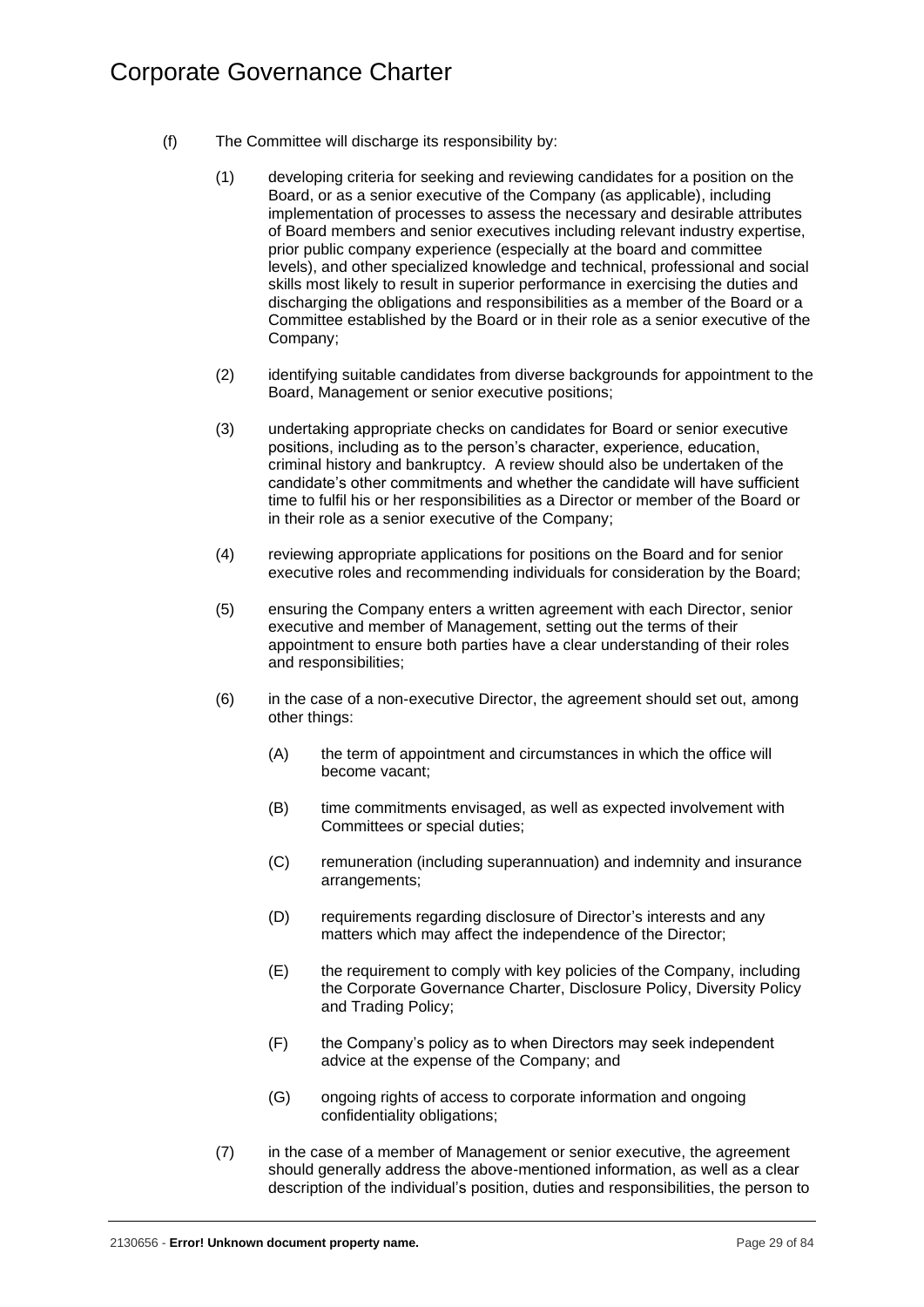whom they should report, circumstances which may result in termination and any entitlements on termination;

- (8) complete and disclose a Board "skills matrix" (with reference to clause [1.1\(c\)](#page-7-0) above) to identify any gaps in the collective skills of the Board that should be addressed as part of professional development initiatives and succession planning;
- (9) implementing a program for inducting new Directors and providing appropriate professional development opportunities for Directors to develop and maintain the skill and knowledge required to perform their roles effectively;
- (10) reviewing the time requirements of the non-executive Directors and whether those Directors are meeting those requirements;
- (11) reviewing and making recommendations in respect of Board succession planning generally and ensuring there are plans in place to manage the succession of Management;
- (12) recommending strategies to address board Diversity and increasing the proportion of women in the Company;
- (13) recommending procedures for adoption by the Board for the proper oversight of the Board and Management;
- (14) ensuring that such procedures, once adopted, are implemented such that the performance of the Board, its Committees, each member of the Board and of Management is reviewed and assessed each year in accordance with the procedures. In relation to the review of the Chairperson, a suitable nonexecutive Director should be allocated responsibility after having obtained the views of the other Directors;
- (15) reporting to the Board on, and providing recommendations to address, any issues that may emerge from the periodic review of the Board, its Committees, each member of the Board and Management;
- (16) annually reviewing the composition of each Committee established by the Board and presenting to the Board recommendations for membership of those Committees; and
- (17) reviewing and making recommendations to the Board in relation to the development and implementation of a process for evaluating the performance of the Board, its Committees and Directors.
- (g) Membership of the Committee will be disclosed in the Corporate Governance Statement, the Annual Report or the Company's website.

### <span id="page-33-0"></span>**5.4 Reporting**

- (a) Proceedings of all meetings are minuted and signed by the chairperson of the Committee (in this [Section](#page-31-0) 5, **Committee Chairperson**).
- (b) The Committee, through the Committee Chairperson, reports to the Board at the earliest possible Board Meeting after each Committee Meeting. Minutes of all Committee meetings (and circular resolutions of the Committee) are to be circulated to the Board. The report should include but is not limited to:
	- (1) the minutes of the Committee and any formal resolutions;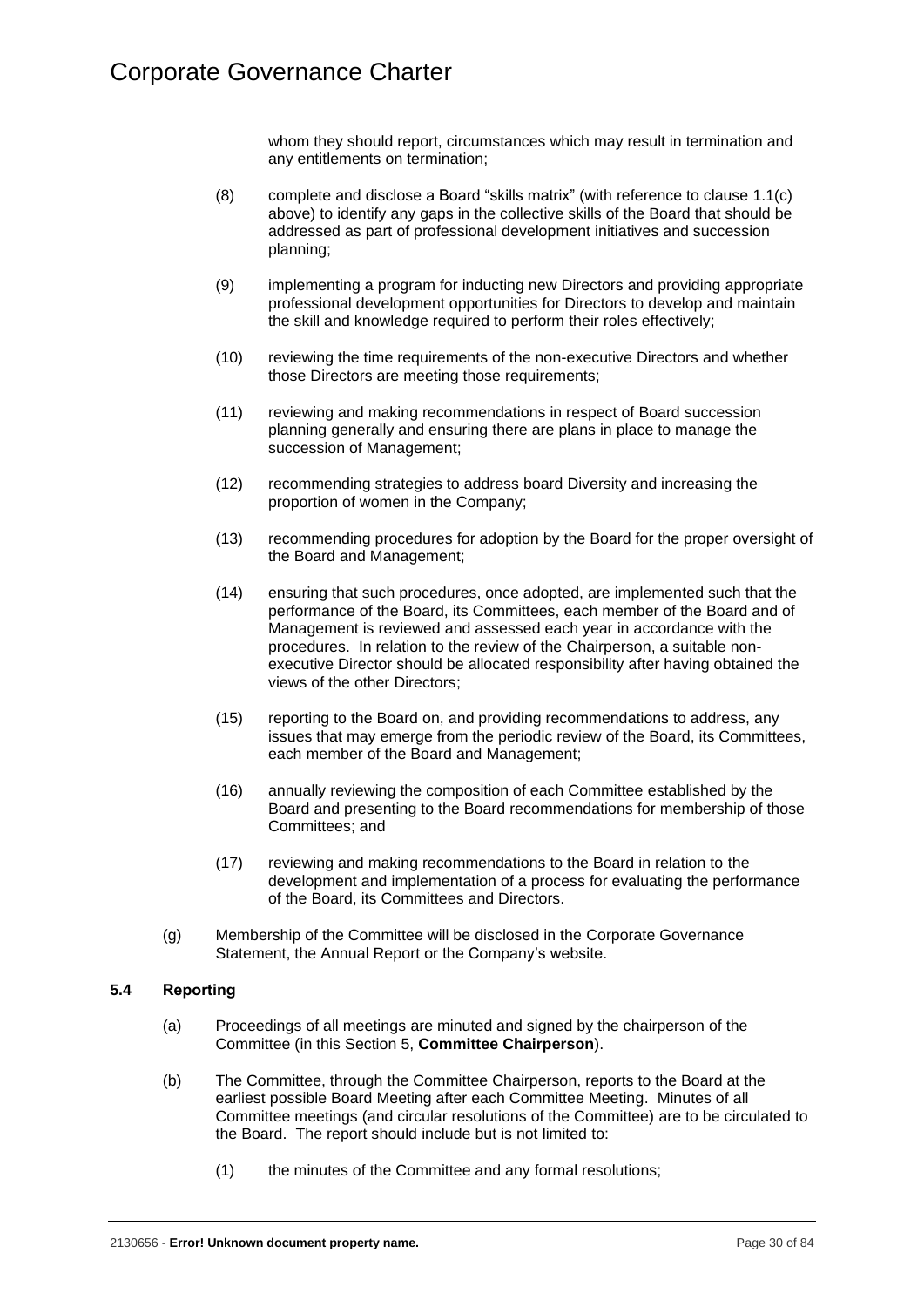- (2) procedures for the selection and appointment of proposed Board and Management representatives and for the monitoring of the performance of the Board and Management;
- (3) the steps taken to ensure that a diverse range of candidates is considered;
- (4) recommendation for the appointment or removal of a Board member or member of Management;
- (5) any determination by the Committee relating to the independence of a proposed Board member;
- (6) an assessment of the performance of the Board, its Committees, any Board member or member of Management;
- (7) an assessment of the Board "skills matrix" and diversity that the Board currently has or is looking to achieve in its membership;
- (8) how the Company is performing against its objectives in the Diversity Policy across all levels of the Company;
- (9) any matters that in the opinion of the Committee should be brought to the attention of the Board and any recommendations requiring Board approval or action; and
- (10) at least annually, a review of the formal written Charter and its continuing adequacy, and an evaluation of the extent to which the Committee has met the requirements of the Charter.

### <span id="page-34-3"></span><span id="page-34-0"></span>**5.5 Attendance at meetings**

- (a) Other Directors (executive and non-executive) have a right of attendance at meetings of the Committee. However, no Director is entitled to attend that part of a meeting at which an act or omission of that Director or a contract, arrangement or undertaking involving or potentially involving that Director or a related party of that Director is being investigated or discussed.
- (b) Notwithstanding subclause [5.5\(a\),](#page-34-3) if in the opinion of the Committee, its investigation or discussion will be assisted by hearing from the interested Director, the Committee may invite that Director to address the Committee. The Committee will give fair consideration to that address. The Director will not, however, be invited to take part in the deliberations following that address.

### <span id="page-34-1"></span>**5.6 Access**

- (a) The Committee will have access to the Directors and Management. The Committee will also have the ability and authority to seek any information it requires to carry out its duties from any officer or employee of the Company and such officers or employees will be instructed by the Board to co-operate fully in provision of such information.
- (b) The Committee also has the authority to consult independent experts where they consider it necessary to carry out their duties. Any costs incurred as a result of the Committee consulting an independent expert will be borne by the Company.

### <span id="page-34-2"></span>**5.7 Application of Standing Rules**

The Standing Rules for Committees apply to, and are deemed to be incorporated into this Charter, save where the Standing Rules conflict with any of the terms in this Charter.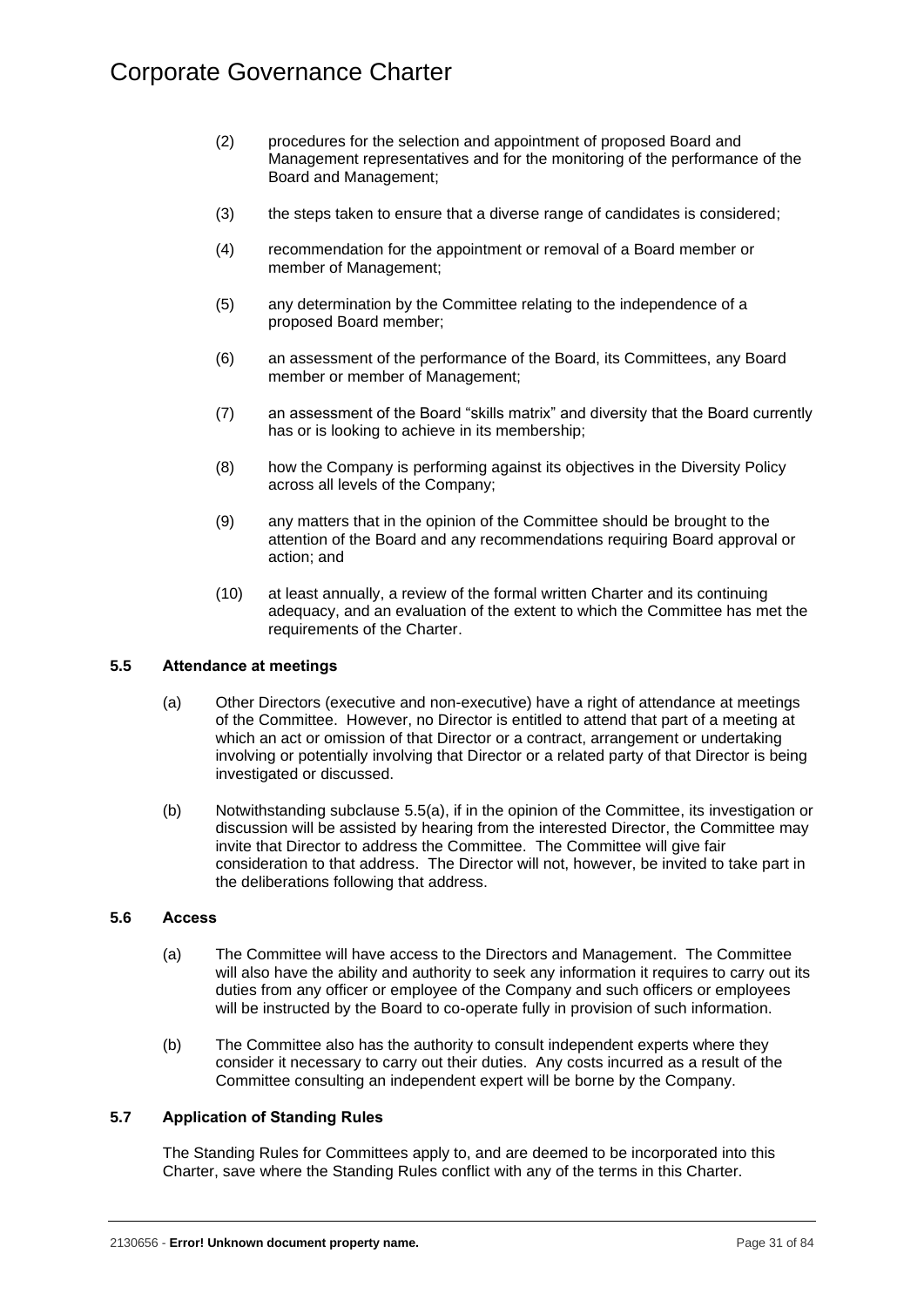### <span id="page-35-0"></span>**Section 6 Standing Rules of Committees**

### <span id="page-35-1"></span>**6.1 Application**

These Standing Rules apply to, and are deemed to be incorporated into the Charter of each Committee, except where the terms of these Standing Rules conflict with those of the relevant Charter.

### <span id="page-35-2"></span>**6.2 Composition**

- (a) The composition of each Committee will be determined in accordance with the following principles:
	- (1) each Committee will aim to have membership which comprises only nonexecutive Directors, save where there is not a sufficient number of nonexecutive Directors or the Board considers that to do so for a particular Committee would be unnecessary or desirable, in which case, the Board may appoint one or more executive Directors to the Committee;
	- (2) each Committee will aim to have a majority of its members being Independent Directors (where appropriate, given the size of the Company and the Board);
	- (3) provided the Committee includes at least one Independent Director, the chairperson of the Committee will be an Independent Director; and
	- (4) the Committee will comprise at least three members.
- (b) Membership of each Committee will be disclosed in the Corporate Governance Statement, the Annual Report or the Company's website.
- (c) Committee members are appointed by the Board.
- (d) The term of appointment as a member is for a period of no more than one year, with Committee members generally being eligible for re-appointment for so long as they remain Directors. The effect of ceasing to be a Director is the automatic termination of that individual's appointment as a member of each Committee.
- (e) Membership of each Committee should be confirmed annually by the Board at the Board's first meeting following its annual shareholder meeting.
- (f) Each Director may attend Committee meetings but will have no voting rights unless he or she is a member of the relevant Committee.

### <span id="page-35-3"></span>**6.3 Chairperson**

- (a) The chairperson of each Committee is selected by the Board.
- (b) Should the chairperson be absent from a meeting and no acting chairperson has been appointed, the members of the relevant Committee present at the meeting have authority to choose one of their number to be chairperson for that particular meeting.

### <span id="page-35-4"></span>**6.4 Meetings**

(a) Each Committee will meet at such intervals as required to fulfil its obligations but must meet at least two times annually, unless otherwise specified in the Charter applicable to that Committee.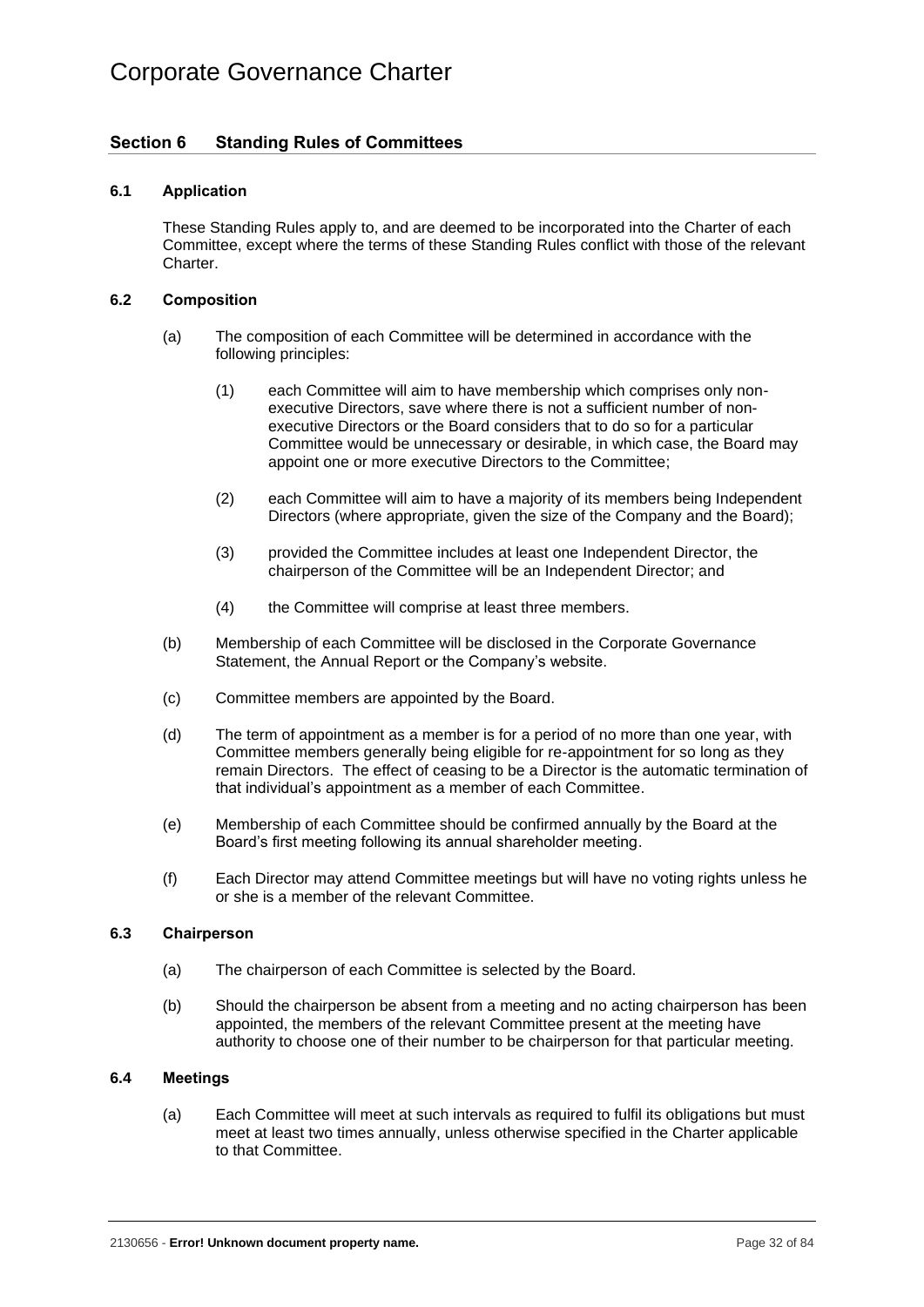- (b) In addition, the chairperson of a Committee is required to call a meeting of that Committee if requested to do so by any member of that Committee, the external auditors, the internal auditors, the Chairperson or another Board member.
- (c) The chairperson of each Committee will appoint an executive or the Company Secretary to act as secretary to that Committee who will be responsible:
	- (1) in conjunction with the chairperson, for drawing up the agenda, supported by explanatory documentation, and circulating it to the relevant Committee members prior to each meeting; and
	- (2) for keeping the minutes of each meeting of that Committee and circulating them to Committee members and to the other members of the Board.
- (d) A quorum will consist of two members.
- (e) The chairperson of each Committee will report to the Board following each meeting of that Committee on the decisions made by the Committee.
- (f) Meetings may be held in any location and may be held by means of teleconference or videoconference.

## **6.5 Fees**

A member of each Committee is entitled to receive remuneration as determined from time to time by the Remuneration Committee.

## **6.6 Review of Charter**

- (a) Each Charter is to be reviewed annually by the relevant Committee to ensure it remains consistent with that Committee's authority, objectives and responsibilities.
- (b) Significant changes to the Charter must be recommended by the relevant Committee and approved by the Board.

# **6.7 Duties and responsibilities**

- (a) The duties and responsibilities of a member of each Committee are in addition to those duties set out for a Director of the Board.
- (b) The duties and responsibilities of a member of each Committee are set out in each Charter.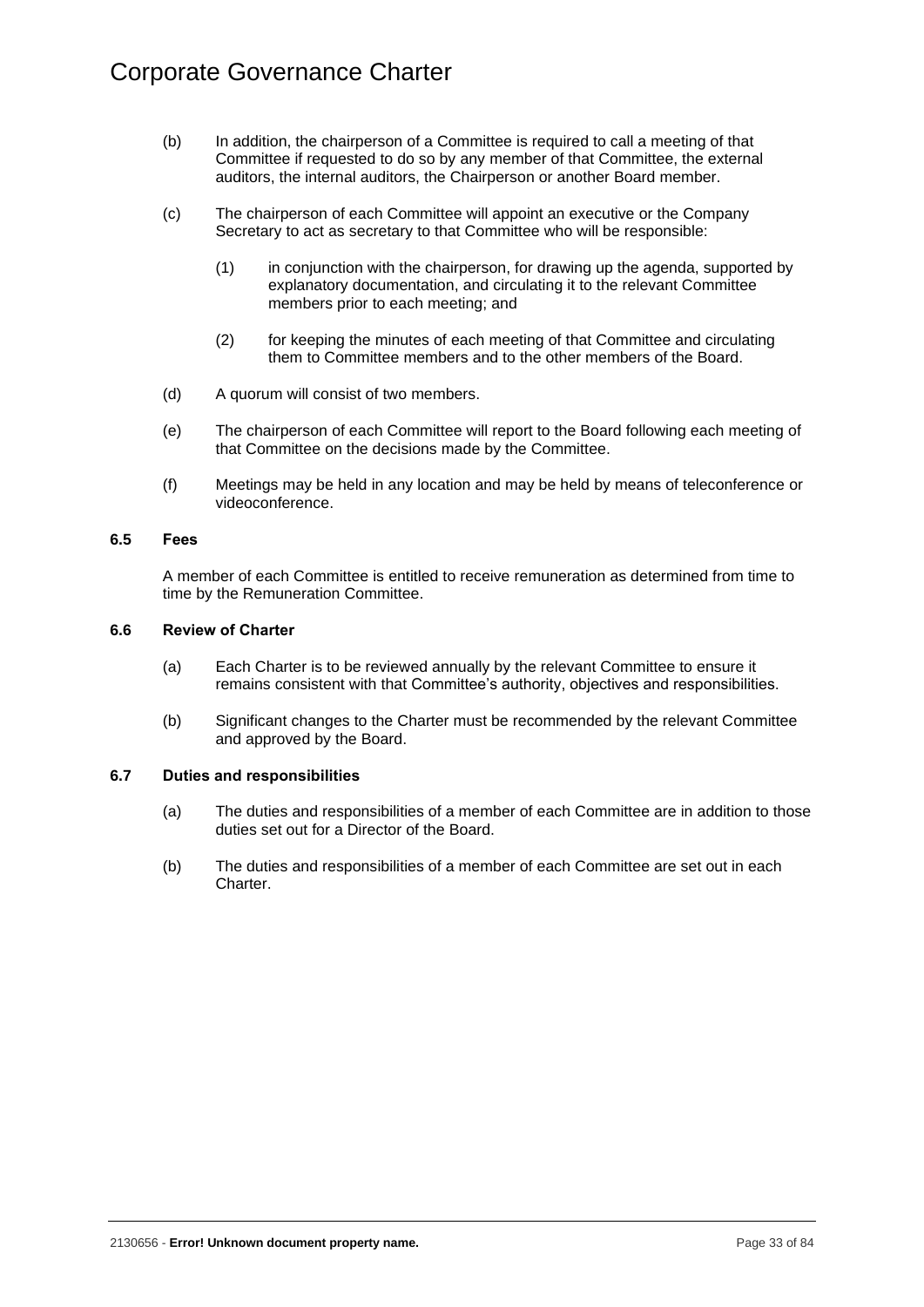# Corporate Governance Charter

# **Section 7 Corporate Ethics and Continuous Disclosure Policy**

## **7.1 Introduction**

Directors are subject to certain stringent legal requirements regulating their conduct, both in terms of their internal conduct as Directors and in their external dealings with third parties both on their own behalf and on behalf of the Company.

To assist Directors in discharging their duty to the Company in compliance with the relevant laws to which they are subject, the Company has adopted a Corporate Ethics Policy (**Policy**).

This Policy sets out rules binding Directors in respect of:

- (a) a Director's legal duties as an officer of the Company;
- (b) a Director's obligations to make disclosure to the ASX and the market generally; and
- (c) dealings by Directors in shares in the Company.

## **7.2 Directors' powers and duties**

Each Director is required to comply strictly with the legal, statutory and equitable duties as an officer of the Company. Broadly, these duties are:

- (a) to act in good faith and in the best interests of the Company:
- (b) to act with due care and diligence;
- (c) to act for proper corporate purposes;
- (d) to avoid conflicts of interest or duty; and
- (e) to refrain from making improper use of information gained through the office of Director, or taking improper advantage of the office of Director.

## **7.3 General**

Directors owe a variety of duties to the Company which may affect the appropriateness of their attendance at, and participation in, meetings of the Board. These duties arise as a result of the general law and also under the Corporations Act.

The Directors should be aware that if they breach their fiduciary duties to the Company, they may be liable to account to the Company for any profit they derive or to indemnify the Company against any loss their breach has caused.

Breaches of the Corporations Act duties may also give rise to an action for damages, fines and penalties or disqualification.

#### (a) **Common law fiduciary duties**

A director is said to be in a fiduciary, as opposed to an arm's length, relationship with the Company. As such a Director will owe various fiduciary duties to the Company which underlie matters relating to the conduct of a Director, including attendance at, and participation in, meetings. The positive duties of a Director include the duty to act in good faith in the best interests of the Company, to act for proper corporate purposes to give adequate consideration to matters for decision and to keep discretions unfettered.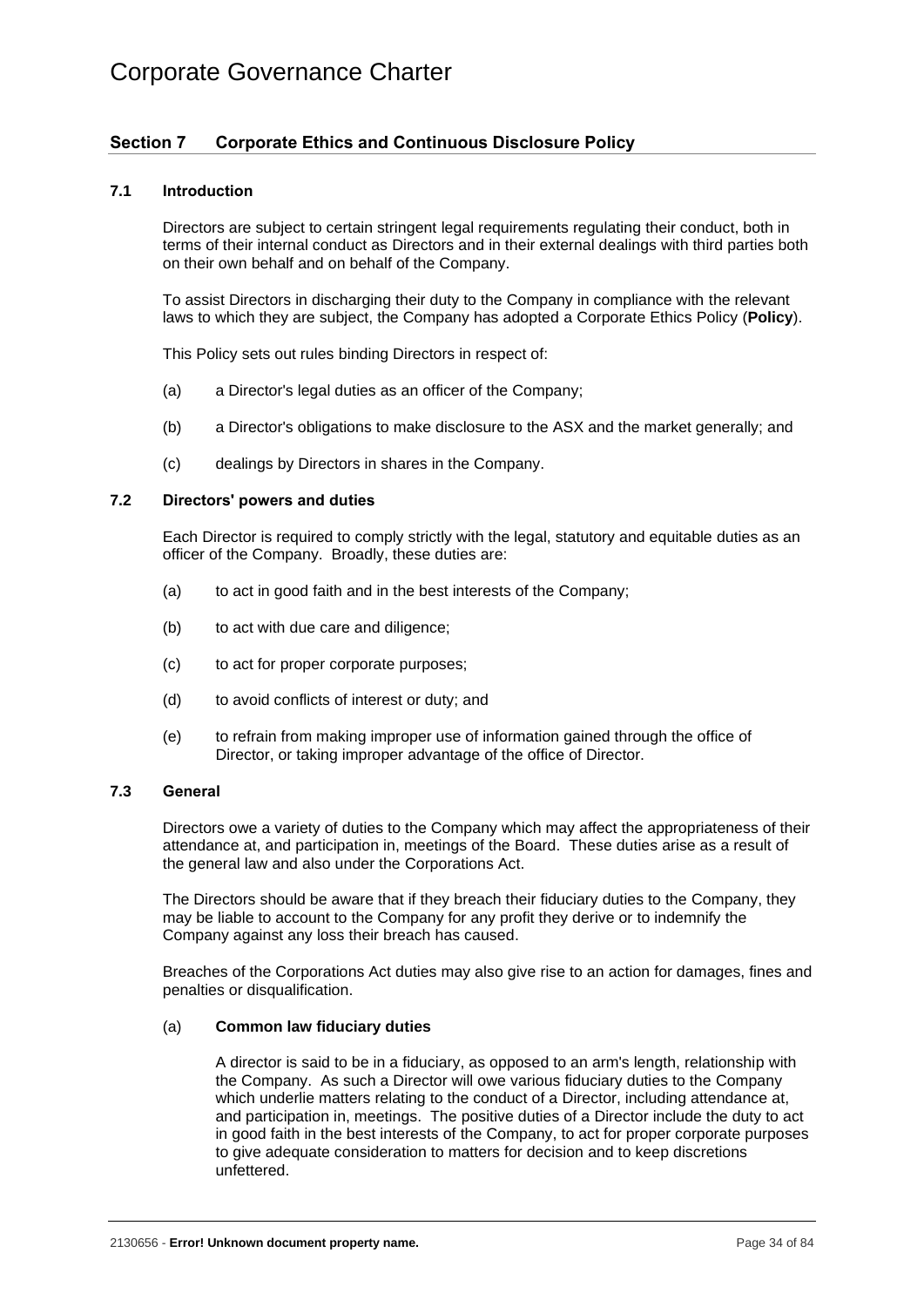# (b) **Corporations Act**

A Director will also be subject to duties imposed by the Corporations Act. They include the duty to exercise care and diligence, to exercise their powers in good faith and for a proper purpose and not to misuse their position or information obtained from their position to gain an advantage for themselves or others or cause detriment to the Company.

# **7.4 General duties of Directors**

## (a) **General law duty - to act for proper corporate purposes**

The duty to act for proper corporate purposes requires Directors to exercise the powers granted to them for the purpose for which they were given, not for collateral purposes.

### (b) **General law duty - to give adequate consideration and duty not to fetter a director's discretion**

The duty to give adequate consideration to matters for decision and to keep discretions unfettered requires Directors to give adequate consideration to matters when exercising their discretion. They must take positive steps to inform themselves about matters and not simply acquiesce in the decision making process.

## (c) **Care and diligence**

## (1) **General law and Corporations Act duty - to act with a reasonable degree of care and diligence in exercising a director's powers and discharging a director's duties**

Under the Corporations Act, a Director must exercise the Director's powers and discharge the Director's duties with the degree of care and diligence that a reasonable person would exercise if that person:

- (A) was a director of a company in the same circumstances as the Company; and
- (B) occupied the same office and had the same responsibilities as the **Director**

Case law on these provisions illustrates that the scope of the obligation of care and diligence will depend on the nature of the director's role and his or her position with the Company. For instance, generally executive directors will be subject to a higher standard of care and it has been held that a chairperson of a company who is also chairperson of the company's audit and risk management committee may have a higher duty of care than a mere nonexecutive director.

Apart from the Corporations Act obligation, a failure of a Director to act with a reasonable degree of care and diligence is also likely to be considered negligent.

# (2) **Business Judgment Rule**

The Corporations Act provides for a mechanism for a Director to avoid a breach of the Director's duty of care and diligence where certain parameters are met. This is known as the "business judgment rule". All Directors are expected to be familiar with this rule.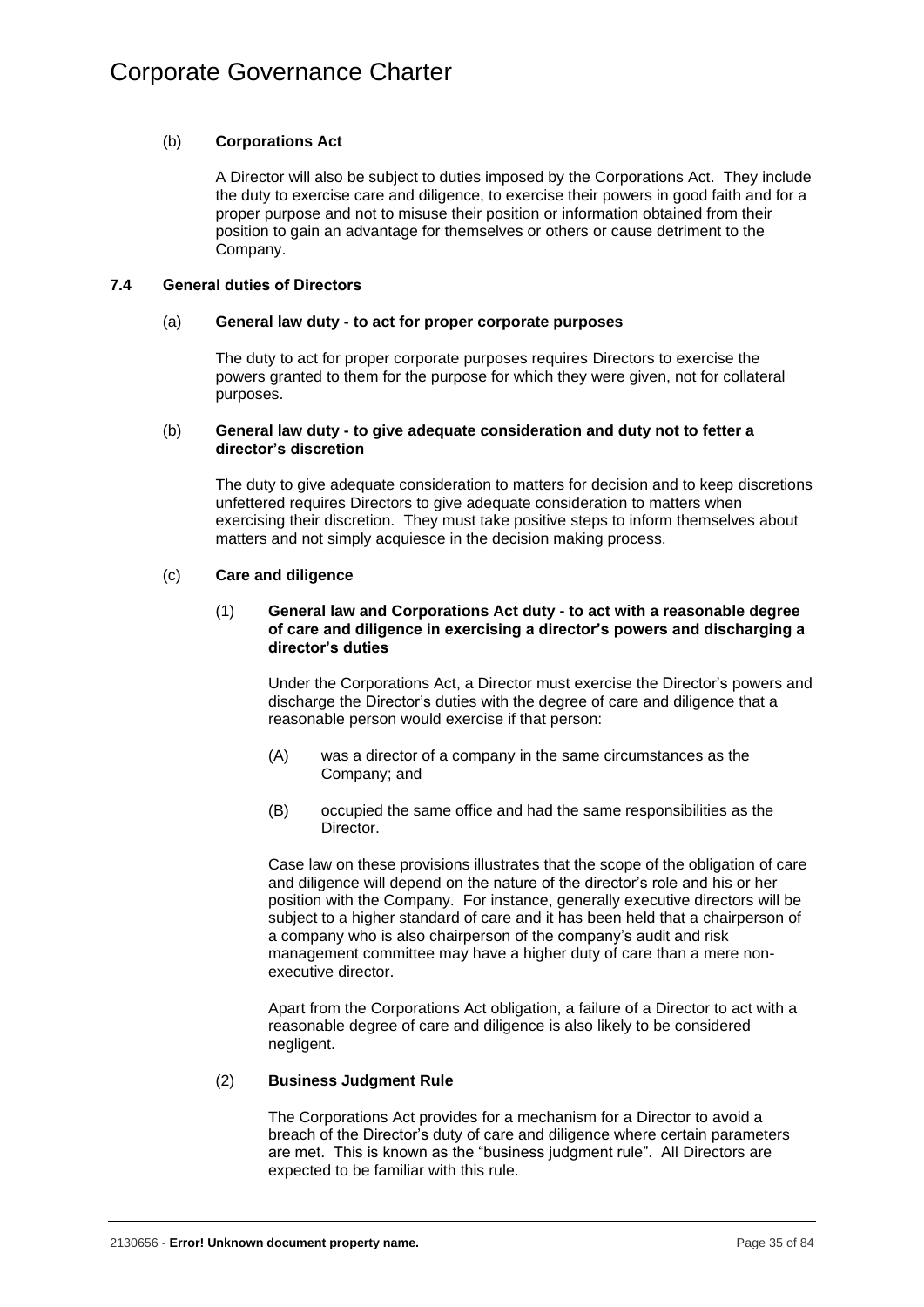In summary, a Director who makes a business judgment is taken to meet the duty of care and diligence (whether under statute or the general law) if the Director:

- (A) makes the judgment in good faith and for a proper purpose;
- (B) does not have a material personal interest in the subject matter of the judgment;
- (C) informs himself or herself about the subject matter of the judgment to the extent he or she reasonably believes to be appropriate; and
- (D) rationally believes that the judgment is in the best interests of the corporation.

The Director's belief that the judgment is in the best interests of the Company is a rational one unless that belief is one that no reasonable person in the Director's position would hold.

A "business judgment" is any decision to take or not take action in respect of a matter relevant to the business operations of the Company.

While the business judgment rule assists Directors to avoid a breach of their duty of care and diligence under both the Corporations Act or under the general law, it does not relieve breaches of the other duties of Directors, whether under the Corporations Act or otherwise, described above.

## (d) **Act in good faith**

There are general law and Corporations Act duties:

- (1) to act in good faith in the best interests of the Company;
- (2) to act for a proper purpose;
- (3) not to improperly use the Director's position; and
- (4) not to improperly use information obtained by virtue of the Director's position.

The duty to act in good faith in the best interests of the Company requires Directors to use their discretion honestly and with reasonable care and diligence for the purposes for which it was conferred. A Director must not promote his or her personal interest by making or pursuing a gain in circumstances in which there is a conflict, or a real possibility of a conflict, between his or her personal interests and those of the Company. Additionally, a Director must not act to promote the interest of a third person where there is a conflict, or a real possibility of conflict, between their fiduciary duties to the Company and any duties owed to the third person.

# **7.5 Avoiding conflicts**

#### (a) **Attending and participating in Board meetings**

The duties in relation to conflict are of particular importance when a Director is considering whether or not he or she should attend and participate in Board meetings.

This rule requires a Director to avoid situations in which there is a "real and sensible possibility" of conflict between the Director's personal interests and the Company's interests. This duty is also of particular significance where Directors hold multiple directorships. While merely holding multiple directorships, even in competing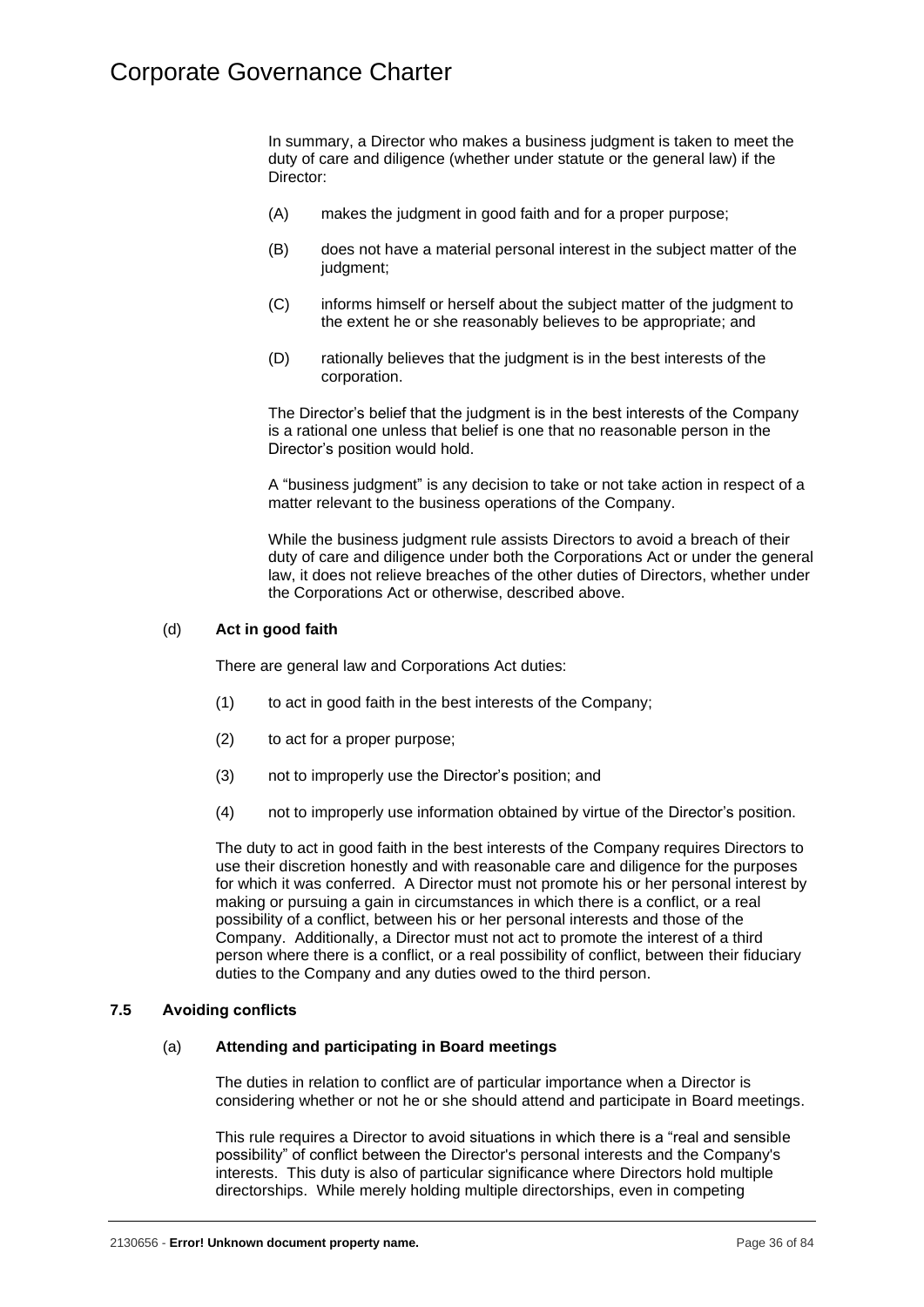companies, is not a breach of the rule against conflict, the rule will be breached if the Director discloses confidential information which the Director has gained as a result of their directorship of the other company.

Consequently, if a Director has a conflicting personal interest, whether direct or indirect, in a matter to be discussed at a meeting of the Board, they should first disclose this matter to the Board and then consider whether participating in the matter would result in a breach of their fiduciary duties.

## (b) **Material personal interest**

A Director who has a material personal interest in a matter that relates to the affairs of the Company is required to disclose this to the Company.

Directors who have a material personal interest in a matter generally must not attend a meeting of the Board while that matter is being considered or vote on the matter. However, a Director may do these things if a resolution of the Board is passed to this effect or if ASIC has given its consent.

Despite this, the same caution must be exercised as discussed above if the other Directors consent to the conflicted Director participating in the meeting. The conflicted Director should ensure that participation won't be in breach of his or her fiduciary duties or the duties imposed by the Corporations Act.

# (c) **Common directorships**

These duties become particularly relevant where companies have directors in common and a decision involving a potential conflict of interest is required to be taken by one of the companies. In this case, it will generally be prudent for a director who is on the board of both companies not to participate in the decision making process of either company on that matter.

# (d) **Directors providing services to Company**

To capitalise on the professional/technical expertise or experience of the Directors from time to time (other than in their capacity as Directors), the Company may engage the services of a Director (or a firm associated with the Director) **only** on the following terms and conditions:

- (1) the scope of the consultancy (or other services) is identified, together with a schedule of estimated costs and charge-out rates to be incurred with the Director or their firm;
- (2) (where considered necessary or appropriate) the Board seeks additional quotations for the same services; and
- (3) the consultancy services are approved by the Board.

# **7.6 Confidentiality**

The Directors will have access to any information which the Directors may consider necessary to perform their responsibilities and exercise their independent judgment when making decisions. All information received by a Director in these circumstances must be considered confidential and at all times remains the property of the Company.

Any confidential information of the Company acquired by a Director during the Director's appointment must not be disclosed by the Director, or the Director must not allow it to be disclosed, to any other person unless the disclosure is authorised by the Chairperson or is required by law or regulatory body (including a relevant stock exchange).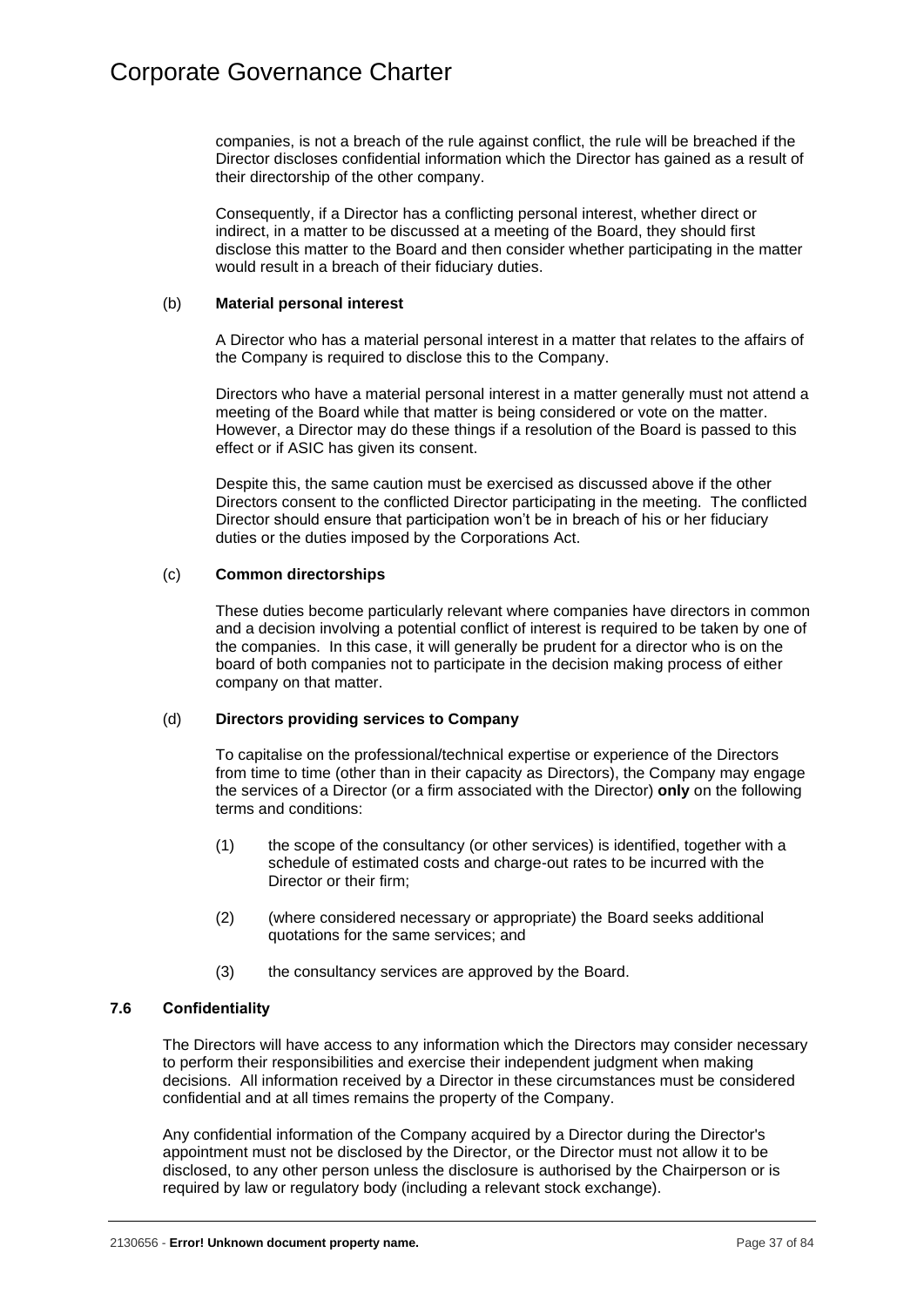# **7.7 Independence**

The Board is required to regularly (and in any event, at least annually) assess the independence of Directors to ensure that Directors do not have any relationship or interest that interferes with their unfettered and independent judgment, or could reasonably give the impression that the Director's independence has been compromised.

Set out in [Section](#page-17-0) 2 is the Corporate Governance Committee Charter under which the Corporate Governance Committee is charged with assessing the independence of each Director on behalf of the Board.

Directors are required to co-operate fully with any assessment process and give all reasonable information requested.

Directors are also required to fully and frankly tell the Board about anything that:

- (a) may lead to an actual or potential conflict of interest or duty;
- (b) may lead to a reasonable perception of an actual or potential conflict of interest or duty;
- (c) interferes with a Director's unfettered and independent judgment; or
- (d) could reasonably give the impression that a Director's independence has been compromised.

Directors are also required to tell the Company about any interest which they may have in Securities of the Company (or of a related body corporate) or interest in any contract relating to those Securities. This is discussed in greater detail below.

# **7.8 Dealings by Directors in Securities of Company**

The Company has adopted the Trading Policy set out in [Section](#page-61-0) 9 which is designed to ensure that Directors and others associated with the Company do not deal in Securities of the Company at inappropriate times or in inappropriate circumstances.

# **7.9 Notification to the ASX of Directors' interests**

#### (a) **Relevant interests**

Directors must also be aware that pursuant to the provisions of the Corporations Act they are obliged to provide the ASX with appropriate notifications of their interests in the Company.

Pursuant to section 205G of the Corporations Act, Directors must notify the ASX of their:

- (1) relevant interests in Securities of the Company or of a related body corporate; and
- (2) contracts:
	- (A) to which the Director is a party or under which the Director is entitled to a benefit; and
	- (B) that confer a right to call for or deliver shares in, debentures of, or interests in a managed investment scheme made available by the Company or a related body corporate.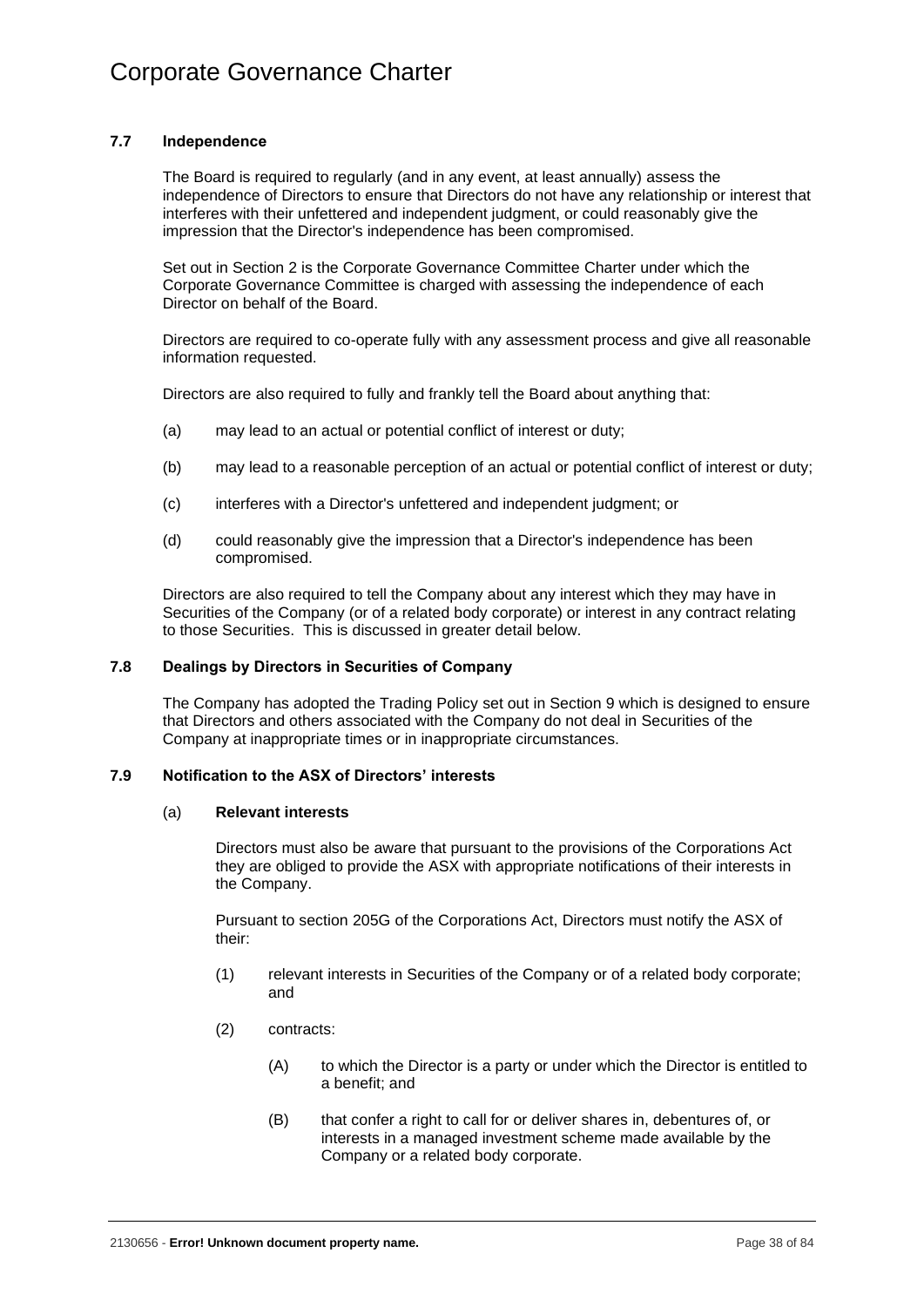Directors must also ensure that the ASX is notified of the above interests in accordance with Listing Rule 3.19A. This Rule requires the Company, not the particular Director, to notify the ASX of the above interests.

## (b) **Agreements with Directors**

Accordingly, the Company will enter into an agreement with each Director under which each Director will be obliged to provide the necessary information to the Company. An agreement of this nature recognises that much of the information required by the ASX, under section 205G, is held by each Director, by virtue of their position and role within the Company. By entering into a formal agreement, the Company ensures that each Director has been notified of his or her disclosure obligations under the Corporations Act and each Director authorises the Company to give the information provided by him or her to the ASX on his or her behalf and as his or her agent.

#### (c) **Notifiable interest**

In particular, Listing Rule 3.19A provides that when a Director is appointed the Company must notify the ASX of the above interests within five business days after the appointment (the appropriate form is ASX appendix 3X).

Listing Rule 3.19A requires disclosure of all **notifiable interests** in securities in the Company.

Under Listing Rule 19, a person has a **notifiable interest** in shares if the person has a relevant interest in shares within the meaning of the term **relevant interest** in section 9 of the Corporations Act.

Under section 9 of the Corporations Act the term **relevant interest** is defined by reference to sections 608 and 609 of the Corporations Act.

Directors need to exercise care in any assessment of whether they have a notifiable interest in securities that may be held by a third party such as:

- (1) an entity (such as a company, partnership or a trust) which they hold shares in;
- (2) a spouse; or
- (3) a relative, such as a son or daughter.

Under section 608(1) of the Corporations Act, a person has a relevant interest in securities if they:

- (1) are the holder of the securities;
- (2) have power to exercise, or control the exercise of, a right to vote attached to the securities; or
- (3) have power to dispose of, or control the exercise of a power to dispose of, the securities.

Also by virtue of section 608(3):

(1) if a person has in respect of any body corporate, or managed investment scheme, a voting power that is above 20% , then the person is deemed to have the same relevant interests in any securities that the body corporate or managed investment scheme holds in respect of any securities; and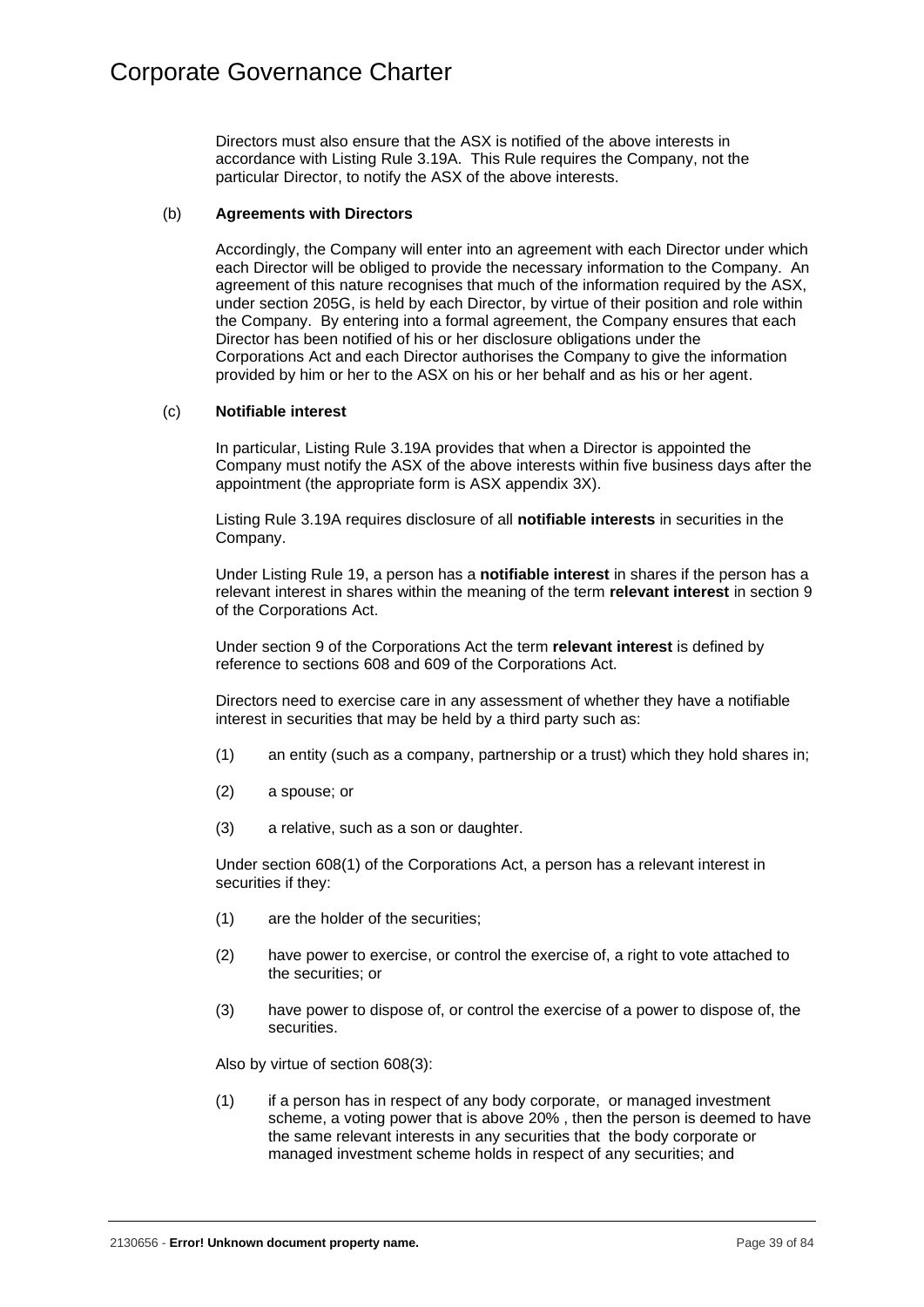(2) a person, who controls any body corporate, or managed investment scheme, has the relevant interests in any securities that the corporate, or managed investment scheme has.

Under section 608(4), a person controls a body corporate if the person has the capacity to determine the outcome of decisions about the body corporate's financial and operating policies.

It is recommended that a conservative approach be taken in respect of determination of a Director's notifiable interest.

# (d) **Provision of information**

Accordingly, each Director must provide the following information as at the date of his or her appointment as a Director:

- (1) details of all Securities registered in his or her name, including the number and class of the Securities;
- (2) details of all Securities not registered in the Director's name but in which he or she has a relevant interest within the meaning of section 9 of the Corporations Act, including the number and class of the Securities, the name of the registered holder and the circumstances giving rise to the relevant interest; and
- (3) details of all contracts to which the Director is a party or under which the Director is entitled to a benefit, and that confer a right to call for or deliver shares in, debentures of, or interests in a managed investment scheme made available by the Company or a related body corporate, including the number and class of the shares, debentures or interests, the name of the registered holder if the shares, debentures or interests have been issued, and the nature of the Director's interest under the contract.

# (e) **Change in interests**

Where a change in the above interests of a Director occurs the Company must advise the ASX of the change in the Director's interests no more than five business days after the change occurs (the appropriate form is ASX appendix 3Y). Directors will need to provide to the Company on an on-going basis, as soon as reasonably possible after the date of the change and, in any event, no later than three business days after the date of the change:

- (1) details of changes in Securities registered in the Director's name, including the following:
	- (A) the date of the change;
	- (B) the number and class of Securities held before and after the change;
	- (C) the nature of the change (eg, on-market, off-market);
	- (D) the consideration paid or received in connection with the change; and
	- (E) if an off-market transaction, the value of the Securities that are the subject of the change;
- (2) details of changes in Securities not registered in the Director's name but in which he or she has a relevant interest within the meaning of section 9 of the Corporations Act, including the following: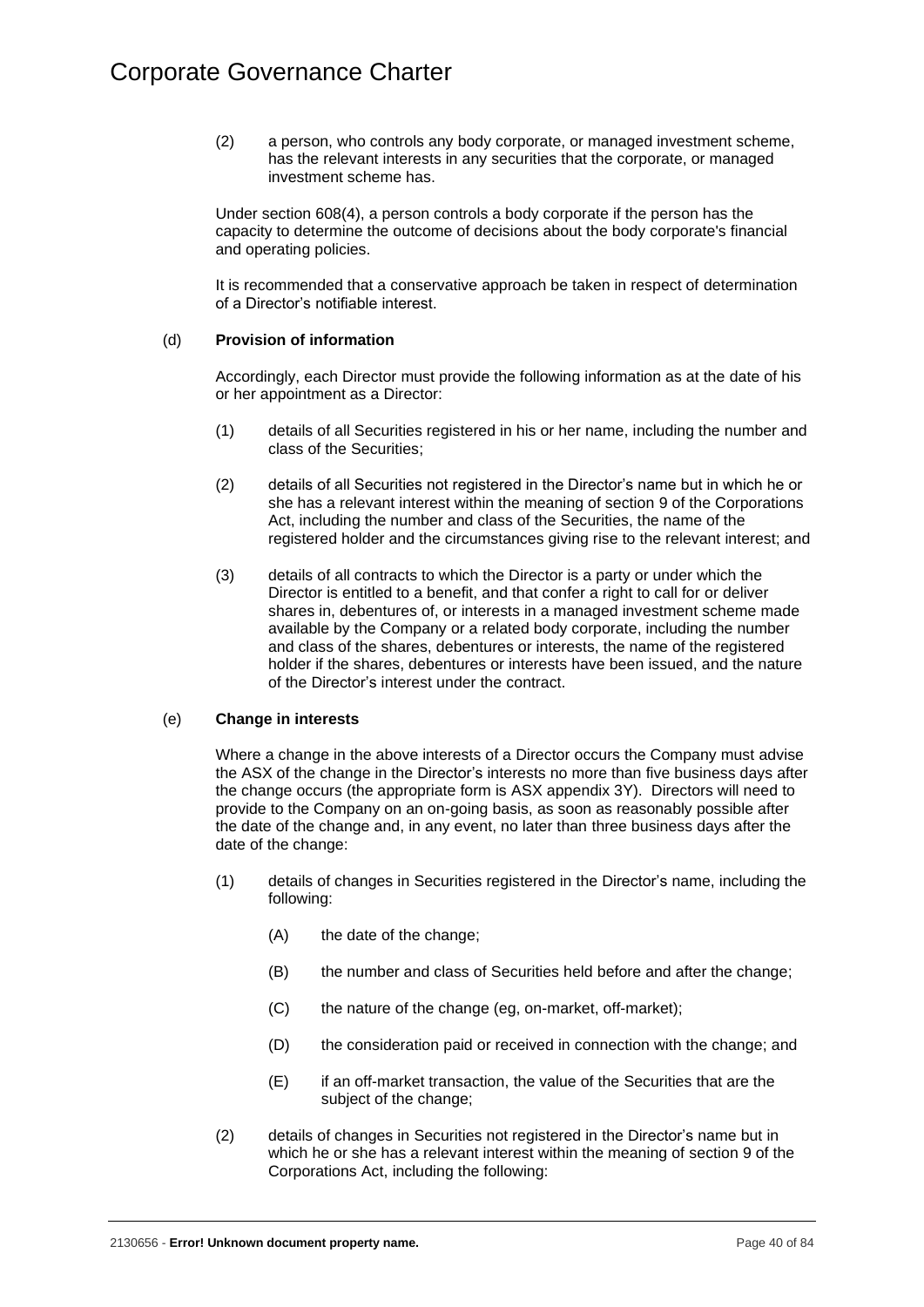- (A) the date of the change;
- (B) the number and class of Securities held before and after the change;
- (C) the name of the registered holder before and after the change;
- (D) the circumstances giving rise to the relevant interest;
- (E) the nature of the change (eg, on-market, off-market);
- (F) the consideration paid or received in connection with the change; and
- (G) if an off-market transaction, the value of the Securities that are the subject of the change; and
- (3) details of all changes to contracts to which the Director is a party or under which the Director is entitled to a benefit, and that confer a right to call for or deliver shares in, debentures of, or interests in a managed investment scheme made available by the Company or a related body corporate, including the following:
	- (A) the date of the change:
	- (B) the number and class of the shares, debentures or interests to which the interest relates before and after the change;
	- (C) the name of the registered holder if the shares, debentures or interests have been issued; and
	- (D) the nature of the Director's interest under the contract.

## (f) **Cessation of directorship**

Where a Director ceases to be a Director the Company must notify the ASX of the interests of the Director at the time the Director ceases to be a Director, no more than five business days after the director ceases to be a Director (the appropriate form is ASX appendix 3Z). Directors must supply to the Company as soon as reasonably possible after the date of ceasing to be a Director and, in any event no later than three business days after the date of ceasing to be a Director, the following information:

- (1) details of all Securities registered in the Director's name, including the number and class of the Securities;
- (2) details of all Securities not registered in the Director's name but in which he or she has a relevant interest within the meaning of section 9 of the Corporations Act, including the number and class of the Securities, the name of the registered holder and the circumstances giving rise to the relevant interest; and
- (3) details of all contracts to which the Director is a party or under which he or she is entitled to a benefit, and that confer a right to call for or deliver shares in, debentures of, or interests in a managed investment scheme made available by, the Company or a related body corporate, including the number and class of the shares, debentures or interests, the name of the registered holder if the shares, debentures or interests have been issued, and the nature of the Director's interest under the contract.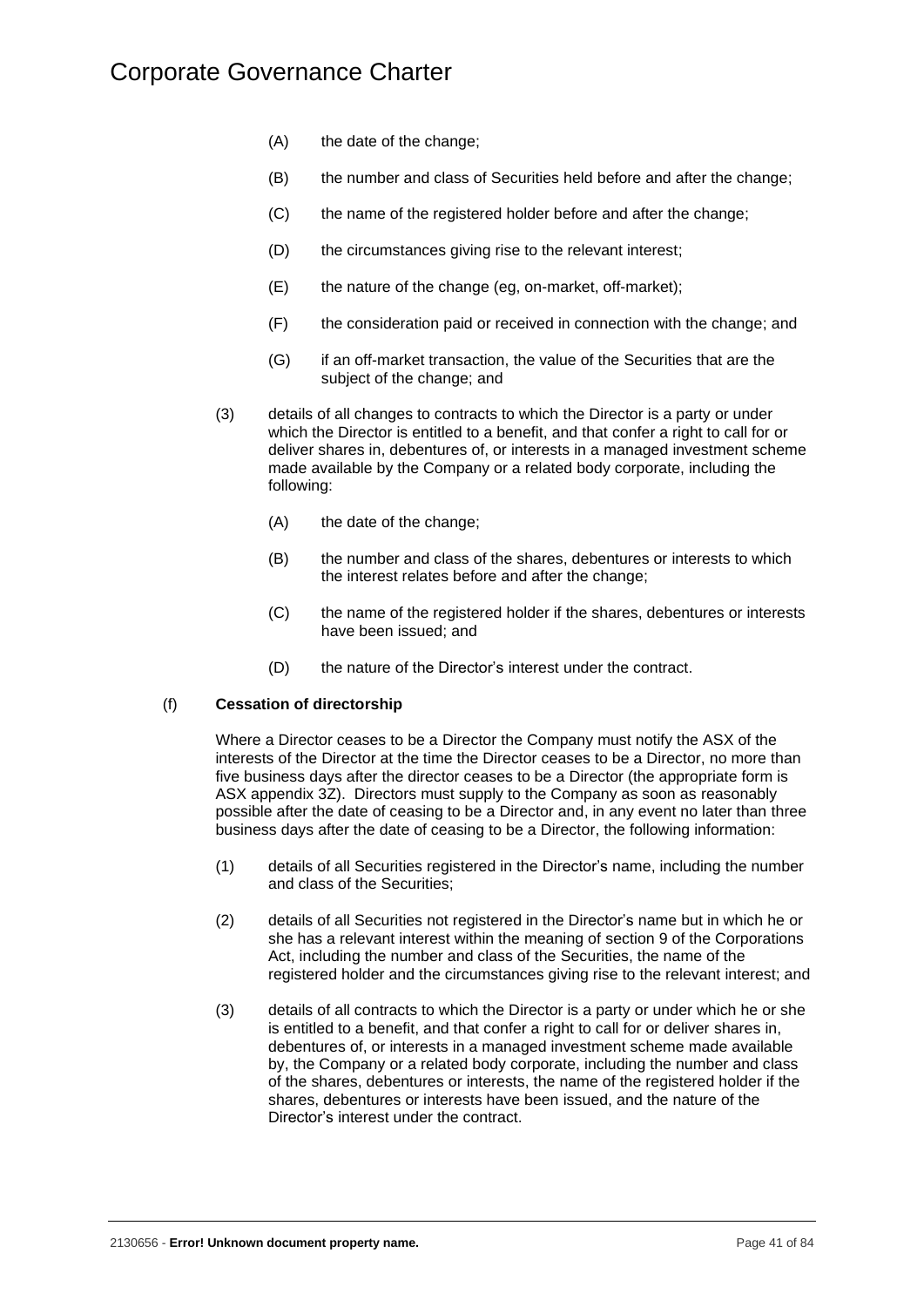# (g) **Substantial shareholder provisions**

Directors should also be aware of the substantial shareholder provisions contained in section 671B of the Corporations Act which require certain notices to be served on the Company and the ASX when a shareholder has a relevant interest in at least 5% of the issued shares in the Company and any changes of more than 1% to that relevant interest.

# **7.10 Company's obligation of disclosure**

# (a) **ASX Listing Rules**

As a Listed entity, the Company must comply with certain continuous disclosure obligations imposed by the Corporations Act and the ASX Listing Rules. Chapter 3 of the ASX Listing Rules requires the Company to provide the ASX with immediate notice of certain material information.

The general disclosure rule imposed on the Company is contained in Listing Rule 3.1 of the ASX Listing Rules:

*"3.1 Once an entity is or becomes aware of any information concerning it that a reasonable person would expect to have a material effect on the price or value of the entity's securities, the entity must immediately tell ASX that information."*

ASX Listing Rule 3.1A provides that Listing Rule 3.1 does not apply to particular information while each of the requirements of Listing Rule 3.1A are satisfied (see subclause [7.10\(f\)](#page-52-0) below).

There is also the "false market"/"rumours" disclosure rule in Listing Rule 3.1B as follows:

*"3.1B If ASX considers that there is or is likely to be a false market in an entity's securities and asks the entity to give it information to correct or prevent a false market, the entity must immediately give ASX that information."*

The provisions of chapter 3 are reinforced by chapter 6CA of the Corporations Act. In particular, section 674(2) provides that if:

- (1) provisions of the listing rules of a listing market in relation to an entity require an entity to notify the market operator of information about specified events or matters as they arise for the purpose of the operator making that information available to participants in the market;
- (2) the entity has information that those provisions require the entity to notify to the market operator; and
- (3) that information:
	- (A) is not generally available; and
	- (B) is information that a reasonable person would expect, if it were generally available, to have a material effect on the price or value of securities of the entity,

the entity must notify the market operator of that information in accordance with those provisions.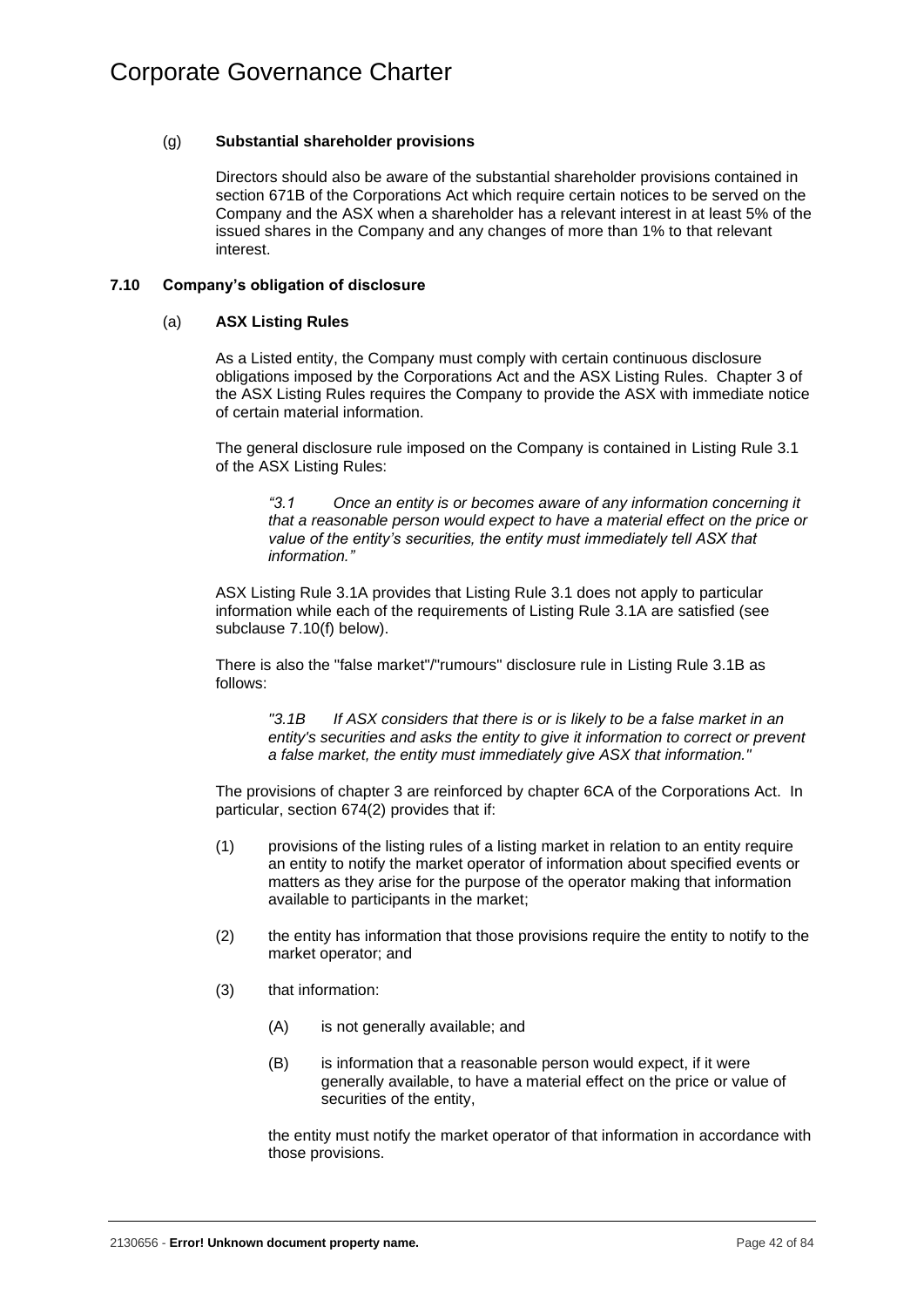It is therefore essential that Directors acquaint themselves not only with their personal obligations of disclosure, but also the disclosure obligations imposed on the Company.

## (b) **The disclosure obligation**

Under the provisions of Listing Rule 3.1, the Company is required to immediately notify the ASX of any information concerning the Company of which it is, or becomes, aware, and which a reasonable person would expect to have a material effect on the price or value of the Company's shares.

## (1) **When is the Company aware of information?**

The Listing Rules provide that the Company is aware of information if a Director or executive officer has, or ought reasonably to have, come into possession of the information in the course of the performance of his or her duties as a Director or executive officer of the Company.

An "executive officer" of the Company means a person who is concerned in, or takes part in, management of the Company. A person can be an executive officer regardless of his or her designation, and irrespective of whether or not the person is a Director.

# (2) **The meaning of immediately**

The ASX has issued a guidance note that provides guidance on how the ASX interprets the word "immediately" in the context of disclosure. The guidance note provides that the word "immediately" should not be read as meaning instantaneously, but rather as meaning promptly and without delay. Doing something promptly and without delay means doing it as quickly as it can be done in the circumstances (acting promptly) and not deferring, postponing or putting it off to a later time (acting without delay).

The ASX recognises that the following circumstances may dictate how quickly an entity can give an announcement of particular information to the ASX and will take them into consideration when assessing whether an entity has complied with its disclosure obligations:

- (A) where and when the information originated;
- (B) the forewarning (if any) the entity had on the information;
- (C) the amount and complexity of the information concerned;
- (D) the need in some cases to verify the accuracy or bone fides of the information;
- (E) the need for an announcement to be carefully drawn so it is accurate, complete and not misleading;
- (F) the need for an announcement to comply with specific legal or listing rule requirements, such as the requirement for an announcement that relates to mining or oil and gas activities to comply with chapter 5 of the Listing Rules; and
- (G) the need in some cases for an announcement to be approved by the entity's board or disclosure committee.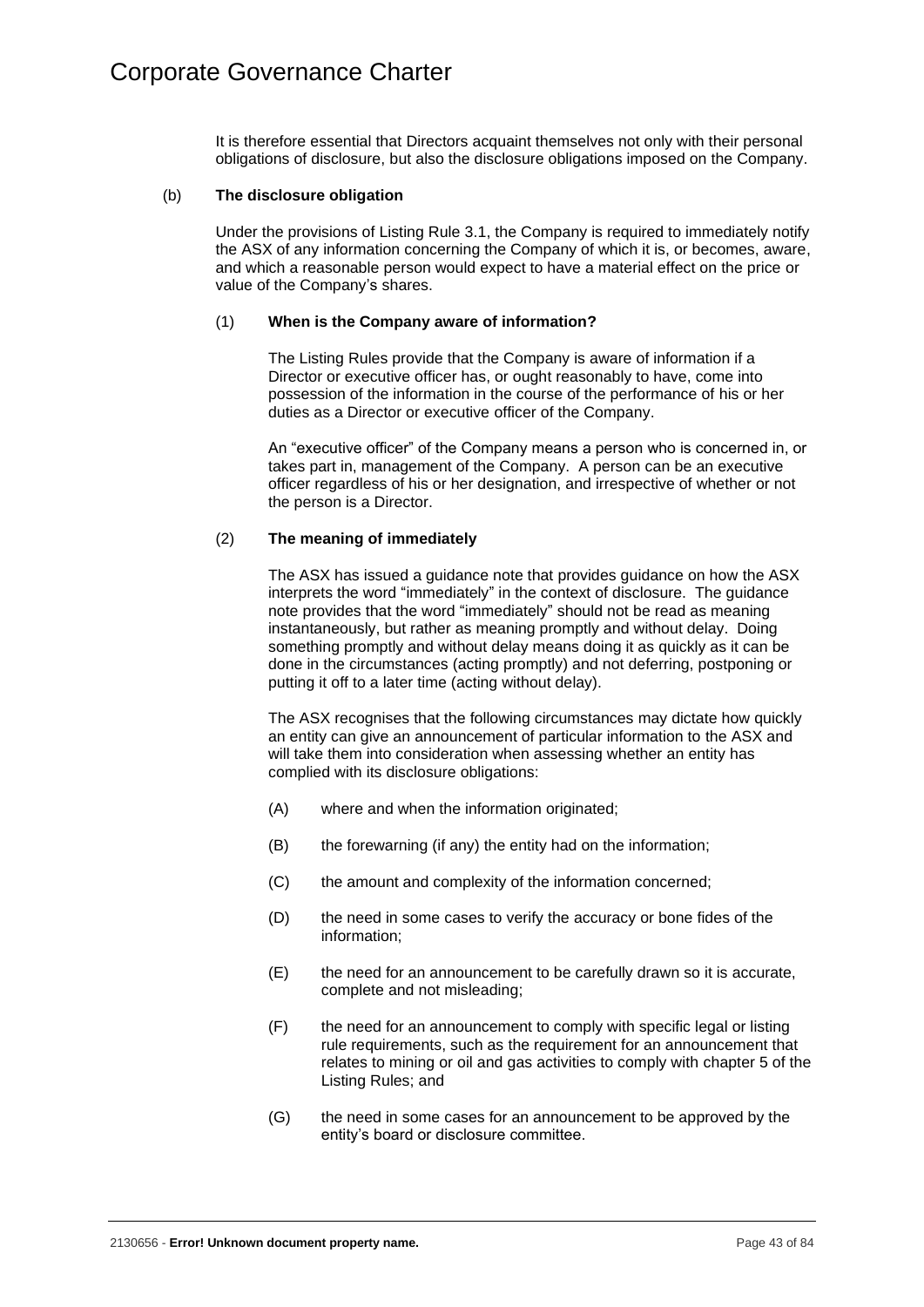# (3) **What information has a material effect on price?**

The effect of information on the price or value of the Company shares is to be judged by the expectations of a "reasonable person". A reasonable person would expect information to have a material effect on the price or value of the Company shares if the information would, or would be likely to, influence investors who commonly invest in shares in deciding whether or not to deal in the Company shares.

ASX Guidance Note 8 states that an officer faced with a decision on whether information needs to be disclosed under Listing Rule 3.1 may find it helpful to ask two questions in deciding whether information is information that a reasonable person would expect to be disclosed:

- (A) Would this information influence my decision to buy or sell securities at their current market value?
- (B) Would I feel exposed to an action for insider trading if I were to buy or sell securities in the entity at their current market price, knowing this information had not been disclosed to the market?

If the answer to either question is "yes", then that should be taken to be a cautionary indication that the information may be market sensitive and, if the carve-out from immediate disclosure in Listing Rule 3.1A does not apply, may need to be disclosed under Listing Rule 3.1.

The Company and each Director should be aware of ASX policy with respect to the disclosure of material information relating to the:

- (A) financing arrangements of the Company; and
- (B) existence and terms of any finance arrangements that may be in place in relation to a Director's shareholdings (for example margin loans).

# (4) **Trading halts**

Where the Company is or will be trading at any time after it first becomes obliged to give market sensitive information to the ASX under Listing Rule 3.1 and before it can give an announcement with that information to the ASX for release on the market, the Company should consider requesting a trading halt to ensure its Securities are not being traded on an uninformed basis.

The Chairperson and the Managing Director (or Chief Executive Officer) are authorised to make a decision to request a trading halt. In the absence of the Chairperson or the Managing Director (or Chief Executive Officer), the Chief Financial Officer, the Company Secretary or a Director are each authorised to make a decision to request a trading halt. An authorised person will endeavour to consult with the Chairperson and as many Board members as practicable regarding the decision to request a trading halt. No other employees are authorised to request a trading halt or suspension on behalf of the Company.

The Company will have a template letter requesting the ASX to grant a trading halt ready for use at all times. The Company will ensure that the ASX can always contact someone who can speak on behalf of the Company.

# (5) **Finance arrangements**

Where the Company has in place or enters into new material financing arrangements or alters existing material financing arrangements which include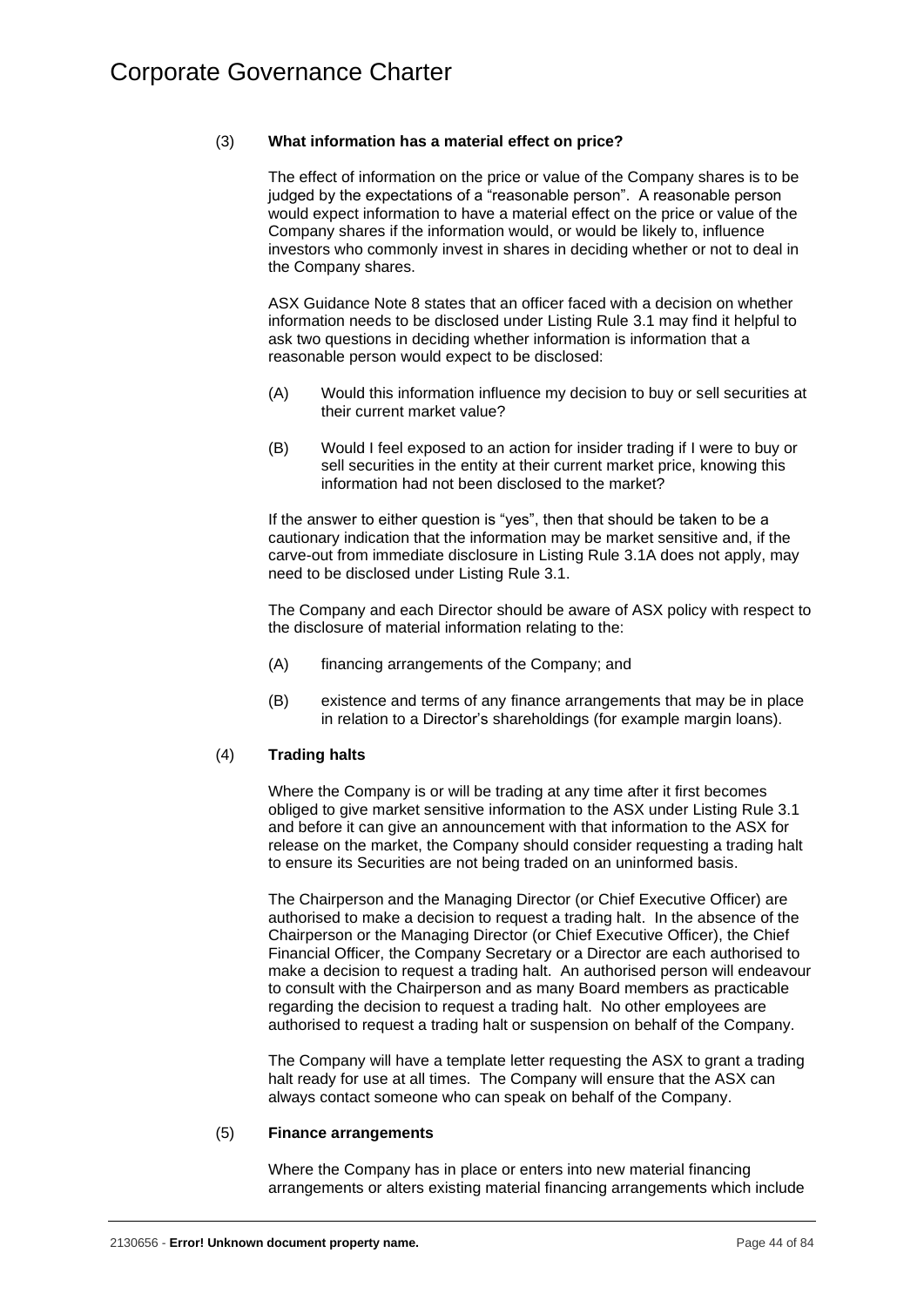terms that may be activated on the occurrence of certain events (particularly those beyond the control of the Company, such as market events) disclosure may be required under Listing Rule 3.1 at the time of entry or alteration on the time any such term is activated or becomes likely to be activated.

The disclosure required may include the nature and terms of the arrangements, the trigger event, any other material information such as any impact that triggering of the term may have on the Company's relationship with its bankers, or financial position or financial performance. It may also be appropriate in some circumstances for the Company to request a trading halt if the Company is unable to immediately release the information.

# (6) **Employment Contracts**

Listing Rule 3.16.1 requires the Company to immediately tell the ASX of a change of Chairperson, Director, Chief Executive Officer (or equivalent), or Company Secretary. In addition, Listing Rule 3.16.4 requires the Company to immediately disclose the material terms of any employment, service or consultancy agreement (or any variation to such agreement) it or a related entity enters into with its Chief Executive Officer, Directors or a related party of its Chief Executive Officer or any Director.

# (7) **Margin loans**

Listing Rule 3.19A and 3.19B require the Company to disclose the notifiable interests of a Director within five business days of the appointment or resignation of the Director or a change occurring to the notifiable interests. Information about shareholders and their shareholdings can be material under Listing Rule 3.1 and require immediate disclosure.

A Director must disclose to the Company any financial arrangements or margin loan the Director has entered into in respect of any Securities which the Director holds in the Company. Such disclosure by the Director should be on entering into the arrangements and should include key terms of the arrangements, including the number of Securities involved, the trigger points, any right of the lender to sell unilaterally and any other material details.

Where a Director has entered into a margin loan or similar funding arrangements, the Company may be under an obligation under Listing Rule 3.19A to disclose the key terms of the arrangements, including the detail of the contract, the nature of the interest, the interest acquired and disposed, and the value/consideration.

In certain circumstances a margin loan may be required to be immediately disclosed under Listing Rule 3.1. Determining whether a margin loan arrangement is material and requires immediate disclosure is a matter which the Company must decide having regard to the nature of its operations and the particular circumstances of the Company.

# (c) **Ramifications of failing to comply**

The ramifications of failing to comply with the continuous disclosure obligations under Listing Rule 3.1 are extremely serious, and may result in the following actions being taken:

# (1) **Removal from the ASX**

The ASX may at any time remove the Company from the Official List of the ASX if the Company breaks a Listing Rule.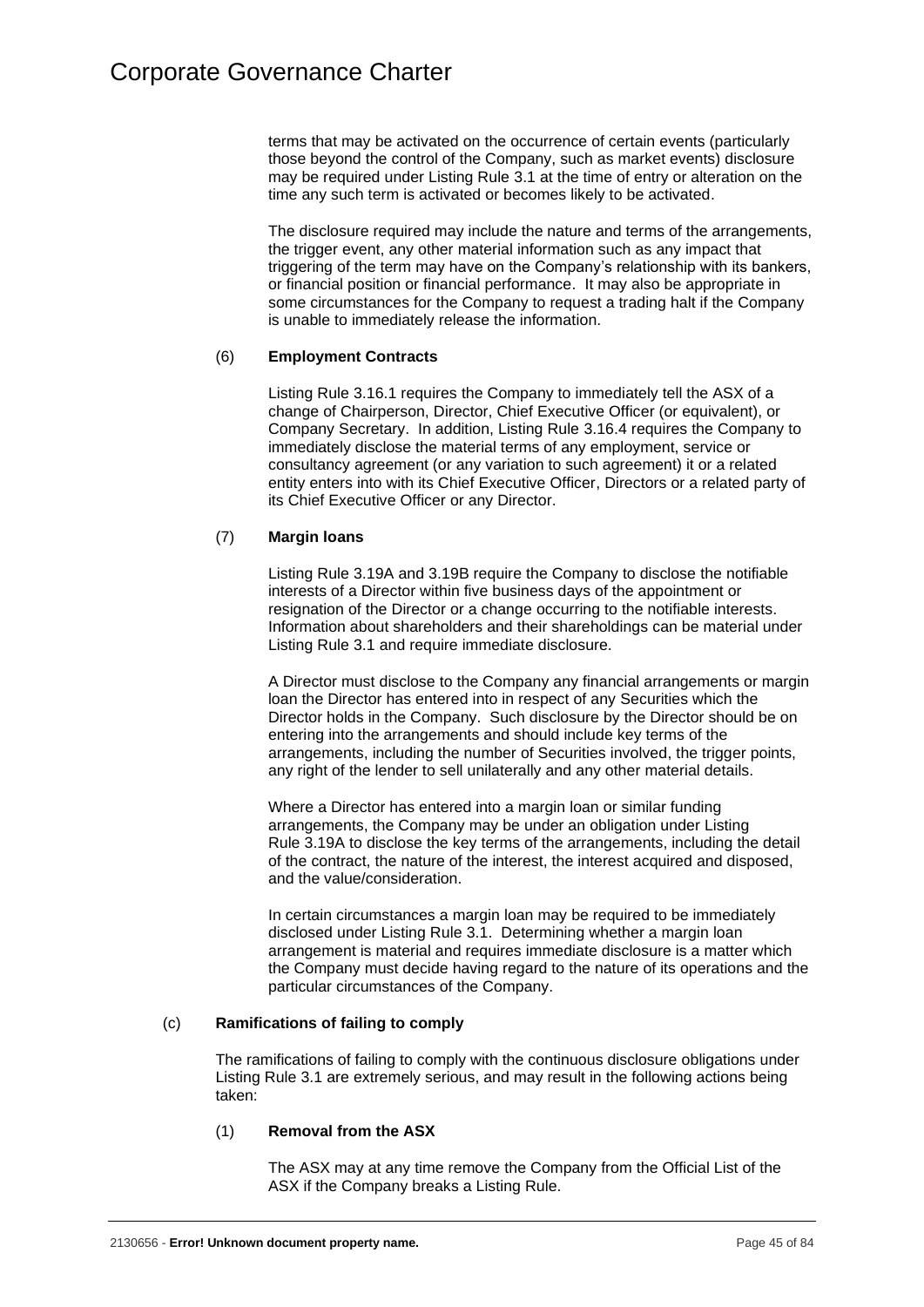# (2) **Criminal liability**

Under the Corporations Act, a failure to make a disclosure under Listing Rule 3.1 amounts to a criminal offence and may result in a fine of 6,000 penalty units for a corporation (\$1,260,000 as at the date of adoption of this Policy).

In addition, individuals who are "involved" in the contravention (who would include officers or advisers who aid, abet, counsel, procure or are knowingly concerned in the contravention) are also liable. The maximum penalty for individuals is 600 penalty units (\$126,000 as at the date of adoption of this Policy), or imprisonment for five years, or both.

# (3) **Civil liability**

Civil liability for a failure to disclose and may result in a fine for the Company of up to the greater of:

- (A) 50,000 penalty units (\$10,500,000 as at the date of adoption of this Policy);
- (B) if the court can determine the benefit derived or detriment avoided because of the contravention, that amount multiplied by 3 (as at the date of adoption of this Policy); or
- <span id="page-49-0"></span>(C) either:
	- (i) 10% of the body corporate's annual turnover during the 12 month period ending at the end of the month in which the body corporate committed, or began committing, the offence; or
	- (ii) if the amount worked out under  $7.10(c)(3)(C)(i)$  above is greater than 2,500,000 penalty units, 2,500,000 penalty units (\$525,000,000 as at the date of adoption of this Policy).

Alternatively, ASIC may, by administrative action, issue an infringement notice of up to \$100,000 (as at the date of adoption of this Policy).

Individuals who are involved in the breach may also face fines of up to the greater of 5,000 penalty units (\$1,050,000 as at the date of adoption of this Policy) or, if the court can determine the benefit derived or detriment avoided because of the contravention, that amount multiplied by 3.

A person who suffers loss or damage as a result of such failure may recover that loss or damage from the Company, or against "any person involved in the contravention". This could include the Directors or executive officers of the Company.

# (d) **Exemption from disclosure**

The Listing Rules provide that the Company does not need to disclose information under Listing Rule 3.1A if **each** of the following is satisfied:

- (1) one or more of the following applies (Listing Rule 3.1A.1):
	- (A) it would be a breach of a law to disclose the information;
	- (B) the information concerns an incomplete proposal or negotiation;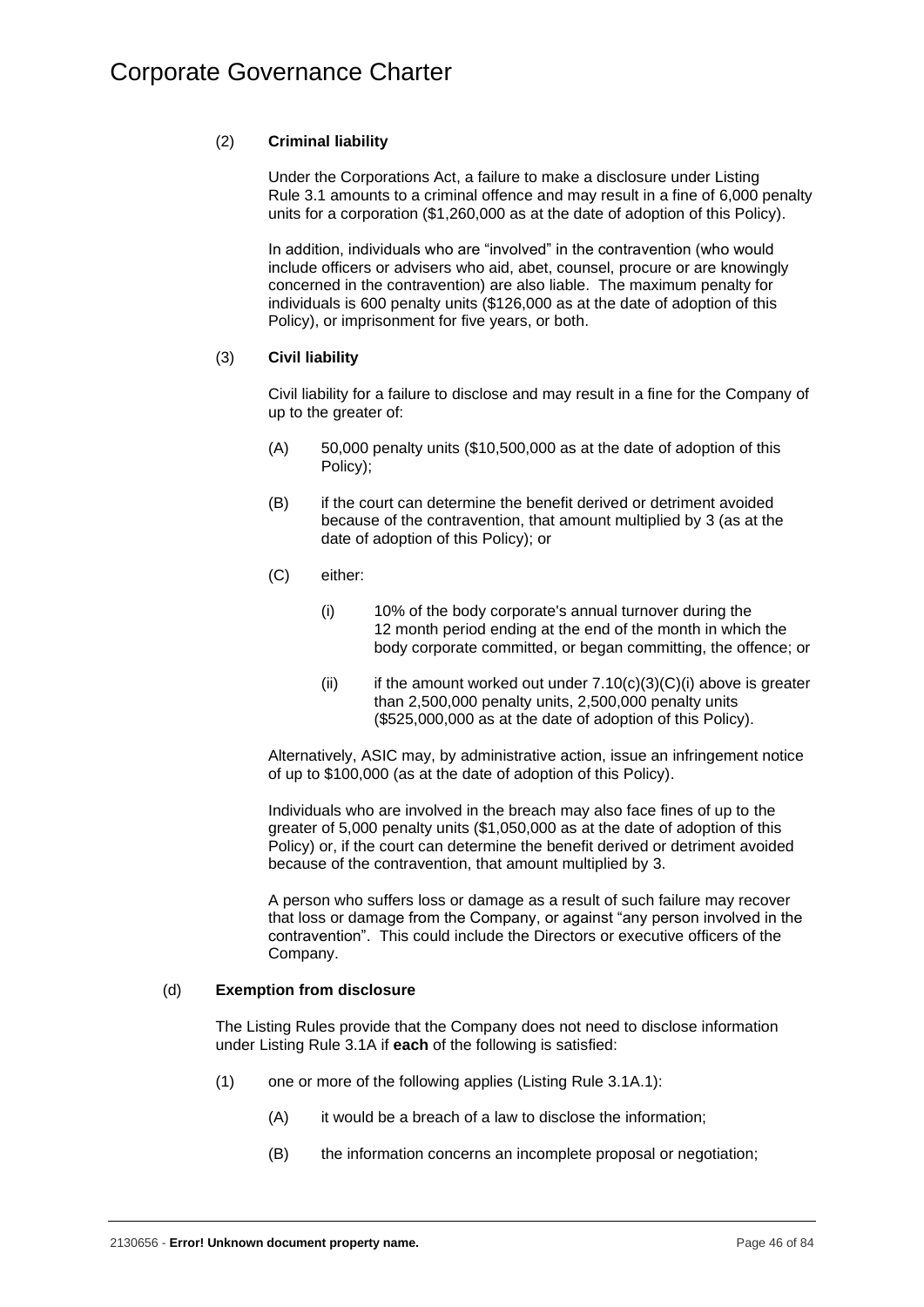- (C) the information comprises matters of supposition, or is insufficiently definite to warrant disclosure;
- (D) the information is generated for internal management purposes of the Company; or
- (E) the information is a trade secret;
- (2) the information is confidential (Listing Rule 3.1A.2); and
- (3) a reasonable person would not expect the information to be disclosed (Listing Rule 3.1A.3).

It must be noted that the above exemption from the requirement to make disclosure only operates while all three elements are satisfied. If any of the requirements cease to be satisfied, the Company must disclose the information immediately.

By way of example, if information that has not been disclosed by relying on the exemption becomes known in some way to participants in the market, then it **must** be given to the ASX for release to the market, as it would no longer satisfy the confidentiality requirement. It does not matter how the matter became known in the market.

Looking at each of the three elements that must be established for information to be exempt from disclosure:

## (1) **One of the elements in Listing Rule 3.1A.1**

One of the five elements in Listing Rule 3.1A.1 must also be established. These elements are:

- (A) it would be a breach of the law to disclose the information;
- (B) the information concerns an incomplete proposal or negotiation;
- (C) the information comprises matters of supposition, or is insufficiently definite to warrant disclosure;
- (D) the information is generated for internal management purposes of the Company; or
- (E) the information is a trade secret.

#### (2) **Confidentiality (Listing Rule 3.1A.2)**

Listing Rule 3.1A.2 has two components: (1) the information must be confidential; and (2) the ASX has not formed the view that the information has ceased to be confidential.

The word confidential in the context of Listing Rule 3.1A.2 means "secret". Information will be confidential for the purposes of that Listing Rule if:

- (A) it is known to only a limited number of people;
- (B) the people who know the information understand it is to be treated in confidence and only used for permitted purposes; and
- (C) those people abide by that understanding.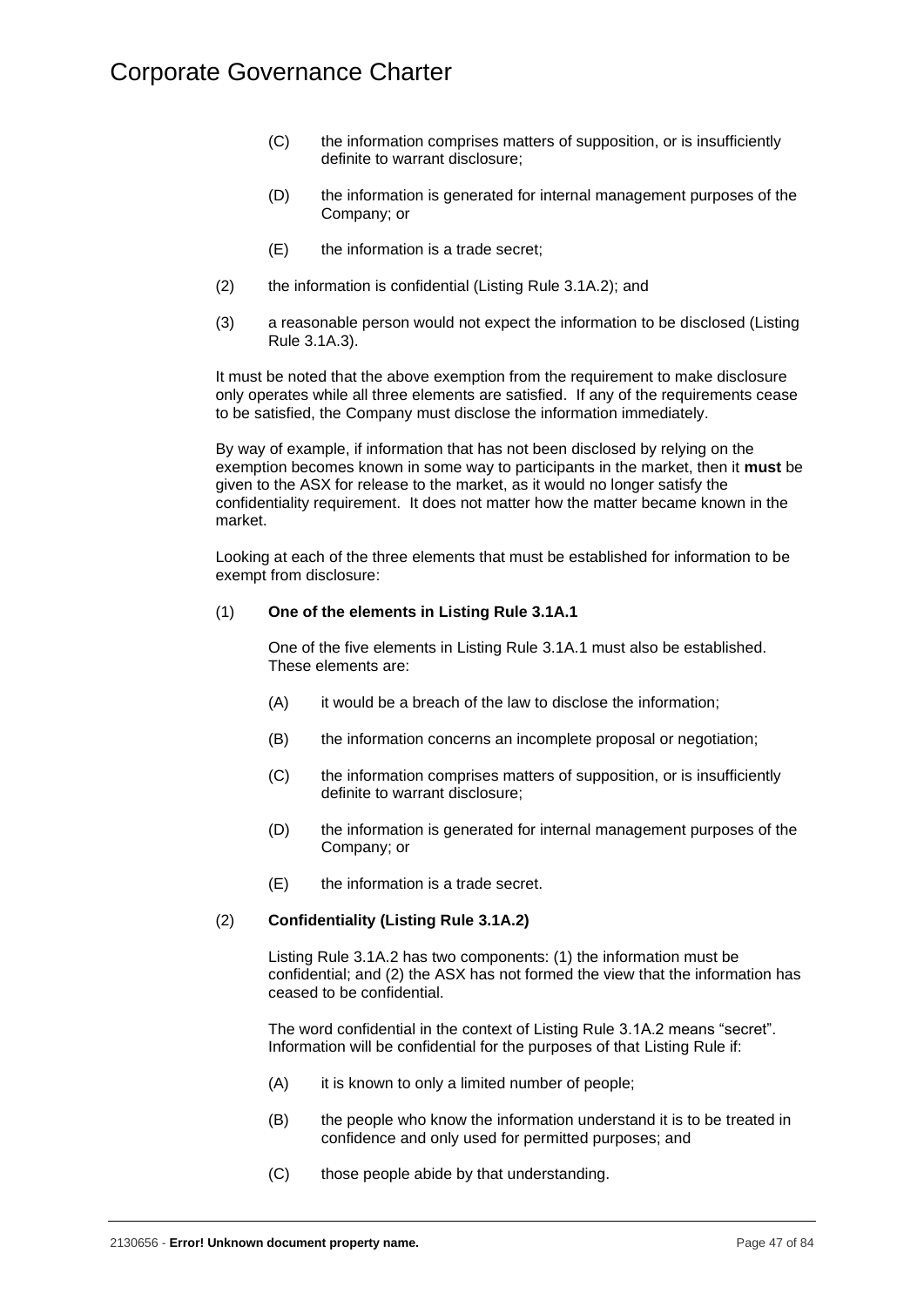The mere fact that a confidentiality agreement has been entered into will not automatically satisfy this element. When negotiating a potentially market sensitive transaction the Company should be monitoring market prices of the Company and other parties involved in the transaction, newspapers, investor blogs and other social media for signs that the transaction may no longer be confidential and have a draft letter to the ASX requesting a trading halt and a draft announcement about the negotiations ready to send the ASX to cater for that eventuality. Any unusual activity in the Company's shares may also suggest that the information is no longer confidential, in which case, an announcement should be released or the Company should request an immediate trading halt.

## (3) **A reasonable person would not expect the information to be disclosed (Listing Rule 3.1A.3)**

A reasonable person would not expect information to be disclosed if the result would be to cause unreasonable prejudice to the Company. Similarly, a reasonable person would not expect disclosures of an inordinate amount of detail.

As a general rule, information that falls within the prescribed categories in Listing Rule 3.1A.1 and that meets the confidentiality requirements in Listing Rule 3.1A.2 will also satisfy the reasonable person test in Listing Rule 3.1A.3.

# (e) **Applying the exemption in practice**

The exemption from disclosure would apply, for example, to information which is confidential, which a reasonable person would not expect to be disclosed, and which falls within any one of the categories of Listing Rule 3.1A.3 which may include matters such as:

- (1) proposed acquisitions or disposals or other commercial arrangements in the process of negotiation;
- (2) internal budgets and forecasts;
- (3) management accounts;
- (4) business plans;
- (5) internal market intelligence;
- (6) information prepared for lenders; or
- (7) dispute settlement negotiations.

It is possible to foresee, however, matters which are commercially sensitive, the disclosure of which would be detrimental to the Company, which may be required to be disclosed because they do not fall within the exemptions. For example:

- (1) a serious claim against the company prior to the commencement of proceedings;
- (2) an investigation or allegation by a regulatory body (that is not being disputed by the Company);
- (3) information about a "complete" proposal;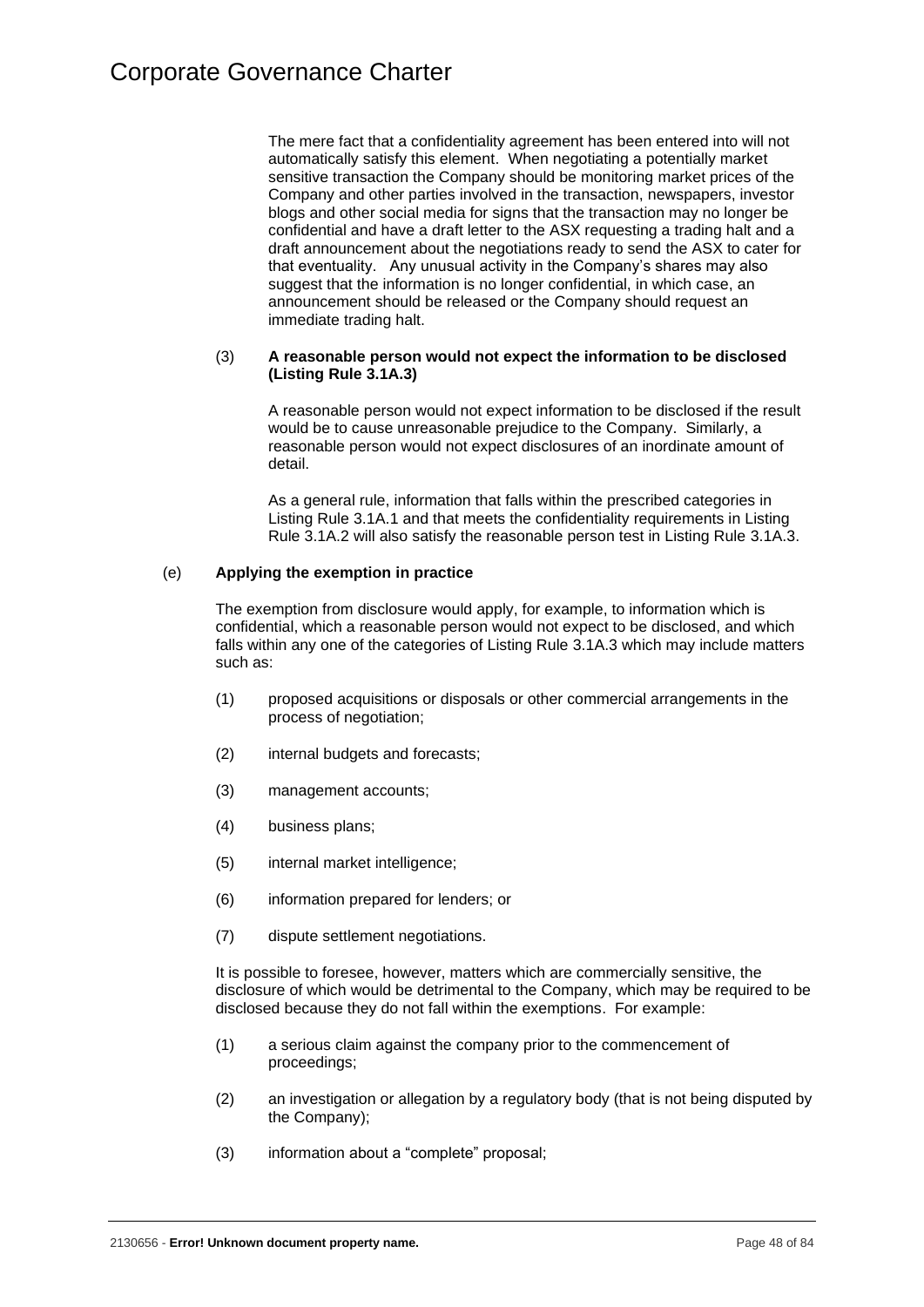- (4) terms of settlement of a dispute which the parties wish to keep confidential, and which is not supported by a Court order of confidentiality; or
- (5) material terms of a trading agreement with a major supplier.

Whether these sorts of matters will fall within any of the exceptions will depend on, and require, an assessment of the particular facts.

The Listing Rules and accompanying Guidance Notes issued by the ASX provide a number of examples of matters that may require disclosure.

# <span id="page-52-0"></span>(f) **ASX policy**

The ASX has issued Guidance Note 8 in relation to continuous disclosure under Listing Rules 3.1 - 3.1B. Although not necessarily binding on the ASX, the Guidance Note gives some insight into the factors the ASX will take into consideration when determining if a Company has complied with its continuous disclosure obligations and provides worked examples of the operation of Listing Rule 3.1.

# (1) **Prime importance**

The ASX states that timely disclosure of relevant information is of prime importance to the operation of an efficient market. The fundamental principle under which the Listing Rules operate is that "*timely disclosure of market sensitive information is essential to maintaining and increasing the confidence of investors in Australian markets, and to improving the accountability of company management*."

## (2) **Continuous disclosure practice**

The Listing Rules make it clear that all Listing Rules (including Listing Rule 3.1A) must be complied with in the "spirit" of continuous disclosure. The ASX states that the Listing Rules are not intended to be interpreted in a legalistic or restrictive manner.

# (3) **Market speculation**

The ASX notes that from time to time it may be necessary to respond to speculation (whether this be a report or rumour) in order for the market to remain properly informed.

The ASX states that it does not expect companies to respond to all comments made in the media, or to respond to all market speculation. However, when the comment or speculation appears to be based on credible market sensitive information (whether that information is accurate or not) and the market moves in a way that appears to reference the comment or speculation, the Company should make a statement in response to ensure the market remains properly informed.

It is ASX policy that whatever the information, and however much it might otherwise have been reasonable not to disclose it, the information should be released to the whole market once it becomes known to any part of the market.

#### (4) **ASX review**

In considering whether information is sufficiently material to require disclosure, it is important to bear in mind the test the ASX will apply when analysing the Company's actions after the disclosure might have otherwise been made.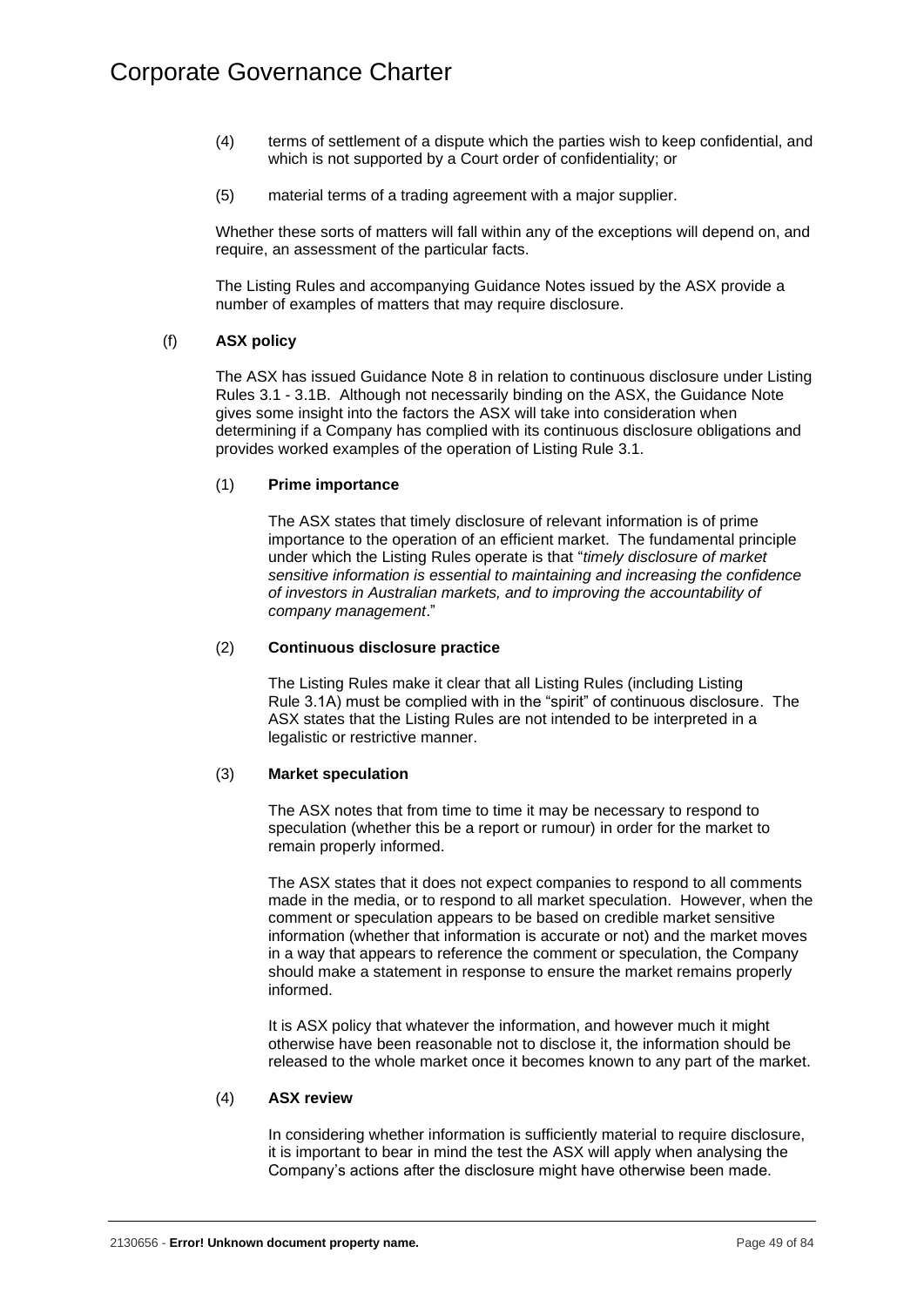In particular, if information is announced later than when the ASX thinks it should have been and the trading in the lead up to, and shortly after, the announcement suggests that it has moved the market price of the Company's Securities (relative to other Securities in the same sector) by:

- (A) 10% or more, the ASX will generally regard that as confirmation that the information was market sensitive; or
- (B) 5% or less, the ASX will generally regard that as confirmation that the information was not market sensitive.

The ASX has also set out in the notes to Listing Rule 3.1 a number of specific circumstances that may require disclosure under Listing Rule 3.1.

## (5) **Disclosure of information to brokers and the media**

Listing Rule 15.7 has the effect that the Company must not release information which is for release to the market to any person (including the media, even on an embargoed basis) until it has given the information to the ASX, and has received an acknowledgement that the ASX has released it to the market.

With respect to analysts, the ASX states that a company must only disclose public information in answering analysts' questions, or reviewing analysts' draft reports. The ASX states that it is inappropriate for a question to be answered, or a report corrected, if doing so involves providing material information that is not public. The ASX states that when analysts visit a company, care should be taken to ensure that they do not obtain material information that is not public.

## (g) **Information disclosure program procedures**

As will be apparent from the above, it is essential for the Company to design a disclosure system to ensure:

- (1) a breach of Listing Rule 3.1A does not occur; and
- (2) that information is made available to all investors equally.

# (h) **Directors and executive officers**

Each of the following personnel (**Reporting Group**) will need to participate in the "continuous disclosure" system, because information in their possession will need to be considered to comply with the continuous disclosure obligation:

- (1) the Directors;
- (2) Managing Director or Chief Executive Officer; and
- (3) Chief Financial Officer and Company Secretary.

### (i) **Overseeing and co-ordinating disclosure**

The Chairperson, Managing Director (or Chief Executive Officer) and Company Secretary will individually and collectively be responsible for:

- (1) ensuring the Company complies with its continuous disclosure obligations (ie, market sensitive material);
- (2) overseeing and co-ordinating disclosure of information to the ASX;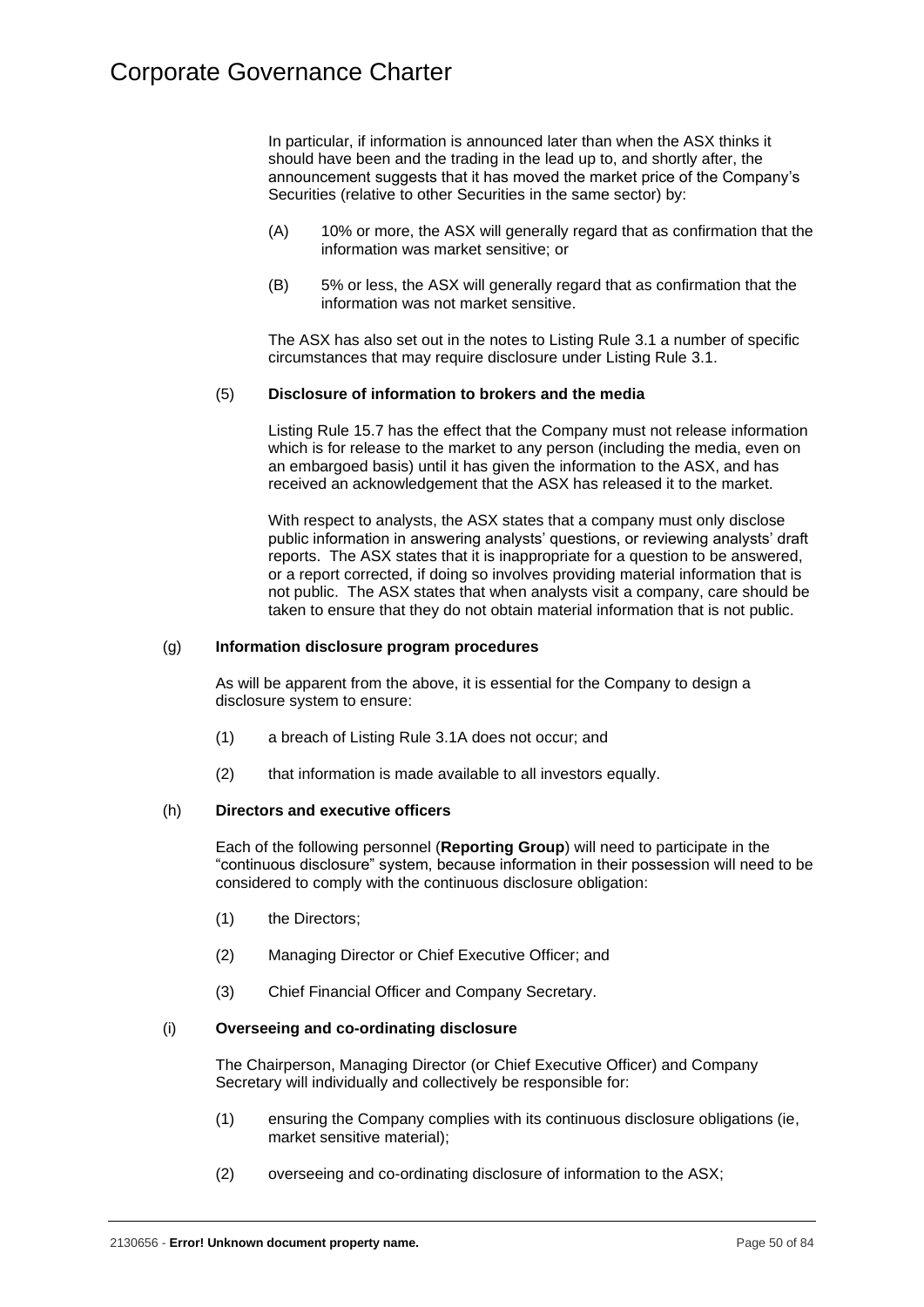- (3) reviewing information to be provided to analysts, brokers, the media and the public, to be able to ensure any market sensitive material has been released to the ASX;
- (4) overseeing and co-ordinating any request for a trading halt for the purpose of dealing with a potential disclosure issue; and
- (5) educating Directors, Management and employees on the Company's disclosure policy and raising awareness of the principles underlying continuous disclosure.

### (j) **Information collecting procedures to ensure Listing Rule 3.1A (market sensitive information) is identified**

The responsibilities of each member of the Reporting Group are:

- (1) to ensure all notifiable (market sensitive) information is kept confidential within the Reporting Group;
- (2) to collect and forward to the Chairperson, Managing Director (or Chief Executive Officer) and Company Secretary, as the case may be, all information which is, or may be required to be disclosed and consult with them if in doubt; and
- (3) to make senior personnel within his or her area of responsibility aware of the Company's disclosure obligations to ensure that all relevant information is provided to them.

# (k) **Releasing information to the ASX**

The system for releasing information to the ASX for the Company is as follows:

- (1) As soon as an employee becomes aware of information which they believe may need to be disclosed on the basis of the principles described in this Policy, he or she must immediately notify a member of the Reporting Group.
- (2) When any member of the Reporting Group becomes aware of information which he or she believes may need to be disclosed on the basis of the principles described in this Policy, they should immediately contact and give full details to the Chairperson, Managing Director (or Chief Executive Officer) and Company Secretary, as the case may be.
- (3) The Chairperson, Managing Director (or Chief Executive Officer) and Company Secretary, as the case may be, will take the following steps in relation to information forwarded to them:
	- (A) assess whether disclosure is required and as part of this, when circumstances require, consider whether it is necessary to call a trading halt;
	- (B) consult the Chairperson, Managing Director (or Chief Executive Officer) and Company Secretary and, as necessary other Directors and advisers (including the ASX);
	- (C) if required, and in consultation with the other Directors and the Company Secretary, prepare a market release for submission to the ASX and have this reviewed and approved by the Chairperson and the Managing Director (or Chief Executive Officer), or if one of them is not available, another Director in their place;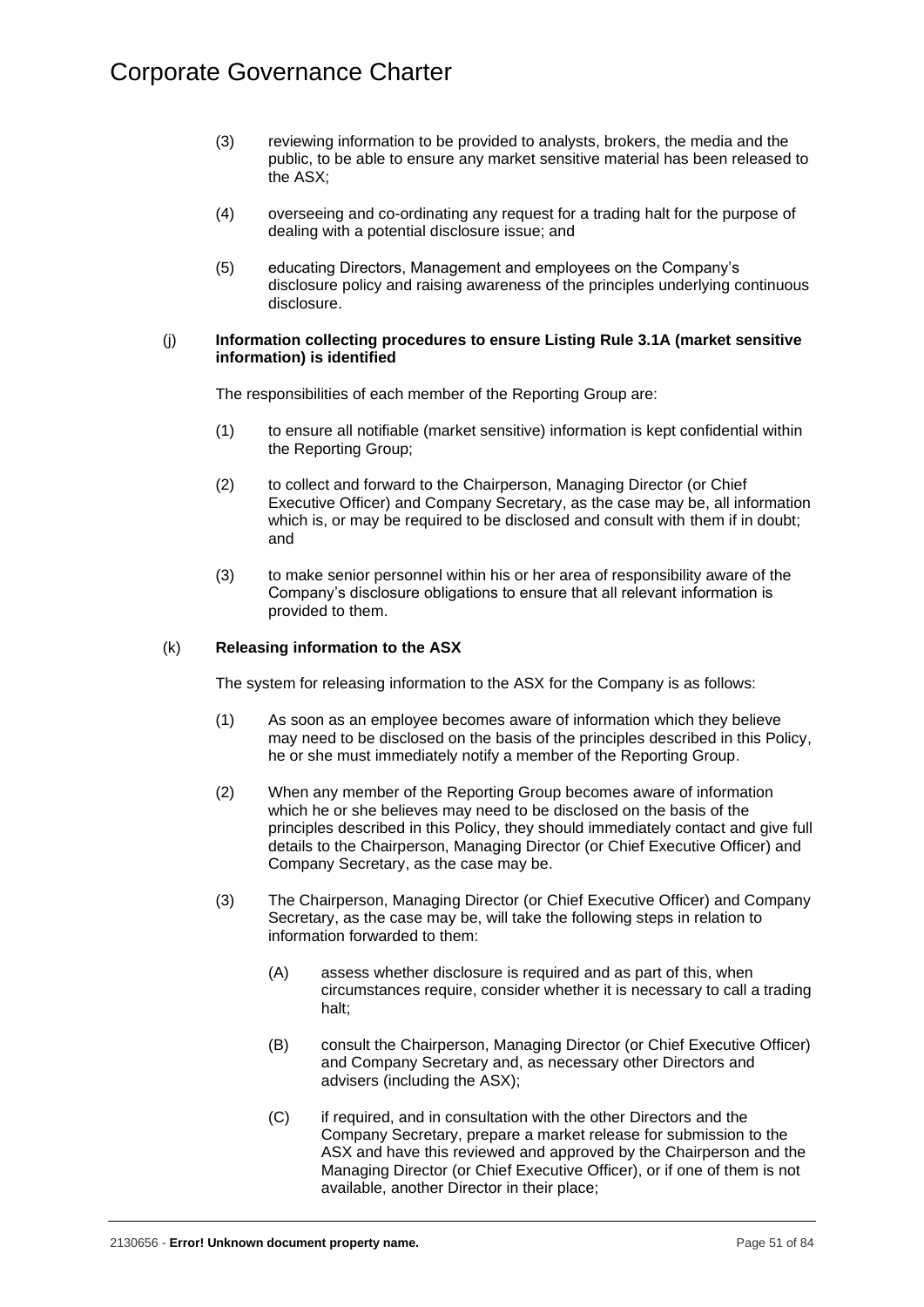- (D) forward the release to the ASX once appropriate approval for the release has been obtained;
- (E) post the market release on the Company's website once confirmation is received from the ASX that it has been released to the market; and
- (F) promptly provide a copy of all material market releases to the Board.
- (4) Prior to each meeting of the Board, the Chairperson, Managing Director (or Chief Executive Officer) and Company Secretary should contact the executive members of the Reporting Group to confirm that there is no material requiring disclosure.
- (5) The Board papers for each meeting should include an agenda item entitled "Continuous Disclosure". In this item, the Chairperson, Managing Director, Chief Executive Officer and Company Secretary should either:
	- (A) confirm that there was no material brought to his or her attention requiring disclosure for the preceding month; or
	- (B) outline material which has been disclosed.

## (l) **Company spokespersons**

To maintain control over disclosures, only the following persons will be authorised to speak on the Company's behalf to analysts, brokers and institutional investors, and to respond generally to shareholder queries:

- (1) Chairperson;
- (2) Managing Director (or Chief Executive Officer);
- (3) Chief Financial Officer;
- (4) Company Secretary; and
- (5) any other persons authorised by the Chairman, Managing Director or Chief Executive Officer.

To safeguard against inadvertent disclosure of non-public information to brokers, investors, analysts and institutions prior to it being disclosed to the ASX, the spokesperson must make contact with the Chairperson, Managing Director (or Chief Executive Officer) and Company Secretary prior to making contact with these persons in order that they can be briefed on what has been disclosed by the Company to the ASX.

Any person speaking on behalf of the Company should only discuss information that has been released to the ASX or is not of a material nature. They should decline to respond, or take on notice, any question the answer to which would require disclosure of material information until the information has been disclosed to the ASX.

#### (m) **Discussions with analysts or investors**

The following guidelines apply in relation to briefings or other conferences with analysts or investors:

(1) information which is, or may be market sensitive, that has not been announced to the ASX and the market must not be disclosed at these briefings, either verbally or in writing;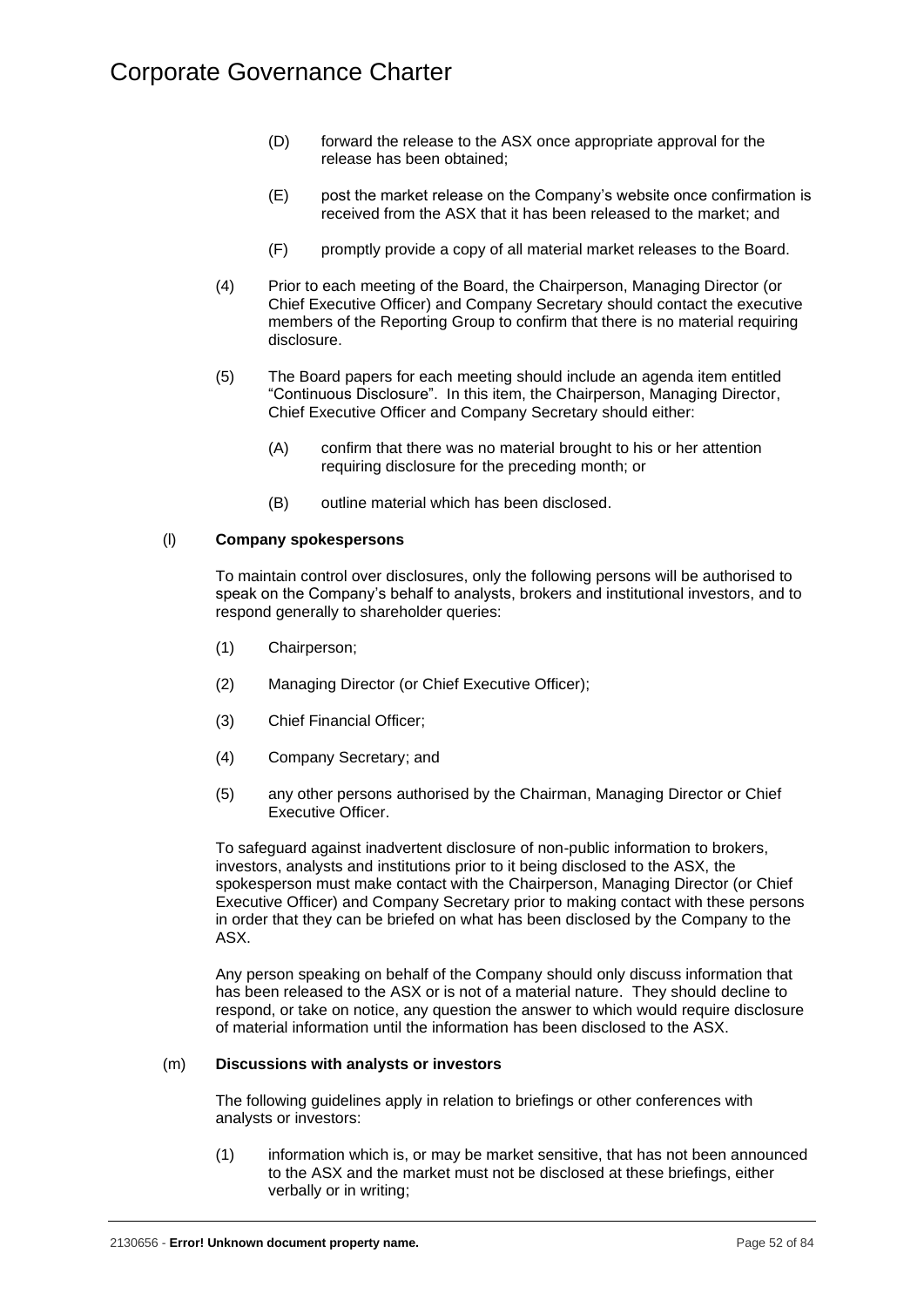- (2) the Company will not selectively release information to any investor, analyst or journalist and all employees involved in conducting briefings or attending conferences shall take appropriate steps to ensure that no selective information release occurs;
- (3) if a question raised during the briefing or conference can only be answered by disclosing market sensitive information which has not previously been disclosed to the ASX, the employee must decline to answer the question and take the question on notice;
- (4) a review of the content of briefings and discussions with analysts shall be undertaken promptly after the briefing or discussion by an employee of the Company or Director who was present, to check if any market sensitive information that was not previously disclosed may have been inadvertently disclosed;
- (5) if an employee of the Company or a Director present at a briefing or a conference considers that market sensitive information that was not previously disclosed may have been inadvertently disclosed during the briefing, he or she must immediately notify a member of the Reporting Group; and
- (6) a copy of all presentation material will be disclosed through the ASX prior to the briefing and placed on the Company's website after the briefing.

# (n) **Authorising disclosures in advance**

Again, to avoid an inadvertent breach of the continuous disclosure obligations, materials to be presented and issues to be discussed at any external presentation must be discussed with the Chairperson, Managing Director (or Chief Executive Officer) and Company Secretary prior to the presentation in order that the presenter can confirm that no non-public material information is being disclosed.

# (o) **Maintenance of released material**

The Company Secretary will maintain a register of information disclosed to the ASX.

#### (p) **Company website**

Information released to the ASX should also be disclosed on the Company's website. In addition, it is good practice to include on the Company's website other materials presented to analysts and institutions.

#### (q) **Handling rumours, leaks and inadvertent disclosures**

It should be noted that any unauthorised leak of information may place the Company in breach of the Listing Rules and could expose persons to allegations of insider trading.

If external contact is made seeking clarification of a rumour in the market place, the inquiry should be referred to the Chairperson, Managing Director (or Chief Executive Officer) and Company Secretary. The recommended response to such inquiries is that "the Company does not respond to market rumours". Consideration will then be given by the Chairperson, Managing Director (or Chief Executive Officer) and Company Secretary as to whether a public announcement is required.

The Reporting Group should notify the Chairperson, Managing Director (or Chief Executive Officer) and Company Secretary of any unauthorised disclosure of information (even if not regarded as publicly sensitive). Consideration will then be given to the need to make disclosure to the ASX.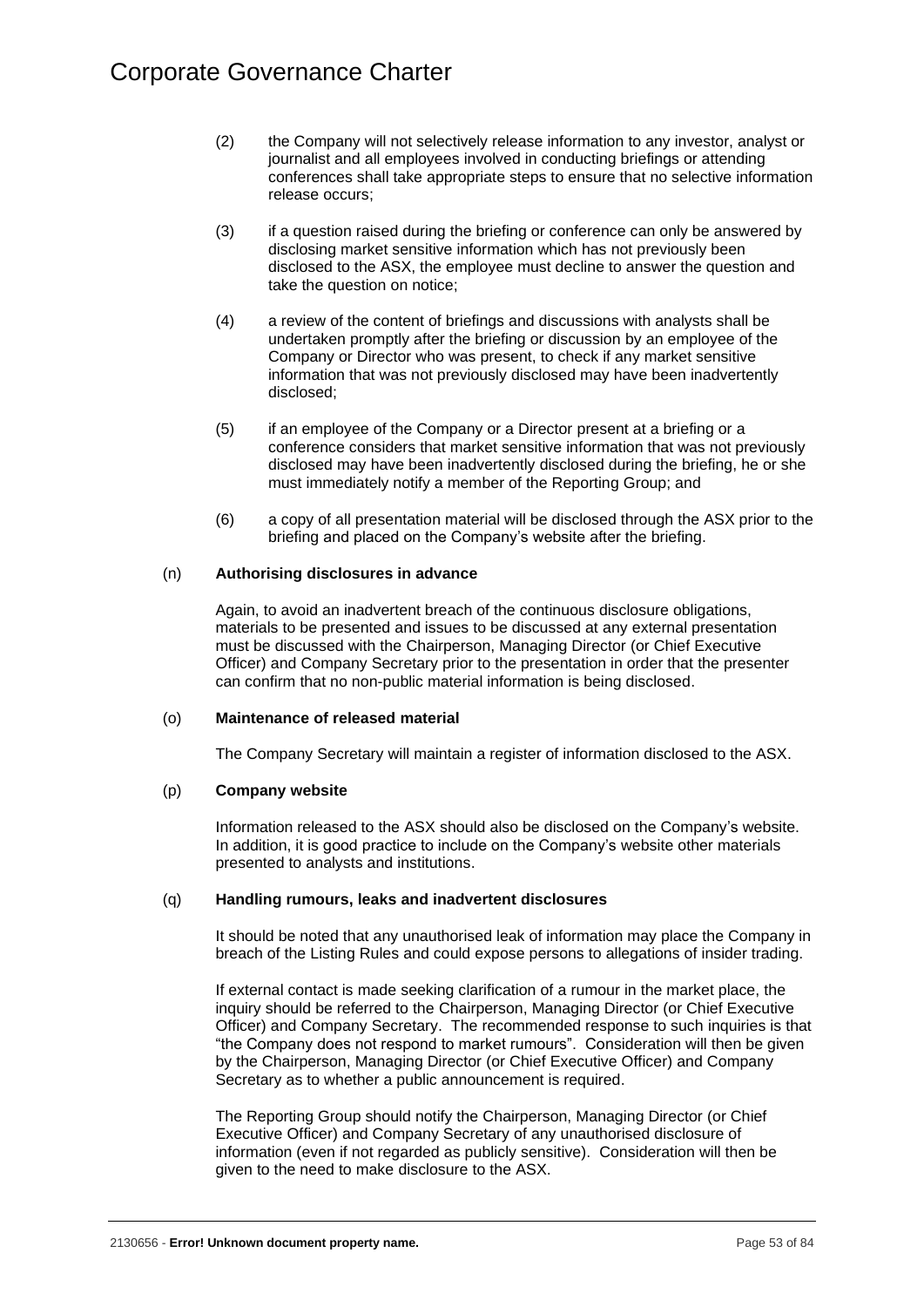# (r) **Reviewing discussions**

To ensure no price sensitive material has been inadvertently disclosed, the Chairperson, Managing Director (or Chief Executive Officer) and Company Secretary should be kept appraised of the contents of any substantive contact with analysts, brokers and institutional investors.

# (s) **Draft reports**

Typically, analysts will seek to obtain a review of draft analyst reports from the Chief Financial Officer (or Chief Executive Officer). It is permissible to comment on errors in factual information and underlying assumptions, but comment on price sensitive information should be avoided. In addition any response should be given in a way that avoids suggesting that the Company's or the market's projections are incorrect.

# (t) **Periodic disclosure**

In additional to the Corporations Act obligations, Chapter 4 of the ASX Listing Rules requires Listed entities to prepare and disclose annual and half yearly financial reports. The Company is required to release a preliminary final report in the form of an Appendix 4D. The continuous disclosure policy applies equally to the periodic disclosure requirements.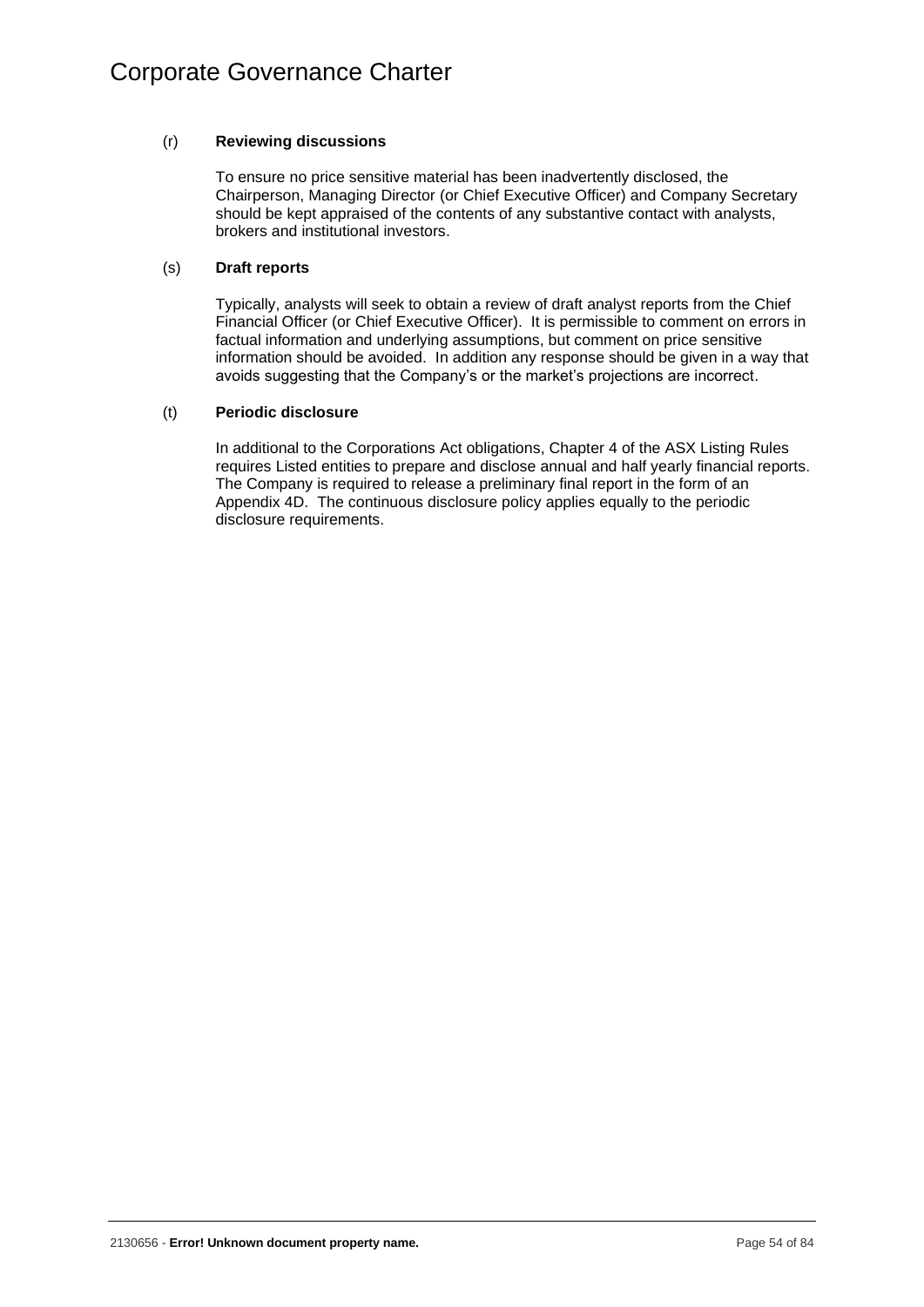# **Section 8 Diversity Policy**

# **8.1 General purpose and principle**

(a) The Company respects and values the competitive advantage of Diversity (which includes but is not limited to gender, age, disability, ethnicity, marital or family status, religious beliefs, socio-economic background, perspective, experience, cultural background, sexual orientation and gender identity), and the benefit of its integration throughout the Company to enrich the Company's perspective, improve corporate performance, increase shareholder value and maximise the probability of achievement of the Company's goals. The Company acknowledges that Diversity is important to the Company's ability to attract, retain and motivate employees from the widest possible pool of available talent and the Company is committed to Diversity at all levels (**Principle**).

To the extent practicable, the Company will consider the recommendations and guidance provided in the ASX Corporate Governance Council's Corporate Governance Principles and Recommendations – 4th Edition where appropriate to the Company.

This Diversity Policy does not form part of an employee's contract of employment with the Company, nor gives rise to contractual obligations. However, to the extent that the Diversity Policy requires an employee to do or refrain from doing something and at all times subject to legal obligations, the Diversity Policy forms a direction of the Company with which an employee is expected to comply.

- <span id="page-58-1"></span><span id="page-58-0"></span>(b) In furtherance of the Company's commitment to the Principle, the Board wishes to give effect to recommendation 1.5 of the Corporate Governance Principles and Recommendations. The Company will in broad terms put the Principle into practice in the following manner:
	- (1) strategically and operationally, by:
		- (A) being attuned to diverse strategies to deliver the Company's objectives with respect to Diversity;
		- (B) being attuned to diverse corporate, business and market opportunities; and
		- (C) being attuned to diverse tactics and means to achieve those strategies in [8.1\(b\)\(1\)\(A\)](#page-58-0) and to take advantage of those opportunities in [8.1\(b\)\(1\)\(B\)](#page-58-1) above;
	- (2) through management, by:
		- (A) adding to, nurturing and developing the collective relevant skills, and diverse experience and attributes of personnel within the Company; and
		- (B) ensuring that the Company's culture and management systems are aligned with and promote the attainment of the Principle.
- <span id="page-58-3"></span><span id="page-58-2"></span>(c) In addition, the Company will put the Principle into practice in the following specific ways:
	- (1) the Company will ensure that recruitment and selection practices at all levels are appropriately structured so that a diverse range of candidates are considered and that there are no conscious or unconscious biases that might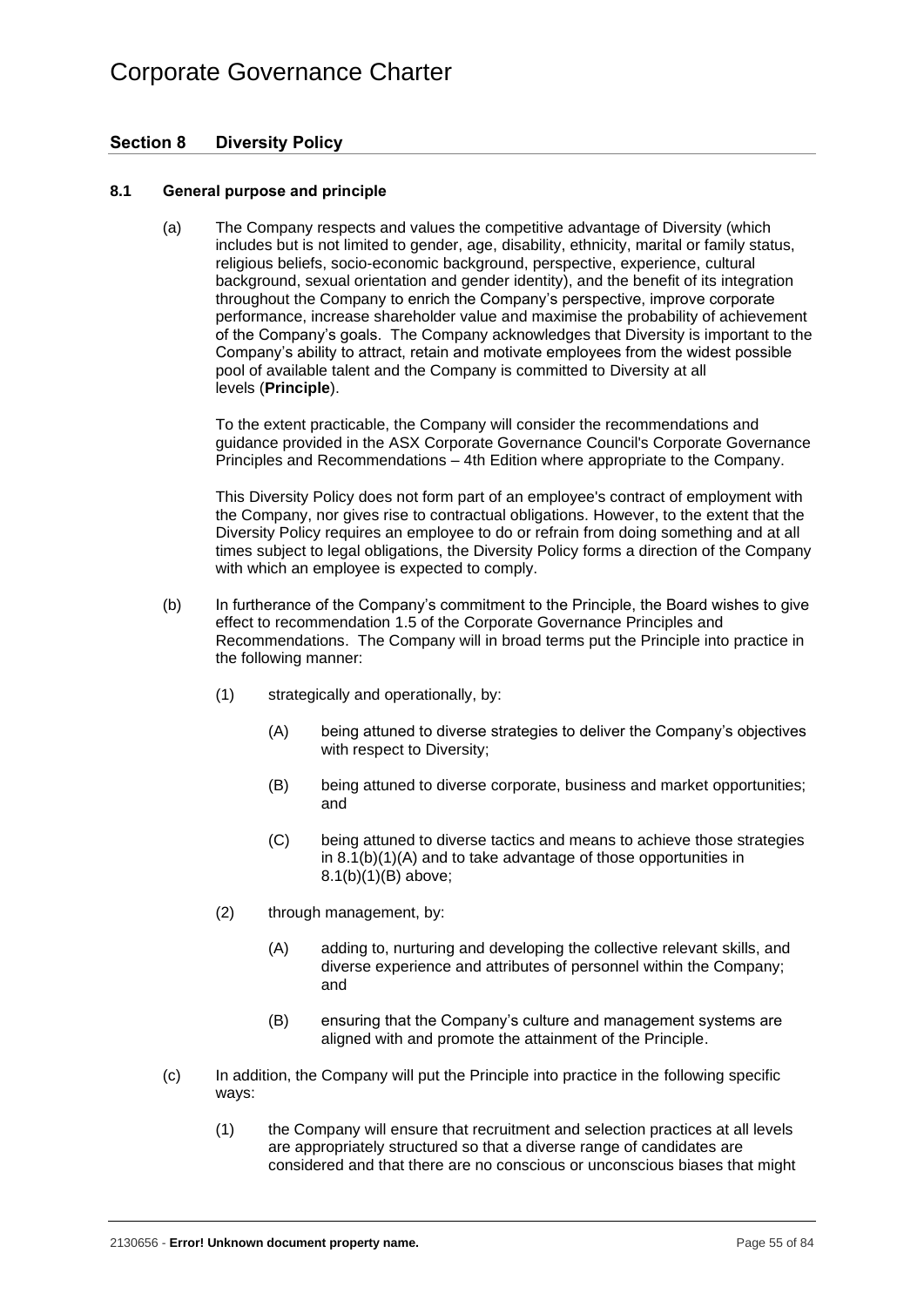discriminate against certain candidates. To hire the best person for the job, there needs to be a consideration of a broad and diverse pool of talent;

- (2) the Company will identify, implement and develop strategies, initiatives and programs to develop a broader and more diverse pool of skilled and experienced employees with a view to preparing those employees over time, for senior management positions and to increase the representation of women in management roles;
- (3) the Company will not tolerate discrimination, harassment, vilification or victimisation of any employee of the Company or group member;
- (4) the Company will foster an inclusive culture, involving both women and men and Diversity at all levels of the organisation; and
- (5) the Company will ensure equal pay for equal work across its workforce, with strategies in place to manage pay equity.
- (d) Management will monitor, review and report to the Board (including via the Corporate Governance Committee) on the achievement of Diversity with respect to the matters referred to in paragraph [8.1\(b\)\(2\)\(B\),](#page-58-2) the Company's progress under this Policy.

# **8.2 Responsibility for Policy**

Although the Board retains ultimate accountability for this Policy, the Board has delegated responsibility for implementation of this Policy to the Nominations Committee.

#### <span id="page-59-3"></span>**8.3 Measurable objectives, targets and key performance indicators - gender diversity**

With respect to gender diversity, Management will:

- <span id="page-59-0"></span>(a) develop, for approval by the Board (or the Nominations Committee), as appropriate:
	- (1) measurable objectives for achieving gender diversity including concerning the strategies, initiatives and programs referred to in subclause [8.1\(c\);](#page-58-3) and
	- (2) targets or KPI's to verify progress towards attainment of those measurable objectives;
- <span id="page-59-1"></span>(b) measure performance against those targets and KPI's; and

report from time to time (at least annually) on the measurable objectives (if any) and the progress of the matters referred to in paragraphs [8.3\(a\)](#page-59-0) and [8.3\(b\).](#page-59-1)

#### <span id="page-59-2"></span>**8.4 Compliance requirements**

- (a) The Company will meet its obligations with respect to the issue of Diversity, as required under the Corporate Governance Principles and Recommendations and other regulatory requirements (if any), including by:
	- (1) establishing this Policy as a compliant policy under recommendation 1.5 of the Corporate Governance Principles and Recommendations by:
		- (A) establishing measurable objectives for achieving gender diversity. This may include setting specific numerical targets for the proportion of women employed by the Company in senior executive roles and on the Board; and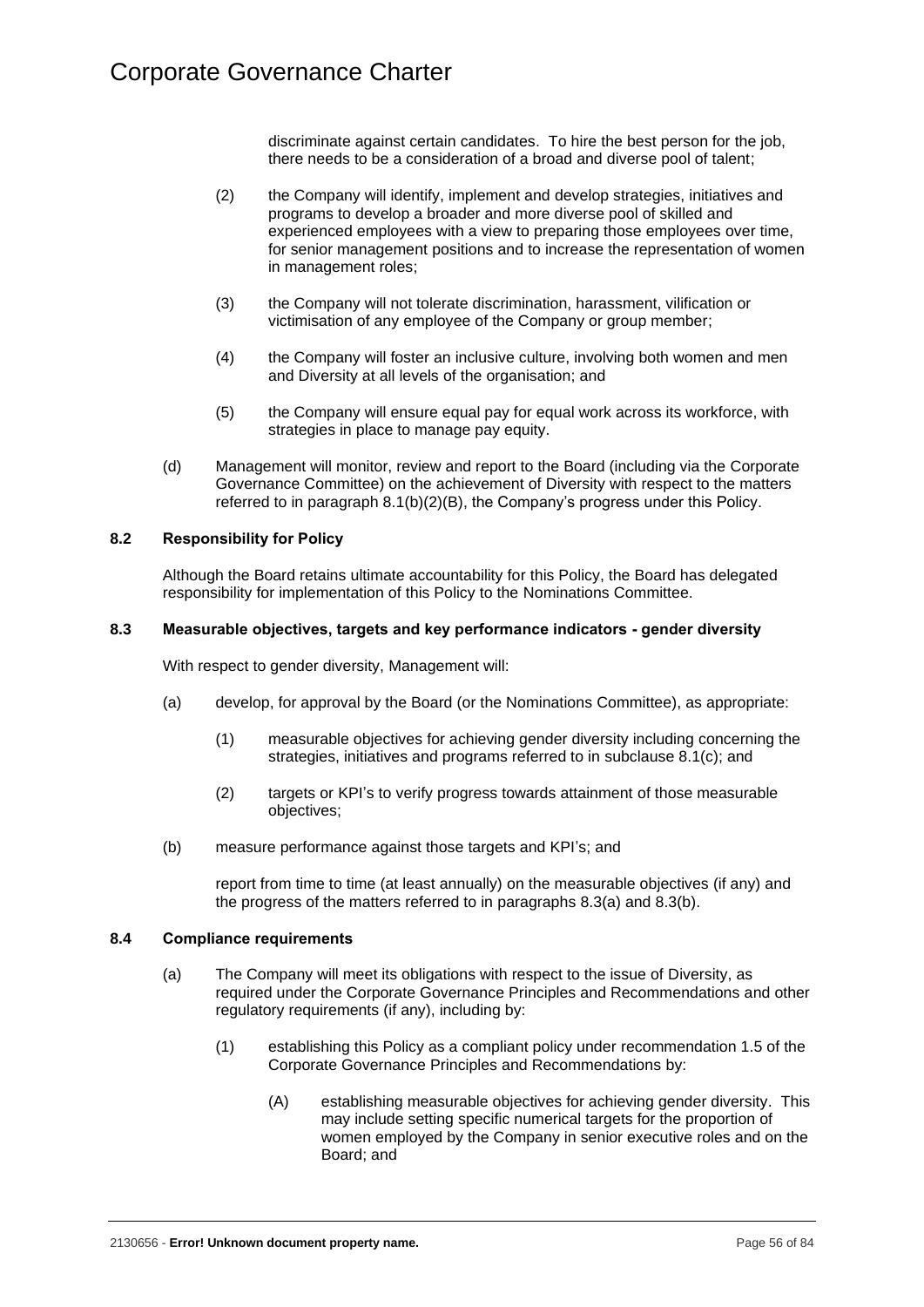- (B) the Board assessing annually the measurable objectives for achieving gender diversity and the progress towards achieving them;
- (2) disclosing this Policy or a summary of it on the Company's website; and
- (3) disclosing at the end of each reporting period:
	- (A) the measurable objectives for achieving gender diversity set by the Board in the terms of this Policy;
	- (B) the progress from time to time towards achieving the measurable objectives; and
	- (C) the respective proportions of men and women in the Company in the following positions:
		- (i) employees;
		- (ii) senior executives (including how the Company has defined "senior executive" for this purpose);
		- (iii) Directors; and
		- (iv) across the whole Company.
- (b) The Company Secretary will assume line responsibility to ensure that the Company meets its compliance and reporting obligations referred to in this clause [8.4,](#page-59-2) including by collecting and collating all relevant data and ensuring that management processes and systems are adequate and effective for such reporting obligations to be met.

#### **8.5 Communication**

The Company commits to the communication of this Policy within the Company and to its shareholders and the market, including via its website:

- (a) by way of transparency and accountability; and
- (b) to better promote the prospects of attainment of the Principle.

#### **8.6 Accountability**

- (a) Reporting and accountability in the terms of this Policy will be a periodic item on the Board Agenda.
- (b) At least annually the Nominations Committee will report to the Board on progress towards attainment of the Principle, and otherwise to facilitate the Board in meeting its Compliance Requirements under clause [8.4.](#page-59-2)

## **8.7 Addenda to this Policy**

The following constitute addenda to this Policy (as they are adopted by the Board from time to time) as if set out in this Policy:

- (a) approved strategies, initiatives and programs and measurable objectives referred to in subclause [8.1\(c\);](#page-58-3) and
- (b) approved measurable objectives, targets and KPI's referred to in clause [8.3](#page-59-3) as may apply from time to time.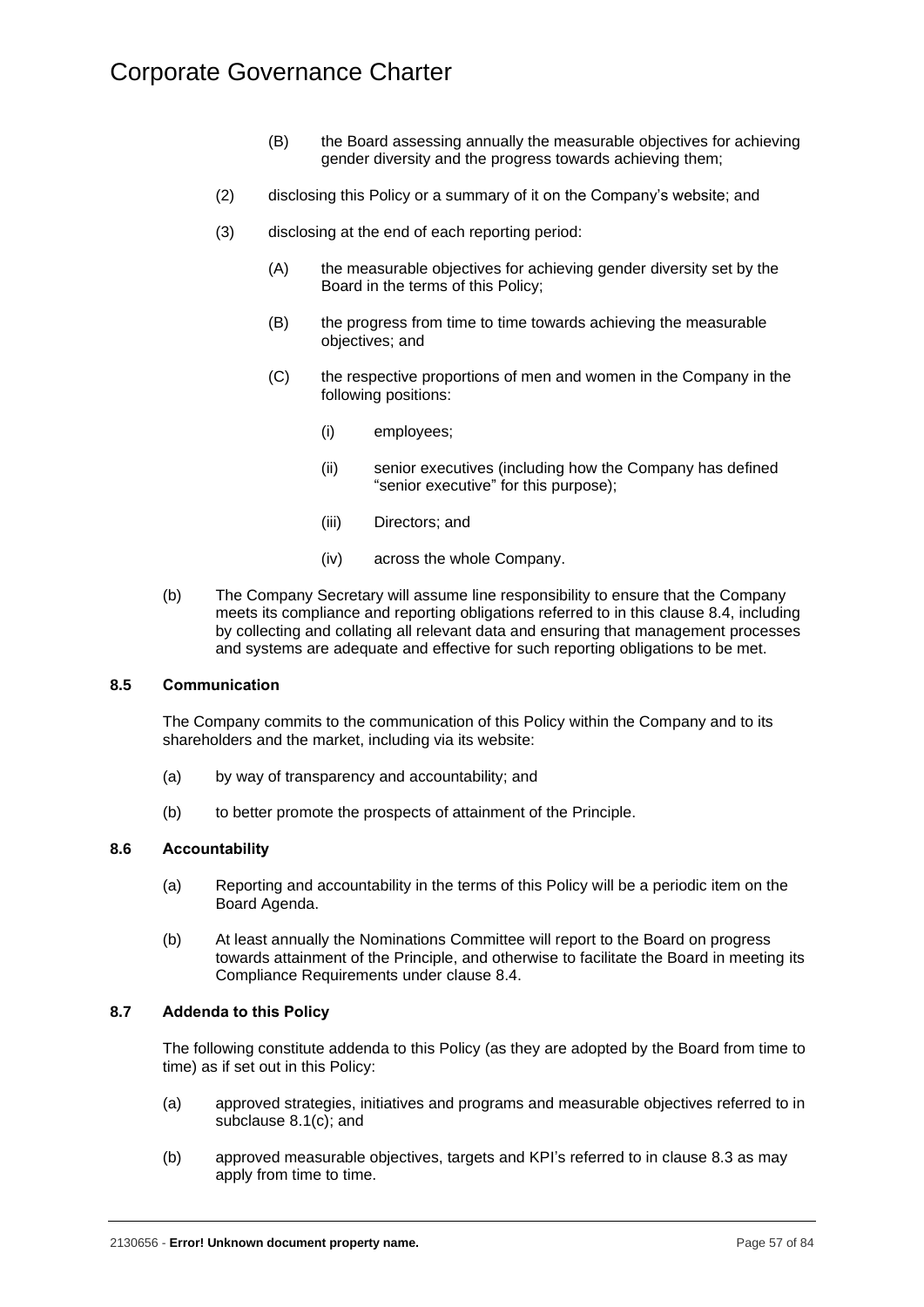# **8.8 Overriding caveat**

Nothing in this Policy shall be interpreted so as to endorse any of the following matters:

- (a) the principal criteria for selection and promotion of people to work within the Company being other than their overall relative prospect of adding value to the Company and enhancing the probability of achievement of the Company's objectives, taking into account matters such as the nature of the industry in which the Company operates;
- (b) any discriminatory behaviour by or within the Company contrary to the law, or any applicable codes of conduct or behaviour for the Company and its personnel; and
- <span id="page-61-0"></span>(c) any existing person within the Company in any way feeling threatened or prejudiced by this Policy in their career development or otherwise, merely because their diversity attributes at any time may be more, rather than less, common with others.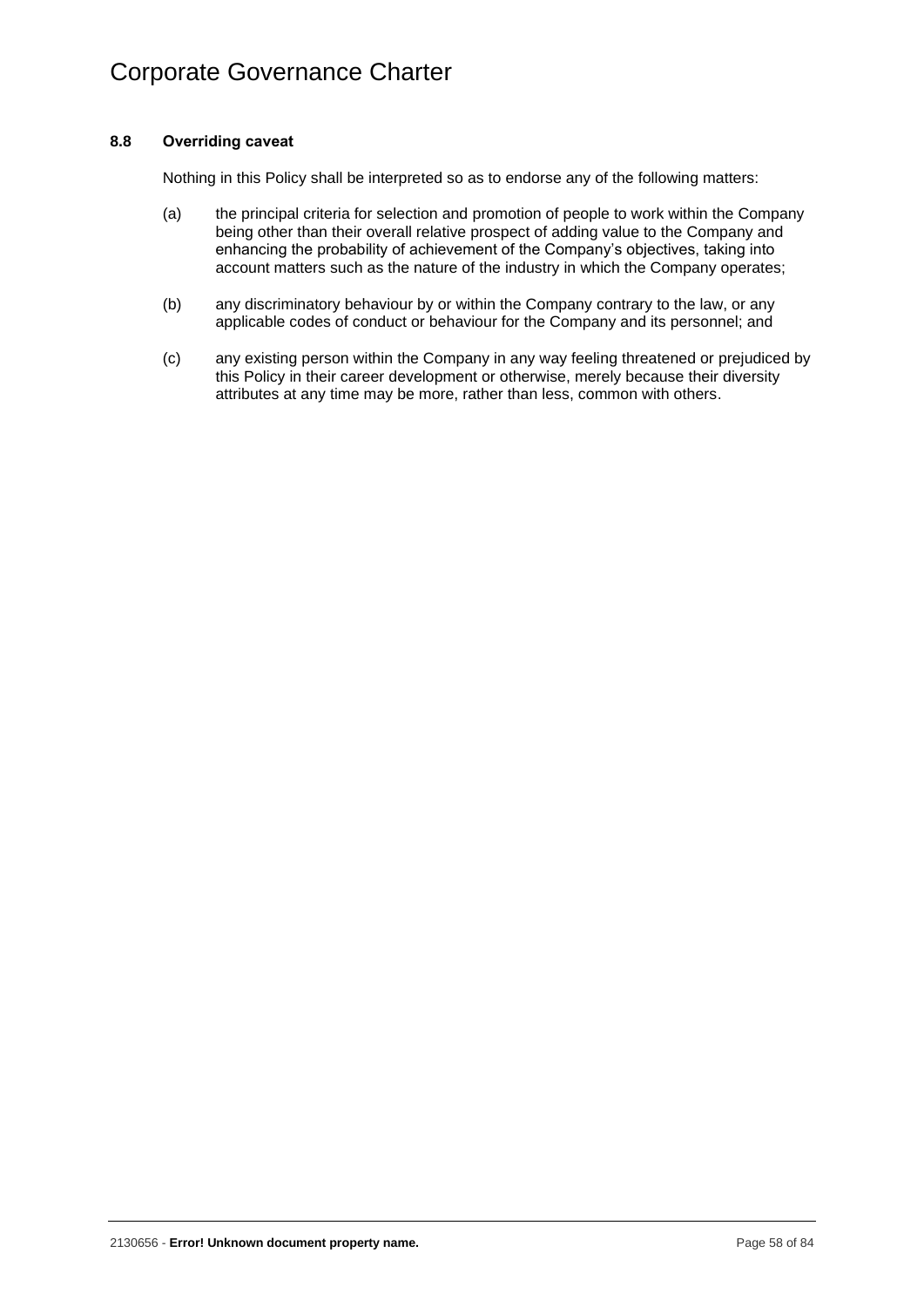# **Section 9 Trading Policy**

# **9.1 Purpose of this policy**

- (a) This trading policy (**Policy**) is intended to ensure that persons who are discharging managerial responsibilities including but not limited to Directors, do not abuse, and do not place themselves under suspicion of abusing Inside Information that they may be thought to have, especially in periods leading up to an announcement of the Company.
- (b) The Policy sets out the procedure for trading in Securities of the Company and aims to provide Directors and Employees and any other persons who may be associated with the Company, with guidance on how and when trades in the Company's Securities may take place and when trading of the Company's Securities is strictly prohibited.
- (c) For the avoidance of doubt, nothing in this Policy sanctions a breach of the market misconduct or insider trading provisions of the Corporations Act. A person who possesses Inside Information about an entity's securities is generally prohibited from trading in those securities under the insider trading provisions of the Corporations Act and this applies even where the trade occurs as permitted within the operation of this policy.
- (d) References to the Company in this Policy are references to the Company and its subsidiaries.
- (e) Defined terms are set out in clause [9.21](#page-69-0) of this Policy.

## **9.2 Who this policy applies to**

This policy applies to Restricted Persons.

# **9.3 Dealing by Restricted Persons**

- (a) A Restricted Person must not Deal in any Securities of the Company unless:
	- (1) a clearance to Deal is obtained in accordance with clause [9.4](#page-62-0) of this Policy; or
	- (2) the Dealing is an Excluded Dealing.
- (b) Notwithstanding that a clearance to Deal may be granted by the Company (even in exceptional circumstances) or that a Dealing may be an Excluded Dealing, a Restricted Person must not Deal in Company Securities where clauses [9.7](#page-64-0) (Inside Information), [9.14](#page-67-0) (short-term selling), [9.15](#page-67-1) (short selling) and [9.16](#page-67-2) (hedging transactions) of this Policy are applicable.

# <span id="page-62-0"></span>**9.4 Clearance to Deal**

- (a) All Restricted Persons (except those who are Directors, the Chief Executive Officer or the Company Secretary) must not Deal in any Securities of the Company (unless the Dealing is an Excluded Dealing) without first notifying the Company Secretary and a Director designated by the Board for this purpose and receiving clearance to Deal from the designated Director or the Company Secretary.
- (b) A Director (other than the Chairperson or a Managing Director or Chief Executive Officer) must not Deal in any Securities of the Company (unless the Dealing is an Excluded Dealing) without first notifying the Chairperson (or a Director designated by the Board for this purpose) and the Company Secretary and receiving clearance to Deal from the Chairperson (or the designated Director) (or the Company Secretary on their behalf).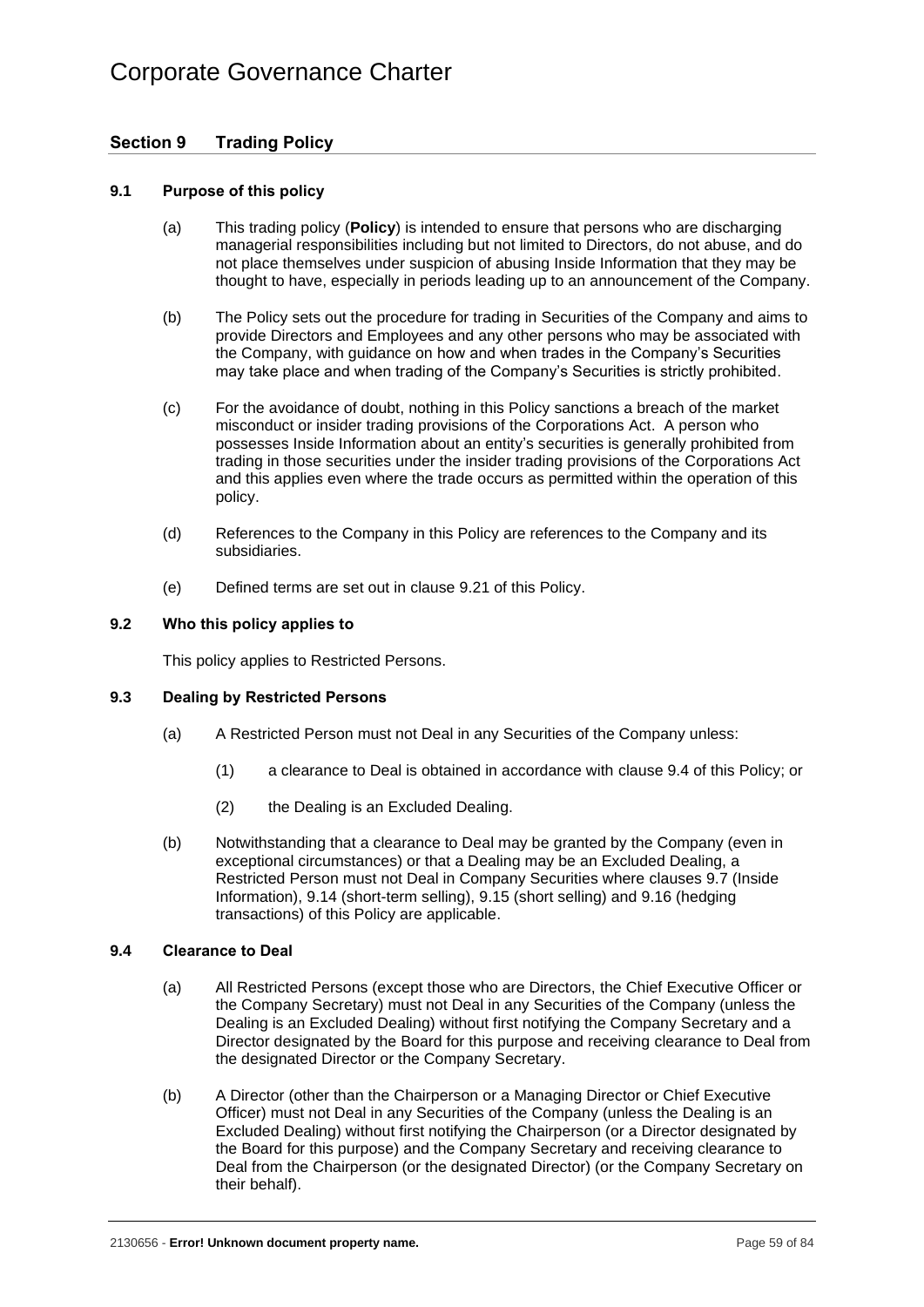# Corporate Governance Charter

- (c) The Chairperson must not Deal in any Securities of the Company (unless the Dealing is an Excluded Dealing) without first notifying the Managing Director (or Chief Executive Officer) and the Company Secretary and receiving clearance to Deal from the Managing Director (or Chief Executive Officer) (or the Company Secretary on their behalf) or, if the Managing Director (or Chief Executive Officer) is not readily available, without first notifying a senior independent Director, a committee of the Board established for that purpose or another officer of the Company nominated for that purpose by the Managing Director (or Chief Executive Officer), and receiving clearance to Deal from that Director, committee or officer (or the Company Secretary on their behalf).
- (d) The Managing Director (or Chief Executive Officer) must not Deal in any Securities of the Company (unless the Dealing is an Excluded Dealing) without first notifying the Chairperson and the Company Secretary and receiving clearance to Deal from the Chairperson (or the Company Secretary on their behalf) or, if the Chairperson is not readily available, without first notifying the senior independent Director, a committee of the Board established for that purpose or another officer of the Company nominated for that purpose by the Chairperson, and receiving clearance to Deal from that Director, committee or officer (or the Company Secretary on their behalf).
- (e) If the role of Chairperson and Managing Director (or Chief Executive Officer) are combined, that person must not Deal in any Securities of the Company (unless the Dealing is an Excluded Dealing) without first notifying the Board and the Company Secretary and receiving clearance to Deal from the Board (or the Company Secretary on its behalf).
- (f) The Company Secretary must not Deal in any Securities of the Company (unless the Dealing is an Excluded Dealing) without first notifying the Chairperson and receiving clearance to Deal from the Chairperson (or another officer of the Company nominated for that purpose by the Chairperson) or if the Chairperson is not readily available, without first notifying the senior independent Director, a committee of the Board established for that purpose or another officer of the Company nominated for that purpose by the Chairperson, and receiving clearance to Deal from that Director, committee or officer.
- (g) The Company reserves the right of a Clearance Officer to:
	- (1) give or refuse a request for a clearance to Deal at its sole discretion and without giving any reasons; or
	- (2) withdraw a clearance to Deal if there is a change in circumstances or new information becomes available.
- (h) A response to a request for a clearance to Deal must be given to the relevant Restricted Person within two Business Days of the request being made.
- (i) The Company must maintain a record of the response to a request for a clearance to Deal made by a Restricted Person and of any clearance given. A copy of the response and clearance (if any) must be given to the Restricted Person concerned.
- (j) A Restricted Person who is given a clearance to Deal in accordance with this clause [9.4](#page-62-0) must deal as soon as possible in any event within five Business Days of clearance being received by the Restricted Person.
- (k) The grant of a clearance to Deal by the Company is not an endorsement of the Dealing by the Company. The person seeking the clearance to Deal is solely responsibility for the investment decision to Deal in Securities in the Company and compliance with insider trading laws.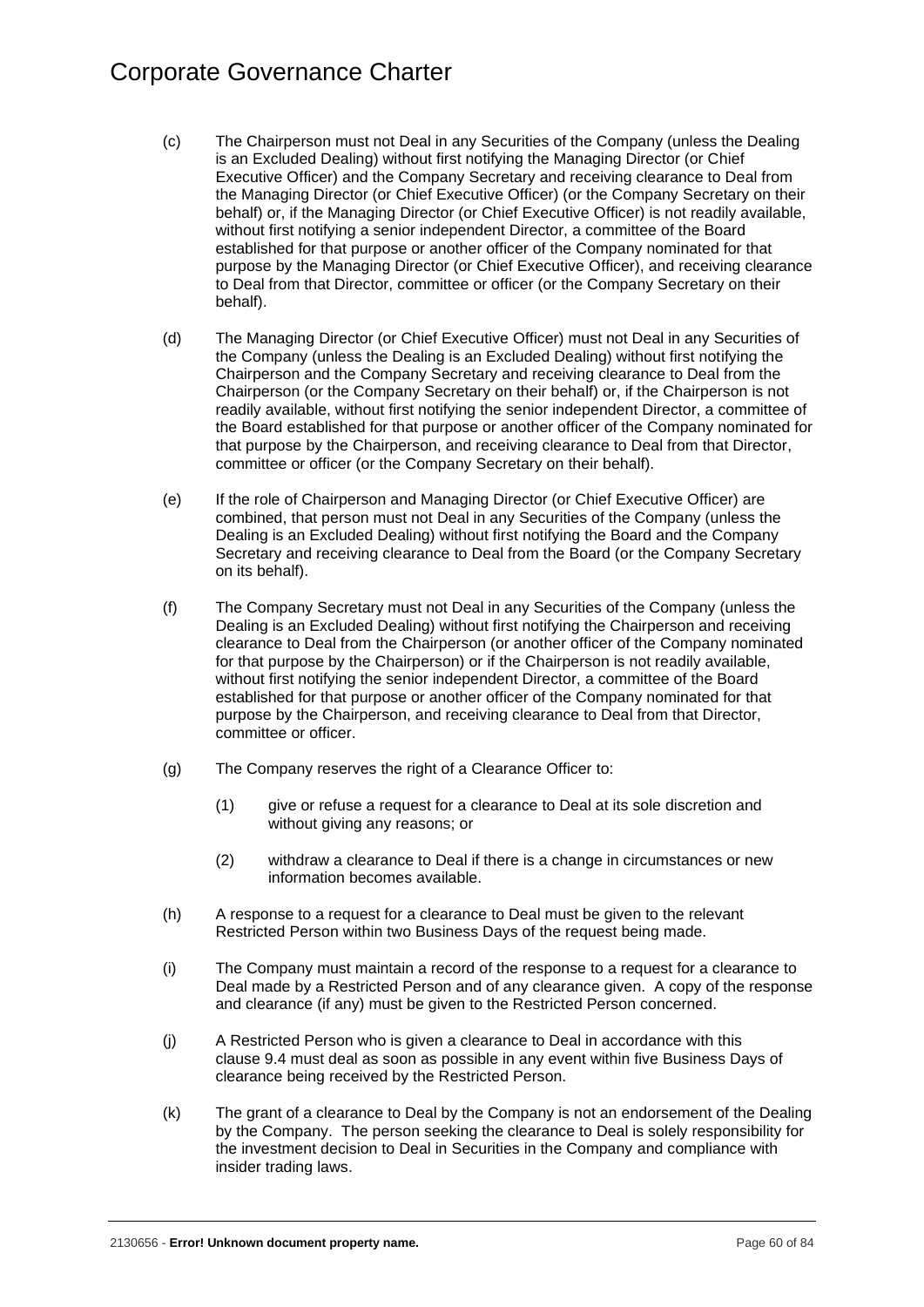- (l) The grant of a clearance to Deal by the Company does not relieve a Restricted Person from their legal obligations under the insider trading provisions of the Corporations Act. The person granted the clearance to Deal should carefully consider whether or not they are in possession of Inside Information that might preclude them from trading in those Securities and if they are in possession of Inside Information (including if they come into possession of Inside Information after obtaining a clearance to Deal), then they must not trade despite having received the clearance.
- (m) Before a Restricted Person Deals in the Company's Securities (even if it is an Excluded Dealing), they should consider carefully whether they are in possession of any Inside Information that might preclude them from trading at that time and, if in any doubt, they should not trade.
- (n) A refusal by a Clearance Officer to give a clearance to Deal is final and binding on the person seeking the clearance.
- (o) Where the Company refuses to give a clearance to Deal, this information is confidential between the Company and the person seeking the clearance and must not be disclosed to any other person.
- (p) In complying with the obligations under this section [9.4,](#page-62-0) reference should be made to the Clearance to Deal flowchart.

# **9.5 Circumstances for refusal**

A Restricted Person must not be given clearance to Deal in any Securities of the Company during a Prohibited Period unless an exceptional circumstance arises in accordance with clause [9.6](#page-64-1) of this Policy.

# <span id="page-64-1"></span>**9.6 Dealing in exceptional circumstances**

- (a) A Restricted Person, who is not in possession of Inside Information in relation to the Company, may be given clearance to Deal during a Prohibited Period if that person is in severe financial difficulty or there are other exceptional circumstances. Clearance may be given for such a person to sell (but not purchase) Securities of the Company when that person would otherwise be prohibited by this Policy from doing so. The determination of whether the person in question is in severe financial difficulty or whether there are other exceptional circumstances can only be made by the Clearance Officer designated by the Board for this purpose under clause [9.4.](#page-62-0)
- (b) A person may be in severe financial difficulty if that person has a pressing financial commitment that cannot be satisfied otherwise than by selling the relevant Securities of the Company. A liability of a person to pay tax would not normally constitute severe financial difficulty unless the person has no other means of satisfying the liability. A circumstance will be considered exceptional if the person in question is required by a court order to transfer or sell the Securities of the Company or there is some other overriding legal requirement to do so.
- (c) If required by the Listing Rules, the Company should consult the ASX at an early stage regarding any application by a Restricted Person to deal in exceptional circumstances.

# <span id="page-64-0"></span>**9.7 Prohibition on Insider Trading**

No Restricted Person may Deal in Company Securities at any time (including a Prohibited Period), if that person is or could reasonably be expected to be in possession of Inside Information.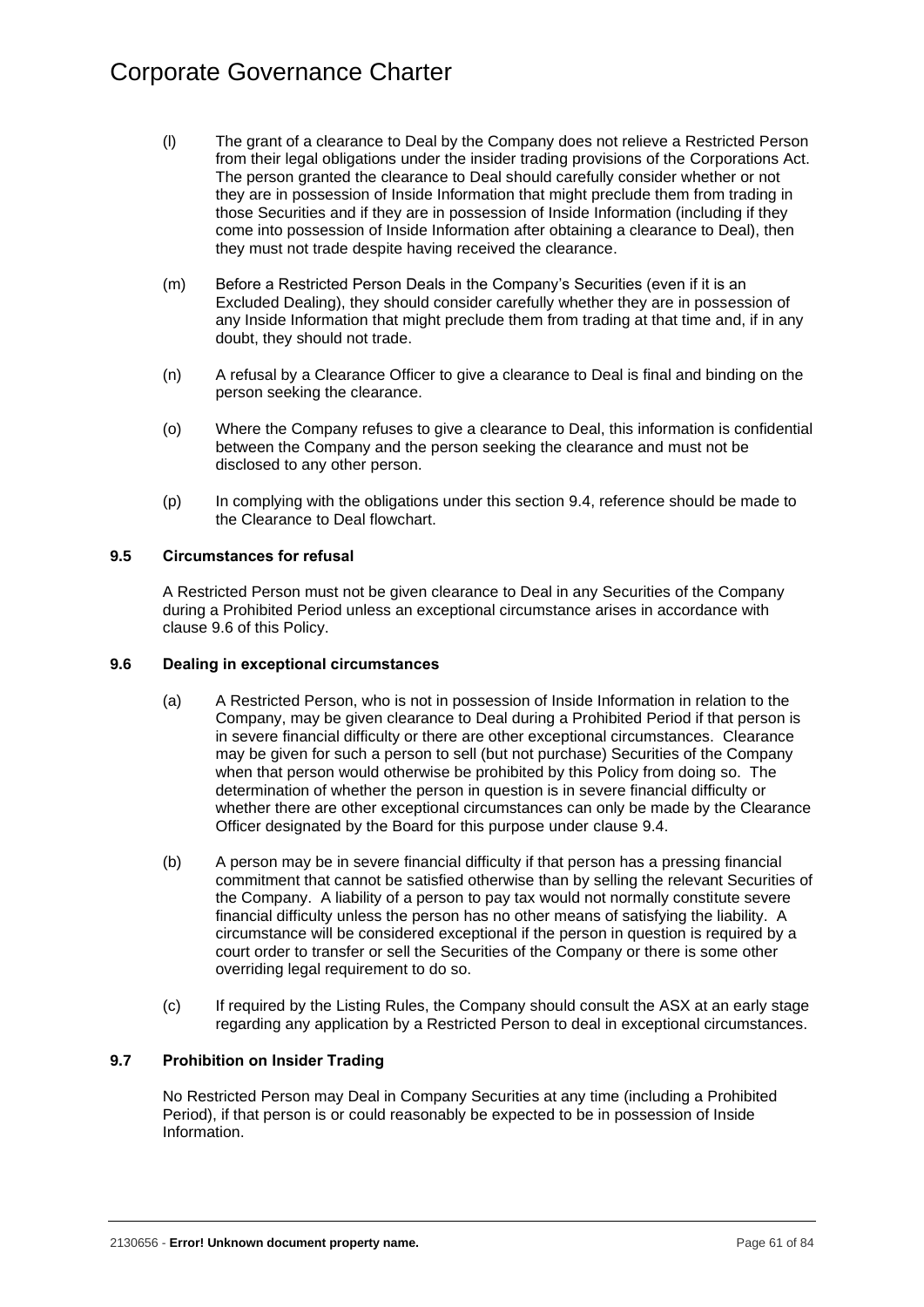# **9.8 Communicating Inside Information**

A Restricted Person in possession of Inside Information must not, directly or indirectly, communicate the information, or cause the Inside Information to be communicated, to another person if the Restricted Person knows, or ought reasonably to know, that the other person would be likely to Deal in the Company's Securities.

## **9.9 Dealing by persons and entities associated with Restricted Persons**

- (a) A Restricted Person must take all reasonable steps to prevent an Associate, Related Person or Related Entity of the Restricted Person from Dealing in the Company's Securities during a Prohibited Period.
- (b) A Restricted Person must take reasonable steps to advise any Associate, Related Person or Related Entity of the Restricted Person that:
	- (1) they are a Restricted Person of the Company; and
	- (2) of the Prohibited Periods during which the Associate, Related Person or Related Entity cannot Deal in the Company's Securities.
- (c) A Restricted Person must immediately notify a Clearance Officer if he or she becomes aware of or suspects an Associate, Related Person or Related Entity of Dealing in the Company's Securities during a Prohibited Period.

## **9.10 Disclosure of Dealings by Directors and substantial shareholders**

- (a) In accordance with section 250G of the Corporations Act and ASX Listing Rule 3.19A, Directors must notify the ASX of any Dealings (whether in a Prohibited Period or otherwise) in the Company's Securities within five Business Days of such Dealing.
- (b) To the extent required to do so under the Listing Rules, the Company will disclose to the market when a Restricted Person has been given a clearance to Deal during a Prohibited Period.
- (c) In accordance with section 671B of the Corporations Act, a Restricted Person must notify the Company and the ASX if he or she:
	- (1) has obtained a Substantial Holding in the Company;
	- (2) already holds a Substantial Holding if he or she increases or decreases that Substantial Holding by at least 1%; or
	- (3) ceases to hold a Substantial Holding,

such notice to be provided within two Business Days of becoming aware of that information.

#### **9.11 Dealings in Securities of other companies**

A Restricted Person who has Inside Information about another Third Party Listed Entity as a result of his or her position in the Company is prohibited from:

- (a) dealing in any Securities of that Third Party Listed Entity unless a clearance to Deal is obtained in accordance with clause [9.4](#page-62-0) of this Policy; or
- (b) communicating the Inside Information.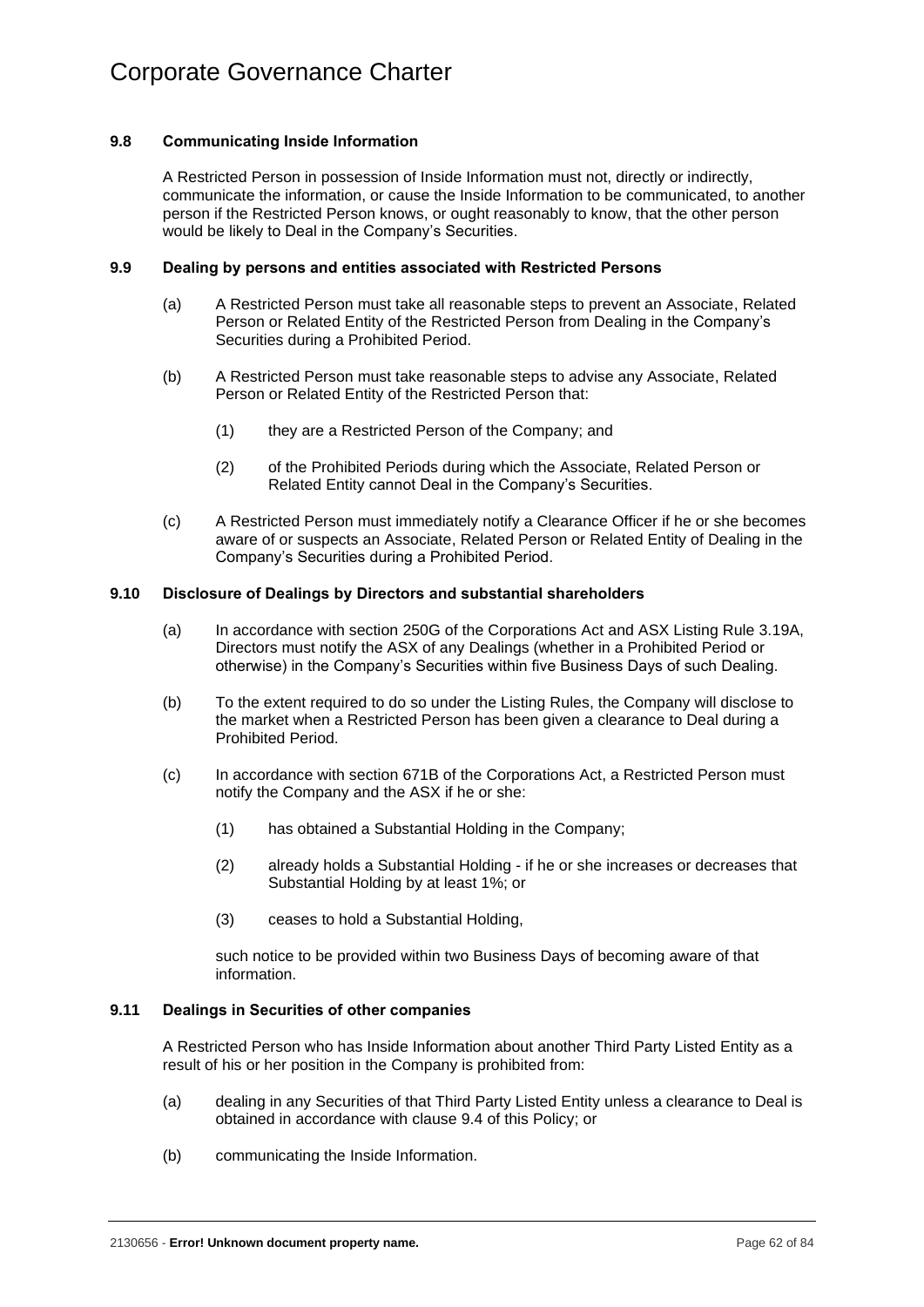Examples (without being exhaustive) of how Inside Information about a Third Party Listed Entity may be obtained are as follows:

- (a) during the course of a proposed transaction;
- (b) during the course of due diligence investigations;
- (c) Board deliberations;
- (d) negotiations; or
- (e) information provided by others during the ordinary course of business.

## **9.12 Penalties**

- <span id="page-66-0"></span>(a) There are penalties under the Corporations Act for a breach of Insider Trading provisions under the Corporations Act. As at the date of adoption of this Policy, the penalties under the Corporations Act include:
	- (1) in the case of a natural person imprisonment of fifteen years or a fine the higher of:
		- (A) 4,500 penalty units (\$945,000 as at the date of adoption of this Policy); and
		- (B) if the Court can determine the total value of the benefits the person obtained, which are reasonably attributable to the commission of the offence - three times that total value;
	- (2) in the case of a body corporate, a fine the greater of the following:
		- (A) 45,000 penalty units (\$9,450,000 as at the date of adoption of this Policy);
		- (B) if the Court can determine the total value of the benefits that have been obtained and are reasonably attributable to the commission of the offence - three times that total value; and
		- (C) if the Court cannot determine the total value of those benefits 10% of the body corporate's annual turnover during the 12 month period ending at the end of the month in which the body corporate committed, or began committing, the offence;
	- (3) civil penalties up to the greater of:
		- (A) 50,000 penalty units (\$10,500,000 as at the date of adoption of this Policy);
		- (B) if the court can determine the benefit derived or detriment avoided because of the contravention, that amount multiplied by 3 (as at the date of adoption of this Policy); or
		- (C) either:
			- (i) 10% of the body corporate's annual turnover during the 12 month period ending at the end of the month in which the body corporate committed, or began committing, the offence; or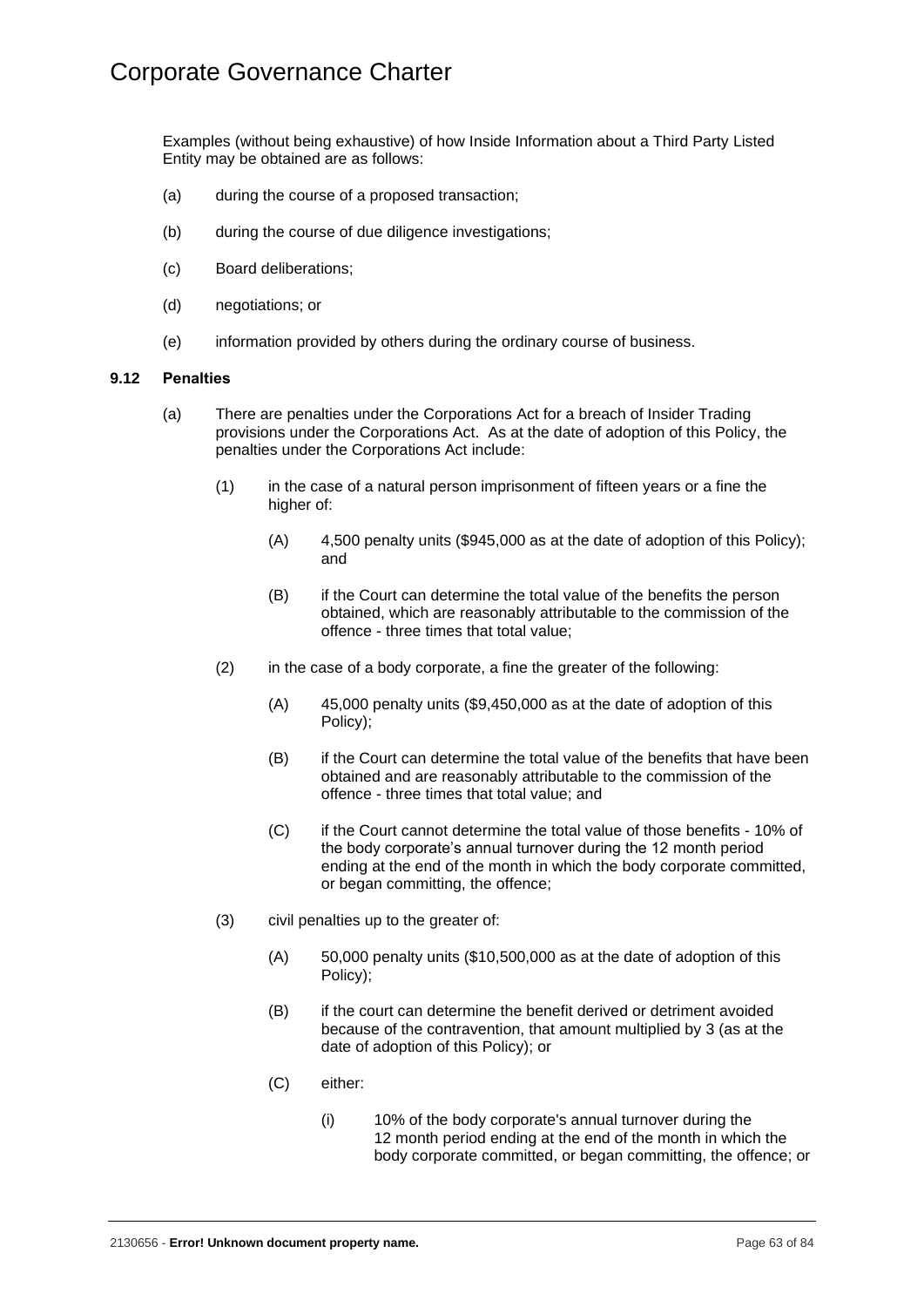- (ii) if the amount worked out under  $9.12(a)(3)(C)(i)$  above is greater than 2,500,000 penalty units, 2,500,000 penalty units (\$525,000,000 as at the date of adoption of this Policy); and
- (4) unlimited civil liability equal to the damage caused.
- (b) A breach of this Policy will also be regarded as serious misconduct which may lead to disciplinary action, up to and including dismissal.

# **9.13 Policy on Margin Loan Arrangements**

- (a) A Restricted Person may enter into a margin loan or similar funding arrangement in respect of any Company Securities (**Funding Arrangements**) but must disclose the existence, nature and terms of the Funding Arrangements to a Clearance Officer who will notify the Board.
- <span id="page-67-3"></span>(b) The Company and its Board will disclose any Funding Arrangements which would require disclosure under Listing Rule 3.1.
- (c) Without limiting subclause [9.13\(b\),](#page-67-3) where a Restricted Person's Funding Arrangement involves 5% or more of the Company's shares, the Board and Company Secretary will make appropriate disclosure to the market of any key terms of the Funding Arrangements.

## <span id="page-67-0"></span>**9.14 Policy on Short-term trading**

A Restricted Person must not Deal in any Securities of the Company where the Dealing involves the short-term trading of Securities in the Company, being instances where trading in and out of Securities occurs within a period of less than three months.

#### <span id="page-67-1"></span>**9.15 Policy on Short Selling**

A Restricted Person must not Deal in any Securities of the Company where the Dealing involves the short selling of Securities in the Company.

#### <span id="page-67-2"></span>**9.16 Hedging Transactions**

The Corporations Act prohibits Key Management Personnel and a closely related party of Key Management Personnel from entering into an arrangement if the arrangement would have the effect of limiting the exposure of the member to risk relating to an element of the members remuneration that has not vested or has vested but remains subject to a holding lock. Key Management Personnel of the Company and their closely related parties should not Deal in Securities in the Company which may infringe this prohibition under the Corporations Act nor should any other Restricted Person enter into hedging transactions to limit his or her exposure in respect of any unvested entitlement to Securities he or she receives under any equity based remuneration scheme of the Company.

#### <span id="page-67-5"></span>**9.17 What is Inside Information?**

Inside Information is Information that is not Generally Available and, if it were Generally Available, a reasonable person would expect it to have a Material Effect on either the price or the value of the Company's Securities.

#### <span id="page-67-4"></span>**9.18 When is Information Generally Available?**

Information is Generally Available if:

(a) it consists of readily observable matter;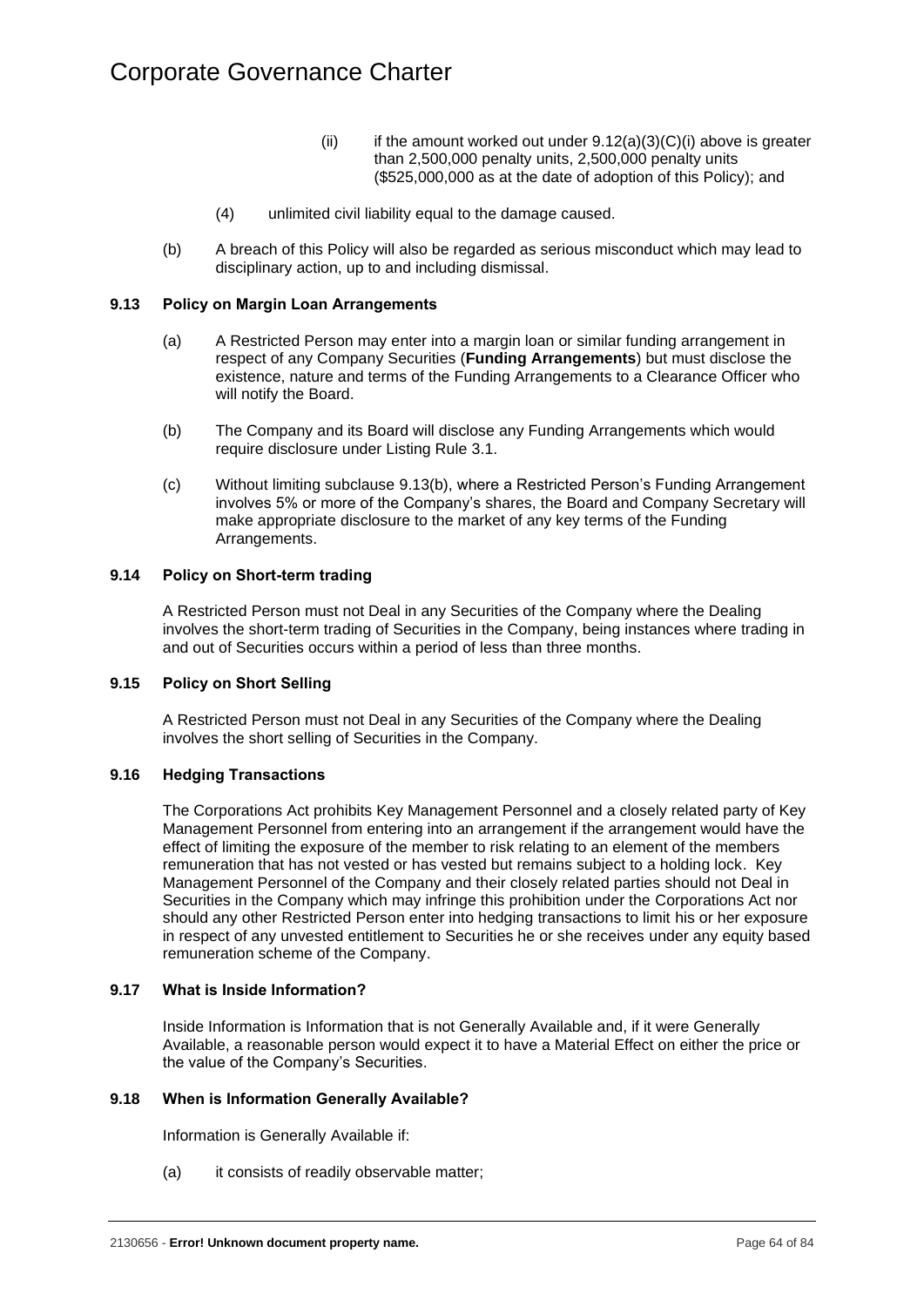- (b) where the Information has been made known in a manner that would, or would be likely to, bring it to the attention of persons who commonly invest in Securities, a reasonable period for it to be disseminated among such persons has elapsed (for example, it has been released to the ASX or published in an annual report or prospectus); or
- (c) it may be deduced, inferred or concluded from the Information referred to above.

# <span id="page-68-1"></span>**9.19 What is a Material Effect?**

- (a) Material Effect, in relation to Inside Information, is where that Information would, or would be likely to, influence persons who commonly acquire Securities in deciding whether or not to acquire or dispose of Securities of that nature.
- (b) Examples of information, that may have a Material Effect on the price or value of Securities when it becomes Generally Available, include:
	- (1) revenue;
	- (2) profit forecasts;
	- (3) inventory levels;
	- (4) forecasts;
	- (5) items of major capital expenditure;
	- (6) borrowings;
	- (7) liquidity and cashflow information;
	- (8) management restructuring;
	- (9) changes in distribution arrangements;
	- (10) litigation;
	- (11) impending mergers and acquisitions, reconstructions or takeovers;
	- (12) major asset purchases or sales;
	- (13) exploration results; or
	- (14) new product and technology.

# <span id="page-68-0"></span>**9.20 What is Dealing in Securities?**

Dealing in Securities means:

- (a) applying for, acquiring or disposing of Securities;
- (b) entering into an agreement to apply for, acquire or dispose of Securities; or
- (c) Procuring another person to:
	- (1) apply for, acquire or dispose of Securities; or
	- (2) enter into an agreement to apply for, acquire or dispose of Securities.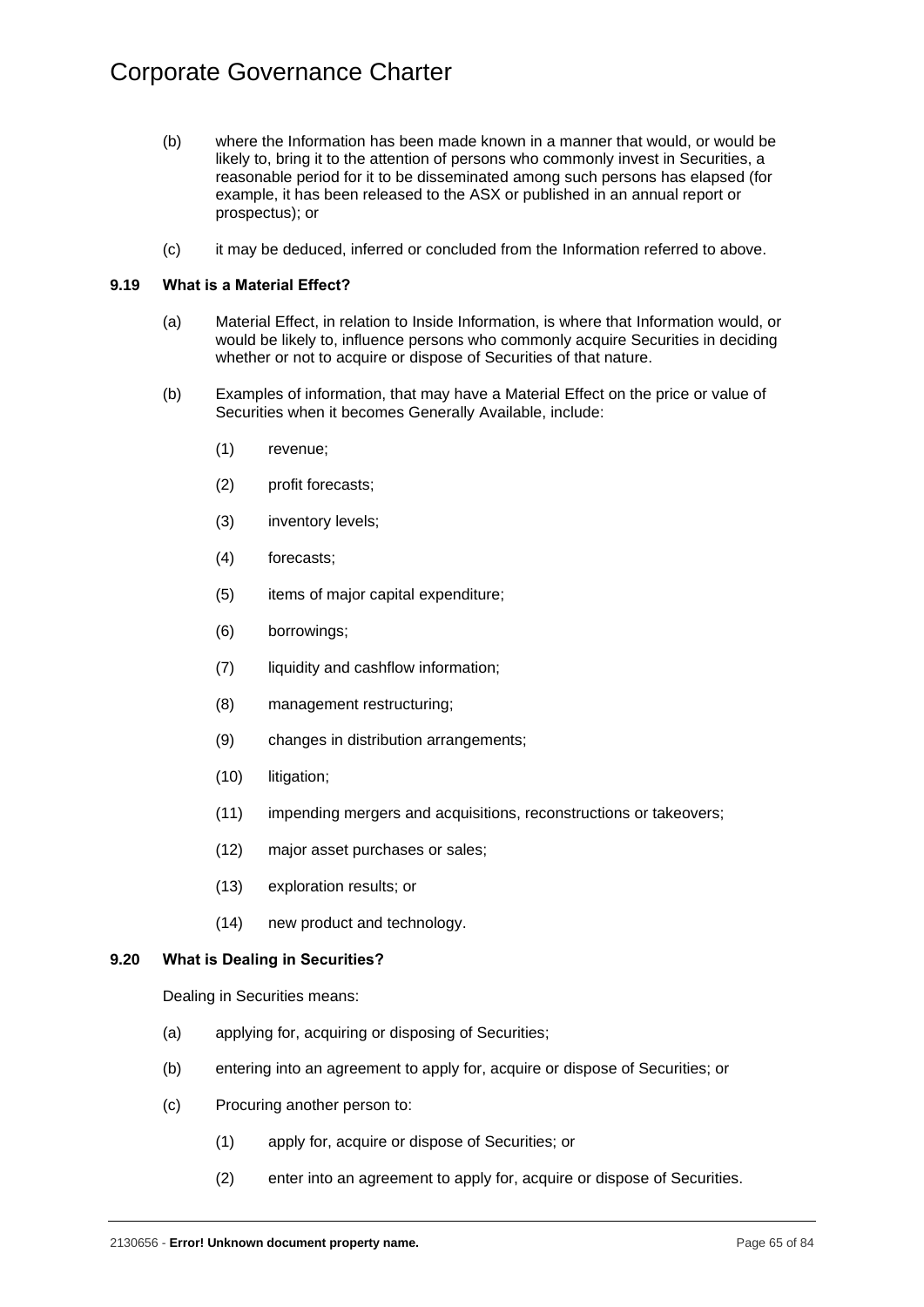# <span id="page-69-0"></span>**9.21 Definitions**

In this [Section](#page-61-0) 9:

**Associate** has the same meaning as set out in the Corporations Act.

**ASX** means the Australian Securities Exchange owned and operated by ASX Limited.

## **Blackout Period** means:

- (a) for the calendar quarters ending 31 March, 30 June, 30 September and 31 December, the period starting 10 business days before the planned date for release of the relevant quarterly report and ending on the later of 24 hours or the business day after the release of that report to the ASX;
- (b) the period commencing from the release of information to the ASX which a reasonable person would expect to have a Material Effect on either the price or the value of the Company's Securities and ending on the later of 24 hours or the business day after the release of such information to the ASX; and
- (c) any other period determined by the Directors in their absolute discretion.

#### **Board** means board of Directors.

**Business Day** means a day, other than a Saturday or Sunday, on which banks are open for general banking business in Brisbane.

#### **Clearance Officer** means:

- (a) the Company Secretary;
- (b) the Chairperson;
- (c) the Managing Director or Chief Executive Officer; or
- (d) a Director designated by the Board for the purposes of clause [9.4.](#page-62-0)

**Clearance to Deal flowchart** means the clearance to deal flowchart set out in section [9.22.](#page-73-0)

**Dealing** has the meaning set out in clause [9.20](#page-68-0) of this Policy.

**Director** means a director of the Company.

**Employee** means an individual who works for the Company (or its subsidiary) under a contract of employment.

#### **Excluded Dealings** means:

- (a) dealing where the beneficial interest in the relevant Security does not change;
- (b) transfers of Securities in the Company between a Restricted Person and someone closely related to the Restricted Person (such as a spouse, minor child, family company, family trust or superannuation fund) or by a Restricted Person to their superannuation fund, in respect of which prior clearance has been provided in accordance with this Policy;
- (c) if the Restricted Person is a trustee of a trust but is not a beneficiary of the trust, trading in the Company's Securities by that trust provided any decision to trade during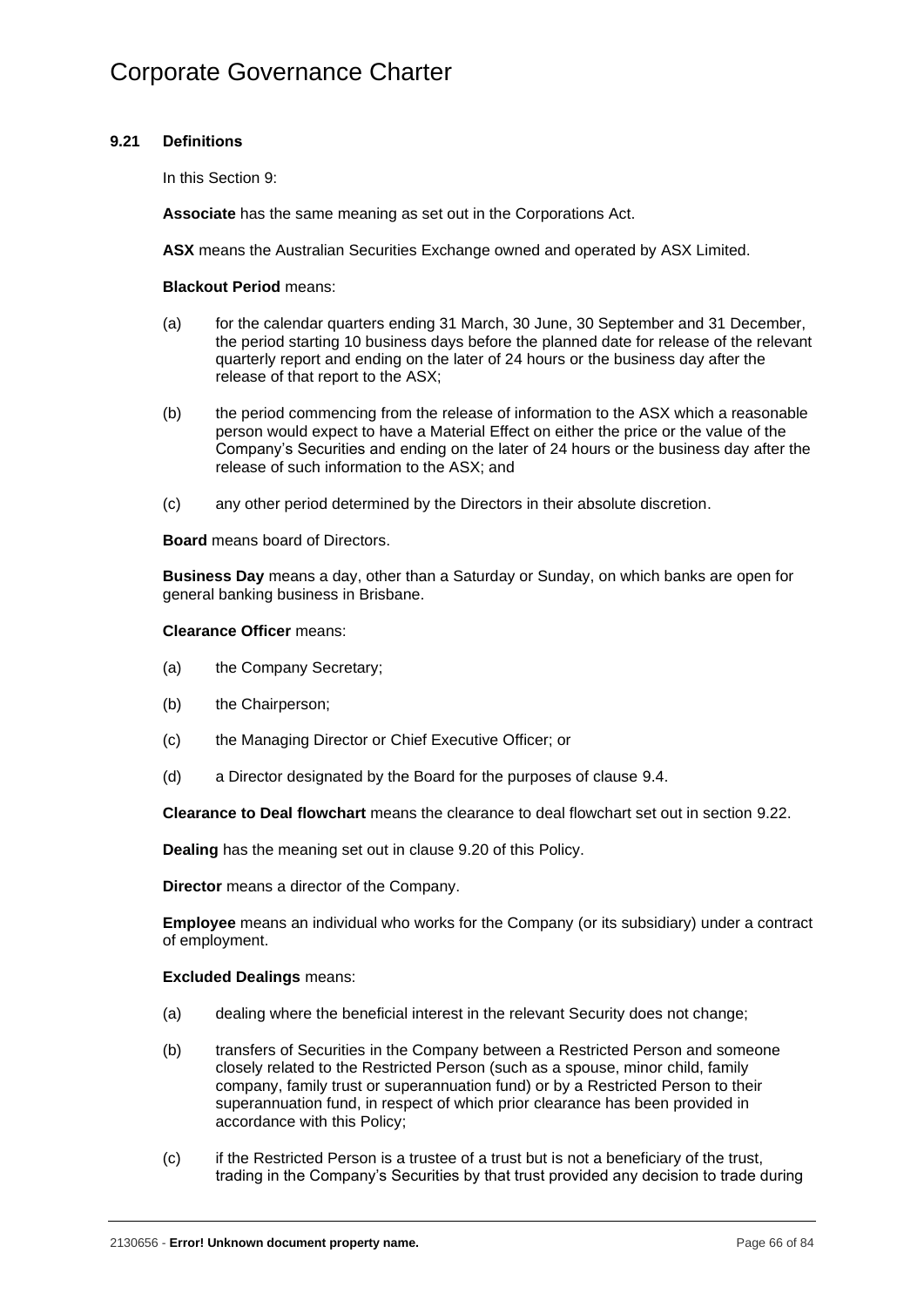a Blackout Period is taken by the other trustees or investment manager independently of the Restricted Person;

- (d) the exercise of an option or right under an incentive scheme or the conversion of a convertible security, where the final date for the exercise or conversion falls during a Blackout Period and the Restricted Person could not reasonably have been expected to exercise or convert the Security at a time when it was entitled to, due to the Company having an exceptionally long Blackout Period or a number of consecutive Blackout Periods;
- (e) bona fide gifts to a Restricted Person by a third party.
- (f) a disposal of Securities arising from the acceptance of a takeover offer, scheme of arrangement or equal access buy-back;
- (g) a disposal of rights acquired or an acquisition of Securities in the Company under a pro rata issue;
- (h) an acquisition of Securities in the Company under a security purchase plan or a dividend or distribution reinvestment plan where:
	- (1) the Restricted Person did not commence or amend their participation in the plan during a Blackout Period; and
	- (2) the Policy does not permit the Restricted Person to withdraw from the plan during a Blackout Period other than in exceptional circumstances;
- (i) the obtaining by a Director of a share qualification;
- (j) acquiring Securities in the Company under an employee incentive scheme or the cancellation or surrender of an option or other right under an employee incentive scheme;
- (k) where a Restricted Person is the trustee of an employee incentive scheme, an acquisition of Securities in the Company by the Restricted Person in his or her capacity as a trustee of the scheme;
- (l) an acquisition or disposal of Securities in the Company under a pre-determined investment or divestment plan for which prior clearance has been provided in accordance with the Policy and where:
	- (1) the Restricted Person did not enter into or amend the plan during a Prohibited Period;
	- (2) the plan does not permit the Restricted Person to exercise any discretion over how, when, or whether to acquire or dispose of Securities; and
	- (3) the Policy does not allow for the cancellation of the plan during a Blackout Period other than in exceptional circumstances;
- (m) indirect and incidental trading that occurs as a consequence of a Restricted Person dealing in Securities issued by a managed investment scheme, listed investment company, exchange-traded fund or similar investment vehicle that is managed by a third party and that happens to hold as part of its portfolio Securities in the Company; and
- (n) an involuntary disposal of Securities in the Company that results from a margin lender or financier exercising its rights under the arrangement.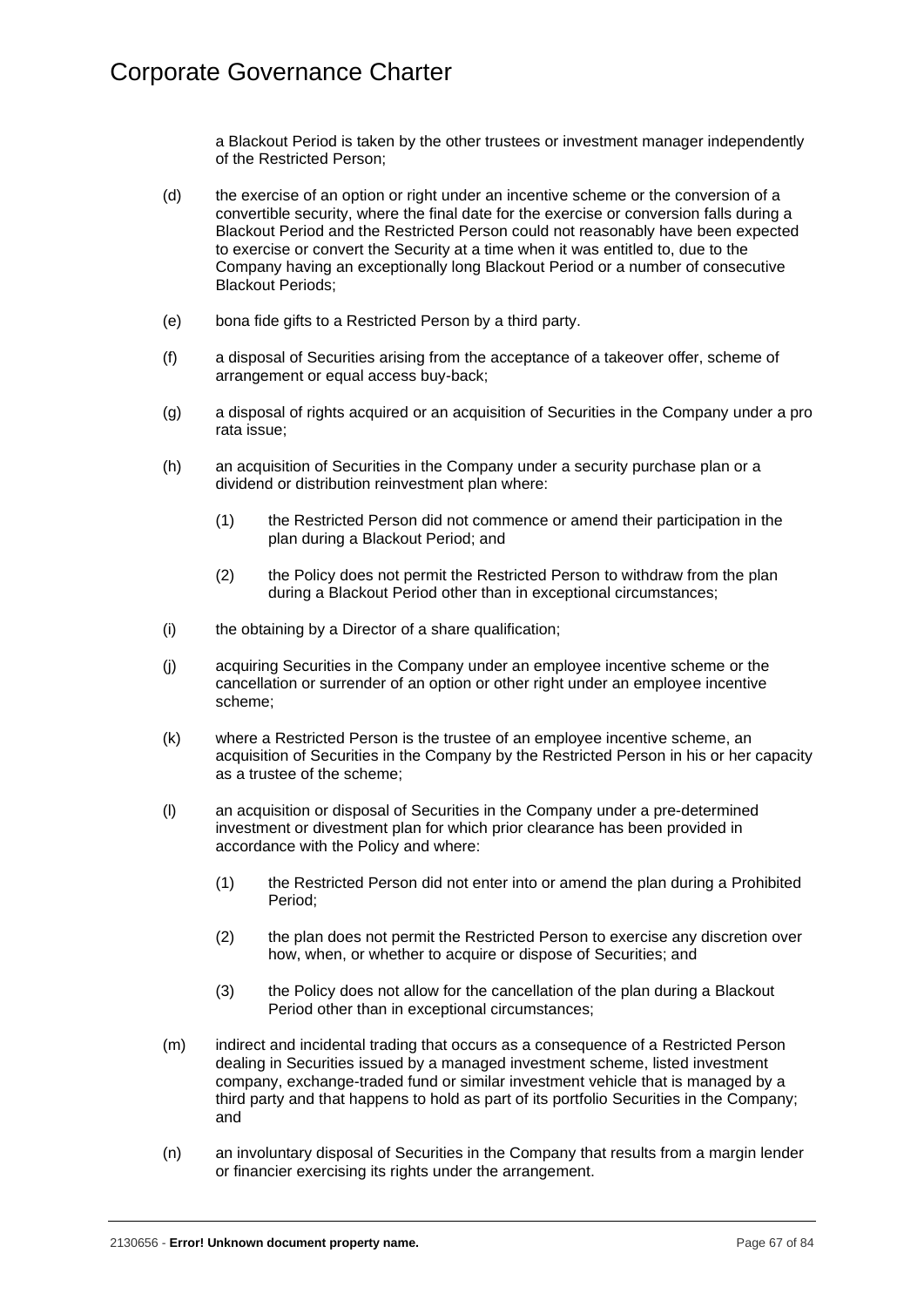**Generally Available** has the meaning given in clause [9.18](#page-67-4) of this Policy.

**Information** includes:

- (a) matters of supposition and other matters that are insufficiently definite to warrant being made to the public; and
- (b) matters relating to the intentions, or likely intentions, of a person.

**Inside Information** has the meaning given in clause [9.17](#page-67-5) of this Policy.

**Key Management Personnel** has the definition given in the Accounting Standard AASB 124 *Related Party Disclosure* as 'those persons having authority and responsibility for planning, directing and controlling the activities of the entity, directly and indirectly, including any director (whether executive or otherwise) of that entity'.

**Listing Rules** means the Official Listing Rules of the ASX as amended or replaced from time to time.

**Material Effect** has the meaning given in clause [9.19](#page-68-1) of this Policy.

**Procuring** means to incite, induce or encourage an act or omission by another person.

#### **Prohibited Period** means:

- (a) any Blackout Period; or
- (b) any period where any matter exists which could constitute Inside Information in relation to the Company.

#### **Restricted Person** means:

- <span id="page-71-0"></span>(a) any persons or entities discharging managerial responsibilities for the Company including, but not limited to:
	- (1) the Directors;
	- (2) the Company Secretary;
	- (3) Key Management Personnel;
	- (4) any Employee, contractor or consultant who provides managerial or administrative services to the Company; or
	- (5) any Employee who, depending on their individual circumstances, the Managing Director (or the Chief Executive Officer) specifies from time to time to be a Restricted Person;
- <span id="page-71-1"></span>(b) other persons specified from time to time by the Managing Director (or Chief Executive Officer); or
- (c) any Related Person or Related Entity (or an Associate of a Related Person or Related Entity) of a person referred in paragraphs [\(a\)\(1\)](#page-71-0) and [\(b\)](#page-71-1) above.

#### **Related Entity of a Restricted Party** means an entity which:

- (a) the Restricted Person is a director or secretary of; or
- (b) the Restricted Person otherwise controls or has a position of influence.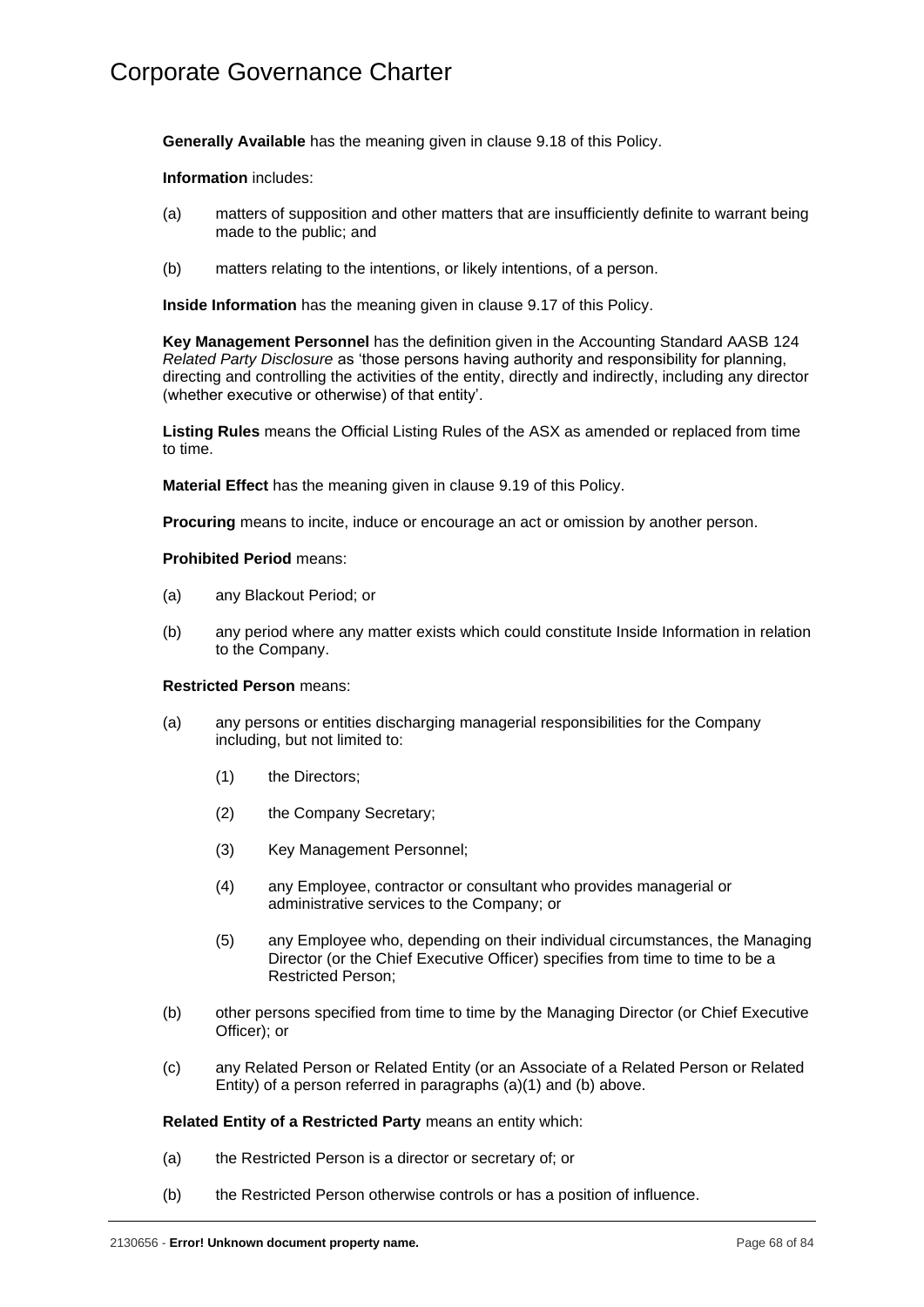**Related Person of a Restricted Party** means a parent, spouse or child of the Restricted Party.

## **Securities** means:

- <span id="page-72-0"></span>(a) shares;
- <span id="page-72-1"></span>(b) debentures;
- (c) legal or equitable interests in a security covered by paragraph [\(a\)](#page-72-0) or paragraph [\(b\)](#page-72-1) above;
- (d) options to acquire, by way of issue, a security covered by paragraph [\(a\)](#page-72-0) or paragraph [\(b\)](#page-72-1) above; and
- (e) rights (whether existing or future and whether contingent or not) to acquire, by way of issue, the following under a rights issue:
	- (1) a security covered by paragraph [\(a\)](#page-72-0) or paragraph [\(b\)](#page-72-1) above; or
	- (2) an interest or right covered by section 764A(1)(b) or section 764A(1)(ba) of the Corporations Act.

**Substantial Holding** has the meaning given in section 9 of the Corporations Act (which, at the date of adoption of this Policy, includes where a person or entity (and their associates) has total votes attached to voting shares in the Company representing 5% or more of the total number of votes attaching to voting shares in the Company).

**Third Party Listed Entity** means any company, other than the Company, which is listed on the ASX or other recognised exchange or otherwise has Securities which are traded in an open market.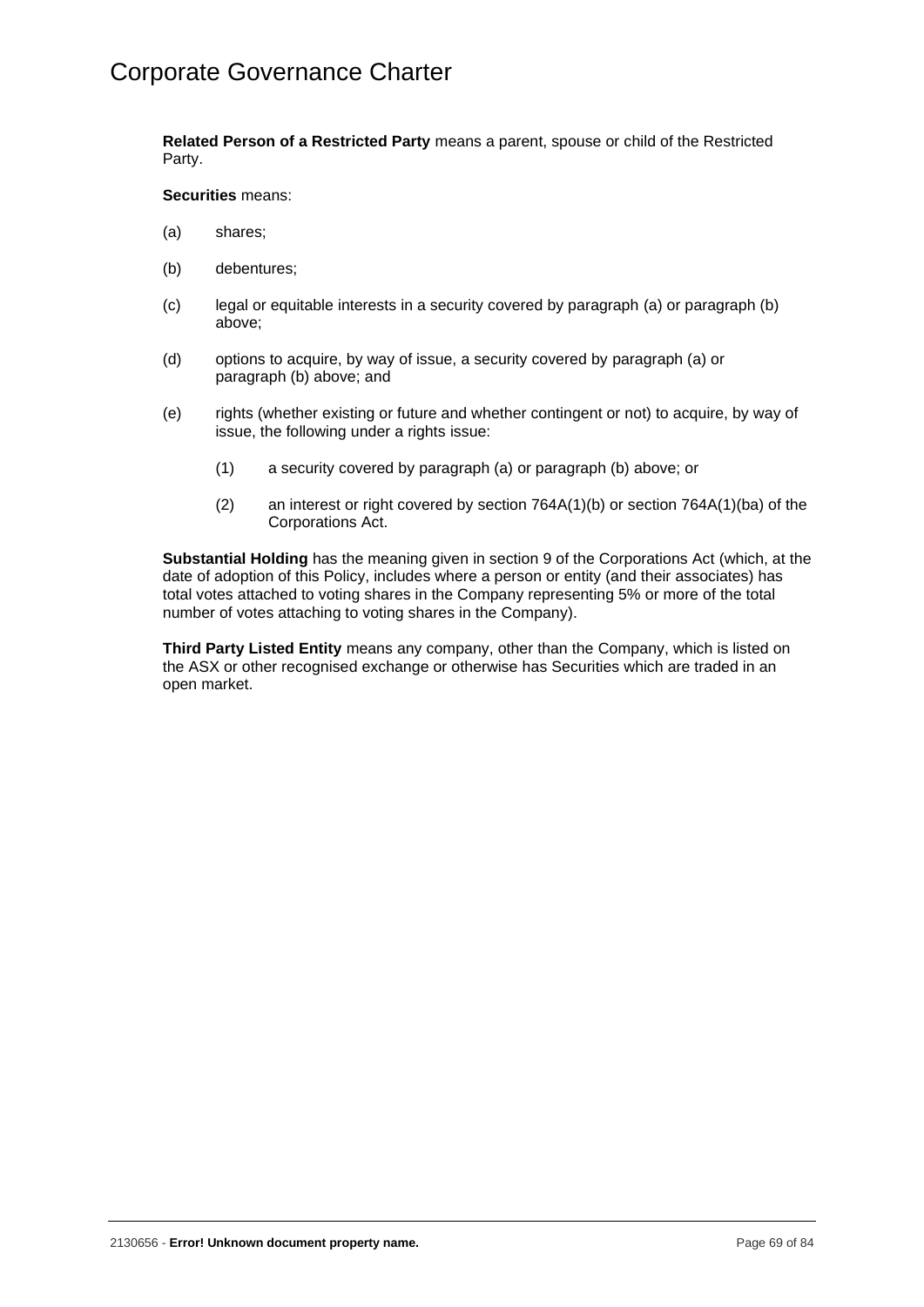# Corporate Governance Charter

## **9.22 Clearance to Deal flowchart**

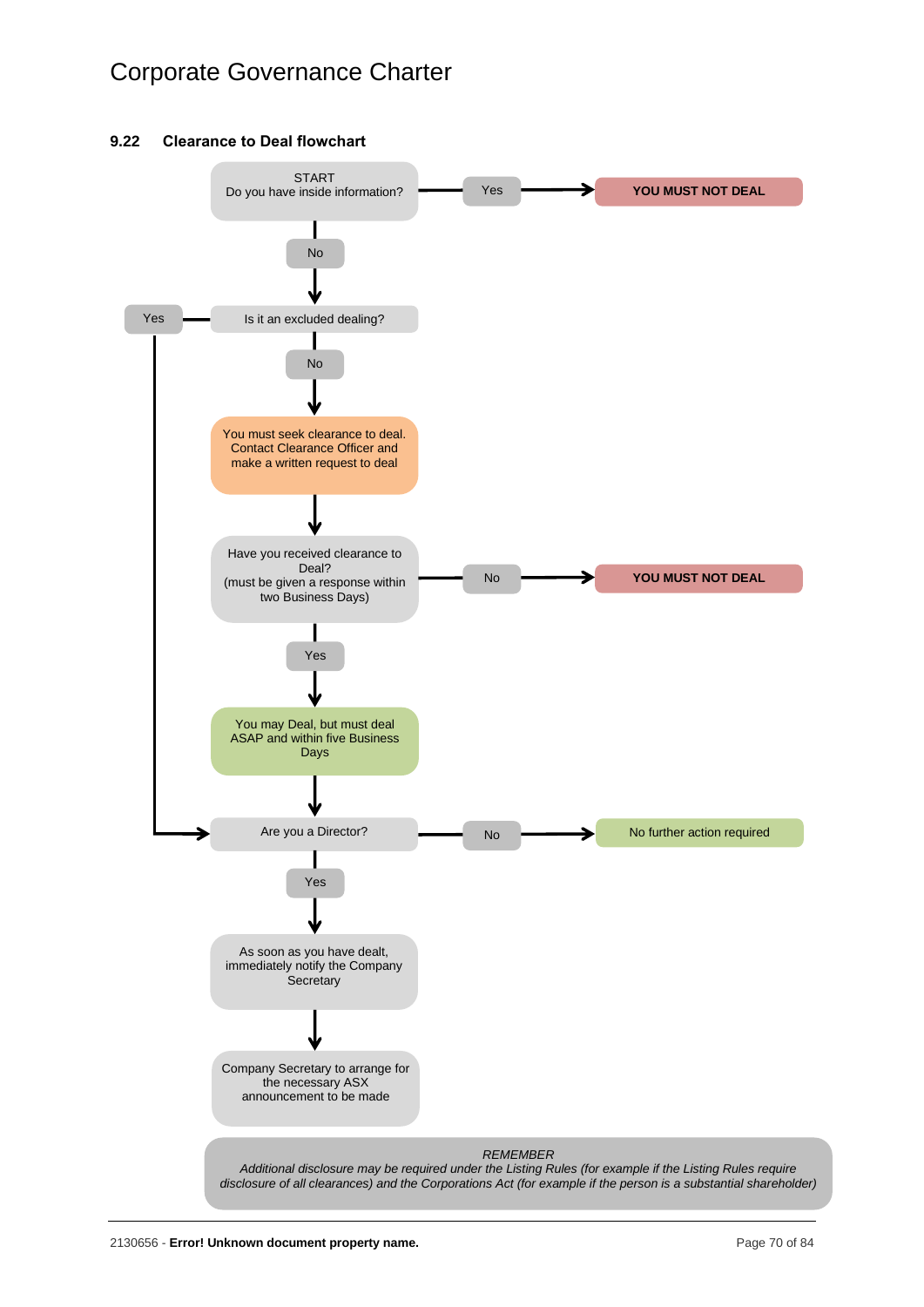# Corporate Governance Charter

# <span id="page-74-0"></span>**Section 10 Related Party Policy**

#### **10.1 Purpose of this Policy**

- (a) The purpose of this policy (in this [Section](#page-74-0) 10, **Policy**) is to:
	- (1) record the Company's commitment to complying with all related party transaction requirements under the Corporations Act and the ASX Listing Rules;
	- (2) set out a framework for obtaining approval for all related party transactions; and
	- (3) establish a clear process to comply with the Company's related party transaction obligations.
- (b) Defined terms are set out in clause [10.8](#page-78-0) of this Policy.

#### **10.2 Policy**

- (a) The Policy applies to all related parties of the Company and its subsidiaries.
- (b) In summary, all related party transactions must be:
	- (1) notified to the company secretary of the Company (Company Secretary) prior to their execution;
	- (2) on arm's length terms; and
	- (3) approved by the Board.
- (c) Related party transactions not on arm's length terms must be approved by the Company's shareholders.

## **10.3 Related party transactions**

#### (a) **Giving financial benefits**

The Company and members of the Group are prohibited from giving a financial benefit to a related party unless:

- (1) the Company's shareholders have approved the giving of the financial benefit; or
- (2) an exception applies.

As a Listed entity, the Company is also prohibited from entering into certain transactions with related parties without shareholder approval.

#### <span id="page-74-2"></span>(b) **Who is a related party?**

For the purposes of this Policy, the Company has adopted the following definition of a related party:

- (1) any person or entity that controls the Company, or their spouse;
- <span id="page-74-1"></span>(2) a director of the Company, or of a member of the Group, or of an entity that controls the Company;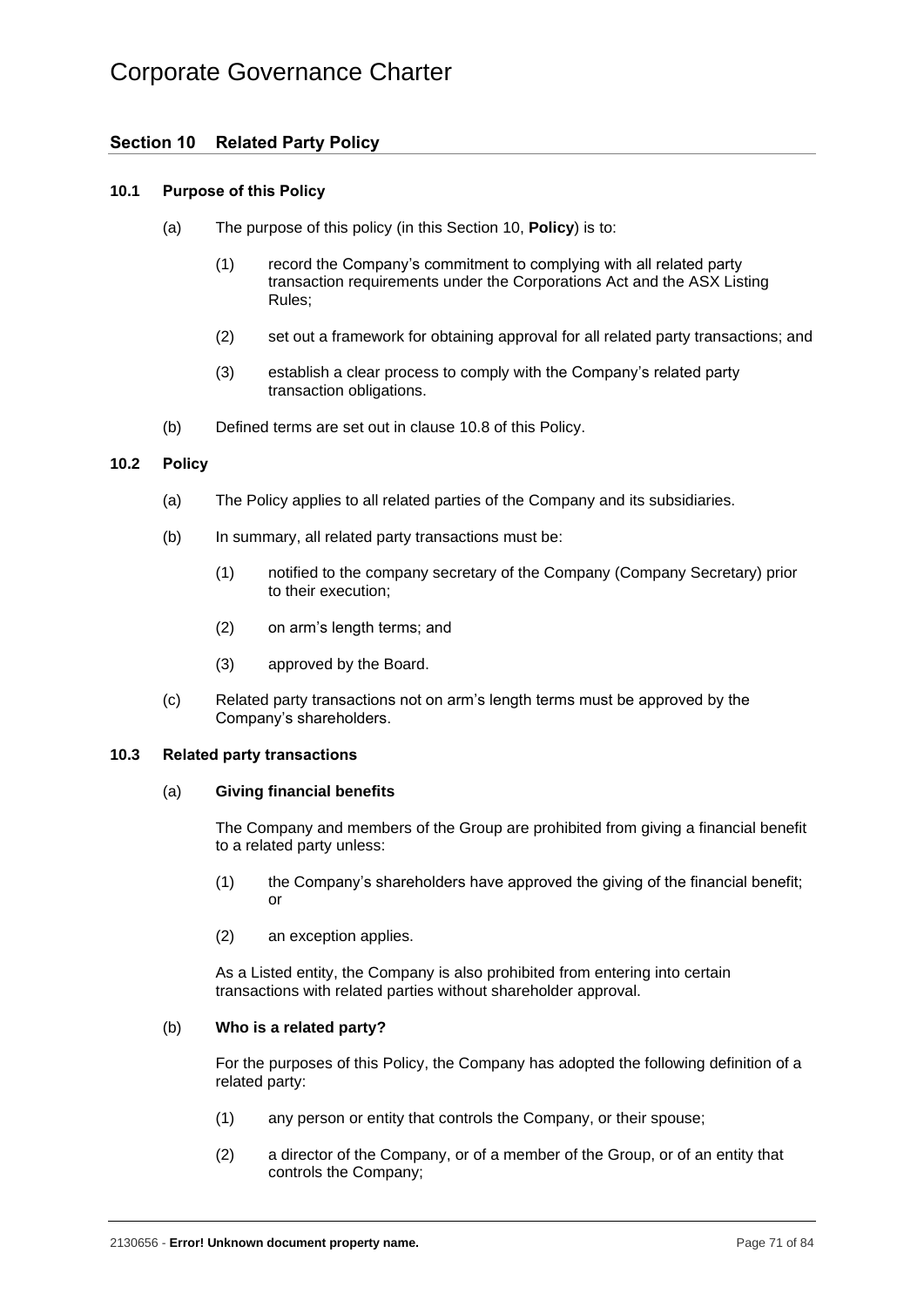- <span id="page-75-0"></span>(3) the parents or children of the persons referred to in  $10.3(b)(2)$  above;
- (4) any entity controlled by a person referred to in  $10.3(b)(1)$ ,  $10.3(b)(2)$  or [10.3\(b\)\(3\)](#page-75-0) above; or
- (5) any other person or entity whose relationship with the Company or a member of the Group is, in the opinion of the Board, such that this Policy should apply to that person or entity.

The rules regarding related party transactions also apply to:

- (1) any person who has been a related party (as defined above) at any time in the last six months (even if they are not a related party, as defined above, at the time of the relevant transaction); and
- (2) any person who the Board believes, or has reasonable grounds to believe, is likely to become a related party (as defined above) at any time in the future.

If there is any doubt as to whether a particular person or entity is a related party of the Company for the purposes of this Policy, the matter should be referred to the Company Secretary and a decision will be made by the Board.

## (c) **What is a financial benefit?**

The term **financial benefit** is to be interpreted broadly.

When applying this Policy, the Board will have regard to the commercial nature of the transaction, and any consideration given for the benefit will be disregarded (even if the consideration is considered to be adequate).

Some examples of financial benefits include:

- (1) giving or providing finance or property (including buying, selling or leasing an asset);
- (2) supplying or receiving services; and
- (3) issuing securities or granting options.

## **10.4 The exceptions**

There are a number of exceptions to the requirement to obtain shareholder approval for the giving of a financial benefit to a related party. However, unless one of these exceptions applies, shareholder approval must be obtained in accordance with this Policy prior to the giving of a financial benefit to a related party.

## (a) **The 'arm's length' exception**

The Company is not required to obtain shareholder approval for the giving of a financial benefit to a related party if the proposed transaction is on arm's length terms, or on terms that are less favourable to the related party.

In determining whether the arm's length exception applies to a transaction, the Board will have regard to the following factors:

- (1) the terms of the transaction;
- (2) any protocols adopted by the Company to ensure that conflicts of interest were appropriately managed;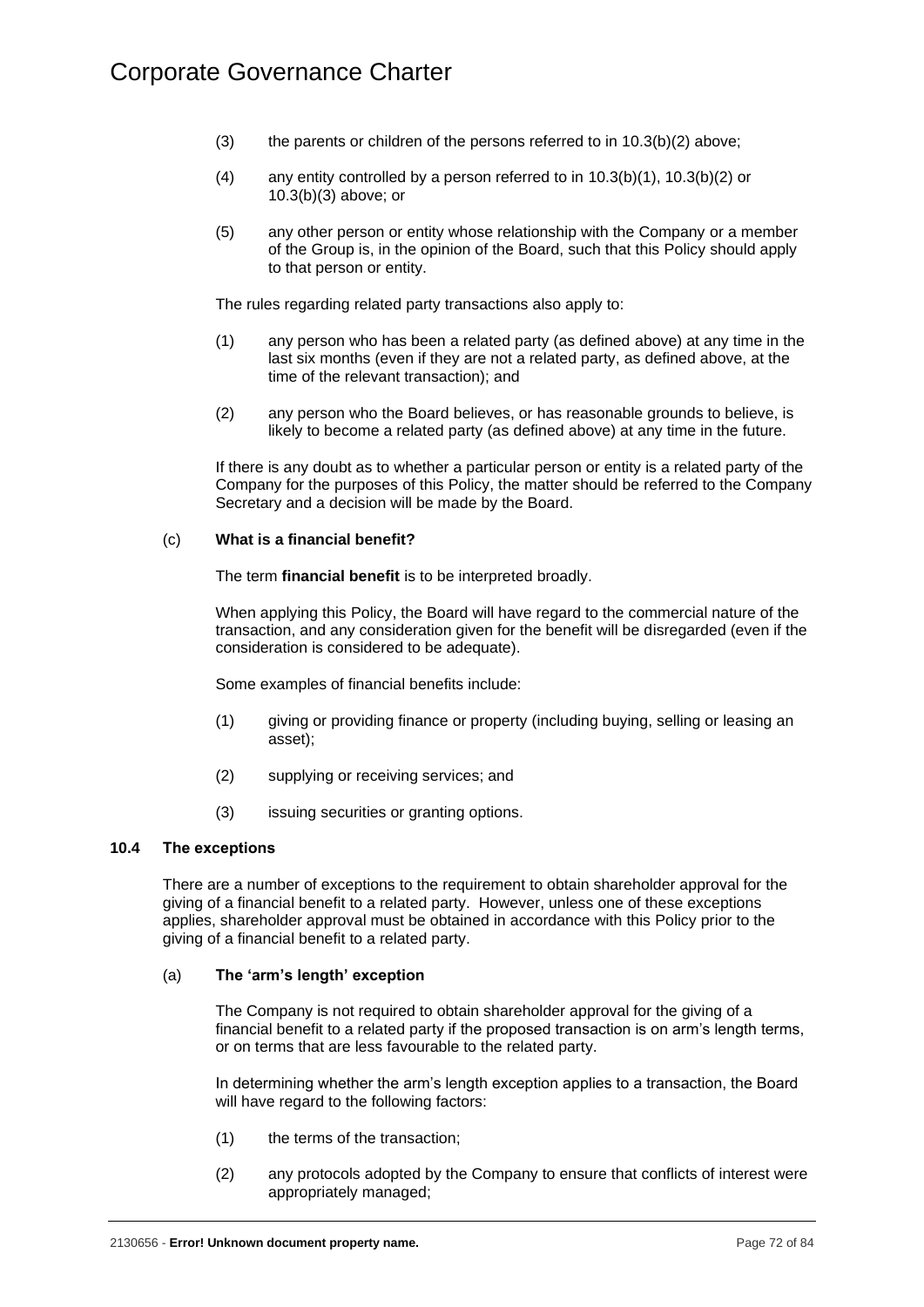- (3) the impact of the proposed transaction on the Company and its shareholders;
- (4) any other options that may be available; and
- (5) any expert advice received in relation to the proposed transaction.

The Company will only rely on the arm's length exception in circumstances where the Board is confident that the exception applies. If there is any doubt, shareholder approval will be sought in accordance with this Policy.

## (b) **Other exceptions**

Other exceptions to the requirement to obtain shareholder approval for the giving of a financial benefit to a related party include:

- (1) where the financial benefit represents reasonable remuneration payable to the related party as an officer or employee, or the reimbursement of expenses;
- (2) the giving of an indemnity, exemption or insurance policy in respect of a liability incurred as an officer or employee;
- (3) where the value of the financial benefit (together with all other financial benefits given to the related party in the relevant financial year without shareholder approval) is less than \$5,000;
- (4) benefits given to a shareholder of the Company that do not discriminate unfairly against other shareholders of the Company; and
- (5) benefits given by the Company to a wholly-owned subsidiary (or vice versa).

Where the Board is satisfied that one of the above exceptions applies, shareholder approval will not be required for the giving of the financial benefit.

## **10.5 Dealing with related party transactions**

#### (a) **Protocols for negotiations with related parties**

In respect of negotiations with related parties, the Board should consider putting in place protocols to ensure that the related party does not influence the Company's decisions. For example, it may be appropriate to:

- (1) put in place 'Chinese Walls' in relation to the proposed transaction;
- (2) form a Board sub-committee to consider the proposed transaction; and
- (3) seek independent advice.

## (b) **All related party transactions to be referred to the Board**

Where a member of the Company proposes to enter into a transaction with a related party the following procedure must be followed:

- (1) Full and appropriate disclosure about the proposed transaction is to be made to the Company Secretary prior to any transactions being entered into. Such disclosure should include the following information:
	- (A) full details of the proposed transaction, including the parties and the nature of their relationship (that is, why they are or might be considered to be related parties);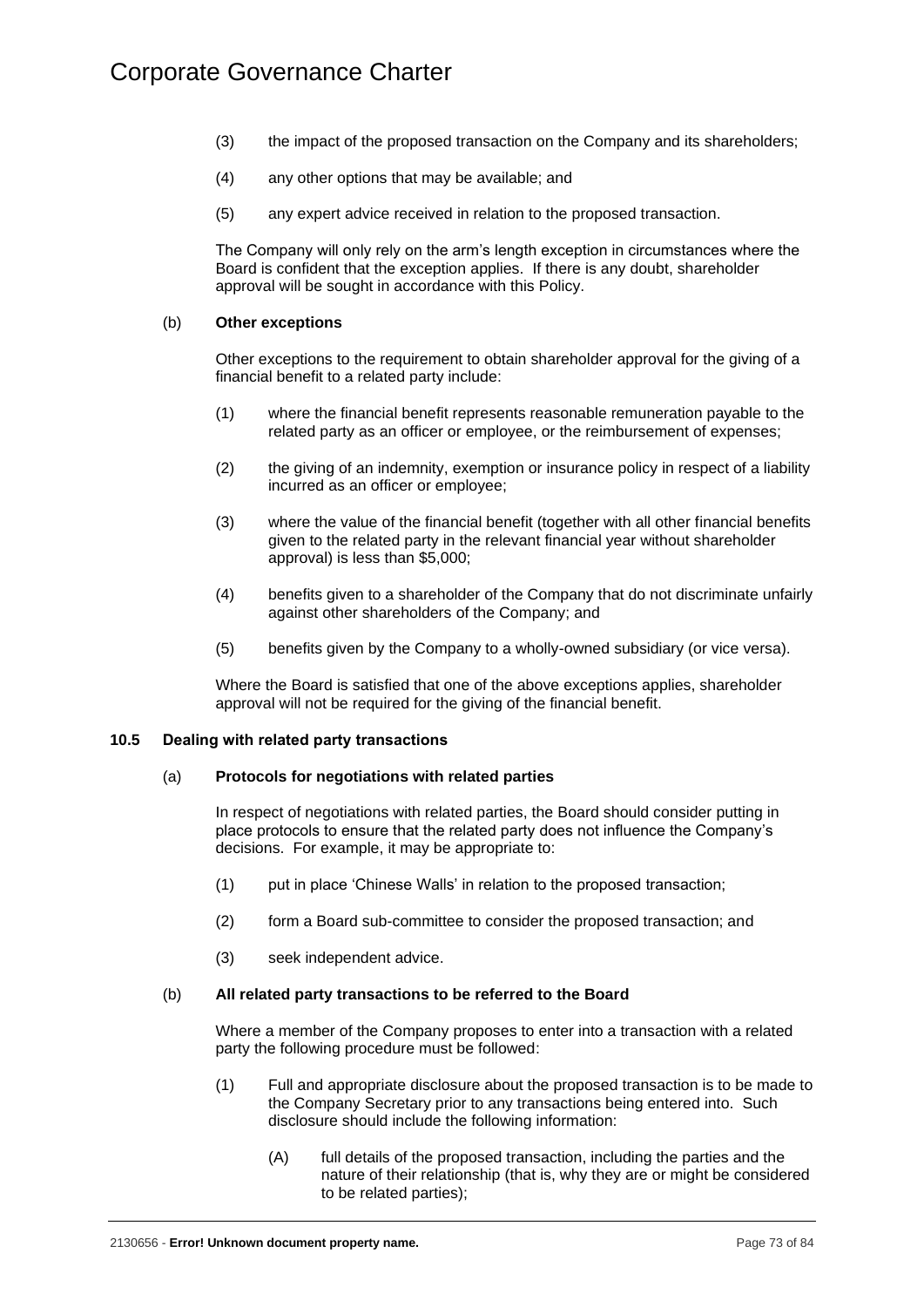- (B) whether an exception to the requirement to obtain shareholder approval applies or may apply;
- (C) why the exception (if any) applies to the proposed transaction; and
- (D) any other information appropriate or necessary in the circumstances for the Board to determine whether the arm's length or any other exception applies.
- (2) The Company Secretary will compile the information provided and include an item in the agenda for the Board to consider the proposed transaction at the next Director's meeting.
- (3) Where appropriate, the Board may refer to any internal or external advice or recommendations on the proposed transaction.
- (4) Where the Board determines that the proposed transaction is on arm's length terms or subject to any other exception such that shareholder approval is not required, it may resolve to proceed with the proposed transaction on terms it considers appropriate.
- (5) Where the Board determines, based on the information available to it, that the proposed transaction is:
	- (A) not on arm's length terms;
	- (B) not subject to any other exception; or
	- (C) such that shareholder approval should nevertheless be obtained,

and resolves that the proposed transaction should nevertheless proceed (subject to the required shareholder approval), the Board must call a meeting of shareholders to be held to consider and, if thought fit, approve the proposed transaction.

The procedures set out in this Policy must be complied with in relation to all related party transactions.

However, any routine transactions entered into by a member of the Company in the ordinary course of business and on arm's length terms are not required to be referred to the Board in accordance with this Policy.

#### (c) **Persons with material interest not to participate**

Any person who has a material personal interest in the outcome of a proposed related party transaction must disclose that interest to the Company Secretary, who will notify the Board. The interested person must not participate or be anyway involved in the decision-making process of the Company or the Board in relation to the proposed related party transaction.

Where the interested person is a director of the Company, he or she must not:

- (1) be present while the proposed transaction is being considered by the Board; or
- (2) vote on the proposed transaction.

All related party transactions (including those that are determined by the Board to be on arm's length terms or otherwise subject to an exception must be appropriately recorded and documented.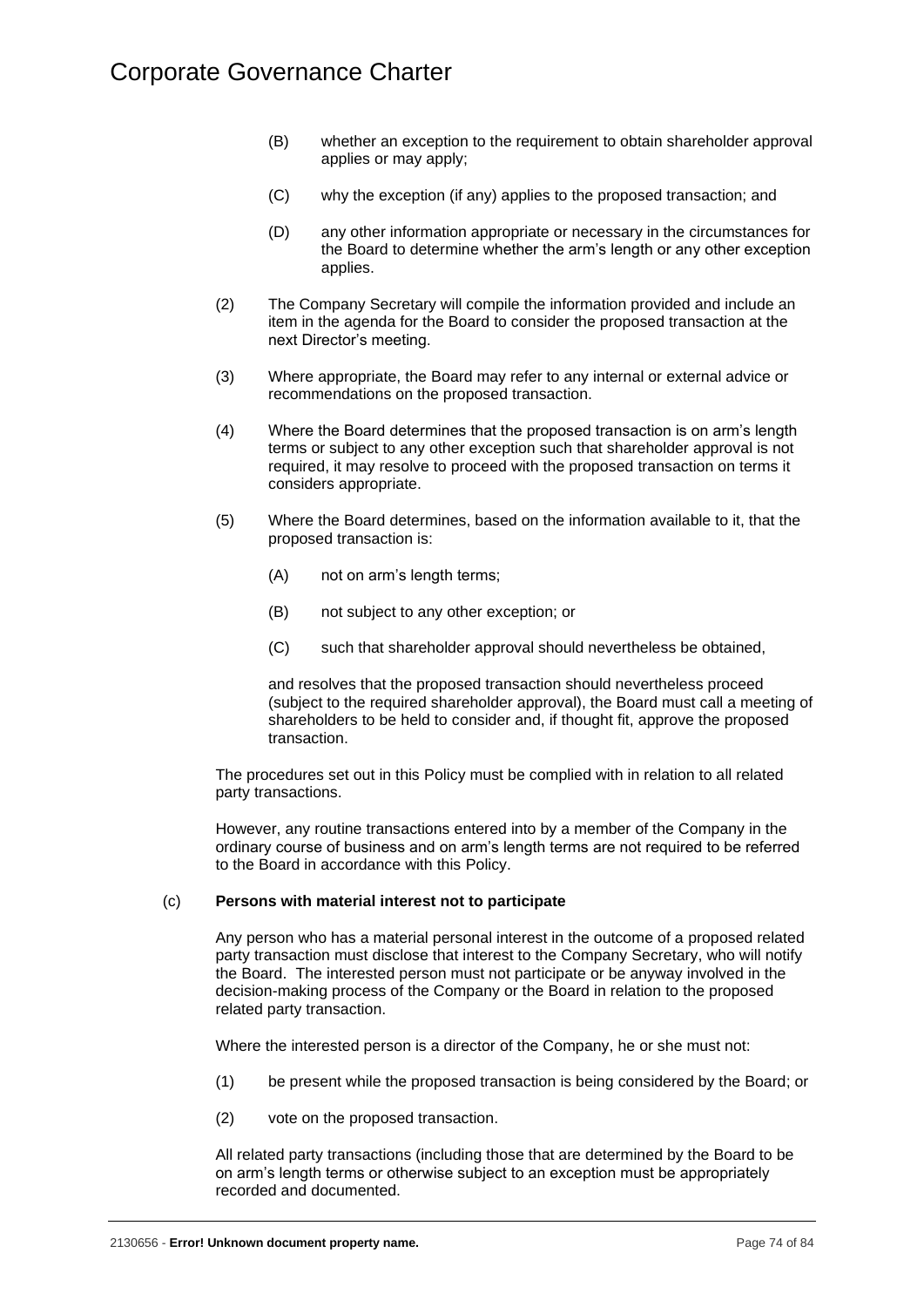## (d) **Disclosure of related party transactions**

Details of all related party transactions are to be fully disclosed in each annual report issued by the Company in accordance with Australian Accounting Standard AASB 124.

## **10.6 Listing Rule 10.11**

- (a) Listing Rule 10.11 provides that a Listed company shall not without shareholder approval issue securities to a related party.
- (b) A number of exceptions to this rule are contained in Listing Rule 10.12.
- (c) However, unless one of these exceptions applies, shareholder approval must be obtained for the issue of securities to a related party.

## **10.7 Miscellaneous**

#### (a) **Register**

The Company Secretary will keep and maintain a register of all related party transactions involving members of the Company, including details of the transaction, the parties and whether shareholder approval was obtained or one of the exceptions applied.

#### (b) **Review of Policy**

This Policy will be reviewed by the Board as necessary to ensure that it remains relevant and appropriate to the Company, to determine the effectiveness of the Policy, and to make any changes necessary.

#### <span id="page-78-0"></span>**10.8 Definitions**

In this [Section](#page-74-0) 10

- (a) **Group** means the Company and its subsidiaries.
- (b) Terms not otherwise defined in this Policy which are given a meaning in the Corporations Act have the same meaning as in the Corporations Act.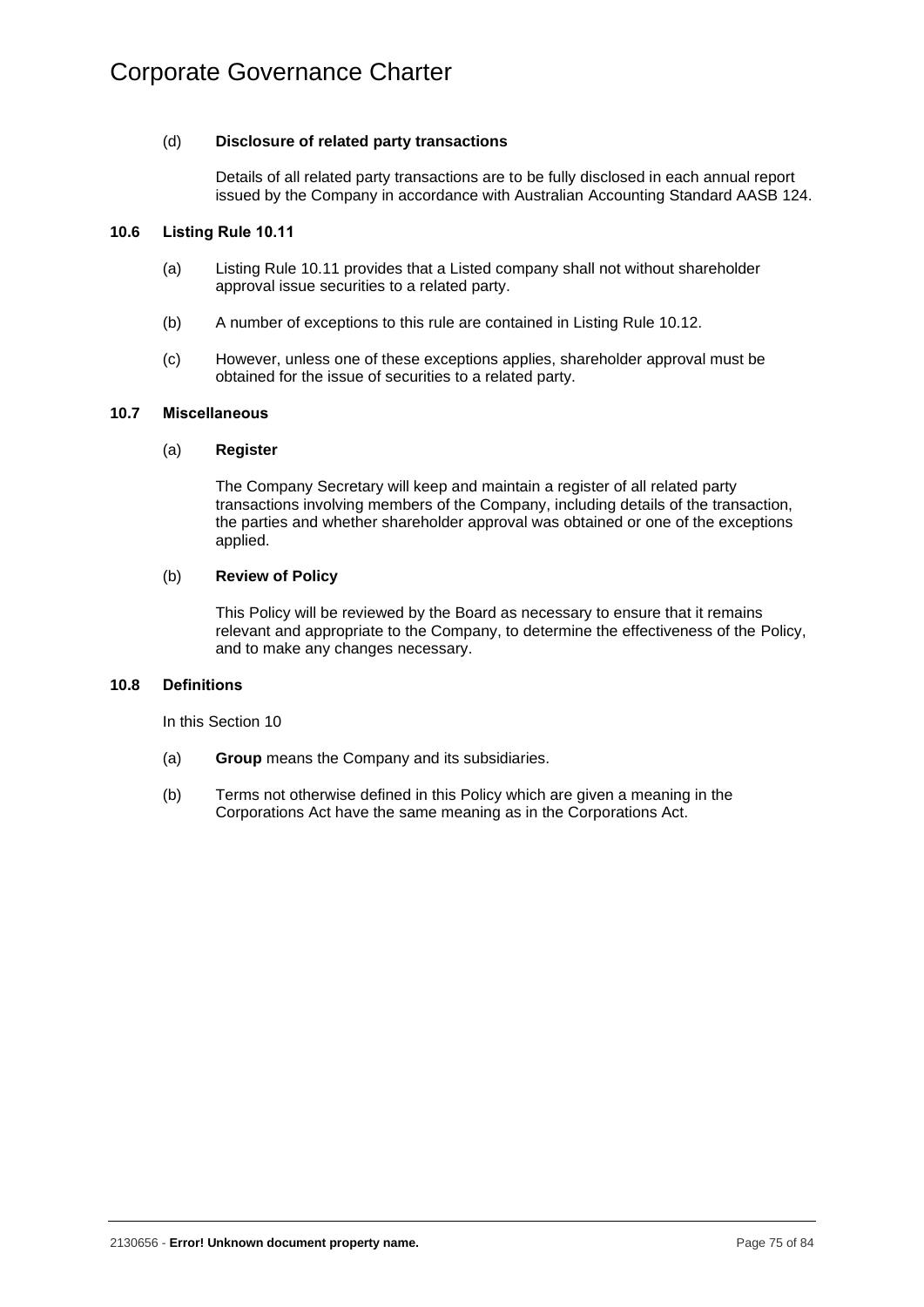# Corporate Governance Charter

# **Section 11 Anti-bribery and Corruption Policy**

#### **11.1 Purpose of this Policy**

<span id="page-79-0"></span>The purpose of this policy (in this [Section](#page-79-0) 11, **Policy**) is to establish controls to ensure compliance with all applicable anti-Corruption laws and regulations, and to ensure that the Company conducts business in a socially responsible manner.

The Company and the Board take a zero-tolerance approach to Corruption and are committed to acting professionally, ethically and with integrity in all of the Company's business dealings and relationships. This extends to implementing and enforcing effective systems to counter Corruption.

#### **11.2 Company Personnel and Associated Persons' responsibility under this Policy**

Company Personnel and Associated Persons must:

- (a) ensure that they read, understand and comply with this Policy;
- (b) detect, report and prevent Corruption and avoid any activity that might lead to, or suggest a breach of this Policy;
- (c) notify the Board or their manager as soon as they become aware of any potential breach or breaches of this Policy, whether they have occurred or may occur in the future;
- (d) with respect to Gifts and Hospitality, which include the receipt or offer of gifts, meals or tokens of appreciation and gratitude, or invitations to events, functions, or other social gatherings in connection with matters related to the Company's business, understand that these activities are acceptable provided they:
	- (1) fall with reasonable bounds of value and occurrence;
	- (2) do not influence, or are not perceived to influence, objective business judgement; and
	- (3) are not prohibited or limited by applicable laws or applicable industry codes;

Company Personnel must not accept Gifts or entertainment where to do so might influence, or be perceived to influence, objective business judgement;

- (e) understand that this Policy does not prohibit giving normal and appropriate Hospitality to, or receiving it from, third parties;
- (f) when making a payment on behalf of the Company, be mindful of what the payment is for and whether the amount requested is proportionate to the services provided. A receipt must always be requested which details the reasons for the payment. Any suspicions or concerns regarding a payment should be raised with the Board or their manager; and
- (g) use the Decision Flowchart when in doubt as to whether to give or receive Gifts and Hospitality.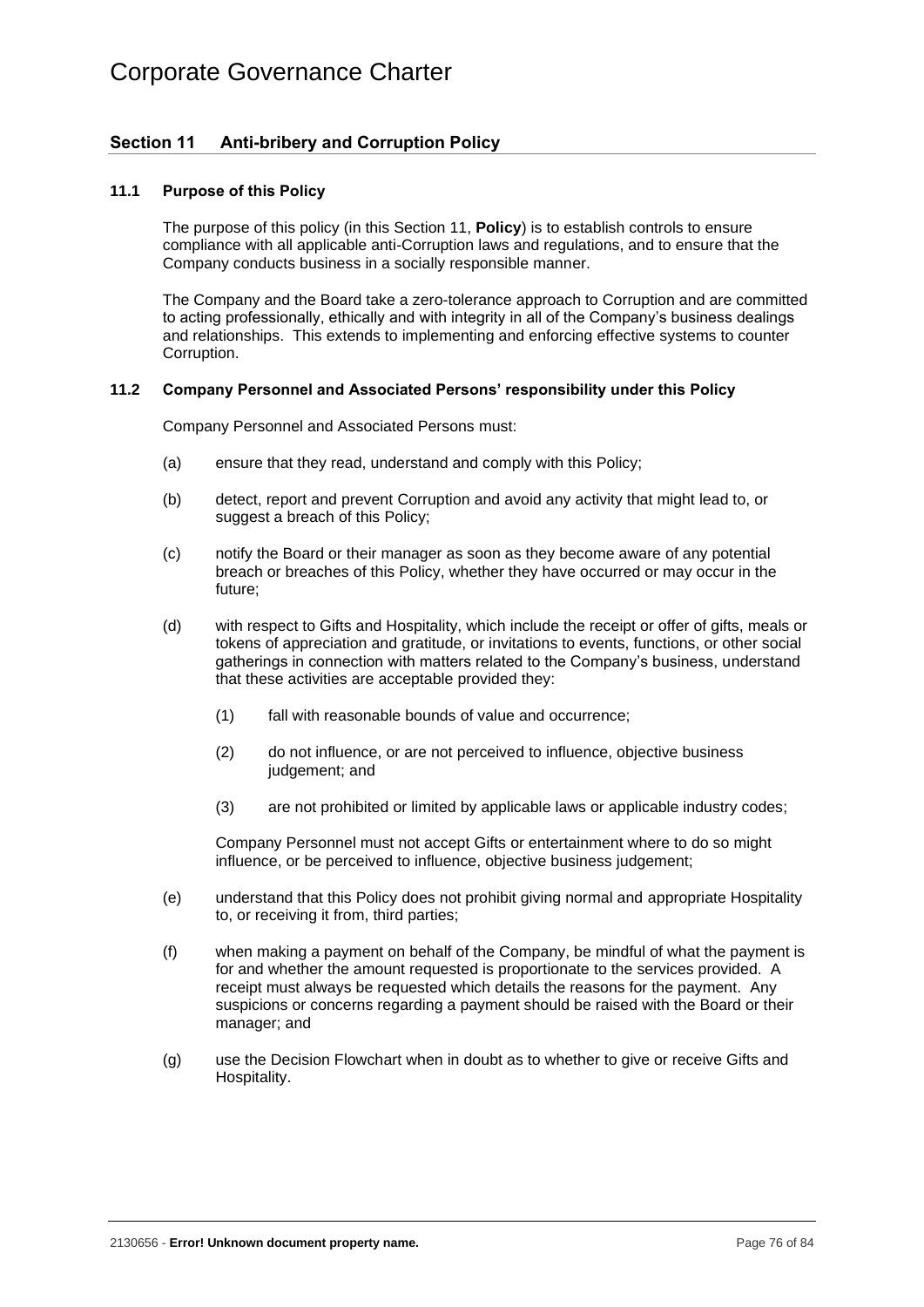# **11.3 The Board's responsibility under this Policy**

The Board must:

- (a) ensure that the Policy complies with the Company's legal and ethical obligations and Company Personnel and Associated Persons comply with the Policy;
- (b) consider, and if it is deemed to be appropriate, approve Contributions. The Board must follow the guidelines set out in this Policy when deciding whether to approve Contributions;
- (c) oversee any allegations of Corruption against the Company, Associated Persons or Company Personnel and take appropriate action if the allegations are proven true;
- (d) regularly monitor and evaluate training programs; and
- (e) regularly monitor the effectiveness and review the implementation of the Policy, considering its suitability, adequacy and effectiveness. Any improvements identified by the Board are to be implemented as soon as possible.

## **11.4 Company's responsibility under this Policy**

The Company must:

- (a) keep financial records and ensure adequate and appropriate internal controls exist to ensure all payments to third parties evidence a business reason for the payment;
- (b) undertake the appropriate due diligence on Associated Persons and merger, acquisition, significant investment or joint venture targets;
- (c) provide secure, confidential and accessible means for both Company Personnel and Associated Persons to raise concerns about Corruption on the part of other Associated Persons and Company Personnel; and
- (d) ensure that the systems implemented to deter, detect and investigate Corruption are subject to regular audit.

#### **11.5 Matters prohibited under this Policy**

#### (a) **Bribery**

Neither Associated Persons nor Company Personnel are permitted to engage in Bribery.

#### (b) **Gifts and Hospitality**

The giving or receiving of Gifts or Hospitality is permitted under this Policy only if it is proportionate and reasonable in the circumstances.

The giving or receiving of Gifts or Hospitality will be considered proportionate and reasonable in the circumstances if all of the following conditions are met:

- (1) it is not made with the intention of influencing a person to obtain or retain business or a business advantage, or to reward the provision or retention of a business or business advantage, or in explicit or implicit exchange for favours or benefits;
- (2) it complies with local law;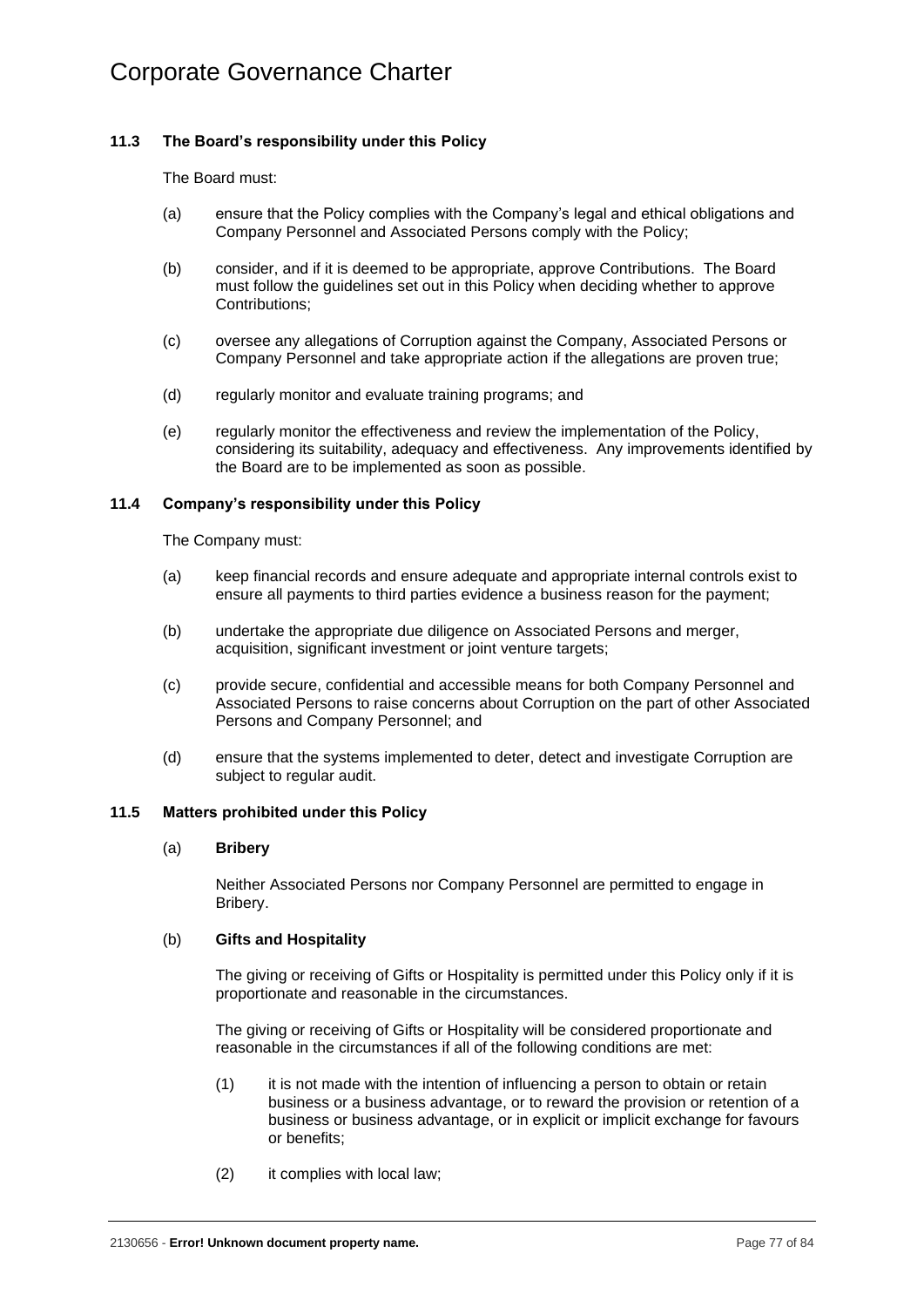- (3) in respect of the giving of Gifts or Hospitality, it is given in the Company's name;
- (4) it does not include cash or a cash equivalent (such as gift certificates or vouchers);
- (5) it is appropriate in the circumstances;
- (6) it is given openly, not secretly; and
- (7) it otherwise complies with this Policy.

Company Personnel and Associated Persons must refer to the Decision Flowchart when deciding whether to give or receive a Gift or Hospitality.

If you are unsure about whether to give or receive a Gift or Hospitality, you must refer the matter to your immediate manager who must escalate the issue for Board approval.

## <span id="page-81-0"></span>(c) **Facilitation Payments**

Bribes in the form of payments made for the purpose of expediting or facilitating the performance of a government official or Public Official for a governmental or public action (**Facilitation Payments**) are not permitted and Associated Persons and Company Personnel must not make or receive Facilitation Payments.

In making a payment on behalf of the Company, all Associated Persons and Company Personnel should be mindful of what the payment is for and whether the amount requested is proportionate to the services provided. A receipt must always be requested which details the reasons for the payment. Any suspicions or concerns regarding a payment should be raised directly with the Board.

## (d) **Charitable and political Contributions**

- (1) Without prior approval from the Board, Associated Persons and Company Personnel must not make Contributions:
	- (A) on behalf of the Company under any circumstances; or
	- (B) whilst acting in their capacity as an Associated Person or Company Personnel.
- (2) When deciding whether to approve a Contribution, the Board should consider:
	- (A) whether the Contribution was requested by a government official;
	- (B) whether there is a nexus between the recipient and any government entity from which the Company is seeking a decision, service or outcome;
	- (C) whether the Contribution is consistent with the Company's overall pattern of Contributions; and
	- (D) whether there will be a tax deduction for the Contribution.
- (3) The value of a Contribution cannot, under any circumstances, be greater than \$1,000 without unanimous Board approval.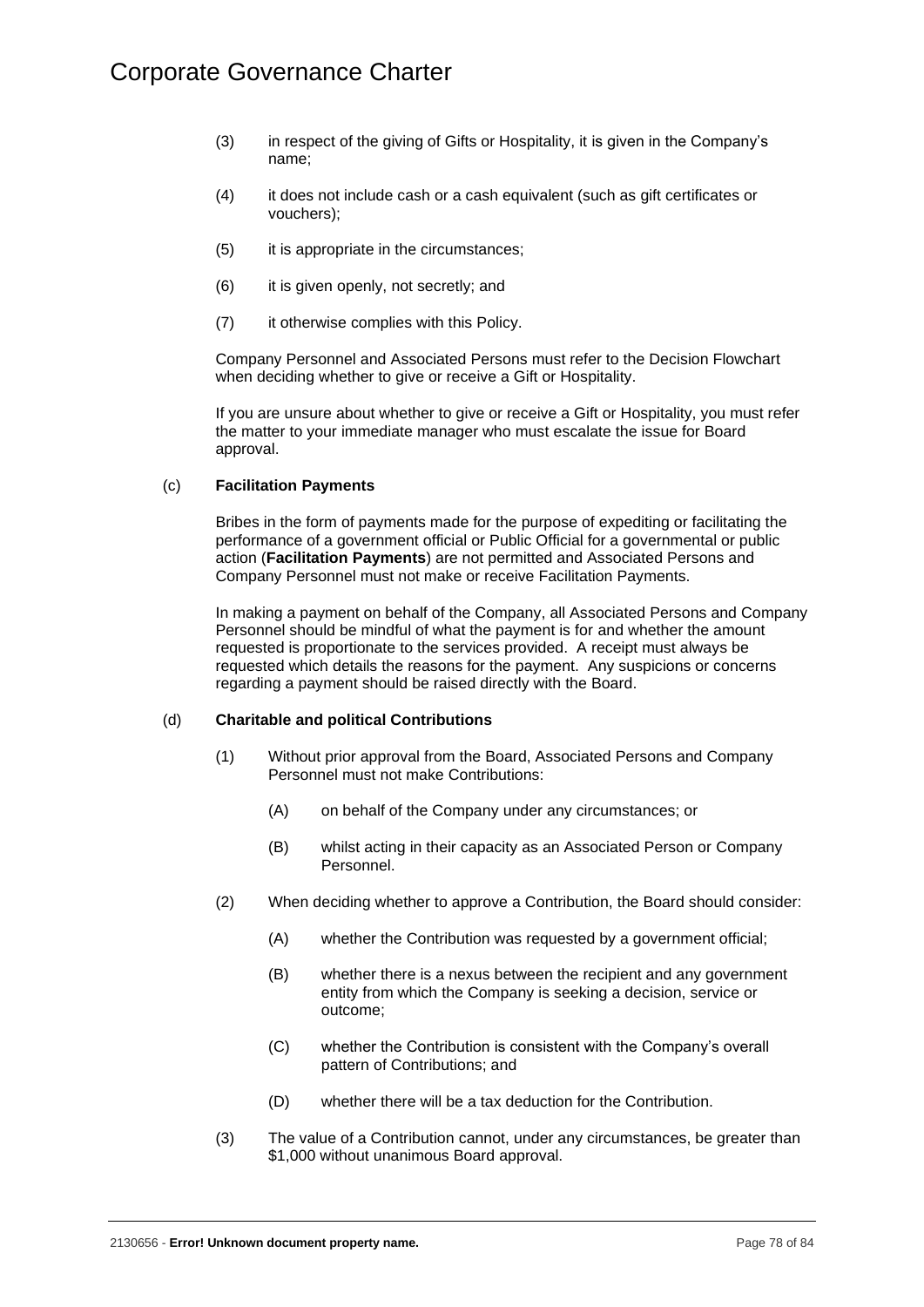- (4) The Board must not approve a Contribution if the Board reasonably holds the view that the Contribution:
	- (A) is being used as a scheme to conceal Corruption; or
	- (B) is not legal or ethical under local laws and practices.
- (5) All Contributions approved by the Board should be publicly disclosed by the Company.
- (6) This Policy does not prohibit Company Personnel and Associated Persons from making Contributions in their individual capacity provided that, if such Contribution exceeds the value of \$1,000 it must be notified to the Board.

## **11.6 Failure to comply with this Policy**

Failure to comply with this Policy and any involvement with Corruption may be regarded by the Company as serious misconduct and may result in Disciplinary Action.

## **11.7 Due diligence - Associated Persons**

- (a) Prior to engaging any Associated Person, the Company must undertake properly documented, reasonable and proportionate anti-Corruption due diligence.
- (b) Reasonable and proportionate anti-Corruption due diligence is determined in relation to the role of the Associated Person (eg, a high value contractor requires more due diligence than a volunteer).
- (c) At a minimum, the Company must consider, as determined in an interview, meeting or tender process:
	- (1) how the Associated Person was referred or introduced;
	- (2) what is the Associated Person's skill set;
	- (3) who are the Associated Person's owners or superiors; and
	- (4) whether the Associated Person is a Foreign Public Official.
- (d) The Company must issue Associated Persons with written arrangements that clearly outline their role, responsibilities and boundaries whilst engaged by the Company.
- (e) Associated Persons with known legal, payment or performance issues should not be engaged.

## **11.8 Due Diligence - mergers, acquisitions, significant investments and joint ventures**

- (a) The Company must ensure that:
	- (1) prior to:
		- (A) entering into any binding contractual arrangements to acquire a significant new company or business;
		- (B) entering into a joint venture; or
		- (C) undertaking a significant investment,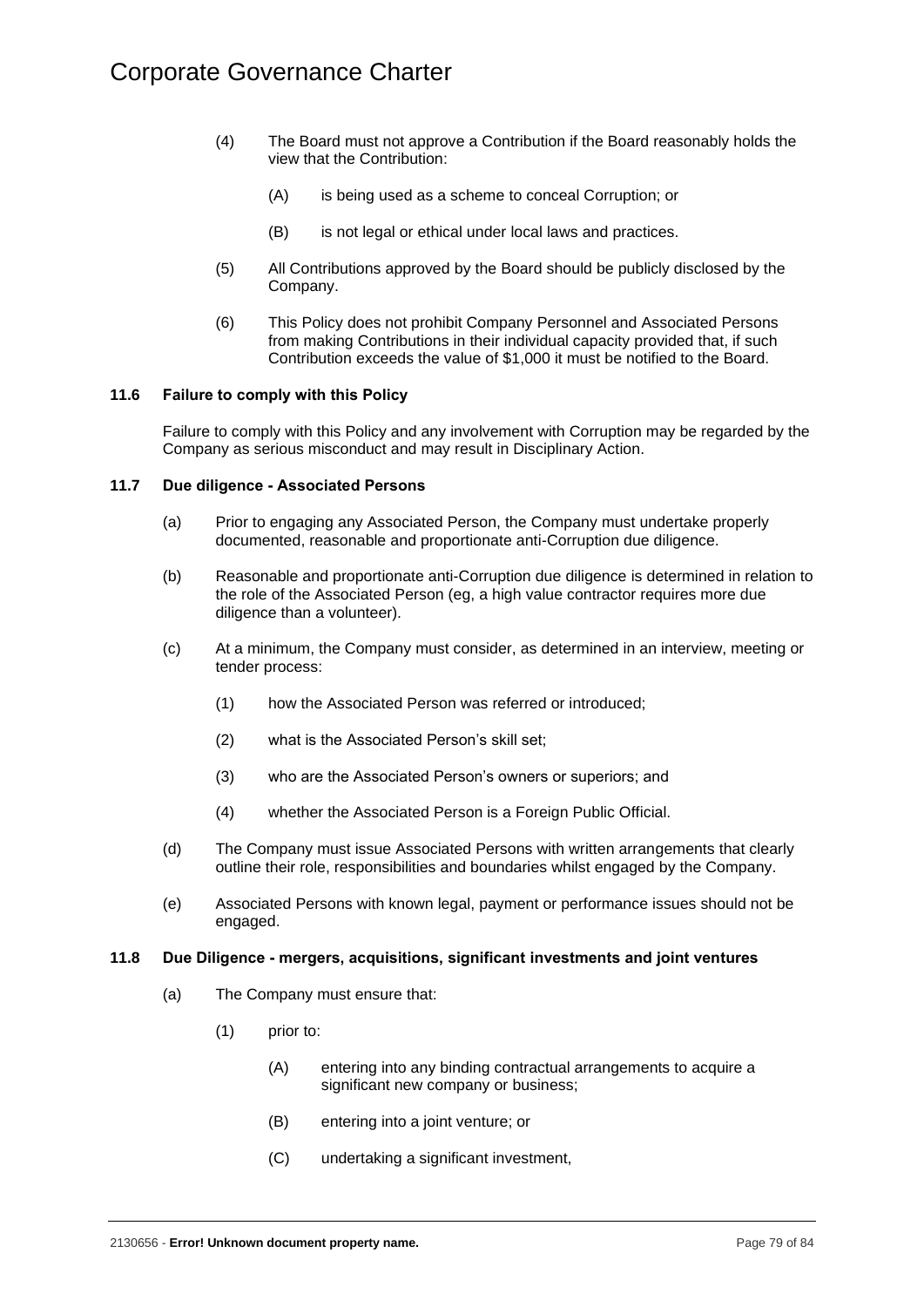it undertakes anti-Corruption due diligence and a due diligence report must be completed opining on this element of the relevant transaction;

- (2) all merger, acquisition, significant investment and joint venture agreements which the Company enters into contain standard representations and warranties by the counter-party relating to anti-Corruption, as well as the right to terminate the agreement if a material breach is discovered; and
- (3) any joint venture that is effectively controlled by the Company through ownership, management or other involvement, complies with this Policy, or has in place equivalent policies and procedures.
- (b) Where the Company does not exercise effective control within the joint venture, the Company is committed to working with its joint venture partners to achieve the standards outlined in this Policy.

## **11.9 Conflict of Interest**

Company Personnel and Associated Persons must disclose to the Board on an annual basis all Conflicts of Interest that may give rise to a risk of Corruption.

#### **11.10 Record-keeping**

- (a) The Company is required to keep financial records and ensure adequate and appropriate controls exist to ensure all payments made by or on behalf of the Company evidence a business reason for the payment.
- (b) Company Personnel must ensure that all expense claims relating to Gifts, Hospitality or expenses incurred accurately record the reason for expenditure.

#### **11.11 How to raise a concern**

- (a) The Company is committed to providing secure, confidential and accessible means for both Company Personnel and Associated Persons to raise concerns about Corruption on the part of Associated Persons and Company Personnel.
- (b) All Company Personnel and Associated Persons are encouraged to raise concerns about possible breaches of this Policy or other suspicious behaviours, as soon as possible.
- (c) Company Personnel and Associated Persons are advised that:
	- (1) they can make reports anonymously;
	- (2) they should not conduct their own investigations nor contact the target of the complaint;
	- (3) there will be no reprisal for reporting wrongdoing; and
	- (4) their identity and contact details will not be made available to any accused.
- (d) Concerns can be raised confidentially with the Board directly or the Company Secretary (as applicable).

#### **11.12 How will the Company deal with allegations of Corruption?**

Concerns raised by Company Personnel or Associated Persons about Corruption will be fully and independently investigated. If the concerns are proven true, appropriate action will be taken by the Board.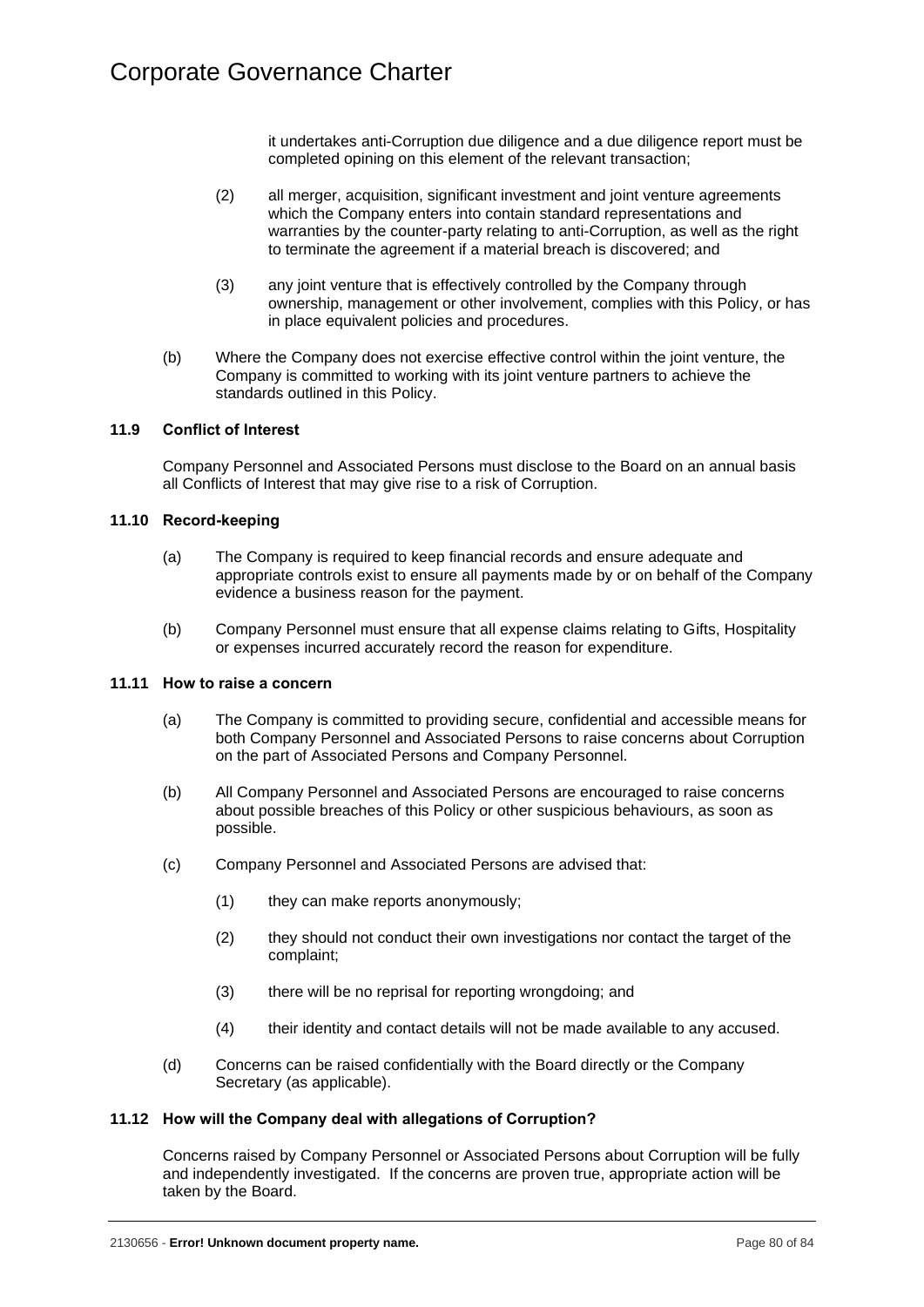## **11.13 What to do if you are the victim of Corruption**

- (a) Company Personnel and Associated Persons should immediately inform the Board if they are offered a Bribe by a person, are asked to make a Bribe, suspect that this may happen in the future or are requested to become involved in any form of Corruption whether in their individual capacity or on behalf of the Company.
- (b) The Company's strict policy is that Company Personnel or Associated Persons must not be involved in any form of Corruption. We recognise, however, that Associated Persons or Company Personnel may be faced with situations where there is a risk to their personal security or the security of their family, and if involvement in Corruption is unavoidable, the following steps must be taken to the extent that they are reasonable in the circumstances:
	- (1) keep any amount to the minimum;
	- (2) create a record concerning the payment; and
	- (3) report it to your manager (who must report it to the Board) or the Board as soon as is reasonably practicable having regard to your personal security and that of your family or others.

## **11.14 Protection**

- (a) The Board encourages openness in business and will support anyone who raises a genuine concern in good faith under this Policy.
- (b) The Board will not subject Company Personnel or Associated Persons to detrimental treatment as a result of them:
	- (1) refusing to take part in Corruption; or
	- (2) reporting actual or suspected Corruption in good faith under this Policy.

## **11.15 Training and communication**

- (a) Training on this Policy shall form part of the induction process for all new Company Personnel. Furthermore, all existing Company Personnel will be appraised as soon as possible of their responsibilities under this Policy and where appropriate, receive regular, relevant training on how to implement the Policy.
- (b) Training programs are to be regularly monitored and evaluated by the Board.
- (c) All existing and prospective Associated Persons are to be informed of the Company's Corruption prevention procedures and controls, including this Policy.

#### **11.16 Monitoring and review**

- (a) The Board will monitor the effectiveness and review the implementation of the Policy regularly, considering its suitability, adequacy and effectiveness. Any improvements identified are to be implemented as soon as possible.
- (b) To ensure the effectiveness of the Policy's procedures, the systems that have been set up to deter, detect and investigate Corruption will be subject to regular audit.
- (c) All Company Personnel and Associated Persons are responsible for the success and effectiveness of this Policy and should therefore ensure that they use it to disclose any suspected breach of the Policy.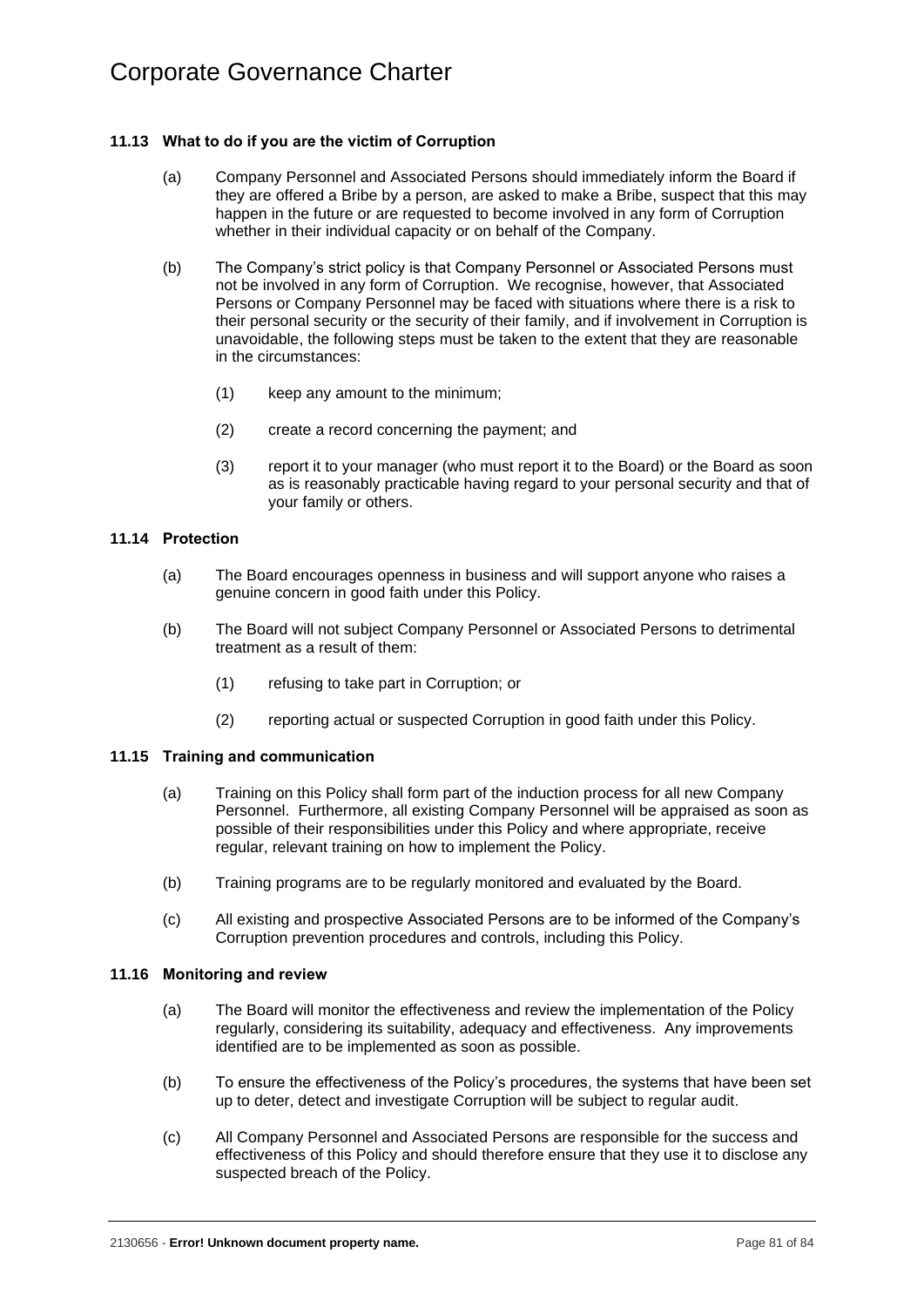(d) Any suggested improvements to this Policy are welcome and should be directed to the Board or Company Secretary (as applicable).

## **11.17 Policy amendment**

This Policy cannot be amended without approval from the Board.

# **11.18 Definitions**

In this [Section](#page-79-0) 11:

- (a) **Associated Persons** means all persons other than Company Personnel who perform services for or on behalf of the Company. This includes, but is not limited to joint venture partners, consultants, contractors, trainees, seconded staff, casual workers, agency staff, volunteers, interns, agents, sponsors and any other persons associated with the Company, wherever located.
- (b) **Bribe** means a financial advantage or other advantage offered, promised or provided:
	- (1) which is intended to influence the recipient to improperly perform a function or activity; or
	- (2) with the knowledge or belief that the acceptance of the financial advantage or other advantage would itself constitute the improper performance of a relevant function or activity,

in order to gain any commercial, contractual, regulatory or personal advantage.

- (c) **Bribery** (or to **Bribe** or **Bribing**) means to provide a person with a Bribe, or to receive a Bribe from a person (either from the private or public sector, including Public Officials and Foreign Public Officials).
- (d) **Company Personnel** means senior managers, officers, directors or employees (whether permanent, fixed-term or temporary) of the Company.
- (e) **Conflict of Interest** means an actual, potential or perceived conflict between:
	- (1) the private interests of Company Personnel, Associated Persons, or their close relatives, friends and associates; and
	- (2) the interests of the Company.
- (f) **Contributions** means any support of:
	- (1) a charity or not-for-profit organisation, provided by way of, but not limited to, services, knowledge, time or financial contributions with a value in excess of \$1,000 (**Charitable Contributions**); or
	- (2) a political party or political candidate in Australia or otherwise), provided by way of, but not limited to, services, knowledge, time or financial contributions (**Political Contributions**).
- (g) **Corruption** means, for the purpose of this Policy:
	- (1) to engage in Bribery;
	- (2) to provide or receive a Gift or Hospitality otherwise than in accordance with this Policy;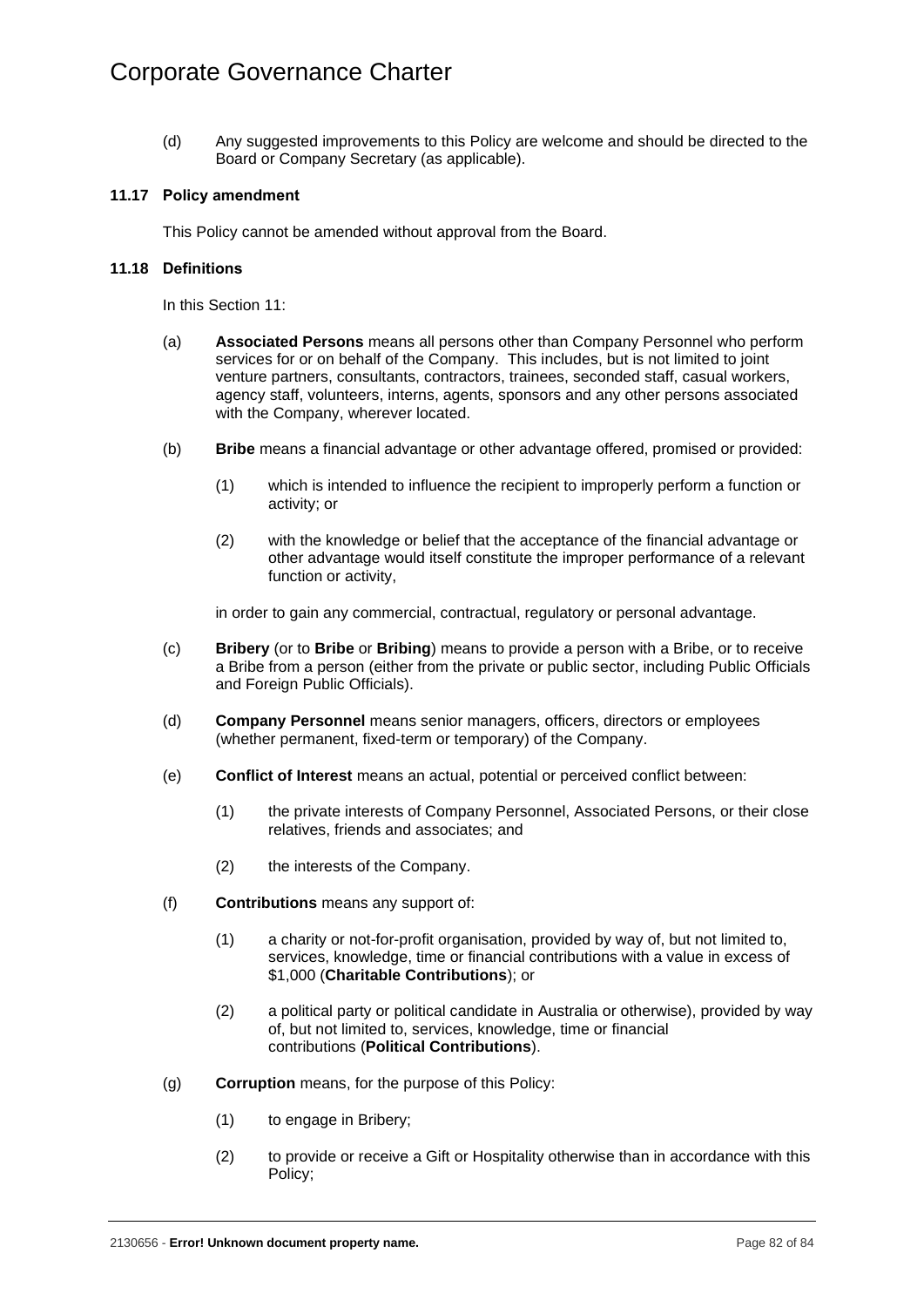- (3) to make or receive a Facilitation Payment otherwise than in accordance with this Policy;
- (4) to make a Contribution otherwise than in accordance with this Policy; or
- (5) to engage in any dishonest, fraudulent, illegal or otherwise corrupt conduct for the purpose of private gain or for the benefit of the Company.
- (h) **Criminal Code** means the *Criminal Code Act 1995* (Cth).
- (i) **Decision Flowchart** means the decision flowchart set out in section [11.19](#page-87-0) of this Policy.
- (j) **Disciplinary Action** means:
	- (1) reprimands;
	- (2) formal warnings;
	- (3) demotions;
	- (4) immediate termination of contracts of employment;
	- (5) immediate termination of contracts of engagement; or
	- (6) immediate termination of a joint venture agreement.
- (k) **Facilitation Payment** has the meaning given to that term in section [11.5\(c\)](#page-81-0) of this Policy.
- (l) **Foreign Public Official** has the meaning given to that term in the Criminal Code and includes a Public Official who serves a foreign country, performs work for a foreign government or performs the duties of an office under a law of a foreign country.
- (m) **Gift** means:
	- (1) the transfer of property or other benefit:
		- (A) without recompense; or
		- (B) for consideration substantially less than full; or
	- (2) a loan of property made on a permanent, or an indefinite basis.
- (n) **Hospitality** means any measures that involve, but are not limited to, an expenditure of financial resources or time, used to entertain, receive or otherwise accommodate a person.
- (o) **Policy** means this anti-bribery and corruption policy.
- (p) **Public Official** has the meaning given to that term in the Criminal Code.